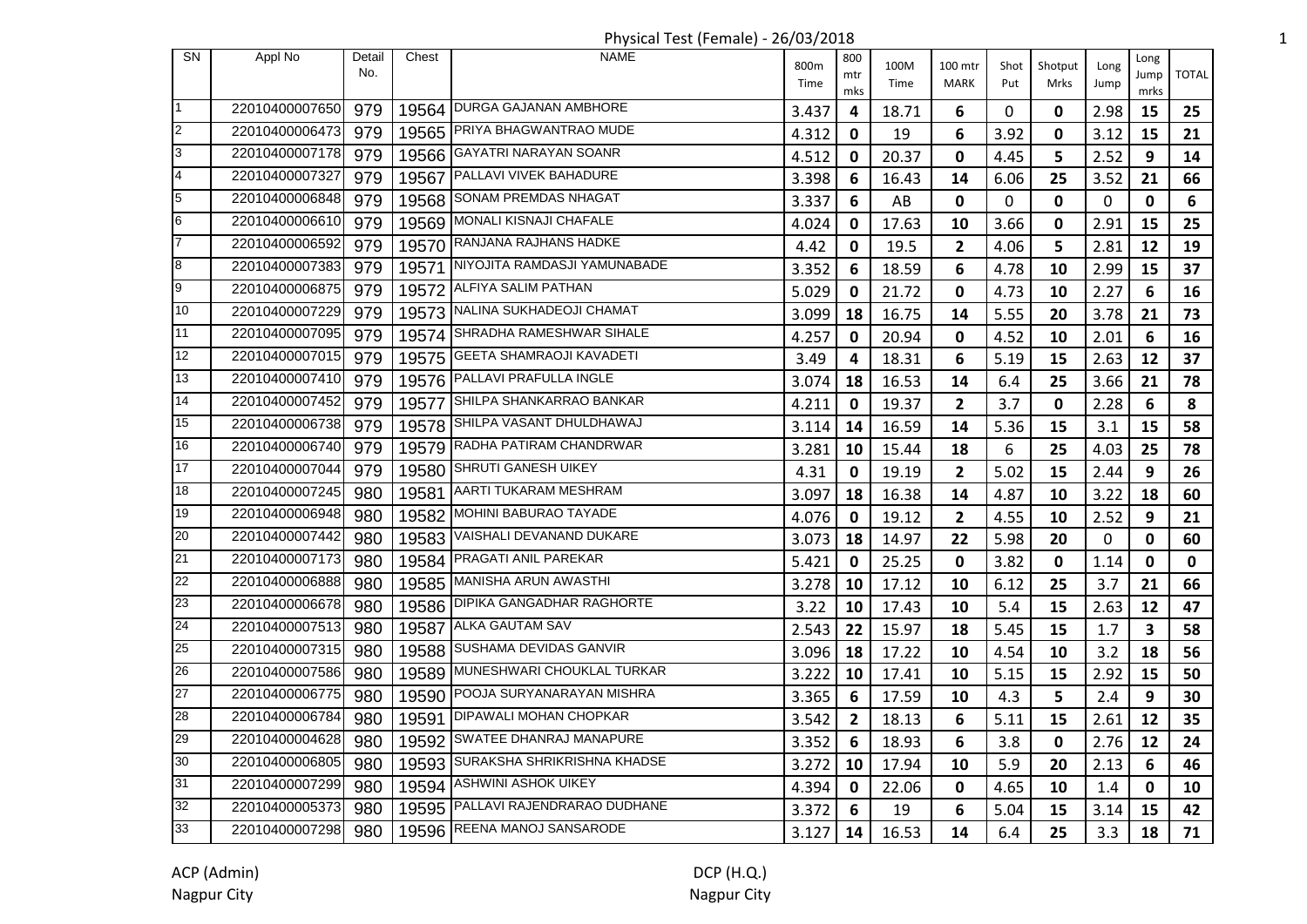Physical Test (Female) - 26/03/2018 2

| SN | Appl No        | Detail | Chest | <b>NAME</b>                         |       | 800            |              |                         |      |         |      | Long |                |
|----|----------------|--------|-------|-------------------------------------|-------|----------------|--------------|-------------------------|------|---------|------|------|----------------|
|    |                | No.    |       |                                     | 800m  | mtr            | 100M<br>Time | 100 mtr                 | Shot | Shotput | Long | Jump | <b>TOTAL</b>   |
|    |                |        |       |                                     | Time  | mks            |              | MARK                    | Put  | Mrks    | Jump | mrks |                |
| 34 | 22010400005601 | 980    |       | 19597 BHUMESHWAREE DURYODHAN MATALE | 3.242 | 10             | 16.1         | 14                      | 6.52 | 25      | 3.3  | 18   | 67             |
| 35 | 22010400007485 | 980    |       | 19598 RANI DIPAK SHIRSAT            | 3.497 | 4              | 16.18        | 14                      | 4.78 | 10      | 2.92 | 15   | 43             |
| 36 | 22010400006863 | 980    | 19599 | ANKITA WAMAN SHRIRAME               | 4.375 | 0              | 23.16        | 0                       | 4.92 | 10      | 2.14 | 6    | 16             |
| 37 | 22010400007552 | 980    |       | 19600 KARISHMA ARUN BODHE           | 5.022 | 0              | 20.22        | $\mathbf 0$             | 4.2  | 5       | 2.02 | 6    | 11             |
| 38 | 22010400006858 | 981    | 19601 | <b>SHYAMADEVI GOBAN PATIL</b>       | 3.415 | 4              | 17.62        | 10                      | 6.2  | 25      | 2.93 | 15   | 54             |
| 39 | 22010400007140 | 981    |       | 19602 RAJANI DOMAJI DONODE          | 3.538 | $\overline{2}$ | 19.47        | $\mathbf{2}$            | 4.51 | 10      | 0    | 0    | 14             |
| 40 | 22010400006327 | 981    |       | 19603 MOOMTAJPARVEEN JALIL ABDUL    | 3.158 | 14             | 15.87        | 18                      | 5.13 | 15      | 3.57 | 21   | 68             |
| 41 | 22010400007114 | 981    |       | 19604 ARTI DADARAO GAWAI            | 3.268 | 10             | 17           | 14                      | 4.95 | 10      | 3.01 | 15   | 49             |
| 42 | 22010400006796 | 981    |       | 19605 SONAM SHANKAR ADE             | 3.217 | 10             | 17.97        | 10                      | 5.39 | 15      | 2.98 | 15   | 50             |
| 43 | 22010400006804 | 981    |       | 19606 NAINA GULAB RATANKAR          | 3.026 | 18             | 16.53        | 14                      | 6.22 | 25      | 3.17 | 15   | 72             |
| 44 | 22010400004617 | 981    | 19607 | <b>DIKSHA ANAND VAIDYA</b>          | 3.234 | 10             | 16.47        | 14                      | 4.84 | 10      | 2.74 | 12   | 46             |
| 45 | 22010400007287 | 981    | 19608 | <b>TEJASWINI MAHADEO INGLE</b>      | 3.424 | 4              | 18.68        | 6                       | 4.36 | 5       | 2.48 | 9    | 24             |
| 46 | 22010400007232 | 981    | 19609 | VARSHA MAHADEO SONWANE              | 3.141 | 14             | 15.47        | 18                      | 6.35 | 25      | 3.84 | 25   | 82             |
| 47 | 22010400004667 | 981    |       | 19610 SAVITA CHHABILAL KHEDKAR      | 3.14  | 14             | 16.85        | 14                      | 4.95 | 10      | 3.13 | 15   | 53             |
| 48 | 22010400006830 | 981    | 19611 | JAYSHRI GANESH KAVHALE              | 3.065 | 18             | 15.91        | 18                      | 6.19 | 25      | 3.25 | 18   | 79             |
| 49 | 22010400006641 | 981    |       | 19612 VANITA MAROTI KOHALE          | 3.499 | 4              | AB           | 0                       | 4.14 | 5       | 2.3  | 9    | 18             |
| 50 | 22010400007280 | 981    |       | 19613 YOGITA DEVIDAS MARGADE        | 3.357 | 6              | 17.75        | 10                      | 4.82 | 10      | 3.1  | 15   | 41             |
| 51 | 22010400006880 | 981    |       | 19614 CHAITALI SHARAD NAGPURE       | 4.069 | 0              | 18.82        | 6                       | 3.58 | 0       | 2.47 | 9    | 15             |
| 52 | 22010400007131 | 981    |       | 19615 RITEEKA UMRAO DAMAHE          | 4.25  | 0              | AB           | 0                       | 3.84 | 0       | 0    | 0    | $\mathbf 0$    |
| 53 | 22010400007195 | 981    |       | 19616 ARCHANA DIGAMBAR BARAI        | 4.059 | 0              | 18.69        | 6                       | 4.2  | 5       | 2.12 | 6    | 17             |
| 54 | 22010400007079 | 981    |       | 19617 PAYAL JAYPRAKASH KANOJE       | 3.334 | 6              | 16.9         | 14                      | 6.1  | 25      | 2.09 | 6    | 51             |
| 55 | 22010400006771 | 981    |       | 19618 SAKSHI SUDHAKAR PESHANE       | 4.249 | 0              | 19.12        | $\mathbf{2}$            | 3.63 | 0       | 1.28 | 0    | $\overline{2}$ |
| 56 | 22010400006483 | 981    |       | 19619 SAPNA GHANSHYAM PALI          | 3.432 | 4              | 19.1         | $\mathbf{2}$            | 4.66 | 10      | 2.2  | 6    | 22             |
| 57 | 22010400007075 | 981    |       | 19620 GAYTRI DEVENDRA KATRE         | 3.54  | $\mathbf{2}$   | 19.63        | $\overline{\mathbf{2}}$ | 3.84 | 0       | 2.8  | 12   | 16             |
| 58 | 22010400006770 | 982    | 19621 | PRATIKSHA VIJAY KHOBRAGADE          | 4.359 | 0              | 21.78        | $\mathbf 0$             | 5    | 15      | 2.25 | 6    | 21             |
| 59 | 22010400007071 | 982    | 19622 | SUWARNAFULA MADHAV WAGHMARE         | 3.59  | 2              | 18.53        | 6                       | 4.89 | 10      | 3.09 | 15   | 33             |
| 60 | 22010400007117 | 982    | 19623 | MAHIMA ASHOK PALIWAL                | 4.275 | 0              | 21.28        | 0                       | 4.03 | 5       | 2.58 | 9    | 14             |
| 61 | 22010400007553 | 982    | 19624 | SWATI SHESHRAO DONGARE              | 3.317 | 6              | 17.19        | 10                      | 6.3  | 25      | 3.33 | 18   | 59             |
| 62 | 22010400006017 | 982    | 19625 | KAJAL YOGRAJ TEMBHARE               | 3.312 | 6              | 17.13        | 10                      | 5.84 | 20      | 3.36 | 18   | 54             |
| 63 | 22010400006533 | 982    | 19626 | VARSHA VIJAY PAWAR                  | 3.521 | 2              | 19.78        | $\mathbf{2}$            | 4.33 | 5       | 2.44 | 9    | 18             |
| 64 | 22010400006547 | 982    | 19627 | ARATI RAMKRUSHNA BANDE              | 4.075 | 0              | 22.41        | 0                       | 3.65 | 0       | 2.76 | 12   | 12             |
| 65 | 22010400006396 | 982    |       | 19628 VAISHNAVI RAMESH BINZADE      | 3.294 | 10             | 15.94        | 18                      | 6.3  | 25      | 3.54 | 21   | 74             |
| 66 | 22010400006818 | 982    |       | 19629 SUVARNA RAMCHANDRA KUKDE      | 3.28  | 10             | 17           | 14                      | 5.3  | 15      | 2.92 | 15   | 54             |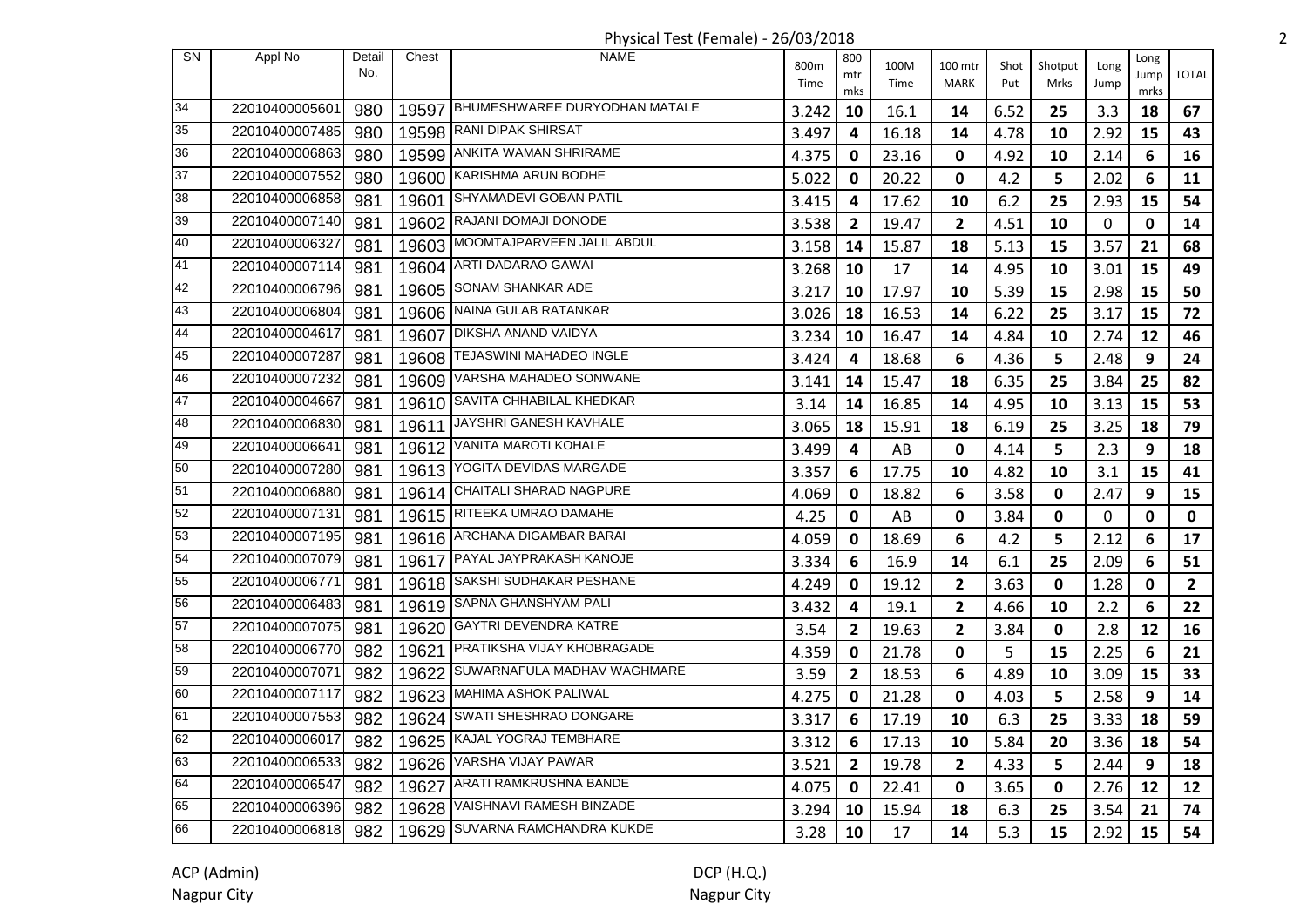| Physical Test (Female) - 26/03/2018 |
|-------------------------------------|
|-------------------------------------|

| SN              | Appl No        | Detail<br>No. | Chest | <b>NAME</b>                                | 800m  | 800            | 100M  | 100 mtr        | Shot | Shotput     | Long | Long         | <b>TOTAL</b> |
|-----------------|----------------|---------------|-------|--------------------------------------------|-------|----------------|-------|----------------|------|-------------|------|--------------|--------------|
|                 |                |               |       |                                            | Time  | mtr<br>mks     | Time  | <b>MARK</b>    | Put  | Mrks        | Jump | Jump<br>mrks |              |
| 67              | 22010400007161 | 982           |       | 19630 CHHAYA RANENDRARAOJI INGALE          | 3.074 | 18             | 17.78 | 10             | 5.79 | 20          | 3.28 | 18           | 66           |
| 68              | 22010400006666 | 982           |       | 19631 BHAGYASHRI KISANRAO DEVTALE          | 3.285 | 10             | 17.25 | 10             | 4.88 | 10          | 3.15 | 15           | 45           |
| 69              | 22010400006625 | 982           |       | 19632 MANGALA RANBHID GAJBHIYE             | 3.223 | 10             | 17.25 | 10             | 5.66 | 20          | 2.74 | 12           | 52           |
| 70              | 22010400006324 | 982           |       | 19633 RUTUJA VILASRAO NILATKAR             | 3.585 | $\overline{2}$ | 16.82 | 14             | 5.58 | 20          | 2.82 | 12           | 48           |
| 71              | 22010400006795 | 982           | 19634 | TANUJA YUWRAJ BHALADHARE                   | 3.489 | 4              | 19.87 | $\mathbf{2}$   | 4.78 | 10          | 3    | 15           | 31           |
| $\overline{72}$ | 22010400005464 | 982           |       | 19635 BHUMITA DHANLAL PATLE                | 3.067 | 18             | 16.69 | 14             | 5.29 | 15          | 3.18 | 15           | 62           |
| 73              | 22010400006018 | 982           |       | 19636   DIPA RAJESH BISEN                  | 3.237 | 10             | 17.93 | 10             | 4.51 | 10          | 3.09 | 15           | 45           |
| $\overline{74}$ | 22010400004976 | 982           |       | 19637 ROSHNI KAILASH BARSAGADE             | AB    | 0              | 19.78 | $\overline{2}$ | 4.18 | 5           | 2.27 | 6            | 13           |
| 75              | 22010400006615 | 982           |       | 19638 KALYANI KISHORJI BORKAR              | 4.039 | 0              | 17.46 | 10             | 5.33 | 15          | 2.95 | 15           | 40           |
| 76              | 22010400007070 | 982           |       | 19639 BHAGYASHREE KRUSHNAKANAHAIYYA BAWANE | 3.344 | 6              | 16.91 | 14             | 5.2  | 15          | 3.25 | 18           | 53           |
| $\overline{77}$ | 22010400007185 | 982           |       | 19640 VARSHA VINAYAK MARBATE               | 3.117 | 14             | 15.88 | 18             | 4.8  | 10          | 3.61 | 21           | 63           |
| 78              | 22010400006639 | 983           | 19641 | PALLAVI RAMBHAU WADIVE                     | 3.264 | 10             | 16.5  | 14             | 5.92 | 20          | 3.48 | 18           | 62           |
| 79              | 22010400007359 | 983           | 19642 | KANCHAN ARUN KOTPALLIWAR                   | 3.42  | 4              | 17.59 | 10             | 5.1  | 15          | 3.18 | 15           | 44           |
| 80              | 22010400006754 | 983           | 19643 | ANJALI NATTHU MESHRAM                      | 3.531 | $\mathbf{2}$   | 18.21 | 6              | 4.77 | 10          | 3.07 | 15           | 33           |
| 81              | 22010400007419 | 983           | 19644 | DIMPAL JANARADHAN DHAPODKAR                | 4.412 | 0              | 21.5  | $\mathbf 0$    | 4.24 | 5           | 1.95 | 3            | 8            |
| 82              | 22010400006850 | 983           |       | 19645 MANISHA NOKHELAL KATRE               | 2.581 | 22             | 14.87 | 22             | 4.21 | 5           | 3.87 | 25           | 74           |
| 83              | 22010400007483 | 983           |       | 19646 LAXMI BHARAT CHAUVHAN                | 4.225 | 0              | 18.75 | 6              | 4.74 | 10          | 2.67 | 12           | 28           |
| 84              | 22010400007477 | 983           |       | 19647 SONALI DIPAK SHENDE                  | 5.229 | 0              | 23.12 | 0              | 2.66 | 0           | 2.07 | 6            | 6            |
| 85              | 22010400006931 | 983           |       | 19648 VIASHALI ANANADA JUMLE               | 3.377 | 6              | 19.16 | $\mathbf{2}$   | 5.4  | 15          | 2.56 | 9            | 32           |
| 86              | 22010400007053 | 983           |       | 19649 KALYANI JIWANLALJI THALAL            | 3.115 | 14             | 17.4  | 10             | 5.4  | 15          | 3.22 | 18           | 57           |
| 87              | 22010400007165 | 983           |       | 19650 VAISHALI YUVRAJ KHANDARE             | 4.062 | 0              | 20.25 | $\mathbf 0$    | 4.25 | 5           | 2.4  | 9            | 14           |
| 88              | 22010400007497 | 983           | 19651 | PRIYA SUKHRAM RANE                         | 4.117 | 0              | 17.13 | 10             | 4.92 | 10          | 2.44 | 9            | 29           |
| 89              | 22010400006821 | 983           | 19652 | JUHI TARACHAND RAUT                        | 3.172 | 14             | 17.85 | 10             | 5.43 | 15          | 3.02 | 15           | 54           |
| 90              | 22010400007277 | 983           |       | 19653 MAYURI SUBHASH MADARKAR              | 3.222 | 10             | 15.75 | 18             | 5.58 | 20          | 3.06 | 15           | 63           |
| 91              | 22010400006767 | 983           |       | 19654   BHARATI MAHADEO WADHAI             | 4.443 | $\mathbf 0$    | 29.19 | 0              | 3.98 | $\mathbf 0$ | 1.51 | 0            | $\mathbf 0$  |
| 92              | 22010400007057 | 983           |       | 19655   HARSHALI ASHOKRAO WANKHADE         | 3.235 | 10             | 17.59 | 10             | 5.93 | 20          | 2.64 | 12           | 52           |
| 93              | 22010400006650 | 983           |       | 19656 DIKSHA KESARICHAND TIRELE            | 3.424 | 4              | 17.7  | 10             | 4.96 | 10          | 2.88 | 12           | 36           |
| 94              | 22010400006557 | 983           |       | 19657 PAYAL SANJAY SHENDE                  | 3.464 | 4              | 18.13 | 6              | 6.13 | 25          | 2.73 | 12           | 47           |
| 95              | 22010400007009 | 983           |       | 19658 ARTI ASHOK PETLE                     | 3.352 | 6              | 18.12 | 6              | 4.57 | 10          | 2.88 | 12           | 34           |
| 96              | 22010400006456 | 983           |       | 19659 PRITI MANOJ KANOJE                   | 3.255 | 10             | 17.66 | 10             | 4.92 | 10          | 3.26 | 18           | 48           |
| 97              | 22010400006952 | 983           | 19660 | JAYASHREE PRAKASHRAOJI WAGHMARE            | 3.111 | 14             | 15.5  | 18             | 6.01 | 25          | 3.52 | 21           | 78           |
| 98              | 22010400007571 | 984           | 19661 | NIKITA ASHOK TAYADE                        | 3.274 | 10             | 19.44 | $\mathbf{2}$   | 5.1  | 15          | 2.6  | 12           | 39           |
| 99              | 22010400006690 | 984           | 19662 | <b>PRATIKSHA HARIDAS PARKHI</b>            | 3.053 | 18             | 16.97 | 14             | 5.39 | 15          | 2.9  | 15           | 62           |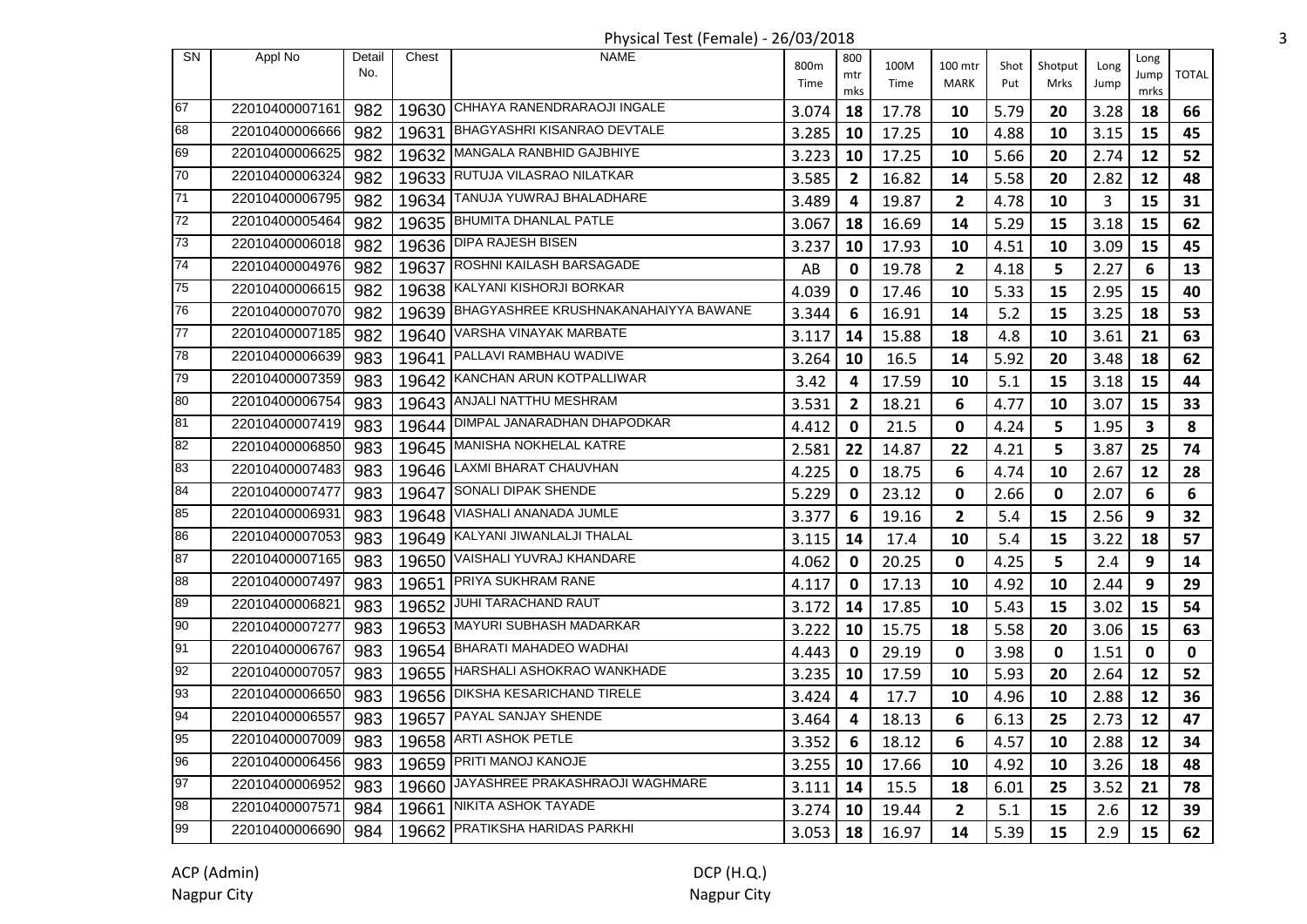| <b>SN</b> | Appl No        | Detail | Chest | <b>NAME</b>                        | 800m  | 800            | 100M  | 100 mtr      | Shot | Shotput     | Long | Long        |              |
|-----------|----------------|--------|-------|------------------------------------|-------|----------------|-------|--------------|------|-------------|------|-------------|--------------|
|           |                | No.    |       |                                    | Time  | mtr            | Time  | <b>MARK</b>  | Put  | <b>Mrks</b> | Jump | Jump        | <b>TOTAL</b> |
| 100       | 22010400007304 | 984    |       | 19663 ROSHANI UTTAMRAO RATHOD      | 4.028 | mks<br>0       | 18.66 | 6            | 5.62 | 20          | 2.71 | mrks<br>12  | 38           |
| 101       | 22010400007119 | 984    |       | 19664 PRAJAKTA PRAVESH BAMBOLE     | 3.37  | 6              | 16.88 | 14           | 4.85 | 10          | 3.1  | 15          | 45           |
| 102       | 22010400006684 | 984    |       | 19665 VAISHALI VIJAY BHISE         | 3.443 | 4              | 17.91 | 10           | 5.13 | 15          | 0    | 0           | 29           |
| 103       | 22010400007125 | 984    |       | 19666   DIDESHWARI SUBHASH DHOTE   | AB    | $\mathbf 0$    | 19.5  | $\mathbf{2}$ | 4.28 | 5           | 2.62 | 12          | 19           |
| 104       | 22010400006986 | 984    | 19667 | <b>LALITA KAUTIK BENDKE</b>        | 3.21  | 10             | 17.93 | 10           | 6.34 | 25          | 3.02 | 15          | 60           |
| 105       | 22010400007301 | 984    |       | 19668 CHANDA RAMU RAJPANDE         | 5.35  | 0              | 22.31 | $\mathbf{0}$ | 4.65 |             | 2.07 | 6           | 16           |
| 106       | 22010400006492 | 984    |       | 19669 USHA RAMCHANDRA TARONE       | 3.259 | 10             | 17.94 |              | 5.07 | 10<br>15    | 3.29 | 18          | 53           |
| 107       | 22010400006758 | 984    |       | 19670 PUNAM GANPAT KARMENGE        |       |                |       | 10           |      |             |      |             |              |
| 108       | 22010400006886 | 984    |       | 19671 LALITA BHAGWANDIN GUJAR      | 4.028 | $\mathbf 0$    | 19.53 | $\mathbf{2}$ | 4.5  | 10          | 2.32 | 9           | 21           |
| 109       | 22010400006867 |        |       | 19672 JOSTNA BHIMRAO WANKHEDE      | 3.54  | $\overline{2}$ | 18.9  | 6            | 6.03 | 25          | 2.73 | 12          | 45           |
| 110       | 22010400007323 | 984    |       | 19673 VANDANA MAROTI DHEKALE       | 3.421 | 4              | 18    | 10           | 5.5  | 20          | 3.1  | 15          | 49           |
| 111       | 22010400007259 | 984    |       | SHUBHANGI RAJESH TOTAWAR           | 3.22  | 10             | 16.91 | 14           | 6.08 | 25          | 2.97 | 15          | 64           |
| 112       | 22010400007022 | 984    | 19674 | SONAL MADANRAO SARODE              | 3.267 | 10             | 15.43 | 18           | 6.9  | 25          | 3.81 | 25          | 78           |
| 113       | 11010400022154 | 984    | 19675 | 19676 NITA BABAN PAWAR             | 3.352 | 6              | 18    | 10           | 4.67 | 10          | 2.8  | 12          | 38           |
| 114       | 22010400007300 | 984    |       | 19677 POOJA KISANRAO CHAVAN        | 3.182 | 14             | 17.5  | 10           | 5.69 | 20          | 2.68 | 12          | 56           |
| 115       | 22010400001557 | 984    |       | 19678 PRIYANKA GOVIND THEMASKAR    | 3.474 | 4              | 20.53 | 0            | 5.38 | 15          | 2.63 | 12          | 31           |
| 116       |                | 984    |       | 19679 PRATIBHA DHANRAJ KATRE       | 3.027 | 18             | 15.69 | 18           | 6.27 | 25          | 3.7  | 21          | 82           |
| 117       | 22010400005778 | 984    |       | 19680 TRIVENI BHOJRAM THOMARE      | 2.59  | 22             | 16.59 | 14           | 5.63 | 20          | 3.01 | 15          | 71           |
|           | 22010400005631 | 984    |       |                                    | 3.597 | $\overline{2}$ | 19.59 | $\mathbf{2}$ | 4.58 | 10          | 2.1  | 6           | 20           |
| 118       | 22010400006812 | 985    | 19681 | SHILPA DHANUJI SONWANE             | 3.564 | $\overline{2}$ | 17.69 | 10           | 6.4  | 25          | 2.88 | 12          | 49           |
| 119       | 22010400007517 | 985    |       | 19682 PRIYANKA BHAGWATJI KUMBHARE  | 3.37  | 6              | 17.66 | 10           | 4.82 | 10          | 3.38 | 18          | 44           |
| 120       | 22010400007188 | 985    |       | 19683 JYOTI PRAKASH RANGARI        | 4.047 | 0              | 19.81 | $\mathbf{2}$ | 4.46 | 5           | 2.48 | 9           | 16           |
| 121       | 22010400007182 | 985    |       | 19684 GAYTRI PRAKASH RANGARI       | 3.59  | $\overline{2}$ | 19.37 | $\mathbf{2}$ | 4.26 | 5           | 2.83 | 12          | 21           |
| 122       | 22010400006944 | 985    |       | 19685 ASMITA PRADIPRAO JANGLE      | 3.29  | 10             | 16.94 | 14           | 4.73 | 10          | 3.5  | 21          | 55           |
| 123       | 22010400006933 | 985    |       | 19686 PRIYANKA KHANDU GADDHANE     | 4.461 | $\mathbf 0$    | 20.69 | 0            | 3.38 | 0           | 2.1  | 6           | 6            |
| 124       | 22010400006716 | 985    | 19687 | <b>YOGITA WAMAN DETHE</b>          | 4.499 | 0              | 23.53 | 0            | 3.7  | 0           | 1.65 | $\mathbf 0$ | 0            |
| 125       | 22010400006636 | 985    |       | 19688 YOGESHWARI TEJRAM LOTHE      | 3.245 | 10             | 16.75 | 14           | 5.15 | 15          | 3.6  | 21          | 60           |
| 126       | 22010400007415 | 985    |       | 19689 KARISHMA VIJAY DHOKE         | 3.164 | 14             | 16.71 | 14           | 5.67 | 20          | 3.32 | 18          | 66           |
| 127       | 22010400005977 | 985    |       | 19690 PALLAVI BABANJI KUKADE       | 4.028 | $\mathbf 0$    | 20.03 | 0            | 4.78 | 10          | 2.32 | 9           | 19           |
| 128       | 22010400001552 | 985    | 19691 | <b>SNEHAL SURESHJI THOTE</b>       | 3.183 | 14             | 16.53 | 14           | 4.69 | 10          | 3.32 | 18          | 56           |
| 129       | 22010400006619 | 985    | 19692 | <b>SANJANA VIJAY MADAME</b>        | 3.586 | $\overline{2}$ | 18.88 | 6            | 4.14 | 5           | 2.57 | 9           | 22           |
| 130       | 22010400006508 | 985    |       | 19693 PALLAVI PRAKASH JAWADE       | 3.37  | 6              | 16.69 | 14           | 5.92 | 20          | 3.51 | 21          | 61           |
| 131       | 22010400006493 | 985    |       | 19694 MONALI VIJAYJI KOTHARE       | 3.154 | 14             | 16.72 | 14           | 5.58 | 20          | 3.48 | 18          | 66           |
| 132       | 22010400006494 | 985    |       | 19695 PALLAVI SANJAYJI SURYAVANSHI | 3.13  | 14             | 15.94 | 18           | 5.86 | 20          | 3.42 | 18          | 70           |

## Physical Test (Female) - 26/03/2018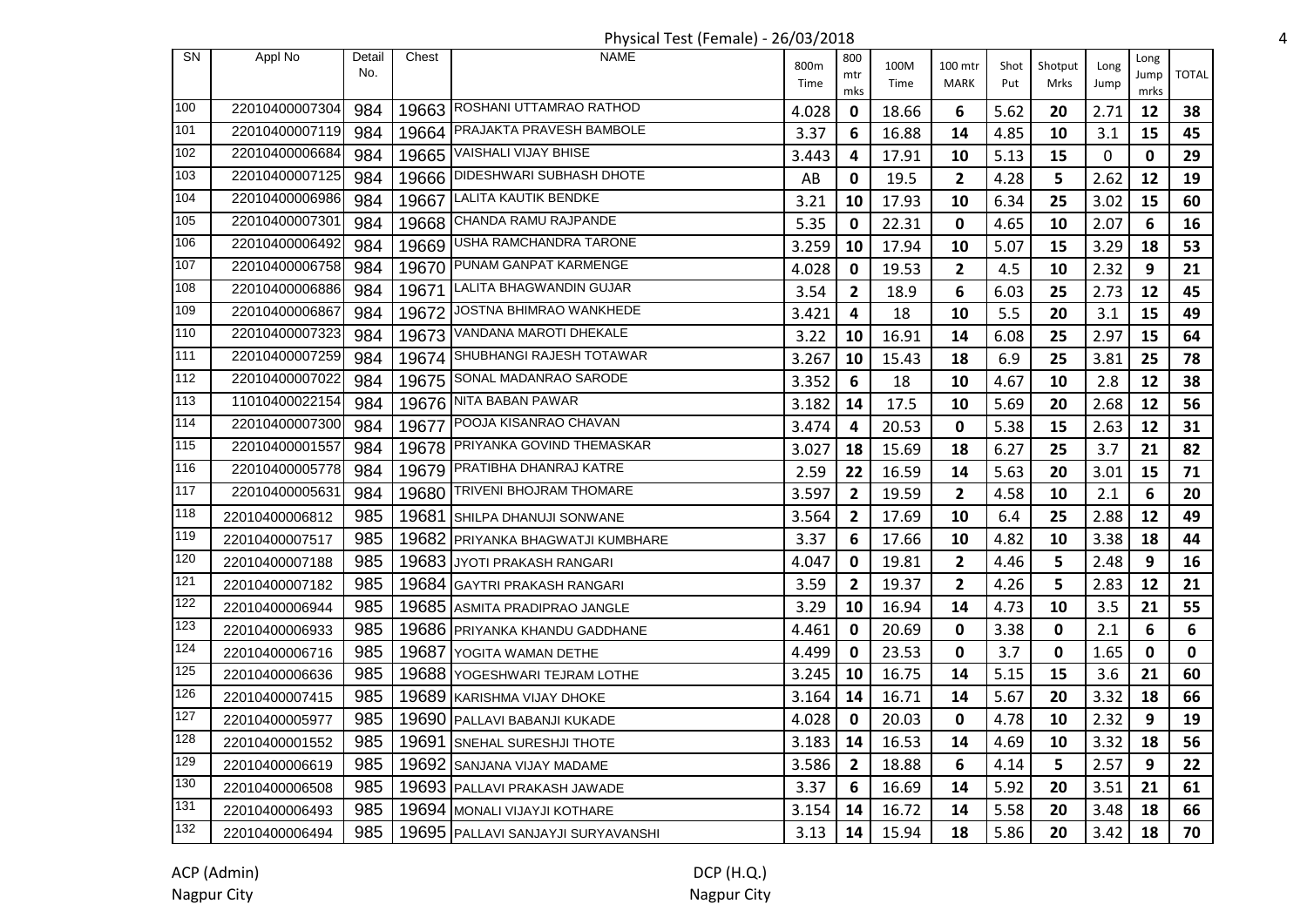Physical Test (Female) - 26/03/2018 5

| SN  | Appl No        | Detail<br>No. | Chest | <b>NAME</b>                        | 800m  | 800<br>mtr              | 100M  | 100 mtr        | Shot | Shotput     | Long           | Long<br>Jump | <b>TOTAL</b> |
|-----|----------------|---------------|-------|------------------------------------|-------|-------------------------|-------|----------------|------|-------------|----------------|--------------|--------------|
|     |                |               |       |                                    | Time  | mks                     | Time  | <b>MARK</b>    | Put  | Mrks        | Jump           | mrks         |              |
| 133 | 22010400007627 | 985           |       | 19696 RAVINA MAHENDRA DONGARE      | 3.458 | 4                       | 20.84 | 0              | 4.23 | 5           | 2.54           | 9            | 18           |
| 134 | 22010400007414 | 985           |       | 19697 BHAVIKA DILIP DHANDE         | 3.455 | 4                       | 17.84 | 10             | 3.34 | $\mathbf 0$ | 1.92           | 3            | 17           |
| 135 | 22010400006739 | 985           |       | 19698 RASHMI SANTOSHSINGH THAKUR   | 3.22  | 10                      | 16.22 | 14             | 5.97 | 20          | 3.65           | 21           | 65           |
| 136 | 22010400007376 | 985           |       | 19699 SHUBHANGI RAMESHJI MASRAM    | 3.23  | 10                      | 17.25 | 10             | 6.12 | 25          | 3.12           | 15           | 60           |
| 137 | 22010400006779 | 985           |       | 19700 ANKITA PRAKASH CHAUDHARI     | 3.43  | 4                       | 18.72 | 6              | 5.35 | 15          | 2.92           | 15           | 40           |
| 138 | 22010400006866 | 986           |       | 19701 BHAGYASHREE PREMNATH HUMNE   | 5.15  | 0                       | 25.15 | $\mathbf 0$    | 4.23 | 5           | 1.66           | 0            | 5            |
| 139 | 22010400007084 | 986           |       | 19702 SHITAL MUKUNDA SAPATKAR      | 4.291 | 0                       | 19.59 | $\mathbf{2}$   | 4.38 | 5           | 2.28           | 6            | 13           |
| 140 | 22010400006689 | 986           |       | 19703 RESHMA TULSIRAM CHAVHAN      | 5.03  | 0                       | 21.91 | $\mathbf 0$    | 4.9  | 10          | 2.08           | 6            | 16           |
| 141 | 22010400007089 | 986           |       | 19704 MOHINI MANIK NEWARE          | 3.47  | $\overline{\mathbf{4}}$ | 17.78 | 10             | 5.06 | 15          | 3.36           | 18           | 47           |
| 142 | 22010400006478 | 986           |       | 19705 JYOTI KESARI KORETI          | 3.046 | 18                      | 15.93 | 18             | 6.45 | 25          | 3.83           | 25           | 86           |
| 143 | 22010400005200 | 986           |       | 19706 VAISHNAVI RAJUPANT HINGE     | 4.267 | 0                       | 17.87 | 10             | 4.77 | 10          | 2.97           | 15           | 35           |
| 144 | 22010400004299 | 986           | 19707 | SNEHAL NARAYAN FULKAR              | 3.56  | $\overline{2}$          | 19.75 | $\overline{2}$ | 5.87 | 20          | 2.87           | 12           | 36           |
| 145 | 22010400007426 | 986           |       | 19708 PRIYANKA CHANDRASHEKHAR FULE | 4.44  | 0                       | 21.56 | 0              | 4.78 | 10          | 1.74           | 3            | 13           |
| 146 | 22010400006844 | 986           |       | 19709 SHUBHANGI PANDURANG KAPSE    | 3.346 | 6                       | 17.28 | 10             | 5.2  | 15          | 3.57           | 21           | 52           |
| 147 | 22010400007539 | 986           |       | 19710 SNEHA NANAJI SOYAM           | 3.41  | 4                       | 17.13 | 10             | 5.17 | 15          | 2.9            | 15           | 44           |
| 148 | 22010400007551 | 986           |       | 19711 VRUSHALI SURESHRAO TONGALKAR | 5.014 | 0                       | 23.68 | 0              | 4.27 | 5           | 0              | 0            | 5            |
| 149 | 22010400007290 | 986           |       | 19712 SWATI GANESH BONDARKAR       | 3.267 | 10                      | 16.53 | 14             | 5.95 | 20          | 3.32           | 18           | 62           |
| 150 | 22010400006879 | 986           |       | 19713 MAYURI VIJAYRAO GAWANDE      | 3.21  | 10                      | 16.62 | 14             | 5.85 | 20          | 3.07           | 15           | 59           |
| 151 | 22010400006654 | 986           | 19714 | UMABAI CHHOTELAL CHAUHAN           | 3.134 | 14                      | 17.34 | 10             | 6.35 | 25          | 3.29           | 18           | 67           |
| 152 | 22010400006872 | 986           |       | 19715   ASHWINA ZIBALJI BAWANE     | 3.157 | 14                      | 18.57 | 6              | 5.64 | 20          | 2.47           | 9            | 49           |
| 153 | 22010400006995 | 986           |       | 19716 NISHA MOHAN KOSARKAR         | 5.068 | 0                       | 23.88 | $\mathbf 0$    | 4.38 | 5           | 1.82           | 3            | 8            |
| 154 | 22010400006437 | 986           |       | 19717 SANGITA MUKINDA MANWAR       | 3.232 | 10                      | 19.22 | $\overline{2}$ | 5.06 | 15          | 2.84           | 12           | 39           |
| 155 | 22010400007416 | 986           |       | 19718 LAXMI VIJAY DHOKE            | 3.247 | 10                      | 15.97 | 18             | 6.02 | 25          | 2.99           | 15           | 68           |
| 156 | 22010400006081 | 986           |       | 19719 SHITAL RAJENDRA TITARMARE    | 4.351 | 0                       | 19.25 | $\overline{2}$ | 3.44 | $\mathbf 0$ | 1.93           | 3            | 5            |
| 157 | 22010400006511 | 986           |       | 19720 VAISHALI GAUTAM GAURKHEDE    | 4.392 | 0                       | 29    | $\mathbf 0$    | 3.98 | 0           | 1.25           | 0            | $\mathbf 0$  |
| 158 | 22010400007382 | 987           | 19721 | <b>RINKU VITTHAL SHEGOKAR</b>      | 3.383 | 6                       | 16.59 | 14             | 6.53 | 25          | 3.34           | 18           | 63           |
| 159 | 22010400006646 | 987           |       | 19722 PRIYA BHIKAJI GADE           | 3.389 | 6                       | 18.8  | 6              | 5.7  | 20          | 2.53           | 9            | 41           |
| 160 | 22010400006606 | 987           |       | 19723 PRITI NARAYAN TAPRE          | 5.054 | 0                       | 20.22 | $\mathbf 0$    | 4.77 | 10          | 2.02           | 6            | 16           |
| 161 | 22010400004610 | 987           | 19724 | KALYANI PRABHAKAR RAMDHAM          | 3.392 | 6                       | 17.56 | 10             | 6.01 | 25          | 2.83           | 12           | 53           |
| 162 | 22010400004580 | 987           |       | 19725 SEEMA GULAB BAGHELE          | 4.071 | 0                       | 21.07 | $\mathbf 0$    | 3.33 | 0           | 2.45           | 9            | 9            |
| 163 | 22010400006814 | 987           |       | 19726 PRIYANKA SADHUJI GAWADE      | 4.037 | 0                       | 17.63 | 10             | 5.55 | 20          | 2.96           | 15           | 45           |
| 164 | 22010400005374 | 987           |       | 19727 MADHURI ARUNRAO KAPDE        | 3.529 | $\overline{\mathbf{2}}$ | 17.97 | 10             | 5.82 | 20          | 2.7            | 12           | 44           |
| 165 | 22010400007504 | 987           |       | 19728 MAMTA VINOD GAJBHIYE         | 4.134 | $\mathbf{0}$            | 18.25 | 6              | 4.55 | 10          | $\overline{2}$ | 6            | 22           |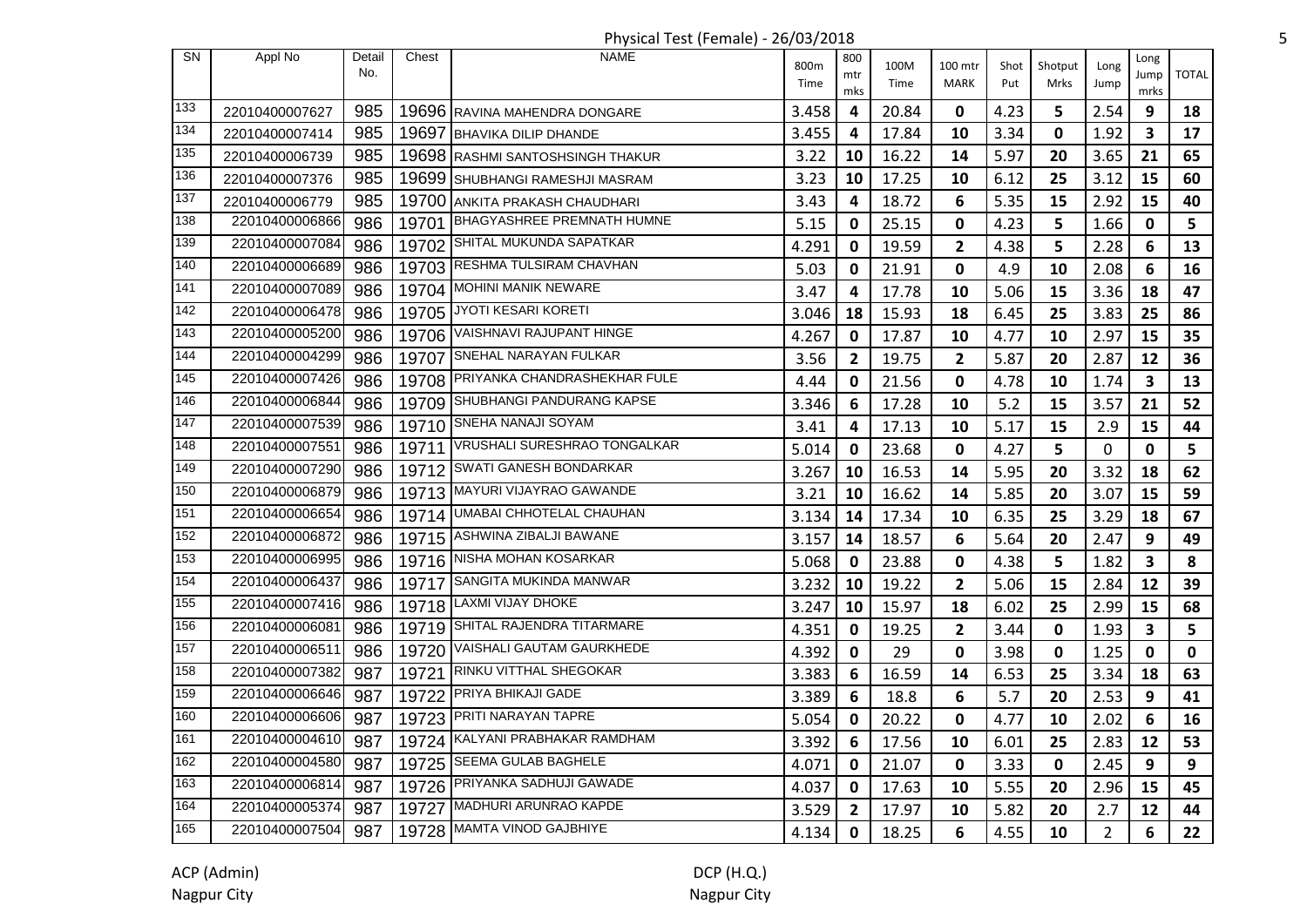Physical Test (Female) - 26/03/2018 6

| <b>SN</b> | Appl No        | Detail<br>No. | Chest | <b>NAME</b>                       | 800m  | 800            | 100M  | 100 mtr        | Shot | Shotput | Long | Long         | <b>TOTAL</b> |
|-----------|----------------|---------------|-------|-----------------------------------|-------|----------------|-------|----------------|------|---------|------|--------------|--------------|
|           |                |               |       |                                   | Time  | mtr<br>mks     | Time  | <b>MARK</b>    | Put  | Mrks    | Jump | Jump<br>mrks |              |
| 166       | 22010400006681 | 987           |       | 19729 NANDINI KIRAN KHANDARE      | 3.35  | 6              | 18.84 | 6              | 4.78 | 10      | 2.7  | 12           | 34           |
| 167       | 22010400007292 | 987           |       | 19730 ANJALI PARVAT PATIL         | 3.215 | 10             | 16.9  | 14             | 5.65 | 20      | 3.22 | 18           | 62           |
| 168       | 22010400007264 | 987           | 19731 | NIDHI DHANRAJ SONONE              | 3.16  | 14             | 19.6  | $\mathbf{2}$   | 5.48 | 15      | 1.75 | 3            | 34           |
| 169       | 22010400007244 | 987           | 19732 | KAVITA KAILASH BANSOD             | 2.584 | 22             | 15.93 | 18             | 6.31 | 25      | 3.43 | 18           | 83           |
| 170       | 22010400007276 | 987           |       | 19733 MINAKSHI GANGADHAR MATHE    | 3.247 | 10             | 16.84 | 14             | 5.68 | 20      | 3.31 | 18           | 62           |
| 171       | 22010400007159 | 987           |       | 19734 KAUSHALYA TUKARAM BOMBALE   | 3.26  | 10             | 18    | 10             | 5.23 | 15      | 2.91 | 15           | 50           |
| 172       | 22010400007284 | 987           |       | 19735 KOUSHALYA DHIRPAL PARTETI   | 4.087 | 0              | 18.53 | 6              | 5.54 | 20      | 2.4  | 9            | 35           |
| 173       | 22010400005206 | 987           |       | 19736 PRIYA UDDHAV DHOKE          | 3.19  | 14             | 17.78 | 10             | 6.34 | 25      | 3.08 | 15           | 64           |
| 174       | 22010400005211 | 987           |       | 19737 MOHINI RUPESH WASNIK        | 3.157 | 14             | 16.85 | 14             | 6.31 | 25      | 3.2  | 18           | 71           |
| 175       | 22010400005215 | 987           |       | 19738 POONAM DADARAO GAYKI        | 3.14  | 14             | 17.12 | 10             | 3.62 | 0       | 3.36 | 18           | 42           |
| 176       | 22010400006637 | 987           |       | 19739 RUPALI PANJAB KAMBLE        | 3.46  | 4              | 17.12 | 10             | 4.96 | 10      | 3.22 | 18           | 42           |
| 177       | 22010400007224 | 987           |       | 19740 MINAKASHI ISHWAR BANDEBUCHE | 3.157 | 14             | 16.16 | 14             | 5.35 | 15      | 3.65 | 21           | 64           |
| 178       | 22010400006890 | 988           |       | 19741 SHUBHANGI JAGDISH BHAIRAO   | 3.346 | 6              | 16.69 | 14             | 4.48 | 5       | 3.28 | 18           | 43           |
| 179       | 22010400001130 | 988           |       | 19742 YOGTA VILAS KADWE           | 3.17  | 14             | 15.37 | 18             | 6.22 | 25      | 4.2  | 25           | 82           |
| 180       | 22010400007566 | 988           |       | 19743 SHITAL VINOD KALE           | 3.57  | $\mathbf{2}$   | 19    | 6              | 4.17 | 5       | 2.46 | 9            | 22           |
| 181       | 22010400007189 | 988           |       | 19744 RUCHIKA VIJAYRAO PAIGWAR    | 3.413 | 4              | 16.53 | 14             | 5.28 | 15      | 2.85 | 12           | 45           |
| 182       | 22010400007151 | 988           |       | 19745 PAYAL RAMRAV JADHAV         | 4.507 | 0              | 18.15 | 6              | 6.06 | 25      | 3.34 | 18           | 49           |
| 183       | 22010400002471 | 988           |       | 19746 ASHVINI ASHOK BALPANDE      | 3.17  | 14             | 15.81 | 18             | 6.1  | 25      | 3.76 | 21           | 78           |
| 184       | 22010400007591 | 988           |       | 19747 POOJA RAMESH VARANDE        | 3.387 | 6              | 20.41 | $\mathbf 0$    | 4.36 | 5       | 2.69 | 12           | 23           |
| 185       | 22010400007516 | 988           |       | 19748 SARLA DIPAK DABERAO         | 3.113 | 14             | 16.37 | 14             | 5.26 | 15      | 3.5  | 21           | 64           |
| 186       | 22010400007120 | 988           |       | 19749 PUNAM CHANGOJI BELE         | 4.152 | 0              | 18.44 | 6              | 5.68 | 20      | 2.33 | 9            | 35           |
| 187       | 22010400006241 | 988           |       | 19750 SARITA HANSALAL NAGWANSHI   | 3.462 | 4              | 21.12 | $\mathbf 0$    | 4.05 | 5       | 2.19 | 6            | 15           |
| 188       | 22010400007514 | 988           |       | 19751 DIPALI SHALIGRAM CHAVAN     | 3.568 | $\overline{2}$ | 19.32 | $\overline{2}$ | 5.51 | 20      | 2.42 | 9            | 33           |
| 189       | 22010400005328 | 988           |       | 19752 AAKANSHA VINAYAK MENDHE     | 3.17  | 14             | 15.94 | 18             | 5.2  | 15      | 3.73 | 21           | 68           |
| 190       | 22010400006645 | 988           |       | 19753 SAVITA RAJUBHAU LOKHANDE    | 3.078 | 18             | 16.62 | 14             | 5.91 | 20      | 3.33 | 18           | 70           |
| 191       | 22010400006869 | 988           |       | 19754 SWEETY VIKAS DAHIWALE       | 3.089 | 18             | 16.38 | 14             | 4.96 | 10      | 3.19 | 15           | 57           |
| 192       | 22010400006585 | 988           |       | 19755 KIRAN SANTOSHRAO MASRAM     | 4.044 | 0              | 21.15 | 0              | 3.86 | 0       | 2.9  | 15           | 15           |
| 193       | 22010400007515 | 988           |       | 19756 KALPANA ASHOK BOREKAR       | 3.417 | 4              | 19.56 | $\mathbf{2}$   | 4.6  | 10      | 2.36 | 9            | 25           |
| 194       | 22010400007309 | 988           | 19757 | MADHURI SAHEBRAV KHARMALE         | 3.387 | 6              | 17.31 | 10             | 6    | 25      | 3.02 | 15           | 56           |
| 195       | 22010400005099 | 988           |       | 19758 MONIKA MADHAV GAWALE        | 4.557 | 0              | 19.5  | $\overline{2}$ | 5.7  | 20      | 0    | 0            | 22           |
| 196       | 22010400004591 | 988           |       | 19759 PALLAVI SHANKARRAO DUMANWAR | 3.058 | 18             | 15.75 | 18             | 6.12 | 25      | 3.74 | 21           | 82           |
| 197       | 22010400006451 | 988           |       | 19760 RUCHITA MANOHAR NASRE       | 3.07  | 18             | 14.94 | 22             | 5.25 | 15      | 3.66 | 21           | 76           |
| 198       | 22010400006686 | 989           |       | 19761 SONU RAJU RATHOD            | AB    | 0              | 19.41 | $\overline{2}$ | 4.77 | 10      | 2.32 | 9            | 21           |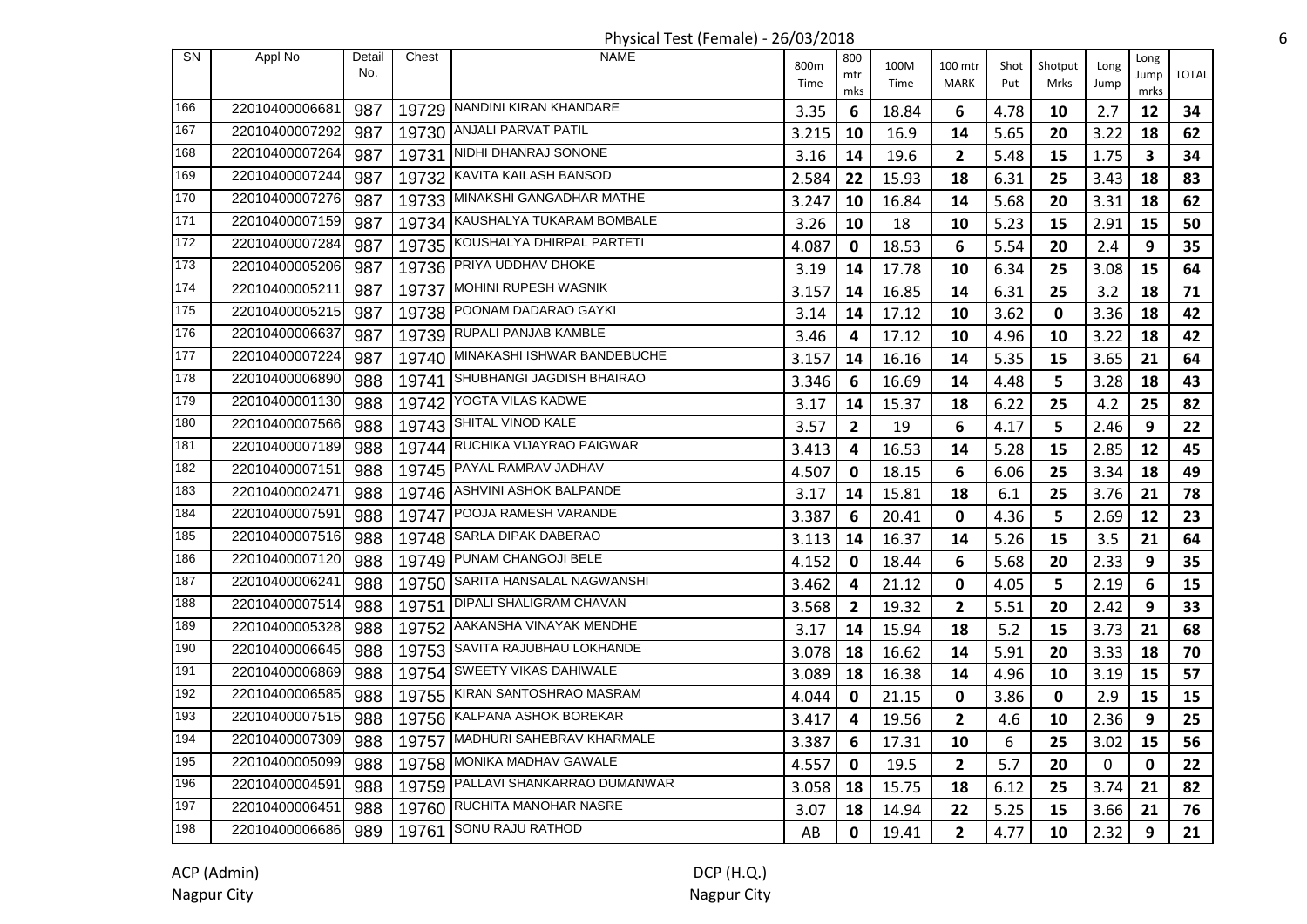Physical Test (Female) - 26/03/2018 7

| SN  | Appl No        | Detail | Chest | NAME                             |              | 800            |              |                        |             |                 |              | Long |              |
|-----|----------------|--------|-------|----------------------------------|--------------|----------------|--------------|------------------------|-------------|-----------------|--------------|------|--------------|
|     |                | No.    |       |                                  | 800m<br>Time | mtr            | 100M<br>Time | 100 mtr<br><b>MARK</b> | Shot<br>Put | Shotput<br>Mrks | Long<br>Jump | Jump | <b>TOTAL</b> |
|     |                |        |       |                                  |              | mks            |              |                        |             |                 |              | mrks |              |
| 199 | 22010400003100 | 989    |       | 19762 HEMLATA NIRANJAN BOBATE    | 2.562        | 22             | 15           | 22                     | 6.62        | 25              | 3.99         | 25   | 94           |
| 200 | 22010400007342 | 989    | 19763 | DARSHANA RATAN CHANDEKAR         | 3.04         | 18             | 15.5         | 18                     | 6.05        | 25              | 3.98         | 25   | 86           |
| 201 | 22010400006987 | 989    | 19764 | PAYAL BALU SALVE                 | 3.543        | $\mathbf{2}$   | 18.22        | 6                      | 5.35        | 15              | 0            | 0    | 23           |
| 202 | 22010400007124 | 989    | 19765 | ASHWINI SHRIRANG KAURASE         | 3.563        | $\mathbf{2}$   | 18.25        | 6                      | 5.86        | 20              | 3.19         | 15   | 43           |
| 203 | 22010400007139 | 989    |       | 19766 MANISHA PRAKASH KUNGHADKAR | 3.047        | 18             | 15.75        | 18                     | 5.64        | 20              | 3.42         | 18   | 74           |
| 204 | 22010400004792 | 989    |       | 19767 SAPNA TULSHIRAM SONTAKKE   | 4.213        | $\mathbf 0$    | 19.22        | $\overline{2}$         | 6.2         | 25              | 3.18         | 15   | 42           |
| 205 | 22010400006932 | 989    |       | 19768 SHRADDHA DIPAK JADHAV      | 4.396        | 0              | 20.32        | 0                      | 5.97        | 20              | 2.65         | 12   | 32           |
| 206 | 22010400007236 | 989    |       | 19769 POOJA JAGESHWAR PARTEKI    | 3.45         | 4              | 17.96        | 10                     | 6.1         | 25              | 3.3          | 18   | 57           |
| 207 | 22010400007441 | 989    |       | 19770 PRAGATI PREMDASJ HIREKHAN  | 2.57         | 22             | 16.47        | 14                     | 5.87        | 20              | 3.42         | 18   | 74           |
| 208 | 22010400007642 | 989    |       | 19771   MADAHVI DILIP WANKHEDE   | 3.289        | 10             | 14.97        | 22                     | 6.8         | 25              | 3.1          | 15   | 72           |
| 209 | 22010400000637 | 989    |       | 19772 PRIYA MORESHWAR GHARJALE   | 3.167        | 14             | 16.63        | 14                     | 6.35        | 25              | 3.34         | 18   | 71           |
| 210 | 22010400007488 | 989    | 19773 | RUPALI GANESH NAVGHARE           | 3.025        | 18             | 16           | 18                     | 4.55        | 10              | 2.85         | 12   | 58           |
| 211 | 22010400007523 | 989    | 19774 | SHILPA ARUNJI DATEY              | 3.389        | 6              | 17.84        | 10                     | 5.78        | 20              | 2.63         | 12   | 48           |
| 212 | 22010400006482 | 989    | 19775 | MOHINI PRAMOD DHARME             | 3.534        | $\mathbf{2}$   | 17.81        | 10                     | 5.9         | 20              | 3.26         | 18   | 50           |
| 213 | 22010400006246 | 989    |       | 19776 MANISHA LAXMANRAO PUNDAGE  | 3.117        | 14             | 19.94        | $\mathbf{2}$           | 5.58        | 20              | 2.66         | 12   | 48           |
| 214 | 22010400006129 | 989    |       | 19777 GEETA BALKRUSHNA JADHAV    | 3.459        | 4              | 16.69        | 14                     | 6.16        | 25              | 2.9          | 15   | 58           |
| 215 | 22010400006918 | 989    |       | 19778 NIKITA SAKHARAM LANJEWAR   | 3.453        | 4              | 21.31        | $\mathbf{0}$           | 5.03        | 15              | 1.52         | 0    | 19           |
| 216 | 22010400007145 | 989    |       | 19779 ROHINI GOPAL MOTGHARE      | 3.442        | 4              | 17.16        | 10                     | 6.17        | 25              | 3.1          | 15   | 54           |
| 217 | 22010400007260 | 989    | 19780 | SHILPA MAHADEV GOSAVI            | 3.143        | 14             | 16.34        | 14                     | 6.16        | 25              | 3.5          | 21   | 74           |
| 218 | 22010400004964 | 990    |       | 19781 PUJA BHAGCHAND KOKAN       | 3.157        | 14             | 16.28        | 14                     | 5.65        | 20              | 3.64         | 21   | 69           |
| 219 | 22010400003190 | 990    | 19782 | PRITI WASUDEVRAO SAWALE          | 3.277        | 10             | 16.79        | 14                     | 5.7         | 20              | 3.69         | 21   | 65           |
| 220 | 22010400005777 | 990    |       | 19783 NISHA JAYKUMAR SHENDE      | 3.086        | 18             | 14.47        | 22                     | 6.4         | 25              | 4.24         | 25   | 90           |
| 221 | 22010400005331 | 990    |       | 19784 DIPALEE DINESH DAHAKE      | 3.162        | 14             | 16.16        | 14                     | 6.11        | 25              | 2.8          | 12   | 65           |
| 222 | 22010400006688 | 990    |       | 19785 JAYADABANO YUNUS MOHAMMAD  | 3.262        | 10             | 16.88        | 14                     | 5.78        | 20              | 3.44         | 18   | 62           |
| 223 | 22010400003650 | 990    |       | 19786 KALPANA PARITOSH GAIN      | 3.566        | $\overline{2}$ | 17.87        | 10                     | 5.3         | 15              | 2.56         | 9    | 36           |
| 224 | 22010400006692 | 990    |       | 19787 DIVYA RAJU TAYDE           | 3.59         | $\overline{2}$ | 17.22        | 10                     | 6.19        | 25              | 3.32         | 18   | 55           |
| 225 | 22010400007518 | 990    |       | 19788 APARNA RASHTRAPALJI PATIL  | 3.465        | 4              | 19.75        | $\mathbf{2}$           | 5.52        | 20              | 2.8          | 12   | 38           |
| 226 | 22010400006340 | 990    |       | 19789 DIPALI DAULAT BHAKRE       | 3.427        | 4              | 19.44        | $\mathbf{2}$           | 3.95        | 0               | 2.93         | 15   | 21           |
| 227 | 22010400006467 | 990    | 19790 | ALKA SHAMRAO GAIKWAD             | 4.142        | 0              | 18.84        | 6                      | 5.11        | 15              | 2.5          | 9    | 30           |
| 228 | 22010400007270 | 990    | 19791 | SONALI MAHAGU SAHARE             | 3.453        | 4              | 16.06        | 14                     | 4.23        | 5               | 3.34         | 18   | 41           |
| 229 | 22010400007239 | 990    | 19792 | INDUBAI BHOJRAJ MADAVI           | 3.229        | 10             | 16.59        | 14                     | 4.58        | 10              | 2.7          | 12   | 46           |
| 230 | 22010400006925 | 990    |       | 19793 KAVITA ASHOK BHOJANE       | 3.57         | $\mathbf{2}$   | 18.22        | 6                      | 4.73        | 10              | 2.82         | 12   | 30           |
| 231 | 22010400007333 | 990    |       | 19794 DIPALI LAXMANRAO BAWANE    | 3.087        | 18             | 16.97        | 14                     | 6.02        | 25              | 3.51         | 21   | 78           |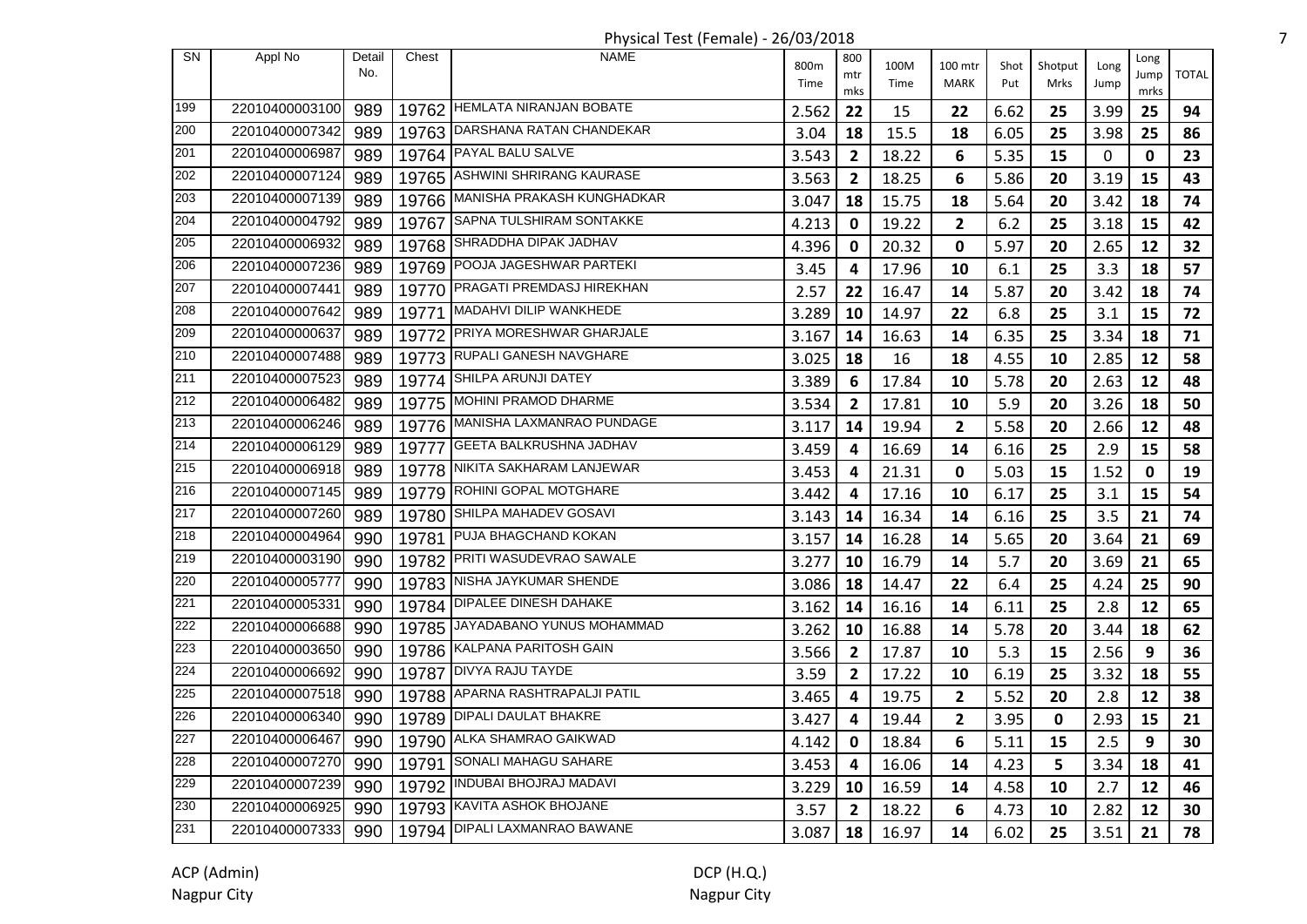Physical Test (Female) - 26/03/2018 8

| SN  | Appl No        | Detail | Chest | <b>NAME</b>                              |       | 800            |       |                         |      |         |      |              |              |
|-----|----------------|--------|-------|------------------------------------------|-------|----------------|-------|-------------------------|------|---------|------|--------------|--------------|
|     |                | No.    |       |                                          | 800m  | mtr            | 100M  | 100 mtr                 | Shot | Shotput | Long | Long<br>Jump | <b>TOTAL</b> |
|     |                |        |       |                                          | Time  | mks            | Time  | <b>MARK</b>             | Put  | Mrks    | Jump | mrks         |              |
| 232 | 22010400007549 | 990    |       | 19795 PUJA SHIVNATH SHERKI               | 4.143 | 0              | 20.59 | 0                       | 0    | 0       | 2.25 | 6            | 6            |
| 233 | 22010400006193 | 990    |       | 19796 KOMAL NARESH DHARNE                | 3.062 | 18             | 14.93 | 22                      | 6.18 | 25      | 4.03 | 25           | 90           |
| 234 | 22010400006584 | 990    | 19797 | MEGHABAI CHAITRAM TEKAM                  | 3.423 | 4              | 18.5  | 6                       | 5.05 | 15      | 3.07 | 15           | 40           |
| 235 | 22010400005937 | 990    | 19798 | DILESHWARI PAWANLAL TURKAR               | 3.352 | 6              | 17.78 | 10                      | 5.71 | 20      | 2.67 | 12           | 48           |
| 236 | 22010400007559 | 990    |       | 19799 VAISHNAVI KULIND KALE              | 4.057 | 0              | 18.62 | 6                       | 4.04 | 5       | 2.8  | 12           | 23           |
| 237 | 22010400004625 | 990    |       | 19800 ASHABI BHIKANRAV SHAIKH            | 3.476 | 4              | 16.75 | 14                      | 6.04 | 25      | 3.07 | 15           | 58           |
| 238 | 22010400004206 | 991    |       | 19801 KARISHMA SUBHASH DHURVE            | 3.257 | 10             | 15.87 | 18                      | 6.4  | 25      | 3.55 | 21           | 74           |
| 239 | 22010400005208 | 991    |       | 19802 KIRAN DHANRAJ RUNWAL               | 3.542 | $\overline{2}$ | 17.62 | 10                      | 6.25 | 25      | 3.12 | 15           | 52           |
| 240 | 22010400007008 | 991    |       | 19803 CHAITALI SURDAS BAWASKAR           | 4.072 | 0              | 19.53 | $\mathbf{2}$            | 3.7  | 0       | 2.59 | 9            | 11           |
| 241 | 22010400007350 | 991    |       | 19804 PRIYANKA VILAS CHAVHAN             | 3.237 | 10             | 16.72 | 14                      | 5.45 | 15      | 2.71 | 12           | 51           |
| 242 | 22010400007093 | 991    | 19805 | KIRAN SHANKAR TATKE                      | 4.068 | 0              | 18.75 | 6                       | 5.96 | 20      | 2.78 | 12           | 38           |
| 243 | 22010400006189 | 991    |       | 19806 REETA MADANLAL PATLE               | 4.068 | 0              | 18.37 | 6                       | 3.85 | 0       | 2.64 | 12           | 18           |
| 244 | 22010400007458 | 991    | 19807 | <b>SHITAL BALAJI KENDRE</b>              | 3.453 | 4              | 18.88 | 6                       | 5.65 | 20      | 2.77 | 12           | 42           |
| 245 | 22010400007322 | 991    |       | 19808 AISHWARYA ANGAD MHAISEKAR          | 3.36  | 6              | 16.53 | 14                      | 6.28 | 25      | 3.43 | 18           | 63           |
| 246 | 22010400005970 | 991    |       | 19809 PRITI PRADEEP ATRE                 | 3.232 | 10             | 17.22 | 10                      | 6.29 | 25      | 2.77 | 12           | 57           |
| 247 | 22010400004975 | 991    |       | 19810 SONALI HARIBHAU MESHRAM            | 3.337 | 6              | 18.69 | 6                       | 4.61 | 10      | 2.75 | 12           | 34           |
| 248 | 22010400001573 | 991    |       | 19811 MANISH SUKDAS MADAVI               | 3.062 | 18             | 13.93 | 25                      | 7.08 | 25      | 4.46 | 25           | 93           |
| 249 | 22010400006750 | 991    |       | 19812 ALFIYANAAZ MOHAMMAD ARSHAD KAMAL   | AB    | 0              | 21.1  | $\mathbf 0$             | 5.18 | 15      | 1.38 | 0            | 15           |
| 250 | 22010400006760 | 991    |       | 19813 TAHRIM KAMAL MOHAMMAD ARSHAD KAMAL | 4.473 | 0              | 17.75 | 10                      | 5.18 | 15      | 2.88 | 12           | 37           |
| 251 | 22010400007501 | 991    |       | 19814   HARSHU SANJIV GAJGHATE           | 4.432 | 0              | 22.65 | $\mathbf 0$             | 3.68 | 0       | 2.05 | 6            | 6            |
| 252 | 22010400006417 | 991    |       | 19815 PRIYANKA PRABHAKAR SONBARSE        | 3.427 | 4              | 19.06 | $\overline{\mathbf{2}}$ | 5.34 | 15      | 2.8  | 12           | 33           |
| 253 | 22010400007136 | 991    |       | 19816 RENUKA NANDKISHOR KESKAR           | 3.434 | 4              | 17.9  | 10                      | 4.67 | 10      | 2.3  | 9            | 33           |
| 254 | 22010400004974 | 991    |       | 19817 MONALI GAJANAN KATHALE             | 3.487 | 4              | 17.12 | 10                      | 5.36 | 15      | 2.93 | 15           | 44           |
| 255 | 22010400006840 | 991    |       | 19818 TEJASWINI RAVINDRA INGOLE          | 3.539 | $\overline{2}$ | 18.47 | 6                       | 5.45 | 15      | 2.8  | 12           | 35           |
| 256 | 22010400007355 | 991    |       | 19819 MANISHA BHAGWANJI BAGLE            | 3.539 | $\mathbf{2}$   | 17.53 | 10                      | 5.38 | 15      | 2.27 | 6            | 33           |
| 257 | 22010400007130 | 991    |       | 19820 RAJNI GAJANAN TUMBADE              | 3.287 | 10             | 18.28 | 6                       | 5.01 | 15      | 2.6  | 12           | 43           |
| 258 | 22010400007646 | 992    |       | 19821 MANISHA RAMDAS PAPADKAR            | 3.416 | 4              | 17.43 | 10                      | 5.8  | 20      | 2.46 | 9            | 43           |
| 259 | 22010400006538 | 992    | 19822 | SONAL PRALHADRAO BHATKAR                 | 5.289 | 0              | 19.56 | $\mathbf{2}$            | 4.6  | 10      | 2.7  | 12           | 24           |
| 260 | 22010400007258 | 992    | 19823 | SNEHA AVINASHJI BAWANE                   | 4.235 | 0              | 18.22 | 6                       | 5.37 | 15      | 3.07 | 15           | 36           |
| 261 | 22010400006800 | 992    | 19824 | SMITA SURESH DHOPTE                      | 4.148 | 0              | 28.19 | 0                       | 4.11 | 5       | 1.42 | 0            | 5            |
| 262 | 22010400007473 | 992    | 19825 | <b>PRACHI RAMESH BHIKONDE</b>            | 4.056 | 0              | 19.18 | $\mathbf{2}$            | 5.2  | 15      | 2.13 | 6            | 23           |
| 263 | 22010400007478 | 992    |       | 19826 DEEPTI RAJ KARIHAR                 | 4.115 | 0              | 18.28 | 6                       | 5.24 | 15      | 2.81 | 12           | 33           |
| 264 | 22010400007349 | 992    |       | 19827 PRIYANKA SURESH ATHAWALE           | 4.54  | 0              | 20.22 | 0                       | 3.23 | 0       | 1.53 | 0            | 0            |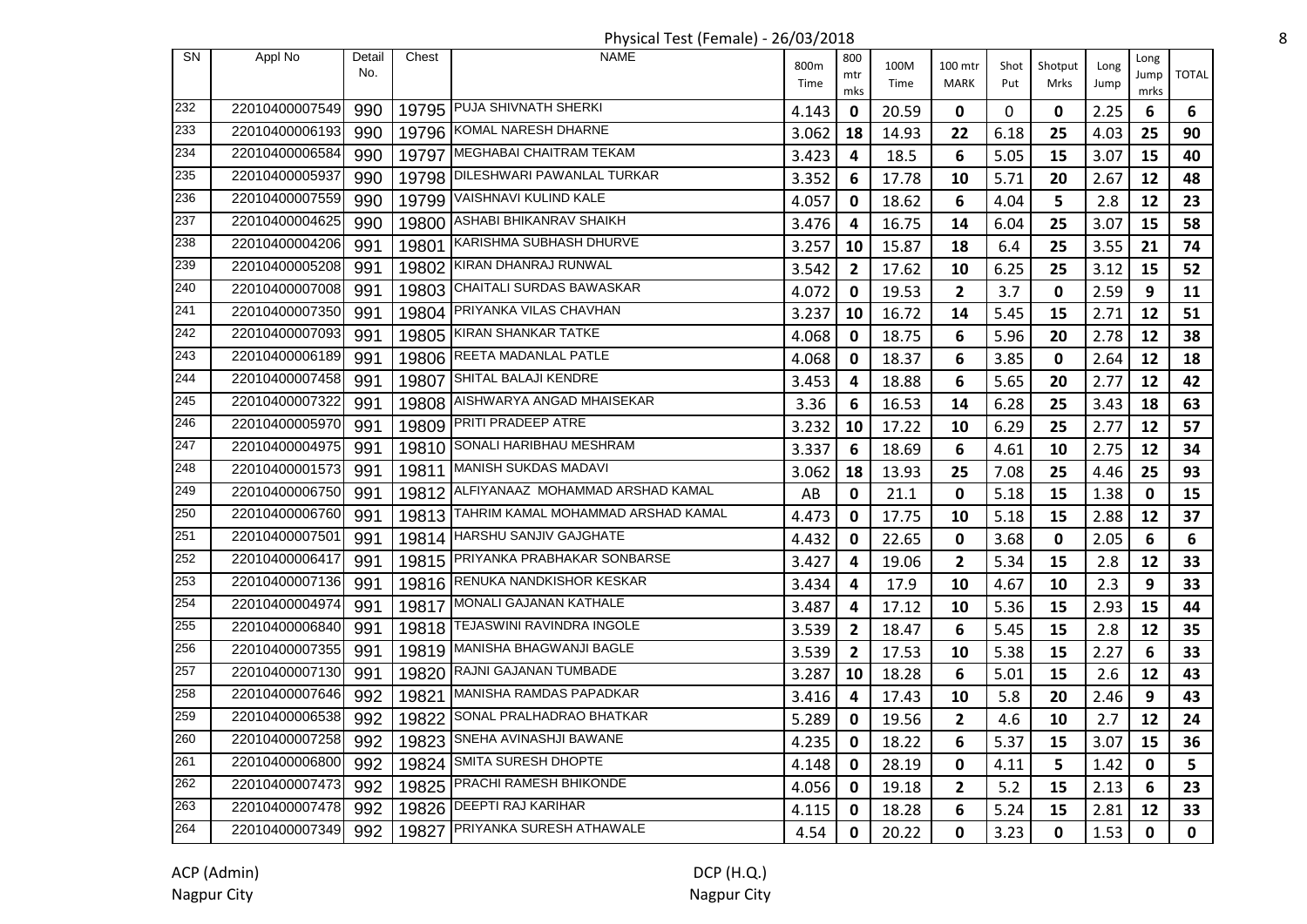Physical Test (Female) - 26/03/2018 9

| <b>SN</b> | Appl No        | Detail<br>No. | Chest | <b>NAME</b>                      | 800m<br>Time | 800<br>mtr     | 100M<br>Time | 100 mtr<br>MARK | Shot<br>Put | Shotput<br>Mrks | Long<br>Jump   | Long<br>Jump | <b>TOTAL</b> |
|-----------|----------------|---------------|-------|----------------------------------|--------------|----------------|--------------|-----------------|-------------|-----------------|----------------|--------------|--------------|
| 265       |                |               |       | POOJA SURESH NARNAWARE           |              | mks            |              |                 |             |                 |                | mrks         |              |
|           | 22010400006207 | 992           | 19828 |                                  | 4.219        | 0              | 18.75        | 6               | 4.56        | 10              | 2.94           | 15           | 31           |
| 266       | 22010400007083 | 992           |       | 19829 PRAJAKTA SURYAKANT BHOGAL  | 3.244        | 10             | 16.72        | 14              | 4.87        | 10              | 3.32           | 18           | 52           |
| 267       | 22010400007223 | 992           | 19830 | SUVARNA SUKHPIND KAMBALE         | 3.447        | 4              | 17.31        | 10              | 4.98        | 10              | 2.75           | 12           | 36           |
| 268       | 22010400007633 | 992           | 19831 | KALYANI JAYANDRA GEDAM           | 3.27         | 10             | 16.97        | 14              | 4.99        | 10              | 3.34           | 18           | 52           |
| 269       | 22010400007307 | 992           | 19832 | PRIYA BABULAL WARDHE             | 3.12         | 14             | 17.79        | 10              | 5.08        | 15              | 3.22           | 18           | 57           |
| 270       | 22010400007308 | 992           | 19833 | MANISHA SUESHRAO DHAKULKAR       | 3.147        | 14             | 17.43        | 10              | 6.3         | 25              | 3.05           | 15           | 64           |
| 271       | 22010400006303 | 992           |       | 19834 JYOTI MULCHAND BADBARAI    | 4.027        | $\mathbf{0}$   | 19.34        | $\mathbf{2}$    | 4.75        | 10              | 2.69           | 12           | 24           |
| 272       | 22010400005043 | 992           | 19835 | YOGITA TUKARAM SURYAWANSHI       | 3.095        | 18             | 17.25        | 10              | 5.43        | 15              | 3.7            | 21           | 64           |
| 273       | 22010400006742 | 992           | 19836 | SHIVANI ASHOK YEPURE             | 6.54         | $\mathbf 0$    | 24.9         | 0               | 4.43        | 5               | 1.56           | 0            | 5            |
| 274       | 22010400007183 | 992           |       | 19837 DAMINI RAMUJI TANDEKAR     | 3.286        | 10             | 17.38        | 10              | 4.87        | 10              | 3.35           | 18           | 48           |
| 275       | 22010400004442 | 992           |       | 19838 HIRA KALURAM FATPURE       | 3.226        | 10             | 15.38        | 18              | 5.41        | 15              | 3.93           | 25           | 68           |
| 276       | 22010400007310 | 992           | 19839 | POOJA GAUTAM THARAT              | 4.54         | 0              | 19.89        | $\mathbf{2}$    | 4.52        | 10              | 2.5            | 9            | 21           |
| 277       | 22010400004604 | 992           | 19840 | ACHAL PARASRAM BONDRE            | 3.284        | 10             | 16.5         | 14              | 6.32        | 25              | 3.07           | 15           | 64           |
| 278       | 22010400007118 | 993           | 19841 | LATA PATRU DEURKAR               | 4.259        | 0              | 19.31        | $\mathbf{2}$    | 4.52        | 10              | 2.43           | 9            | 21           |
| 279       | 22010400005672 | 993           | 19842 | SONALI ANIL RAUT                 | 3.357        | 6              | 18.35        | 6               | 4.19        | 5               | 2.46           | 9            | 26           |
| 280       | 22010400007575 | 993           | 19843 | SHEETAL RUPRAO CHAWARE           | 5.251        | 0              | 19.97        | $\mathbf{2}$    | 3.02        | 0               | $\overline{2}$ | 6            | 8            |
| 281       | 22010400007472 | 993           | 19844 | PORNIMA VIJAYSINGH MARKAM        | 3.132        | 14             | 16.22        | 14              | 5.38        | 15              | 3.75           | 21           | 64           |
| 282       | 22010400006843 | 993           | 19845 | USHA AMARSINGH SAMARIYA          | 3.181        | 14             | 16.12        | 14              | 5.26        | 15              | 3.47           | 18           | 61           |
| 283       | 22010400003227 | 993           | 19846 | PRIYA SHIVRAM THAWARI            | 3.259        | 10             | 16.56        | 14              | 4.85        | 10              | 2.93           | 15           | 49           |
| 284       | 22010400002392 | 993           | 19847 | ACHAL DEVIDAS PIMPALKAR          | 3.294        | 10             | 15.35        | 18              | 6.08        | 25              | 3.66           | 21           | 74           |
| 285       | 22010400006841 | 993           | 19848 | AMITA AMARSINGH SAMARIYA         | 4.027        | 0              | 17.94        | 10              | 4.96        | 10              | 2.41           | 9            | 29           |
| 286       | 22010400007253 | 993           | 19849 | <b>BINITA RAMCHANDRA RAJPUT</b>  | 2.553        | 22             | 16.47        | 14              | 5.5         | 20              | 3.72           | 21           | 77           |
| 287       | 22010400004608 | 993           | 19850 | RUPALI RAMESH MAHAJAN            | 2.511        | 22             | 14.62        | 22              | 6.76        | 25              | 3.57           | 21           | 90           |
| 288       | 22010400004476 | 993           | 19851 | POOJA VASANTRAO DHALE            | 3.54         | $\overline{2}$ | 17.5         | 10              | 5.14        | 15              | 2.91           | 15           | 42           |
| 289       | 11010400000549 | 993           | 19852 | SHITAL PRAYAG SAWWALAKHE         | 3.265        | 10             | 15.75        | 18              | 6.09        | 25              | 2.72           | 12           | 65           |
| 290       | 22010400007267 | 993           | 19853 | SONU PARSHURAM NARANJE           | 3.392        | 6              | 17.15        | 10              | 5.14        | 15              | 3.08           | 15           | 46           |
| 291       | 22010400007390 | 993           | 19854 | NISHITA SURENDRA KAMBLE          | 3.47         | 4              | 17.78        | 10              | 5.19        | 15              | 3.2            | 18           | 47           |
| 292       | 22010400006389 | 993           |       | 19855   HEMLATA JAWAHARLAL GATHE | 3.189        | 14             | 15.91        | 18              | 5.94        | 20              | 0              | 0            | 52           |
| 293       | 22010400004788 | 993           | 19856 | YOGESHWARI NAILAL TIKAPACHE      | 4.236        | 0              | 17.5         | 10              | 4.99        | 10              | 2.94           | 15           | 35           |
| 294       | 22010400006368 | 993           | 19857 | POOJA LALLAN SAHU                | 4.94         | 0              | 20.46        | 0               | 3.39        | 0               | 2.1            | 6            | 6            |
| 295       | 22010400005719 | 993           | 19858 | NIKITA SUBHASH DAYANE            | 3.1          | 18             | 15.57        | 18              | 5.8         | 20              | 3.91           | 25           | 81           |
| 296       | 22010400005394 | 993           | 19859 | PRIYANKA SURESH GANVIR           | 3.327        | 6              | 16.8         | 14              | 5.97        | 20              | 3.21           | 18           | 58           |
| 297       | 22010400005393 | 993           | 19860 | PRIYANKA PRAKASH MESHRAM         | 3.244        | 10             | 16.6         | 14              | 5.13        | 15              | 3.32           | 18           | 57           |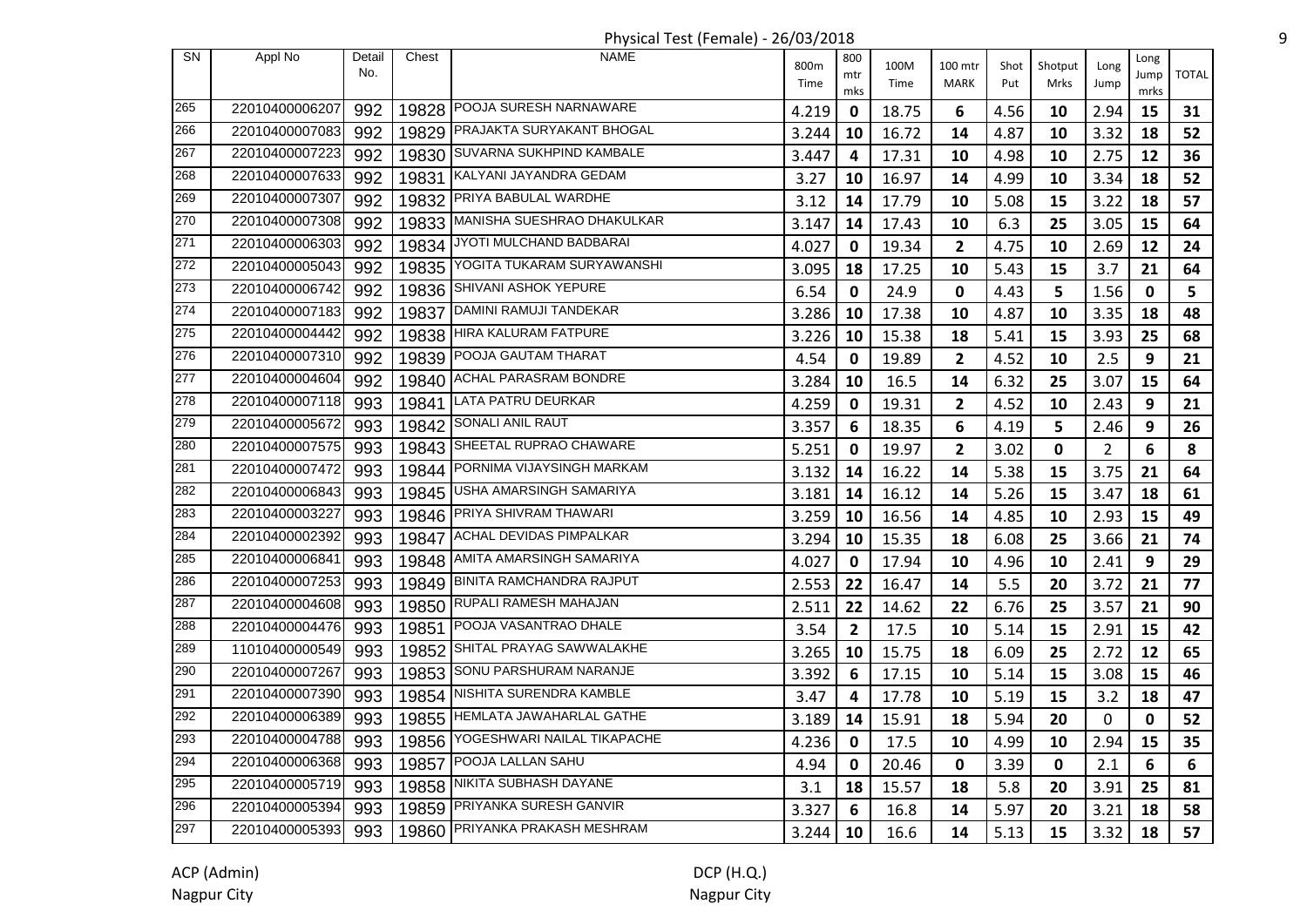| <b>SN</b> | Appl No        | Detail<br>No. | Chest | <b>NAME</b>                      | 800m  | 800<br>mtr   | 100M  | 100 mtr     | Shot | Shotput     | Long         | Long<br>Jump | <b>TOTAL</b> |
|-----------|----------------|---------------|-------|----------------------------------|-------|--------------|-------|-------------|------|-------------|--------------|--------------|--------------|
|           |                |               |       |                                  | Time  | mks          | Time  | <b>MARK</b> | Put  | Mrks        | Jump         | mrks         |              |
| 298       | 22010400007354 | 994           | 19861 | SHUBHANGI PANDIT BHOYAR          | AB    | 0            | 36.88 | 0           | 4.02 | 5           | 2.02         | 6            | 11           |
| 299       | 22010400004789 | 994           |       | 19862 DIKSHA SANJAY CHOPKAR      | 3.122 | 14           | 16.63 | 14          | 5.84 | 20          | 2.2          | 6            | 54           |
| 300       | 22010400004802 | 994           |       | 19863 KIRAN SHANKARRAO NAVKHARE  | 3.155 | 14           | 16.38 | 14          | 4.58 | 10          | 3.25         | 18           | 56           |
| 301       | 22010400004340 | 994           | 19864 | SONALI BALVANT SAUNDARMAL        | 3.227 | 10           | 16.9  | 14          | 4.62 | 10          | 2.65         | 12           | 46           |
| 302       | 22010400004603 | 994           | 19865 | <b>MONIKA VISHVANATH SHETE</b>   | 3.223 | 10           | 16.72 | 14          | 5.81 | 20          | 3.25         | 18           | 62           |
| 303       | 22010400003645 | 994           | 19866 | PALLAVI VISHNU RAUT              | 3.037 | 18           | 16.22 | 14          | 5.71 | 20          | 3.83         | 25           | 77           |
| 304       | 22010400000052 | 994           | 19867 | SITA SHOBHELAL UIKEY             | 3.099 | 18           | 16.9  | 14          | 5.4  | 15          | 3.42         | 18           | 65           |
| 305       | 22010400005810 | 994           |       | 19868 RANI AVINASHRAO DARVE      | 3.17  | 14           | 16.65 | 14          | 4.17 | 5           | 3.62         | 21           | 54           |
| 306       | 22010400003524 | 994           | 19869 | SAPNA PRABHAKAR KAWALE           | 3.148 | 14           | 16.5  | 14          | 5.56 | 20          | 3.24         | 18           | 66           |
| 307       | 22010400004800 | 994           |       | 19870 ANKITA MANOHAR DUDHE       | 3.391 | 6            | 16.12 | 14          | 6.24 | 25          | 3.48         | 18           | 63           |
| 308       | 22010400004913 | 994           |       | 19871 VRUSHALI KRUSHNARAO PADOLE | 3.367 | 6            | 18.47 | 6           | 5.5  | 20          | 2.82         | 12           | 44           |
| 309       | 22010400004938 | 994           | 19872 | SUNANDA TARACHAND JADHAO         | 3.27  | 10           | 17.37 | 10          | 6.43 | 25          | 3.18         | 15           | 60           |
| 310       | 22010400007536 | 994           |       | 19873 KAVITA RAMNATHJI TAKLIKAR  | AB    | 0            | 21.03 | 0           | 5.07 | 15          | 1.58         | 0            | 15           |
| 311       | 22010400007335 | 994           | 19874 | RESHAMA PANDURANG BHAJIPALE      | 3.59  | $\mathbf{2}$ | 22.66 | $\mathbf 0$ | 3.89 | $\mathbf 0$ | 1.76         | 3            | 5            |
| 312       | 22010400004439 | 994           | 19875 | SNEHA SHAMRAO MHASKE             | 3.37  | 6            | 18.13 | 6           | 5.98 | 20          | 3.17         | 15           | 47           |
| 313       | 22010400007652 | 994           |       | 19876 SUCHITA AVDHUT KHADSE      | 3.028 | 18           | 15.9  | 18          | 6.19 | 25          | 3.61         | 21           | 82           |
| 314       | 22010400006130 | 994           |       | 19877 ARTI GAJANAN CHAVHAN       | 3.02  | 18           | 15.88 | 18          | 5.23 | 15          | 3.65         | 21           | 72           |
| 315       | 22010400004543 | 994           |       | 19878 ARATI GANPATJI KHALKAR     | 3.127 | 14           | 17.22 | 10          | 5    | 15          | 3.07         | 15           | 54           |
| 316       | 22010400004783 | 994           |       | 19879 JAYA PRALHAD CHAVRE        | 3.198 | 14           | 15.56 | 18          | 4.77 | 10          | 2.98         | 15           | 57           |
| 317       | 22010400004982 | 994           | 19880 | ARCHANA SHESHERAOJI JADHAV       | 3.028 | 18           | 15.34 | 18          | 6.03 | 25          | 3.75         | 21           | 82           |
| 318       | 22010400005084 | 995           | 19881 | NISHA MACHHINDRA PANEKAR         | 3.192 | 14           | 17.56 | 10          | 5.55 | 20          | $\mathbf{0}$ | 0            | 44           |
| 319       | 22010400004542 | 995           | 19882 | SUPRIYA SUBHASH SAPEKAR          | 3.247 | 10           | 17.19 | 10          | 5.03 | 15          | 2.67         | 12           | 47           |
| 320       | 22010400006345 | 995           | 19883 | RUPALI ANANDRAO SAYNKAR          | 3.117 | 14           | 16.34 | 14          | 5.26 | 15          | 3.73         | 21           | 64           |
| 321       | 22010400007150 | 995           |       | 19884 KALYANI RAMESHRAO KADWE    | 5.136 | 0            | 20.82 | 0           | 4.15 | 5           | 1.94         | 3            | 8            |
| 322       | 22010400007113 | 995           |       | 19885 NIKITA RAJU KUMBHALKAR     | 3.484 | 4            | 17.81 | 10          | 4.74 | 10          | 2.1          | 6            | 30           |
| 323       | 22010400004288 | 995           |       | 19886 NALINI SURYABHAN GAJBHIYE  | 3.14  | 14           | 16.68 | 14          | 5.45 | 15          | 3.47         | 18           | 61           |
| 324       | 22010400004291 | 995           |       | 19887 MEENA CHINTAMAN YADWAR     | 3.192 | 14           | 18.56 | 6           | 5.81 | 20          | 2.91         | 15           | 55           |
| 325       | 22010400004295 | 995           |       | 19888 REENA CHINTAMAN YADWAR     | 3.057 | 18           | 18.03 | 6           | 5.35 | 15          | 3.2          | 18           | 57           |
| 326       | 22010400006525 | 995           | 19889 | RUPALI RATANSINGH SAKHRAM        | 4.014 | 0            | 16.97 | 14          | 5.66 | 20          | 2.8          | 12           | 46           |
| 327       | 22010400004723 | 995           | 19890 | POOJA NANA INGALE                | 5.078 | 0            | 21.93 | 0           | 4.23 | 5           | 2.36         | 9            | 14           |
| 328       | 11010400019836 | 995           | 19891 | DURGA FATTUJIRAO BHARSAKADE      | 3.213 | 10           | 17.69 | 10          | 4.34 | 5           | 3.05         | 15           | 40           |
| 329       | 11010400005032 | 995           | 19892 | <b>CHANDNI ARUN BORKAR</b>       | 2.583 | 22           | 15.25 | 18          | 5.23 | 15          | 3.9          | 25           | 80           |
| 330       | 22010400005389 | 995           | 19893 | ALMASPARVEEN NOORKHAN PATHAN     | 3.312 | 6            | 15.81 | 18          | 6.59 | 25          | 3.6          | 21           | 70           |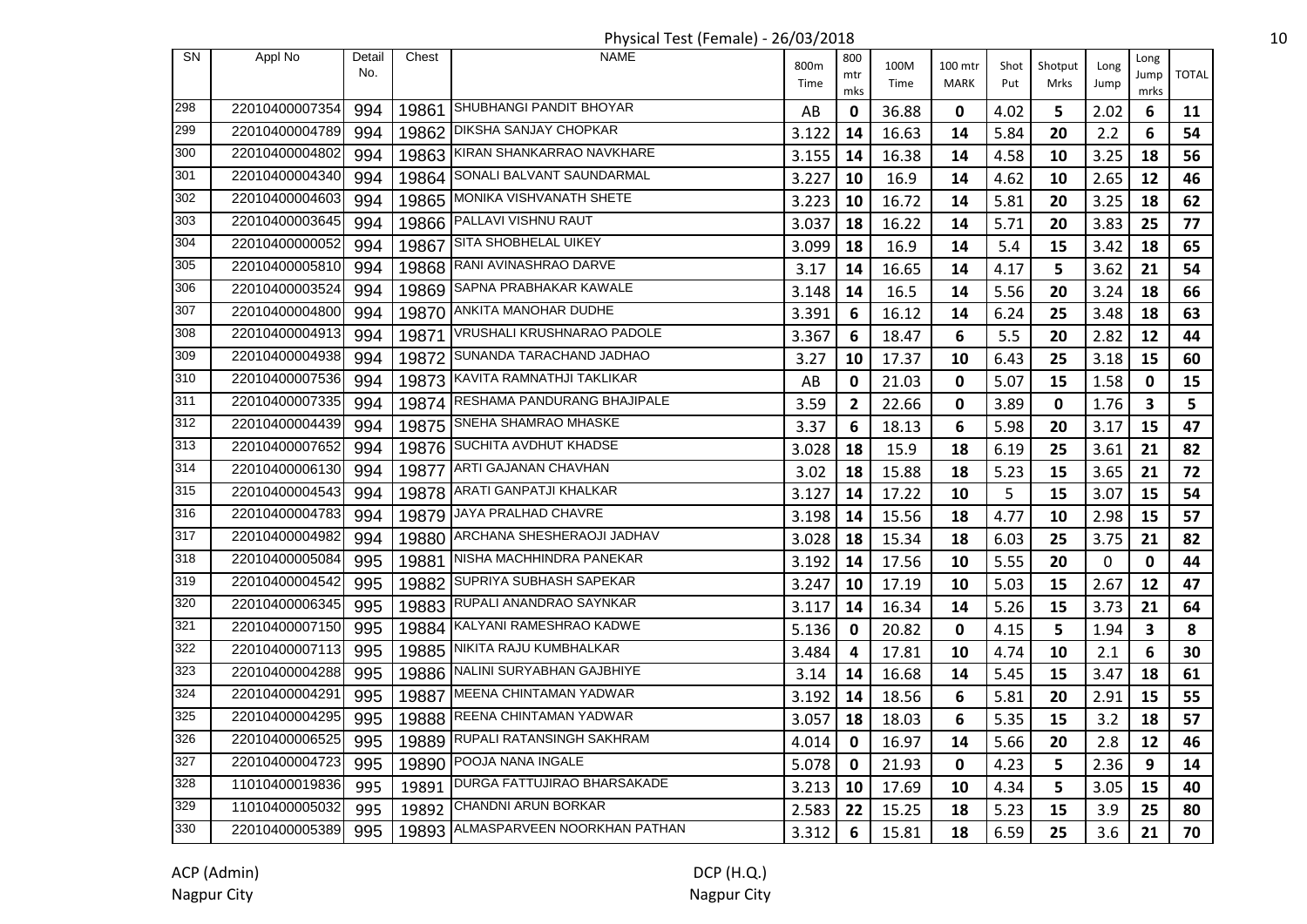Physical Test (Female) - 26/03/2018 11

| <b>SN</b> | Appl No        | Detail<br>No. | Chest | <b>NAME</b>                         | 800m  | 800<br>mtr              | 100M  | 100 mtr        | Shot | Shotput | Long | Long<br>Jump | <b>TOTAL</b> |
|-----------|----------------|---------------|-------|-------------------------------------|-------|-------------------------|-------|----------------|------|---------|------|--------------|--------------|
|           |                |               |       |                                     | Time  | mks                     | Time  | <b>MARK</b>    | Put  | Mrks    | Jump | mrks         |              |
| 331       | 22010400005388 | 995           |       | 19894 NEELAM RAMKRUPALJI NISHAD     | 3.139 | 14                      | 15.5  | 18             | 6.64 | 25      | 3.73 | 21           | 78           |
| 332       | 22010400006568 | 995           |       | 19895 NAMITA VASANTRAO BHURE        | 3.346 | 6                       | 16.37 | 14             | 6.18 | 25      | 3.43 | 18           | 63           |
| 333       | 22010400005391 | 995           |       | 19896 SANGEETA RAMESH MESHRAM       | 3.085 | 18                      | 14.87 | 22             | 6.09 | 25      | 4.1  | 25           | 90           |
| 334       | 22010400005058 | 995           | 19897 | SHRADDHA CHUNNILAL YADAV            | 3.236 | 10                      | 14.94 | 22             | 5.35 | 15      | 3.2  | 18           | 65           |
| 335       | 22010400006185 | 995           |       | 19898 RINA DILIP GONDANE            | 4.031 | 0                       | 16.75 | 14             | 4.9  | 10      | 3.35 | 18           | 42           |
| 336       | 22010400007225 | 995           | 19899 | LAXMI VISHNU NAGPURE                | 4.197 | 0                       | 18.47 | 6              | 6.6  | 25      | 2.96 | 15           | 46           |
| 337       | 22010400005881 | 995           |       | 19900 POOJA GULAB SONTAKKE          | 4.061 | 0                       | 19    | 6              | 4.59 | 10      | 2.77 | 12           | 28           |
| 338       | 22010400005072 | 996           | 19901 | ARATIDEVI LAKHANDAR PRAJAPATI       | 3.29  | 10                      | 16.66 | 14             | 5.51 | 20      | 3.12 | 15           | 59           |
| 339       | 22010400005305 | 996           |       | 19902 PRIYA SHANKARRAO CHAUDHARI    | 4.015 | 0                       | 20.41 | $\mathbf{0}$   | 5.01 | 15      | 2.65 | 12           | 27           |
| 340       | 22010400006556 | 996           |       | 19903 APEKSHA ASHOK MORE            | 3.49  | 4                       | 17    | 14             | 4.89 | 10      | 2.45 | 9            | 37           |
| 341       | 22010400005261 | 996           |       | 19904 SHOBHA MAROTIJI AGASHE        | 3.362 | 6                       | 14.87 | 22             | 6.72 | 25      | 3.28 | 18           | 71           |
| 342       | 22010400005867 | 996           |       | 19905 KALYANI ASHOK WADHAI          | 3.522 | $\mathbf{2}$            | 19.47 | $\overline{2}$ | 5.1  | 15      | 2.7  | 12           | 31           |
| 343       | 22010400004652 | 996           | 19906 | SADHANA GANPATRAO SHIVANKAR         | 4.024 | 0                       | 17    | 14             | 5.53 | 20      | 3.18 | 15           | 49           |
| 344       | 22010400004759 | 996           | 19907 | MEENAL RANGRAOJI WADICHAR           | 3.254 | 10                      | 16.86 | 14             | 5.64 | 20      | 3.4  | 18           | 62           |
| 345       | 22010400004755 | 996           | 19908 | RAJSHREE RAJKUMARRAO MEHAR          | 3.522 | $\mathbf{2}$            | 16.97 | 14             | 4.75 | 10      | 2.6  | 12           | 38           |
| 346       | 22010400004757 | 996           |       | 19909 NIKITA MANIKRAOJI SARATE      | 3.163 | 14                      | 16.72 | 14             | 5.33 | 15      | 3.3  | 18           | 61           |
| 347       | 22010400005699 | 996           |       | 19910 NAINA ARUNRAO GAWAI           | 4.022 | 0                       | 18.75 | 6              | 4.36 | 5       | 2.7  | 12           | 23           |
| 348       | 22010400004497 | 996           |       | 19911 SWATI RAHULRAO GAWAI          | 3.544 | $\overline{\mathbf{2}}$ | 17.41 | 10             | 5.9  | 20      | 3.28 | 18           | 50           |
| 349       | 22010400004499 | 996           |       | 19912 SHUBHANGI GANESH KHANZODE     | 3.193 | 14                      | 15.85 | 18             | 6.29 | 25      | 3.85 | 25           | 82           |
| 350       | 22010400004615 | 996           |       | 19913 SUVITA HARICHAND KATALAM      | 3.324 | 6                       | 16.22 | 14             | 6.17 | 25      | 3.24 | 18           | 63           |
| 351       | 22010400000094 | 996           | 19914 | TARIKA HONESHWAR KHARBADE           | 4.234 | 0                       | 19.34 | $\mathbf{2}$   | 4.23 | 5       | 1.6  | 0            | 7            |
| 352       | 22010400002232 | 996           | 19915 | SONAM RAJBINDU INGOLE               | 3.434 | 4                       | 17.09 | 10             | 4.73 | 10      | 3.43 | 18           | 42           |
| 353       | 22010400004502 | 996           |       | 19916 KAJAL RAJENDRA KALE           | 3.437 | 4                       | 18.35 | 6              | 4.85 | 10      | 3.1  | 15           | 35           |
| 354       | 22010400006718 | 996           |       | 19917 KAVITA DEVIDASRAO HAJARE      | 5.19  | 0                       | 20.25 | $\mathbf 0$    | 5.4  | 15      | 2.48 | 9            | 24           |
| 355       | 22010400007564 | 996           |       | 19918 ASHWINI NARAYANRAO BAWANE     | 4.158 | 0                       | 18.81 | 6              | 3.58 | 0       | 2.85 | 12           | 18           |
| 356       | 22010400005082 | 996           |       | 19919 DILESHWARI RAJENDRAJI MESHRAM | 3.03  | 18                      | 15.84 | 18             | 5.42 | 15      | 3.63 | 21           | 72           |
| 357       | 22010400005097 | 996           |       | 19920 SONU DEVRAO SONWANE           | 3.075 | 18                      | 15.88 | 18             | 6.77 | 25      | 3.71 | 21           | 82           |
| 358       | 22010400001978 | 997           |       | 19921 POOJA DILIPRAO LANDE          | 3.025 | 18                      | 15.31 | 18             | 7.16 | 25      | 3.72 | 21           | 82           |
| 359       | 22010400004656 | 997           | 19922 | SAVITA GAURISHANKAR RATHOD          | 3.129 | 14                      | 16.31 | 14             | 5.7  | 20      | 3.2  | 18           | 66           |
| 360       | 22010400005550 | 997           | 19923 | RAJANI NANA TAYADE                  | 3.37  | 6                       | 15.97 | 18             | 6.1  | 25      | 3.35 | 18           | 67           |
| 361       | 22010400004934 | 997           | 19924 | RUPALI SANTOSHRAO SASANE            | 3.36  | 6                       | 16.22 | 14             | 4.27 | 5       | 3.07 | 15           | 40           |
| 362       | 22010400006165 | 997           |       | 19925 ASMITA YADORAO ILAME          | 3.527 | $\overline{2}$          | 18.68 | 6              | 3.84 | 0       | 2.45 | 9            | 17           |
| 363       | 22010400005438 | 997           | 19926 | <b>POOJA SHANKAR INGOLE</b>         | 3.224 | 10                      | 17.44 | 10             | 5.75 | 20      | 3.09 | 15           | 55           |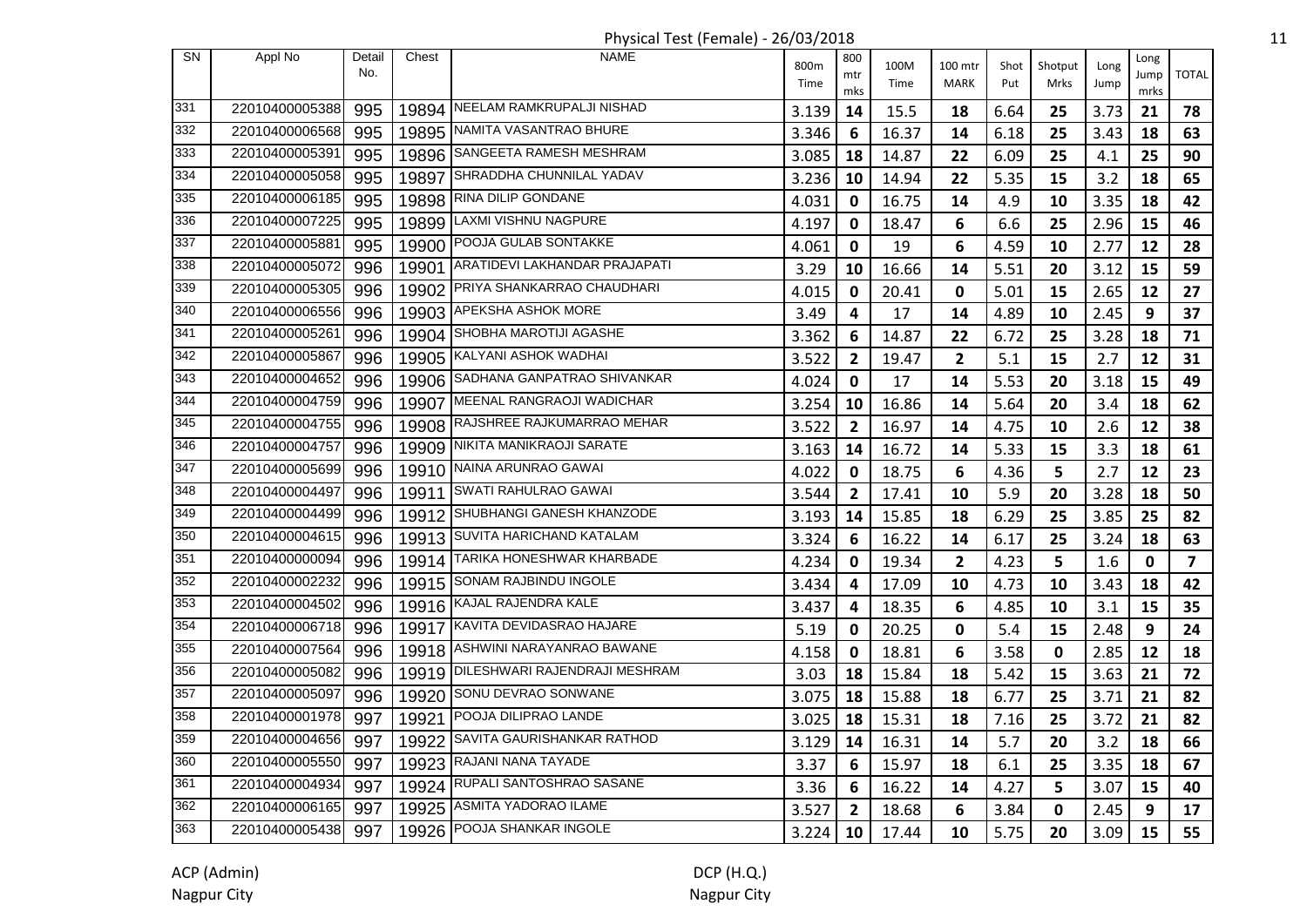Physical Test (Female) - 26/03/2018 12

| <b>SN</b> | Appl No        | Detail<br>No. | Chest | <b>NAME</b>                         | 800m<br>Time | 800<br>mtr<br>mks | 100M<br>Time | 100 mtr<br>MARK | Shot<br>Put | Shotput<br>Mrks | Long<br>Jump | Long<br>Jump<br>mrks | <b>TOTAL</b> |
|-----------|----------------|---------------|-------|-------------------------------------|--------------|-------------------|--------------|-----------------|-------------|-----------------|--------------|----------------------|--------------|
| 364       | 22010400005061 | 997           |       | 19927 NAMRATA RAMESH KAMBLE         | 3.444        | 4                 | 17.91        | 10              | 6.6         | 25              | 3.25         | 18                   | 57           |
| 365       | 22010400005877 | 997           |       | 19928 VRUSHALI CHINTAMAN TEKAM      | 4.023        | 0                 | 18.47        | 6               | 6.3         | 25              | 3.05         | 15                   | 46           |
| 366       | 22010400005096 | 997           |       | 19929 MEGHA RAMCHANDRA MARASKOLHE   | 4.037        | 0                 | 18.78        | 6               | 5.5         | 20              | 2.55         | 9                    | 35           |
| 367       | 22010400004500 | 997           |       | 19930 SHILPA PRUTHVIRAJ BODULE      | 3.263        | 10                | 16.03        | 14              | 6.22        | 25              | 3.3          | 18                   | 67           |
| 368       | 22010400004495 | 997           | 19931 | SHARDA PURUSHOTTAMRAOJI GANDAIT     | 3.34         | 6                 | 18.12        | 6               | 6.04        | 25              | 3.15         | 15                   | 52           |
| 369       | 22010400005928 | 997           | 19932 | KOMAL ANANTARAO SELOKAR             | 3.044        | 18                | 14.28        | 22              | 6.8         | 25              | 4.03         | 25                   | 90           |
| 370       | 22010400007126 | 997           |       | 19933 GEETA RAMDAS TAK              | 3.37         | 6                 | 16.81        | 14              | 6.35        | 25              | 3.2          | 18                   | 63           |
| 371       | 22010400000214 | 997           |       | 19934   DIPALI SUDHAKAR BHALAVI     | 4.167        | 0                 | 18.94        | 6               | 4.35        | 5               | 2.64         | 12                   | 23           |
| 372       | 22010400004589 | 997           |       | 19935 PUNAM ASHOK GAIKWAD           | 2.59         | 22                | 15.9         | 18              | 5.39        | 15              | 3.24         | 18                   | 73           |
| 373       | 22010400004933 | 997           |       | 19936 PRANJAL GOVIND TAJANE         | 3.53         | $\overline{2}$    | 19.15        | $\overline{2}$  | 4.35        | 5               | 2.65         | 12                   | 21           |
| 374       | 22010400006623 | 997           |       | 19937   DHARTI HARICHAND THAWAKAR   | 3.092        | 18                | 15.43        | 18              | 6.34        | 25              | 3.8          | 25                   | 86           |
| 375       | 22010400005707 | 997           | 19938 | YAMUNA MUNNALAL LILHARE             | 3.219        | 10                | 16.41        | 14              | 6.49        | 25              | 3.81         | 25                   | 74           |
| 376       | 22010400005858 | 997           |       | 19939 SAPANA DADARAO MESHRAM        | 3.439        | 4                 | 19.15        | $\overline{2}$  | 4.1         | 5               | 1.79         | 3                    | 14           |
| 377       | 22010400006497 | 997           | 19940 | JAYA RAMESH NAYKUJI                 | 4.288        | 0                 | 20.37        | 0               | 5.44        | 15              | 1.92         | $\mathbf{3}$         | 18           |
| 378       | 22010400007164 | 998           | 19941 | VAISHALI MAHADEO TAYADE             | 4.124        | 0                 | 19.69        | $\mathbf{2}$    | 4.68        | 10              | 2.89         | 12                   | 24           |
| 379       | 22010400006300 | 998           |       | 19942 PRIYANKA VINAYAKRAO TIPRAMWAR | 4.039        | 0                 | 17.65        | 10              | 5.02        | 15              | 2.83         | 12                   | 37           |
| 380       | 22010400005145 | 998           |       | 19943 KAVITA SHANKAR BONDARE        | 3.463        | 4                 | 16.34        | 14              | 5.64        | 20              | 3.06         | 15                   | 53           |
| 381       | 22010400005850 | 998           |       | 19944 ARCHANA GANESH JUMDE          | 3.392        | 6                 | 18.31        | 6               | 3.65        | 0               | 1.93         | 3                    | 15           |
| 382       | 22010400007082 | 998           |       | 19945 MANISHA VIRENDRAJI BANSOD     | 3.047        | 18                | 15.19        | 18              | 4.92        | 10              | 3.65         | 21                   | 67           |
| 383       | 22010400007213 | 998           |       | 19946 PRIYANKA PANDURANGJI BELEKAR  | 3.193        | 14                | 15.85        | 18              | 4.95        | 10              | 2.72         | 12                   | 54           |
| 384       | 22010400005071 | 998           | 19947 | <b>SANGITA SURAJLAL SHAHARE</b>     | 3.157        | 14                | 15.96        | 18              | 5.6         | 20              | 3.45         | 18                   | 70           |
| 385       | 22010400005090 | 998           | 19948 | MINAL RAVI BANSOD                   | 3.167        | 14                | 18.06        | 6               | 5.11        | 15              | 2.94         | 15                   | 50           |
| 386       | 22010400004846 | 998           | 19949 | SUJATA BALABHAU GANVIR              | 3.364        | 6                 | 17.4         | 10              | 5.76        | 20              | 2.57         | 9                    | 45           |
| 387       | 22010400004847 | 998           |       | 19950 CHITRA HARIDASRAO PALASPAGAR  | 3.326        | 6                 | 16.94        | 14              | 4.91        | 10              | 3.32         | 18                   | 48           |
| 388       | 22010400004607 | 998           |       | 19951 PUJA SUBHASH PRADHAN          | 3.359        | 6                 | 18.5         | 6               | 6.06        | 25              | 2.3          | 9                    | 46           |
| 389       | 22010400006621 | 998           |       | 19952 SUCHITA PRABHAKAR SHELKE      | 3.269        | 10                | 16.4         | 14              | 5.89        | 20              | 3.33         | 18                   | 62           |
| 390       | 22010400004849 | 998           |       | 19953 RUBINA ABDUL RAHUP            | 3.367        | 6                 | 17.75        | 10              | 6.03        | 25              | 2.85         | 12                   | 53           |
| 391       | 22010400004848 | 998           |       | 19954 RUCHIKA RAMDAS SARATE         | AB           | 0                 | 19.84        | $\mathbf{2}$    | 4.94        | 10              | 2.28         | 6                    | 18           |
| 392       | 22010400003331 | 998           | 19955 | POOJA PREMDAS PATOLE                | 4.26         | 0                 | 18.47        | 6               | 4.33        | 5               | 2.93         | 15                   | 26           |
| 393       | 22010400007154 | 998           | 19956 | BHAGYASHREE SEWAKRAM SONEKAR        | 3.531        | 2                 | 22.06        | 0               | 4.47        | 5               | 1.9          | 3                    | 10           |
| 394       | 22010400007155 | 998           | 19957 | SWATI VITHOBAJI DHALE               | 4.27         | 0                 | 18.31        | 6               | 6.14        | 25              | 2.97         | 15                   | 46           |
| 395       | 22010400007522 | 998           | 19958 | FARAHANJUM SALIMSHAIKH SHAIKH       | 3.343        | 6                 | 17.75        | 10              | 4.52        | 10              | 2.75         | 12                   | 38           |
| 396       | 22010400007527 | 998           |       | 19959 AASNAAFREEN SHEIKHRAUF SHEIKH | 3.341        | 6                 | 18           | 10              | 4.22        | 5               | 2.86         | 12                   | 33           |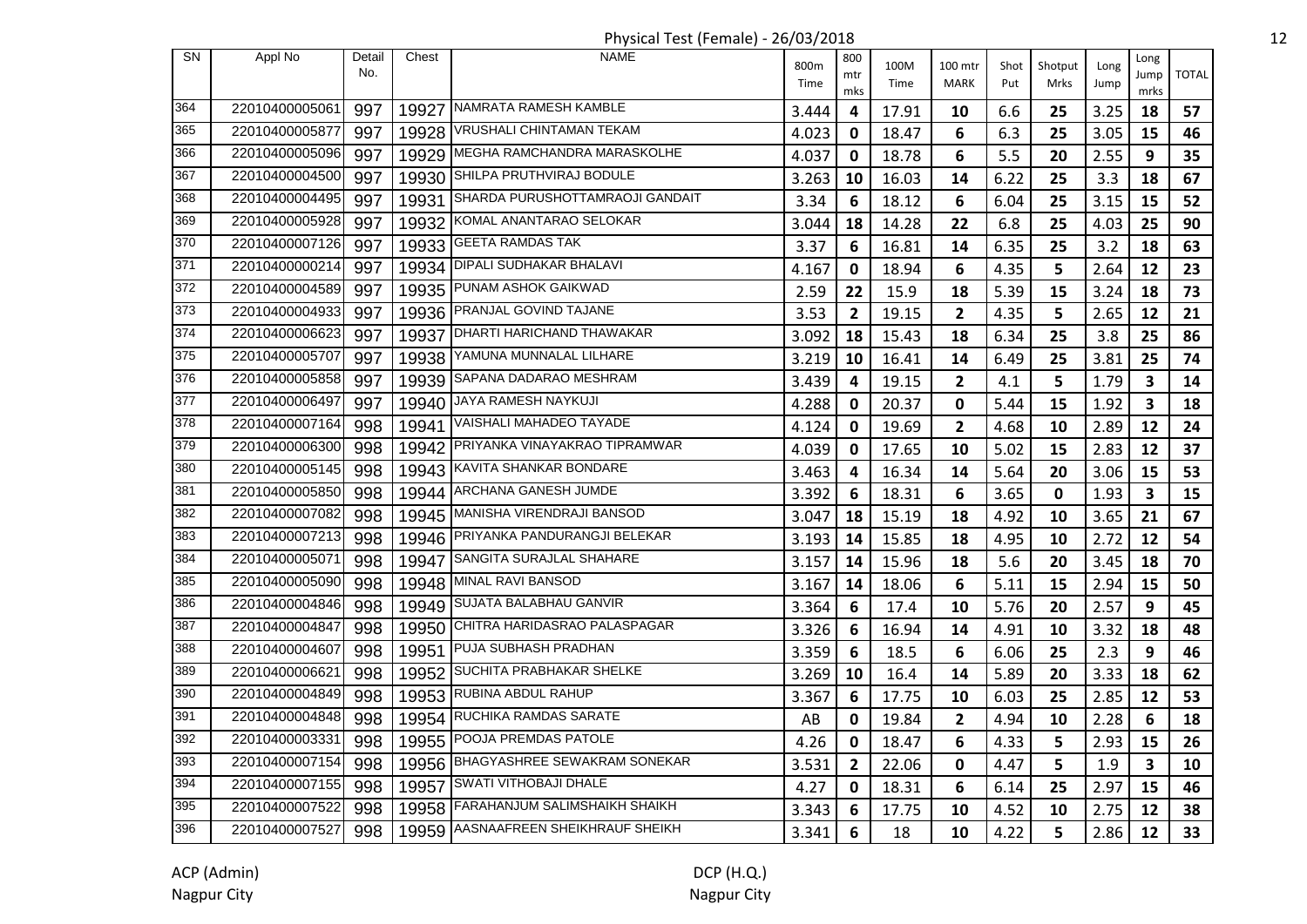Physical Test (Female) - 26/03/2018 13

|     |                |               |       | $\ldots$ , $\ldots$ , $\ldots$ , $\ldots$ , $\ldots$ , $\ldots$ , $\ldots$ , $\ldots$ , $\ldots$ |              |                   |              |                        |             |                 |              |                         |              |
|-----|----------------|---------------|-------|--------------------------------------------------------------------------------------------------|--------------|-------------------|--------------|------------------------|-------------|-----------------|--------------|-------------------------|--------------|
| SN  | Appl No        | Detail<br>No. | Chest | <b>NAME</b>                                                                                      | 800m<br>Time | 800<br>mtr<br>mks | 100M<br>Time | 100 mtr<br><b>MARK</b> | Shot<br>Put | Shotput<br>Mrks | Long<br>Jump | Long<br>Jump<br>mrks    | <b>TOTAL</b> |
| 397 | 22010400002125 | 998           |       | 19960 SANGITA GULAB SURYAWANSHI                                                                  | 3.171        | 14                | 16.59        | 14                     | 5.59        | 20              | 3.2          | 18                      | 66           |
| 398 | 22010400007144 | 999           | 19961 | KOMAL VITTHAL WANKHADE                                                                           | 3.124        | 14                | 15.78        | 18                     | 5.75        | 20              | 3.3          | 18                      | 70           |
| 399 | 22010400006709 | 999           |       | 19962   ANJALI RAMESH KATHOUTE                                                                   | 4.194        | 0                 | 19.53        | $\overline{2}$         | 4.05        | 5               | 2.26         | 6                       | 13           |
| 400 | 22010400004559 | 999           | 19963 | SAROJA DAYANAND KENDRE                                                                           | 3.097        | 18                | 15.69        | 18                     | 6.45        | 25              | 3.75         | 21                      | 82           |
| 401 | 22010400004564 | 999           |       | 19964 ANURADHA DAYANAND KENDRE                                                                   | 3.174        | 14                | 16.35        | 14                     | 5.95        | 20              | 3.48         | 18                      | 66           |
| 402 | 22010400004562 | 999           |       | 19965 MANDAKINI DAYANAND KENDRE                                                                  | 3.153        | 14                | 16.94        | 14                     | 6.05        | 25              | 3.3          | 18                      | 71           |
| 403 | 22010400006063 | 999           |       | 19966 NIDHI SHIVBHUSHAN TIWARI                                                                   | 3.549        | $\mathbf{2}$      | 19.93        | $\overline{2}$         | 4.34        | 5               | 1.82         | $\mathbf{3}$            | 12           |
| 404 | 22010400007519 | 999           |       | 19967 NOJALI BHAGWAT GHONMODE                                                                    | 3.261        | 10                | 17.12        | 10                     | 5.21        | 15              | 2.95         | 15                      | 50           |
| 405 | 22010400007493 | 999           |       | 19968 RUPALI RAVINDRA FATE                                                                       | 3.285        | 10                | 16.15        | 14                     | 5.4         | 15              | 3.07         | 15                      | 54           |
| 406 | 22010400006445 | 999           |       | 19969 HARSHA MANOHAR NANDARDHANE                                                                 | 3.183        | 14                | 17.53        | 10                     | 5.07        | 15              | 3.03         | 15                      | 54           |
| 407 | 22010400005853 | 999           | 19970 | ASHWINI BHALCHANDRA MALEWAR                                                                      | 3.235        | 10                | 16.25        | 14                     | 6.22        | 25              | 3.16         | 15                      | 64           |
| 408 | 22010400006597 | 999           | 19971 | <b>VIDYA MORESHWAR KOSARE</b>                                                                    | 5.073        | 0                 | 20.69        | 0                      | 4.25        | 5               | 1.7          | $\mathbf{3}$            | 8            |
| 409 | 22010400005954 | 999           | 19972 | SHITAL VIJAY GHODE                                                                               | 3.158        | 14                | 16.63        | 14                     | 5.1         | 15              | 3.23         | 18                      | 61           |
| 410 | 22010400007171 | 999           |       | 19973 POURNIMA KRUSHNA SONAWANE                                                                  | 5.052        | 0                 | 19.72        | $\mathbf{2}$           | 5.36        | 15              | 2.48         | 9                       | 26           |
| 411 | 22010400006476 | 999           | 19974 | JYOTI HARIDAS BHASHKAR                                                                           | 4.42         | 0                 | 22.1         | 0                      | 3.95        | $\mathbf 0$     | 1.78         | 3                       | 3            |
| 412 | 22010400004504 | 999           |       | 19975 SHUBHANGI DIPAK INGALE                                                                     | 3.562        | 2                 | 18.16        | 6                      | 5.74        | 20              | 2.78         | 12                      | 40           |
| 413 | 22010400004695 | 999           |       | 19976 SHUBHANGI PRALHAD PARVE                                                                    | 4.154        | 0                 | 20.5         | 0                      | 4.54        | 10              | 2.45         | 9                       | 19           |
| 414 | 22010400006039 | 999           | 19977 | SHITAL VISHNUPANT CHAVHAN                                                                        | 4.27         | 0                 | 17.69        | 10                     | 5.24        | 15              | 3.2          | 18                      | 43           |
| 415 | 22010400005017 | 999           |       | 19978 PRIYANKA DEVIDAS NIMBALKAR                                                                 | 4.056        | 0                 | 18.53        | 6                      | 5.38        | 15              | 2.78         | 12                      | 33           |
| 416 | 22010400005756 | 999           |       | 19979 GEETA PRADIP RAMTEKE                                                                       | 3.37         | 6                 | 17           | 14                     | 5.23        | 15              | 2.93         | 15                      | 50           |
| 417 | 22010400006050 | 999           | 19980 | <b>SAVITA SHANKARJI UKEY</b>                                                                     | 4.242        | 0                 | 18.25        | 6                      | 4.72        | 10              | 2.41         | 9                       | 25           |
| 418 | 22010400006003 | 1000          | 19981 | PALLAVI LILADHAR CHAFLE                                                                          | 3.537        | $\overline{2}$    | 19           | 6                      | 5.18        | 15              | 3.2          | 18                      | 41           |
| 419 | 22010400007578 | 1000          | 19982 | NISHA RAMESH SELOKAR                                                                             | 4.033        | 0                 | 21.38        | 0                      | 4.35        | 5               | 2.37         | 9                       | 14           |
| 420 | 22010400006214 | 1000          |       | 19983 KHUSHBU KAILAS BAWANE                                                                      | 4.322        | 0                 | 20.93        | 0                      | 4.12        | 5               | 2.71         | 12                      | 17           |
| 421 | 22010400006851 | 1000          | 19984 | UJWALA ASHOKJI JANBANDHU                                                                         | 2.58         | 22                | 15.35        | 18                     | 5.88        | 20              | 3.8          | 25                      | 85           |
| 422 | 22010400004627 | 1000          |       | 19985 NEHAPARVIN SARDAR KHAN                                                                     | 2.582        | 22                | 14.38        | 22                     | 6.7         | 25              | 4.4          | 25                      | 94           |
| 423 | 22010400005494 | 1000          | 19986 | POOJA ASHOK BHIVASANE                                                                            | 3.382        | 6                 | 20.25        | 0                      | 4.65        | 10              | 2.33         | 9                       | 25           |
| 424 | 22010400004657 | 1000          | 19987 | POOJA ARVIND MOON                                                                                | 4.135        | 0                 | 17.94        | 10                     | 7.19        | 25              | 2.17         | 6                       | 41           |
| 425 | 22010400006462 | 1000          | 19988 | SHAILJA DEVBA DORLE                                                                              | 3.284        | 10                | 16.87        | 14                     | 6.14        | 25              | 3.6          | 21                      | 70           |
| 426 | 22010400007168 | 1000          | 19989 | POOJAA SHIVAJIRAV DUNTAPALLE                                                                     | 3.282        | 10                | 15.87        | 18                     | 6.1         | 25              | 3.81         | 25                      | 78           |
| 427 | 22010400007563 | 1000          | 19990 | PRITI DAMODAR SADANSHIV                                                                          | 4.27         | 0                 | 20.94        | 0                      | 4.01        | 5               | 1.96         | $\overline{\mathbf{3}}$ | 8            |
| 428 | 22010400006908 | 1000          | 19991 | KALYANI DNYNESHWAR GAIKWAD                                                                       | 5.05         | 0                 | 22.25        | 0                      | 4.58        | 10              | 2.49         | 9                       | 19           |
| 429 | 22010400007025 | 1000          | 19992 | <b>SHUBHANGI KAILASH SHENDE</b>                                                                  | 3.547        | $\overline{2}$    | 19.87        | $\overline{2}$         | 3.4         | $\mathbf 0$     | 2.35         | 9                       | 13           |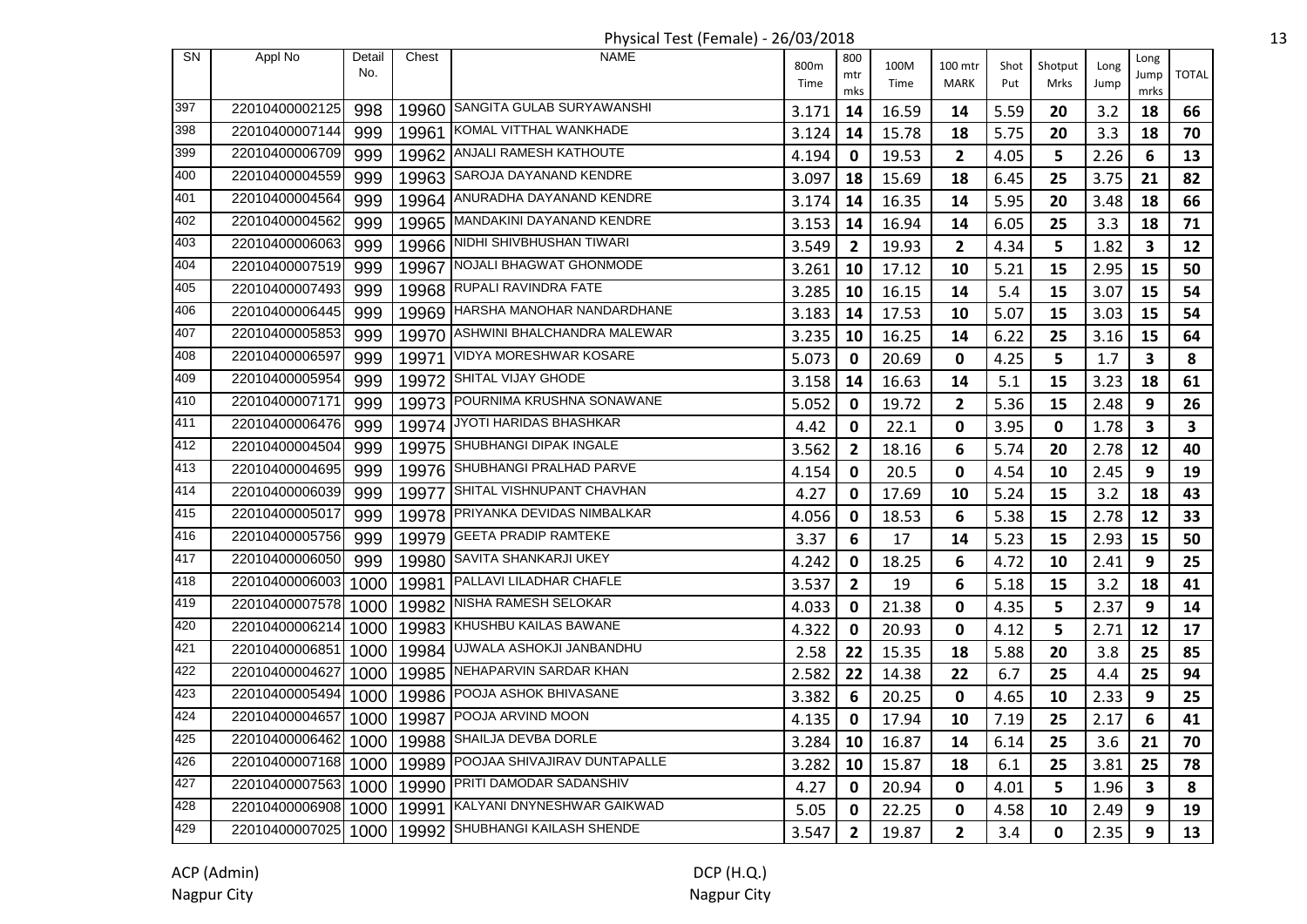Physical Test (Female) - 26/03/2018 14

| <b>SN</b> | Appl No        | Detail | Chest | <b>NAME</b>                         | 800m  | 800            | 100M  | 100 mtr        | Shot | Shotput     | Long | Long                    |                         |
|-----------|----------------|--------|-------|-------------------------------------|-------|----------------|-------|----------------|------|-------------|------|-------------------------|-------------------------|
|           |                | No.    |       |                                     | Time  | mtr            | Time  | <b>MARK</b>    | Put  | Mrks        | Jump | Jump                    | <b>TOTAL</b>            |
| 430       | 22010400007640 | 1000   |       | 19993 RESHMA RAMESH RATANPURE       | 3.25  | mks<br>10      | 16.63 | 14             | 6.09 | 25          | 3.45 | mrks<br>18              | 67                      |
| 431       | 22010400006662 | 1000   |       | 19994 PRANALI PANJABRAO KSHIRSAGAR  | 3.251 | 10             | 16    | 18             | 5.08 | 15          | 3.65 | 21                      | 64                      |
| 432       | 22010400006272 | 1000   |       | 19995 ARCHANA LAXMAN DUNDE          | 3.47  | 4              | 17.78 | 10             | 5.52 | 20          | 2.45 | 9                       | 43                      |
| 433       | 22010400006864 | 1000   | 19996 | NIVEDITA PRAVIN ATKAR               | 4.09  | 0              | 19.25 | $\overline{2}$ | 4.73 | 10          | 2.91 | 15                      | 27                      |
| 434       | 22010400004928 | 1000   | 19997 | KIRAN RAMESHRAO SIRSAT              | 4.058 | 0              | 17.41 | 10             | 5.5  | 20          | 3.04 | 15                      | 45                      |
| 435       | 22010400006551 | 1000   |       | 19998 PRIYANKA SAHADEO DIWATE       | 3.373 | 6              | 18.85 | 6              | 3.57 | 0           | 1.93 | $\overline{\mathbf{3}}$ | 15                      |
| 436       | 22010400007005 | 1000   |       | 19999 AISHWARYA RAMESH RAHILE       | 3.47  | 4              | 17.88 | 10             | 5.57 | 20          | 2.95 | 15                      | 49                      |
| 437       | 22010400005823 | 1000   |       | 20000 ASHWINI ASHOK MESHRAM         | 3.281 | 10             | 16.56 | 14             | 6.12 | 25          | 3.63 | 21                      | 70                      |
| 438       | 22010400005552 | 1001   |       | 20001 RAJNI BHAGWAN FUNDE           | 3.29  | 10             | 16.69 | 14             | 5.02 | 15          | 3.25 | 18                      | 57                      |
| 439       | 22010400006560 | 1001   | 20002 | VAISHALI WAMANRAO JAMKAR            | 3.132 | 14             | 16.75 | 14             | 5.66 | 20          | 2.93 | 15                      | 63                      |
| 440       | 22010400005139 | 1001   |       | 20003 EKTA DNYANESHWAR KOHAPARE     | 3.19  | 14             | 16.53 | 14             | 6.59 | 25          | 3.52 | 21                      | 74                      |
| 441       | 22010400005759 | 1001   | 20004 | ARTI HARILAL MANKAR                 | 3.246 | 10             | 17.62 | 10             | 4.91 | 10          | 3.1  | 15                      | 45                      |
| 442       | 22010400006635 | 1001   | 20005 | <b>SWATI SHALIK MEHAR</b>           | 3.281 | 10             | 19.84 | $\overline{2}$ | 5.28 | 15          | 2.3  | 9                       | 36                      |
| 443       | 22010400006562 | 1001   | 20006 | SOMITA SHRIRAM BRAMHANKAR           | 3.42  | 4              | 18.53 | 6              | 6    | 25          | 3    | 15                      | 50                      |
| 444       | 22010400005781 | 1001   |       | 20007 KAJAL YASHWANT HUMNE          | 4.29  | 0              | 20.16 | 0              | 4.02 | 5           | 1.81 | $\overline{\mathbf{3}}$ | 8                       |
| 445       | 22010400004392 | 1001   |       | 20008 RUPALI SAHEBRAO KANKAL        | 3.513 | $\mathbf{2}$   | 18.12 | 6              | 5.22 | 15          | 2.43 | 9                       | 32                      |
| 446       | 22010400003993 | 1001   |       | 20009 KAVITA KAILASH AMBULKAR       | 4.587 | 0              | 20.45 | 0              | 3.47 | $\mathbf 0$ | 1.39 | $\mathbf 0$             | $\mathbf 0$             |
| 447       | 22010400005400 | 1001   |       | 20010 SHWETA ASHOK MESHRAM          | AB    | 0              | 21.69 | 0              | 3.68 | 0           | 1.82 | 3                       | $\overline{\mathbf{3}}$ |
| 448       | 22010400006896 | 1001   |       | 20011 JYOTI DEBILAL SONEWANE        | 3.127 | 14             | 16.06 | 14             | 5.43 | 15          | 3.31 | 18                      | 61                      |
| 449       | 22010400006607 | 1001   |       | 20012 KOMAL RAJESH MENDHE           | 3.445 | 4              | 16.41 | 14             | 5.5  | 20          | 3.81 | 25                      | 63                      |
| 450       | 22010400006546 | 1001   |       | 20013 POOJA DEVIDAS WAHANE          | 3.023 | 18             | 16.03 | 14             | 6.29 | 25          | 3.72 | 21                      | 78                      |
| 451       | 22010400007142 | 1001   |       | 20014 RANJANA MAROTIJI MANDHARE     | 3.352 | 6              | 18.75 | 6              | 5.5  | 20          | 2.91 | 15                      | 47                      |
| 452       | 22010400007366 | 1001   |       | 20015 SHRADDHA RAJU VANJARI         | 3.391 | 6              | 18.22 | 6              | 6.28 | 25          | 2.82 | 12                      | 49                      |
| 453       | 22010400005961 | 1001   |       | 20016 DIPIKA DHILIP DHOKE           | 3.537 | $\overline{2}$ | 19.87 | $\mathbf{2}$   | 3.57 | 0           | 1.81 | $\overline{\mathbf{3}}$ | $\overline{\mathbf{z}}$ |
| 454       | 22010400004301 | 1001   |       | 20017 KHELESHWARI TARACHAND RAIKWAR | 3.317 | 6              | 16.94 | 14             | 4.7  | 10          | 3.07 | 15                      | 45                      |
| 455       | 22010400007179 | 1001   |       | 20018 HARSHALI BHAGWAT TEMBHURNE    | 4.447 | 0              | 21.56 | $\mathbf 0$    | 4.51 | 10          | 2.48 | 9                       | 19                      |
| 456       | 22010400007108 | 1001   |       | 20019 DIKSHA ANIL WASE              | 4.131 | 0              | 16.96 | 14             | 5.01 | 15          | 3.23 | 18                      | 47                      |
| 457       | 22010400006605 | 1001   |       | 20020 SANJIVANI RAMLAL SELEKAR      | 3.213 | 10             | 16.84 | 14             | 5.4  | 15          | 3.61 | 21                      | 60                      |
| 458       | 22010400004660 | 1002   | 20021 | PALLAVI SUDHAKAR VIGHE              | 3.258 | 10             | 17.5  | 10             | 5.73 | 20          | 2.84 | 12                      | 52                      |
| 459       | 22010400004659 | 1002   | 20022 | POOJA GAJANAN INGALE                | 3.53  | $\overline{2}$ | 17.5  | 10             | 5.77 | 20          | 2.54 | 9                       | 41                      |
| 460       | 22010400006794 | 1002   | 20023 | PUNAM BALCHAND THOMBARE             | 4.036 | 0              | AB    | 0              | 4.51 | 10          | 1.94 | $\mathbf{3}$            | 13                      |
| 461       | 22010400004384 | 1002   |       | 20024 MANISHA HEMRAJ SAHARE         | 4.026 | 0              | 18.25 | 6              | 4.38 | 5           | 2.57 | 9                       | 20                      |
| 462       | 22010400007004 |        |       | 1002   20025 VARSHA KISAN UIKE      | 3.313 | 6              | 16.94 | 14             | 5.29 | 15          | 3.07 | 15                      | 50                      |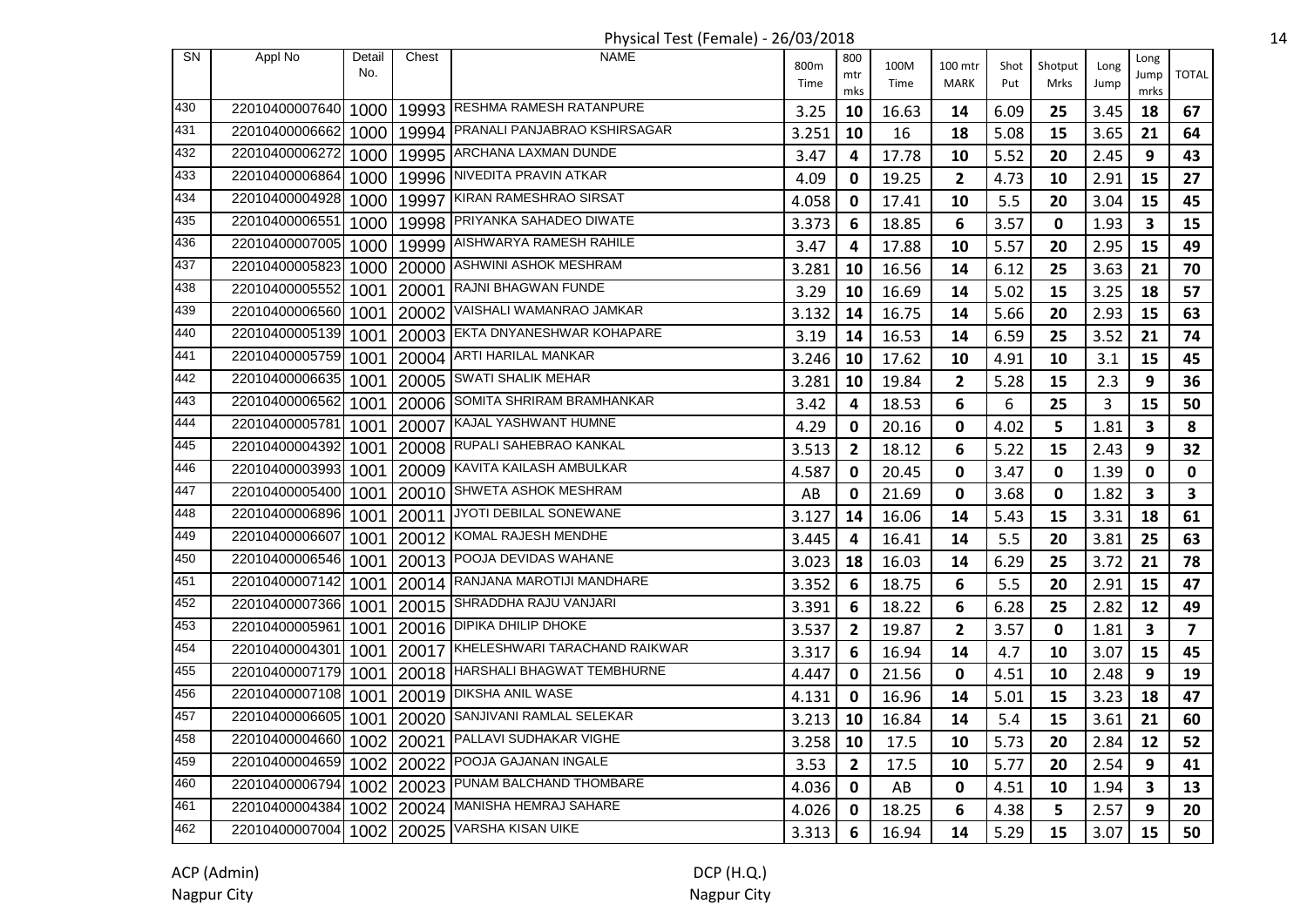| <b>SN</b> | Appl No        | Detail            | Chest      | <b>NAME</b>                              | 800m  | 800          | 100M  | 100 mtr      | Shot | Shotput | Long | Long         |              |
|-----------|----------------|-------------------|------------|------------------------------------------|-------|--------------|-------|--------------|------|---------|------|--------------|--------------|
|           |                | No.               |            |                                          | Time  | mtr          | Time  | <b>MARK</b>  | Put  | Mrks    | Jump | Jump         | <b>TOTAL</b> |
| 463       | 22010400004744 |                   |            | 1002   20026 MUSKAN JAFARKHAN PATHAN     |       | mks<br>18    |       |              |      |         |      | mrks         |              |
| 464       | 22010400004396 | 1002              |            | 20027 POOJA SHANKAR CHAVHAN              | 3.087 |              | 15.78 | 18           | 6.7  | 25      | 3.3  | 18           | 79           |
| 465       | 22010400004290 |                   |            | 20028   HEENA GHANSHAM JELLEWAR          | 3.095 | 18           | 17.41 | 10           | 4.53 | 10      | 3.2  | 18           | 56           |
| 466       |                | 1002 <sub>1</sub> |            | 20029   NISHA SURESH JAJAMWAR            | 3.049 | 18           | 16.6  | 14           | 5.56 | 20      | 2.25 | 6            | 58           |
|           | 22010400004329 | 1002              |            |                                          | 3.091 | 18           | 15.84 | 18           | 4.63 | 10      | 3.33 | 18           | 64           |
| 467       | 22010400004395 |                   | 1002 20030 | ARATI RATAN SARSANDKAR                   | 3.265 | 10           | 16.78 | 14           | 5.52 | 20      | 2.68 | 12           | 56           |
| 468       | 22010400007468 | 1002              | 20031      | NARGIS AYUB SHEIKH                       | 3.321 | 6            | 16.31 | 14           | 5.32 | 15      | 3.22 | 18           | 53           |
| 469       | 22010400007494 | 1002              | 20032      | VIDHYA HARIDASJI KODAPE                  | AB    | 0            | 22.19 | $\mathbf{0}$ | 5.33 | 15      | 2.15 | 6            | 21           |
| 470       | 11010400022980 | 1002              |            | 20033 ROHINI VISWAS MADAVI               | 4.18  | $\mathbf{0}$ | 18.43 | 6            | 5.78 | 20      | 2.62 | 12           | 38           |
| 471       | 22010400004690 |                   |            | 1002   20034   NAVNITA SHALIK MANDALE    | 3.253 | 10           | 17.56 | 10           | 4.62 | 10      | 2.97 | 15           | 45           |
| 472       | 22010400007065 | 1002              |            | 20035 SNEHAL UMAJI CHARDUKE              | 3.46  | 4            | 17.34 | 10           | 3.04 | 0       | 2.35 | 9            | 23           |
| 473       | 22010400004460 | 1002              |            | 20036 NISHA NANDKISHOR KASARE            | 3.013 | 18           | 15.25 | 18           | 6.27 | 25      | 4.02 | 25           | 86           |
| 474       | 22010400007463 | 1002              | 20037      | VARSHA RAMESH PATLE                      | 4.032 | $\mathbf 0$  | AB    | 0            | 3.93 | 0       | 1.48 | 0            | 0            |
| 475       | 22010400005914 | 1002              | 20038      | NIKEETA DHANRAJ LOHE                     | 3.567 | $\mathbf{2}$ | 18.75 | 6            | 4.3  | 5       | 1.67 | 0            | 13           |
| 476       | 22010400005927 |                   | 1002 20039 | SAPANA BABARAO SONOLE                    | 3.339 | 6            | 17.75 | 10           | 5.01 | 15      | 1.73 | $\mathbf{3}$ | 34           |
| 477       | 22010400006549 | 1002              | 20040      | <b>MANISHA HIRALALJI GOTE</b>            | 3.46  | 4            | 18.12 | 6            | 4.8  | 10      | 2.3  | 9            | 29           |
| 478       | 22010400004931 |                   |            | 1003   20041   PRIYANKA VASUDEO WANKHADE | 2.58  | 22           | 16.44 | 14           | 5.2  | 15      | 3.07 | 15           | 66           |
| 479       | 22010400005401 |                   |            | 1003   20042   ROHINI RAVI PATIL         | 4.296 | 0            | 18.6  | 6            | 4.85 | 10      | 2.95 | 15           | 31           |
| 480       | 22010400006590 |                   |            | 1003   20043   PRITI LILADHAR WAR        | 3.166 | 14           | 17.82 | 10           | 4.9  | 10      | 3.47 | 18           | 52           |
| 481       | 22010400005678 | 10031             |            | 20044 USHA SAHEBRAO SARKUNDE             | 3.075 | 18           | 17.56 | 10           | 5.96 | 20      | 3.38 | 18           | 66           |
| 482       | 22010400005247 | 1003              |            | 20045 RUPALI KESHAVRAO TAPASE            | 4.17  | 0            | 21.78 | 0            | 4.95 | 10      | 2.12 | 6            | 16           |
| 483       | 22010400007115 | 10031             |            | 20046 KALYANI KUWARENDRA DOYE            | 4.132 | 0            | 20.18 | $\mathbf 0$  | 4.55 | 10      | 2.1  | 6            | 16           |
| 484       | 22010400005196 |                   | 1003 20047 | SAMINA RAJENDRA WASNIK                   | 4.043 | 0            | 20.22 | $\mathbf 0$  | 5.68 | 20      | 2.35 | 9            | 29           |
| 485       | 22010400004343 |                   | 1003 20048 | SHUBHANGI BABARAO KAWANPURE              | AB    | 0            | 17.81 | 10           | 5.26 | 15      | 2.92 | 15           | 40           |
| 486       | 22010400005098 |                   |            | 1003   20049 KANCHAN VITHAL OLOKAR       | 3.339 | 6            | 18    | 10           | 5.52 | 20      | 2.67 | 12           | 48           |
| 487       | 22010400007503 |                   |            | 1003   20050 PRIYANKA RAMESHCHNDRA GEDAM | 4.361 | 0            | 21.47 | 0            | 4.8  | 10      | 2.66 | 12           | 22           |
| 488       | 22010400007247 |                   | 1003 20051 | VIDYA BHAGWAN KAMBLE                     | 4.17  | 0            | 18.94 | 6            | 5.1  | 15      | 2.68 | 12           | 33           |
| 489       | 22010400007257 |                   |            | 1003   20052 MANISHA MASAJI WAHULE       | 4.137 | 0            | 20.9  | $\mathbf{0}$ | 4.68 | 10      | 2.7  | 12           | 22           |
| 490       | 22010400005984 |                   |            | 1003   20053   ASHWINEE VIJAY CHAUDHARI  | 4.072 | 0            | 17.97 | 10           | 0    | 0       | 3.1  | 15           | 25           |
| 491       | 22010400006248 | 10031             | 20054      | AISHWARYA VIJAYRAO MESHRAM               | 5.032 | 0            | 23.38 | 0            | 4.95 | 10      | 1.53 | 0            | 10           |
| 492       | 22010400006996 | 1003              | 20055      | JOTSANA SHANKAR RAJGADE                  | 3.179 | 14           | 17.72 | 10           | 5.53 | 20      | 2.83 | 12           | 56           |
| 493       | 22010400006501 |                   | 1003 20056 | POOJA VINOD SINGH                        | 3.544 | $\mathbf{2}$ | 20.85 | 0            | 4.15 | 5       | 2.34 | 9            | 16           |
| 494       | 22010400004978 |                   | 1003 20057 | <b>FALGUNI SURESH NIRWAN</b>             | 4.252 | 0            | 18.9  | 6            | 5.8  | 20      | 2.9  | 15           | 41           |
| 495       | 22010400004684 |                   | 1003 20058 | SHRADDHA GOPAL TAKOD                     | 3.19  | 14           | 16.5  | 14           | 4.97 | 10      | 3.22 | 18           | 56           |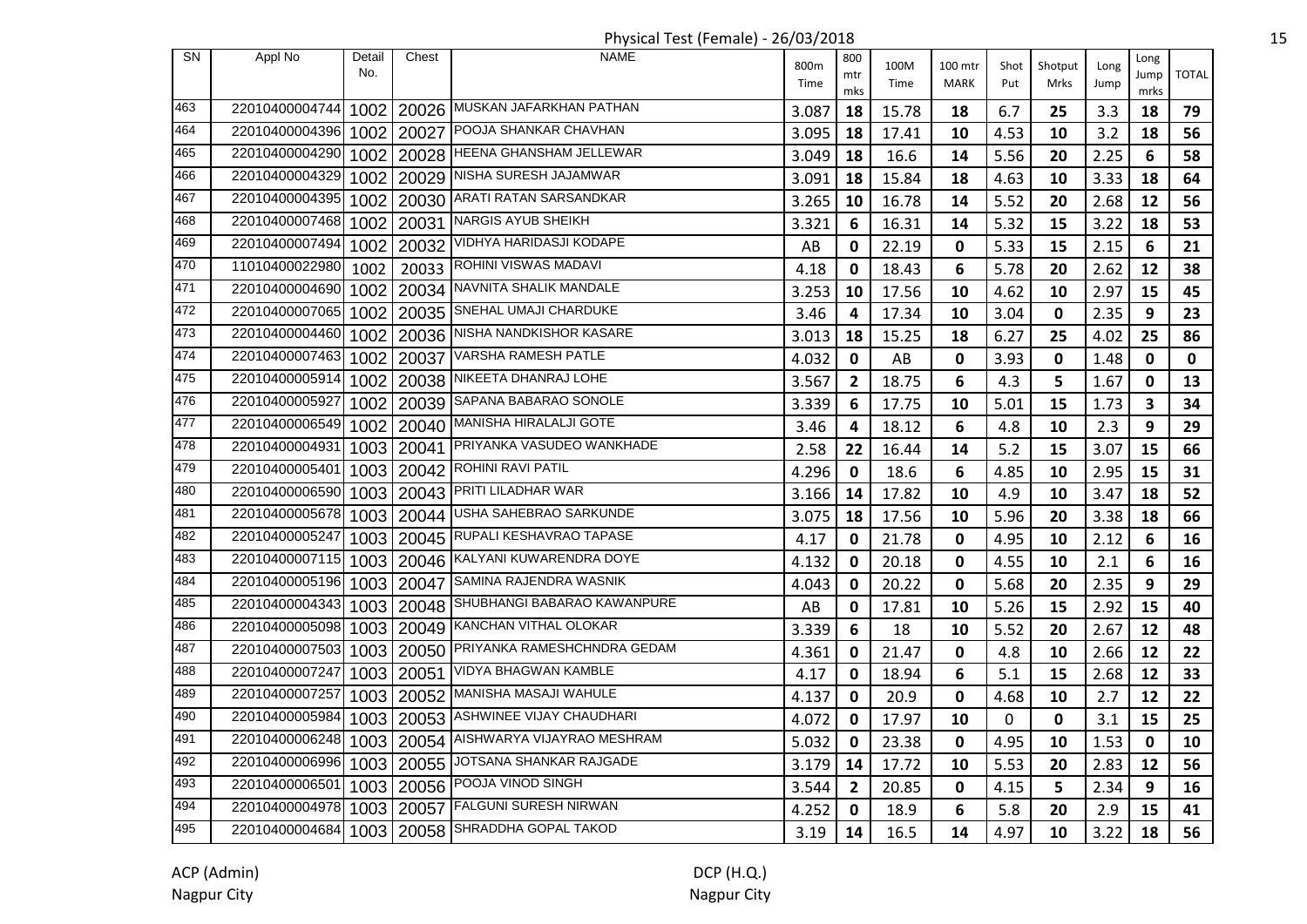| Shotput<br>Shot<br>Long<br>No.<br>mtr<br>Jump<br>Time<br>MARK<br>Time<br>Put<br>Mrks<br>Jump<br>mks<br>mrks<br>1003 20059 AANCHAL ASHWINI SINGH<br>496<br>22010400004683<br>3.121<br>14<br>15.97<br>18<br>6.02<br>25<br>3.62<br>21<br>497<br>20060 PUJA RAJHANS GAWANDE<br>22010400004685<br>1003<br>3.356<br>6<br>5.96<br>2.78<br>17.1<br>10<br>20<br>12<br>VAISHALI SHRIKRUSHNA DHONE<br>498<br>22010400000078<br>1004<br>20061<br>16.84<br>5<br>2.96<br>3.166<br>14<br>14<br>4.23<br>15<br>499<br>SHITAL TULARAM RANGARI<br>22010400000071<br>1004<br>20062<br>3.573<br>$\overline{2}$<br>1.97<br>$\overline{\mathbf{3}}$<br>$\overline{2}$<br>19.88<br>3.51<br>0<br>20063 RANI BHAURAO SAVANE<br>500<br>22010400005752 1004<br>3.556<br>$\overline{2}$<br>3.83<br>2.67<br>$\overline{\mathbf{2}}$<br>19.47<br>0<br>12<br>501<br>20064 NIKITA MAROTI AWACHAT<br>22010400006855 1004<br>3.282<br>10<br>18<br>10<br>3.96<br>0<br>2.41<br>9<br>502<br>22010400007228 1004<br>20065 SANJIVANI SUNIL WAKODE<br>AB<br>19.85<br>$\overline{2}$<br>4.05<br>5<br>6<br>0<br>2.02<br>20066 PUSHPLATA RAJENDRA WARDHE<br>503<br>22010400007610 1004<br>$\overline{2}$<br>4.054<br>19.89<br>5.8<br>20<br>0<br>0<br>0<br>504<br>20067 SHEETAL PURUSHOTTAM BAMBODE<br>22010400006958 1004<br>5<br>4.265<br>0<br>0<br>4.4<br>0<br>0<br>AB<br>505<br>20068 RAJKUMARI RIKHI SONKATAR<br>11010400017938 1004<br>4.053<br>0<br>AB<br>$\mathbf 0$<br>10<br>1.88<br>3<br>4.61<br>20069 PRIYA VIJAY NIKOSE<br>506<br>22010400007393<br>1004<br>3.285<br>15.97<br>18<br>6.7<br>25<br>3.81<br>25<br>10<br>507<br>22010400007273<br>20070 NEHA JAICHAND KOKODE<br>1004<br>3.372<br>6<br>18.28<br>6<br>5.01<br>15<br>3.27<br>18<br><b>SAPNA VITTHAL ALAM</b><br>508<br>22010400006301<br>1004<br>20071<br>3.25<br>3.2<br>10<br>17.35<br>10<br>5.28<br>15<br>18<br>20072 KARISHMA KUWARLALJI CHAUDHARI<br>509<br>22010400004475 1004<br>3.5<br>3.068<br>18<br>16.69<br>14<br>4.82<br>10<br>21<br>510<br>20073 HARSHA ANTOSH RAHANGDALE<br>22010400004482<br>1004<br>5.15<br>15<br>2.35<br>9<br>3.135<br>14<br>20.5<br>$\mathbf 0$<br>20074 RASIKA BHARAT MOON<br>511<br>22010400005070<br>1004<br>3.393<br>6.35<br>3.28<br>6<br>17.65<br>10<br>25<br>18<br>512<br>22010400005762<br>20075 AASHIKA VIJAY DONGRE<br>1004<br>14<br>15.87<br>5.64<br>3.82<br>25<br>3.17<br>18<br>20<br>513<br>20076 RITA RATAN DEWADHARI<br>11010400021607<br>1004<br>6<br>5<br>2.55<br>9<br>3.485<br>4<br>18.25<br>4.11<br>514<br>22010400005025<br>20077 DAMINI DASHRATHJI BELEY<br>1004<br>3.34<br>6<br>18.81<br>6<br>4.43<br>5<br>2.13<br>6<br>20078 DARSHANA SHYAMSUNDER LANDE<br>515<br>11010400012285<br>1004<br>3.295<br>10<br>18.4<br>5.54<br>20<br>2.9<br>6<br>15<br>516<br>22010400006276<br>20079 NITA KISAN ITANKAR<br>1004<br>3.117<br>14<br>18.78<br>6<br>5.6<br>20<br>2.66<br>12<br>20080 TRUPTI BHAGWAN THOTE<br>517<br>22010400004602<br>3.7<br>21<br>1004<br>3.06<br>18<br>16.81<br>14<br>5.68<br>20<br>518<br>20081 ABHINANDANA GAUTAM BHARSAKALE<br>22010400004797<br>1005<br>4.86<br>23.35<br>$\mathbf{0}$<br>4.51<br>1.96<br>3<br>0<br>10<br>519<br>20082 SONUTAI GOPALRAO RANGOLE<br>22010400007184<br>1005<br>3<br>4.04<br>0<br>19.92<br>$\mathbf{2}$<br>5.11<br>15<br>1.89<br>520<br><b>VEENA RAMESH BARGAT</b><br>22010400004860<br>1005<br>20083<br>3.275<br>6.53<br>10<br>15.6<br>18<br>25<br>3.46<br>18<br>521<br>22010400004861<br>KARISHMA SHAFI PATHAN<br>1005<br>20084<br>6<br>3.35<br>AB<br>0<br>0<br>0<br>0<br>0<br>522<br>20085 ROSHANI NIRMALKUMAR MANEKAR<br>22010400004855<br>1005<br>3.075<br>18<br>16.75<br>14<br>5.79<br>20<br>3.16<br>15<br>523<br>20086 MAMTA GENARAMJI KANOJIYA<br>22010400007086<br>1005<br>3.155<br>0<br>0<br>14<br>16.4<br>14<br>4.96<br>10<br>524<br>20087 MAMTA RAMEHRAOJI KAKDE<br>22010400007286 1005<br>3.253<br>5.2<br>10<br>17.41<br>10<br>15<br>3.25<br>18<br>525<br>20088 SHUBHANGI JAGESHWARJI PANCHBUDHE<br>22010400005314<br>1005<br>3.348<br>6<br>5.45<br>3.26<br>18<br>17.43<br>10<br>15<br>526<br>20089 SUSHAMA MAROTIJI THAKARE<br>22010400005287<br>1005<br>25<br>15.07<br>5.65<br>3.58<br>21<br>2.433<br>18<br>20 | <b>SN</b> | Appl No        | Detail | Chest | <b>NAME</b>                  | 800m | 800 | 100M  | 100 mtr |      |      | Long |                         |
|---------------------------------------------------------------------------------------------------------------------------------------------------------------------------------------------------------------------------------------------------------------------------------------------------------------------------------------------------------------------------------------------------------------------------------------------------------------------------------------------------------------------------------------------------------------------------------------------------------------------------------------------------------------------------------------------------------------------------------------------------------------------------------------------------------------------------------------------------------------------------------------------------------------------------------------------------------------------------------------------------------------------------------------------------------------------------------------------------------------------------------------------------------------------------------------------------------------------------------------------------------------------------------------------------------------------------------------------------------------------------------------------------------------------------------------------------------------------------------------------------------------------------------------------------------------------------------------------------------------------------------------------------------------------------------------------------------------------------------------------------------------------------------------------------------------------------------------------------------------------------------------------------------------------------------------------------------------------------------------------------------------------------------------------------------------------------------------------------------------------------------------------------------------------------------------------------------------------------------------------------------------------------------------------------------------------------------------------------------------------------------------------------------------------------------------------------------------------------------------------------------------------------------------------------------------------------------------------------------------------------------------------------------------------------------------------------------------------------------------------------------------------------------------------------------------------------------------------------------------------------------------------------------------------------------------------------------------------------------------------------------------------------------------------------------------------------------------------------------------------------------------------------------------------------------------------------------------------------------------------------------------------------------------------------------------------------------------------------------------------------------------------------------------------------------------------------------------------------------------------------------------------------------------------------------------------------------------------------------------------------------------------------------------------------------------------------------------------------------------------------------------------------------------------------------------------------------------------------------------------------------------------------------------------------------------------------------------------------------------------------------------------------------------------------------------------------------------------------------------------------------------------------------|-----------|----------------|--------|-------|------------------------------|------|-----|-------|---------|------|------|------|-------------------------|
|                                                                                                                                                                                                                                                                                                                                                                                                                                                                                                                                                                                                                                                                                                                                                                                                                                                                                                                                                                                                                                                                                                                                                                                                                                                                                                                                                                                                                                                                                                                                                                                                                                                                                                                                                                                                                                                                                                                                                                                                                                                                                                                                                                                                                                                                                                                                                                                                                                                                                                                                                                                                                                                                                                                                                                                                                                                                                                                                                                                                                                                                                                                                                                                                                                                                                                                                                                                                                                                                                                                                                                                                                                                                                                                                                                                                                                                                                                                                                                                                                                                                                                                                                         |           |                |        |       |                              |      |     |       |         |      |      |      | <b>TOTAL</b>            |
|                                                                                                                                                                                                                                                                                                                                                                                                                                                                                                                                                                                                                                                                                                                                                                                                                                                                                                                                                                                                                                                                                                                                                                                                                                                                                                                                                                                                                                                                                                                                                                                                                                                                                                                                                                                                                                                                                                                                                                                                                                                                                                                                                                                                                                                                                                                                                                                                                                                                                                                                                                                                                                                                                                                                                                                                                                                                                                                                                                                                                                                                                                                                                                                                                                                                                                                                                                                                                                                                                                                                                                                                                                                                                                                                                                                                                                                                                                                                                                                                                                                                                                                                                         |           |                |        |       |                              |      |     |       |         |      |      |      |                         |
|                                                                                                                                                                                                                                                                                                                                                                                                                                                                                                                                                                                                                                                                                                                                                                                                                                                                                                                                                                                                                                                                                                                                                                                                                                                                                                                                                                                                                                                                                                                                                                                                                                                                                                                                                                                                                                                                                                                                                                                                                                                                                                                                                                                                                                                                                                                                                                                                                                                                                                                                                                                                                                                                                                                                                                                                                                                                                                                                                                                                                                                                                                                                                                                                                                                                                                                                                                                                                                                                                                                                                                                                                                                                                                                                                                                                                                                                                                                                                                                                                                                                                                                                                         |           |                |        |       |                              |      |     |       |         |      |      |      | 78                      |
|                                                                                                                                                                                                                                                                                                                                                                                                                                                                                                                                                                                                                                                                                                                                                                                                                                                                                                                                                                                                                                                                                                                                                                                                                                                                                                                                                                                                                                                                                                                                                                                                                                                                                                                                                                                                                                                                                                                                                                                                                                                                                                                                                                                                                                                                                                                                                                                                                                                                                                                                                                                                                                                                                                                                                                                                                                                                                                                                                                                                                                                                                                                                                                                                                                                                                                                                                                                                                                                                                                                                                                                                                                                                                                                                                                                                                                                                                                                                                                                                                                                                                                                                                         |           |                |        |       |                              |      |     |       |         |      |      |      | 48                      |
|                                                                                                                                                                                                                                                                                                                                                                                                                                                                                                                                                                                                                                                                                                                                                                                                                                                                                                                                                                                                                                                                                                                                                                                                                                                                                                                                                                                                                                                                                                                                                                                                                                                                                                                                                                                                                                                                                                                                                                                                                                                                                                                                                                                                                                                                                                                                                                                                                                                                                                                                                                                                                                                                                                                                                                                                                                                                                                                                                                                                                                                                                                                                                                                                                                                                                                                                                                                                                                                                                                                                                                                                                                                                                                                                                                                                                                                                                                                                                                                                                                                                                                                                                         |           |                |        |       |                              |      |     |       |         |      |      |      | 48                      |
|                                                                                                                                                                                                                                                                                                                                                                                                                                                                                                                                                                                                                                                                                                                                                                                                                                                                                                                                                                                                                                                                                                                                                                                                                                                                                                                                                                                                                                                                                                                                                                                                                                                                                                                                                                                                                                                                                                                                                                                                                                                                                                                                                                                                                                                                                                                                                                                                                                                                                                                                                                                                                                                                                                                                                                                                                                                                                                                                                                                                                                                                                                                                                                                                                                                                                                                                                                                                                                                                                                                                                                                                                                                                                                                                                                                                                                                                                                                                                                                                                                                                                                                                                         |           |                |        |       |                              |      |     |       |         |      |      |      | $\overline{\mathbf{z}}$ |
|                                                                                                                                                                                                                                                                                                                                                                                                                                                                                                                                                                                                                                                                                                                                                                                                                                                                                                                                                                                                                                                                                                                                                                                                                                                                                                                                                                                                                                                                                                                                                                                                                                                                                                                                                                                                                                                                                                                                                                                                                                                                                                                                                                                                                                                                                                                                                                                                                                                                                                                                                                                                                                                                                                                                                                                                                                                                                                                                                                                                                                                                                                                                                                                                                                                                                                                                                                                                                                                                                                                                                                                                                                                                                                                                                                                                                                                                                                                                                                                                                                                                                                                                                         |           |                |        |       |                              |      |     |       |         |      |      |      | 16                      |
|                                                                                                                                                                                                                                                                                                                                                                                                                                                                                                                                                                                                                                                                                                                                                                                                                                                                                                                                                                                                                                                                                                                                                                                                                                                                                                                                                                                                                                                                                                                                                                                                                                                                                                                                                                                                                                                                                                                                                                                                                                                                                                                                                                                                                                                                                                                                                                                                                                                                                                                                                                                                                                                                                                                                                                                                                                                                                                                                                                                                                                                                                                                                                                                                                                                                                                                                                                                                                                                                                                                                                                                                                                                                                                                                                                                                                                                                                                                                                                                                                                                                                                                                                         |           |                |        |       |                              |      |     |       |         |      |      |      | 29                      |
|                                                                                                                                                                                                                                                                                                                                                                                                                                                                                                                                                                                                                                                                                                                                                                                                                                                                                                                                                                                                                                                                                                                                                                                                                                                                                                                                                                                                                                                                                                                                                                                                                                                                                                                                                                                                                                                                                                                                                                                                                                                                                                                                                                                                                                                                                                                                                                                                                                                                                                                                                                                                                                                                                                                                                                                                                                                                                                                                                                                                                                                                                                                                                                                                                                                                                                                                                                                                                                                                                                                                                                                                                                                                                                                                                                                                                                                                                                                                                                                                                                                                                                                                                         |           |                |        |       |                              |      |     |       |         |      |      |      | 13                      |
|                                                                                                                                                                                                                                                                                                                                                                                                                                                                                                                                                                                                                                                                                                                                                                                                                                                                                                                                                                                                                                                                                                                                                                                                                                                                                                                                                                                                                                                                                                                                                                                                                                                                                                                                                                                                                                                                                                                                                                                                                                                                                                                                                                                                                                                                                                                                                                                                                                                                                                                                                                                                                                                                                                                                                                                                                                                                                                                                                                                                                                                                                                                                                                                                                                                                                                                                                                                                                                                                                                                                                                                                                                                                                                                                                                                                                                                                                                                                                                                                                                                                                                                                                         |           |                |        |       |                              |      |     |       |         |      |      |      | 22                      |
|                                                                                                                                                                                                                                                                                                                                                                                                                                                                                                                                                                                                                                                                                                                                                                                                                                                                                                                                                                                                                                                                                                                                                                                                                                                                                                                                                                                                                                                                                                                                                                                                                                                                                                                                                                                                                                                                                                                                                                                                                                                                                                                                                                                                                                                                                                                                                                                                                                                                                                                                                                                                                                                                                                                                                                                                                                                                                                                                                                                                                                                                                                                                                                                                                                                                                                                                                                                                                                                                                                                                                                                                                                                                                                                                                                                                                                                                                                                                                                                                                                                                                                                                                         |           |                |        |       |                              |      |     |       |         |      |      |      | 5                       |
|                                                                                                                                                                                                                                                                                                                                                                                                                                                                                                                                                                                                                                                                                                                                                                                                                                                                                                                                                                                                                                                                                                                                                                                                                                                                                                                                                                                                                                                                                                                                                                                                                                                                                                                                                                                                                                                                                                                                                                                                                                                                                                                                                                                                                                                                                                                                                                                                                                                                                                                                                                                                                                                                                                                                                                                                                                                                                                                                                                                                                                                                                                                                                                                                                                                                                                                                                                                                                                                                                                                                                                                                                                                                                                                                                                                                                                                                                                                                                                                                                                                                                                                                                         |           |                |        |       |                              |      |     |       |         |      |      |      | 13                      |
|                                                                                                                                                                                                                                                                                                                                                                                                                                                                                                                                                                                                                                                                                                                                                                                                                                                                                                                                                                                                                                                                                                                                                                                                                                                                                                                                                                                                                                                                                                                                                                                                                                                                                                                                                                                                                                                                                                                                                                                                                                                                                                                                                                                                                                                                                                                                                                                                                                                                                                                                                                                                                                                                                                                                                                                                                                                                                                                                                                                                                                                                                                                                                                                                                                                                                                                                                                                                                                                                                                                                                                                                                                                                                                                                                                                                                                                                                                                                                                                                                                                                                                                                                         |           |                |        |       |                              |      |     |       |         |      |      |      | 78                      |
|                                                                                                                                                                                                                                                                                                                                                                                                                                                                                                                                                                                                                                                                                                                                                                                                                                                                                                                                                                                                                                                                                                                                                                                                                                                                                                                                                                                                                                                                                                                                                                                                                                                                                                                                                                                                                                                                                                                                                                                                                                                                                                                                                                                                                                                                                                                                                                                                                                                                                                                                                                                                                                                                                                                                                                                                                                                                                                                                                                                                                                                                                                                                                                                                                                                                                                                                                                                                                                                                                                                                                                                                                                                                                                                                                                                                                                                                                                                                                                                                                                                                                                                                                         |           |                |        |       |                              |      |     |       |         |      |      |      | 45                      |
|                                                                                                                                                                                                                                                                                                                                                                                                                                                                                                                                                                                                                                                                                                                                                                                                                                                                                                                                                                                                                                                                                                                                                                                                                                                                                                                                                                                                                                                                                                                                                                                                                                                                                                                                                                                                                                                                                                                                                                                                                                                                                                                                                                                                                                                                                                                                                                                                                                                                                                                                                                                                                                                                                                                                                                                                                                                                                                                                                                                                                                                                                                                                                                                                                                                                                                                                                                                                                                                                                                                                                                                                                                                                                                                                                                                                                                                                                                                                                                                                                                                                                                                                                         |           |                |        |       |                              |      |     |       |         |      |      |      | 53                      |
|                                                                                                                                                                                                                                                                                                                                                                                                                                                                                                                                                                                                                                                                                                                                                                                                                                                                                                                                                                                                                                                                                                                                                                                                                                                                                                                                                                                                                                                                                                                                                                                                                                                                                                                                                                                                                                                                                                                                                                                                                                                                                                                                                                                                                                                                                                                                                                                                                                                                                                                                                                                                                                                                                                                                                                                                                                                                                                                                                                                                                                                                                                                                                                                                                                                                                                                                                                                                                                                                                                                                                                                                                                                                                                                                                                                                                                                                                                                                                                                                                                                                                                                                                         |           |                |        |       |                              |      |     |       |         |      |      |      | 63                      |
|                                                                                                                                                                                                                                                                                                                                                                                                                                                                                                                                                                                                                                                                                                                                                                                                                                                                                                                                                                                                                                                                                                                                                                                                                                                                                                                                                                                                                                                                                                                                                                                                                                                                                                                                                                                                                                                                                                                                                                                                                                                                                                                                                                                                                                                                                                                                                                                                                                                                                                                                                                                                                                                                                                                                                                                                                                                                                                                                                                                                                                                                                                                                                                                                                                                                                                                                                                                                                                                                                                                                                                                                                                                                                                                                                                                                                                                                                                                                                                                                                                                                                                                                                         |           |                |        |       |                              |      |     |       |         |      |      |      | 38                      |
|                                                                                                                                                                                                                                                                                                                                                                                                                                                                                                                                                                                                                                                                                                                                                                                                                                                                                                                                                                                                                                                                                                                                                                                                                                                                                                                                                                                                                                                                                                                                                                                                                                                                                                                                                                                                                                                                                                                                                                                                                                                                                                                                                                                                                                                                                                                                                                                                                                                                                                                                                                                                                                                                                                                                                                                                                                                                                                                                                                                                                                                                                                                                                                                                                                                                                                                                                                                                                                                                                                                                                                                                                                                                                                                                                                                                                                                                                                                                                                                                                                                                                                                                                         |           |                |        |       |                              |      |     |       |         |      |      |      | 59                      |
|                                                                                                                                                                                                                                                                                                                                                                                                                                                                                                                                                                                                                                                                                                                                                                                                                                                                                                                                                                                                                                                                                                                                                                                                                                                                                                                                                                                                                                                                                                                                                                                                                                                                                                                                                                                                                                                                                                                                                                                                                                                                                                                                                                                                                                                                                                                                                                                                                                                                                                                                                                                                                                                                                                                                                                                                                                                                                                                                                                                                                                                                                                                                                                                                                                                                                                                                                                                                                                                                                                                                                                                                                                                                                                                                                                                                                                                                                                                                                                                                                                                                                                                                                         |           |                |        |       |                              |      |     |       |         |      |      |      | 77                      |
|                                                                                                                                                                                                                                                                                                                                                                                                                                                                                                                                                                                                                                                                                                                                                                                                                                                                                                                                                                                                                                                                                                                                                                                                                                                                                                                                                                                                                                                                                                                                                                                                                                                                                                                                                                                                                                                                                                                                                                                                                                                                                                                                                                                                                                                                                                                                                                                                                                                                                                                                                                                                                                                                                                                                                                                                                                                                                                                                                                                                                                                                                                                                                                                                                                                                                                                                                                                                                                                                                                                                                                                                                                                                                                                                                                                                                                                                                                                                                                                                                                                                                                                                                         |           |                |        |       |                              |      |     |       |         |      |      |      | 24                      |
|                                                                                                                                                                                                                                                                                                                                                                                                                                                                                                                                                                                                                                                                                                                                                                                                                                                                                                                                                                                                                                                                                                                                                                                                                                                                                                                                                                                                                                                                                                                                                                                                                                                                                                                                                                                                                                                                                                                                                                                                                                                                                                                                                                                                                                                                                                                                                                                                                                                                                                                                                                                                                                                                                                                                                                                                                                                                                                                                                                                                                                                                                                                                                                                                                                                                                                                                                                                                                                                                                                                                                                                                                                                                                                                                                                                                                                                                                                                                                                                                                                                                                                                                                         |           |                |        |       |                              |      |     |       |         |      |      |      | 23                      |
|                                                                                                                                                                                                                                                                                                                                                                                                                                                                                                                                                                                                                                                                                                                                                                                                                                                                                                                                                                                                                                                                                                                                                                                                                                                                                                                                                                                                                                                                                                                                                                                                                                                                                                                                                                                                                                                                                                                                                                                                                                                                                                                                                                                                                                                                                                                                                                                                                                                                                                                                                                                                                                                                                                                                                                                                                                                                                                                                                                                                                                                                                                                                                                                                                                                                                                                                                                                                                                                                                                                                                                                                                                                                                                                                                                                                                                                                                                                                                                                                                                                                                                                                                         |           |                |        |       |                              |      |     |       |         |      |      |      |                         |
|                                                                                                                                                                                                                                                                                                                                                                                                                                                                                                                                                                                                                                                                                                                                                                                                                                                                                                                                                                                                                                                                                                                                                                                                                                                                                                                                                                                                                                                                                                                                                                                                                                                                                                                                                                                                                                                                                                                                                                                                                                                                                                                                                                                                                                                                                                                                                                                                                                                                                                                                                                                                                                                                                                                                                                                                                                                                                                                                                                                                                                                                                                                                                                                                                                                                                                                                                                                                                                                                                                                                                                                                                                                                                                                                                                                                                                                                                                                                                                                                                                                                                                                                                         |           |                |        |       |                              |      |     |       |         |      |      |      | 51                      |
|                                                                                                                                                                                                                                                                                                                                                                                                                                                                                                                                                                                                                                                                                                                                                                                                                                                                                                                                                                                                                                                                                                                                                                                                                                                                                                                                                                                                                                                                                                                                                                                                                                                                                                                                                                                                                                                                                                                                                                                                                                                                                                                                                                                                                                                                                                                                                                                                                                                                                                                                                                                                                                                                                                                                                                                                                                                                                                                                                                                                                                                                                                                                                                                                                                                                                                                                                                                                                                                                                                                                                                                                                                                                                                                                                                                                                                                                                                                                                                                                                                                                                                                                                         |           |                |        |       |                              |      |     |       |         |      |      |      | 52                      |
|                                                                                                                                                                                                                                                                                                                                                                                                                                                                                                                                                                                                                                                                                                                                                                                                                                                                                                                                                                                                                                                                                                                                                                                                                                                                                                                                                                                                                                                                                                                                                                                                                                                                                                                                                                                                                                                                                                                                                                                                                                                                                                                                                                                                                                                                                                                                                                                                                                                                                                                                                                                                                                                                                                                                                                                                                                                                                                                                                                                                                                                                                                                                                                                                                                                                                                                                                                                                                                                                                                                                                                                                                                                                                                                                                                                                                                                                                                                                                                                                                                                                                                                                                         |           |                |        |       |                              |      |     |       |         |      |      |      | 73                      |
|                                                                                                                                                                                                                                                                                                                                                                                                                                                                                                                                                                                                                                                                                                                                                                                                                                                                                                                                                                                                                                                                                                                                                                                                                                                                                                                                                                                                                                                                                                                                                                                                                                                                                                                                                                                                                                                                                                                                                                                                                                                                                                                                                                                                                                                                                                                                                                                                                                                                                                                                                                                                                                                                                                                                                                                                                                                                                                                                                                                                                                                                                                                                                                                                                                                                                                                                                                                                                                                                                                                                                                                                                                                                                                                                                                                                                                                                                                                                                                                                                                                                                                                                                         |           |                |        |       |                              |      |     |       |         |      |      |      | 13                      |
|                                                                                                                                                                                                                                                                                                                                                                                                                                                                                                                                                                                                                                                                                                                                                                                                                                                                                                                                                                                                                                                                                                                                                                                                                                                                                                                                                                                                                                                                                                                                                                                                                                                                                                                                                                                                                                                                                                                                                                                                                                                                                                                                                                                                                                                                                                                                                                                                                                                                                                                                                                                                                                                                                                                                                                                                                                                                                                                                                                                                                                                                                                                                                                                                                                                                                                                                                                                                                                                                                                                                                                                                                                                                                                                                                                                                                                                                                                                                                                                                                                                                                                                                                         |           |                |        |       |                              |      |     |       |         |      |      |      | 20                      |
|                                                                                                                                                                                                                                                                                                                                                                                                                                                                                                                                                                                                                                                                                                                                                                                                                                                                                                                                                                                                                                                                                                                                                                                                                                                                                                                                                                                                                                                                                                                                                                                                                                                                                                                                                                                                                                                                                                                                                                                                                                                                                                                                                                                                                                                                                                                                                                                                                                                                                                                                                                                                                                                                                                                                                                                                                                                                                                                                                                                                                                                                                                                                                                                                                                                                                                                                                                                                                                                                                                                                                                                                                                                                                                                                                                                                                                                                                                                                                                                                                                                                                                                                                         |           |                |        |       |                              |      |     |       |         |      |      |      | 71                      |
|                                                                                                                                                                                                                                                                                                                                                                                                                                                                                                                                                                                                                                                                                                                                                                                                                                                                                                                                                                                                                                                                                                                                                                                                                                                                                                                                                                                                                                                                                                                                                                                                                                                                                                                                                                                                                                                                                                                                                                                                                                                                                                                                                                                                                                                                                                                                                                                                                                                                                                                                                                                                                                                                                                                                                                                                                                                                                                                                                                                                                                                                                                                                                                                                                                                                                                                                                                                                                                                                                                                                                                                                                                                                                                                                                                                                                                                                                                                                                                                                                                                                                                                                                         |           |                |        |       |                              |      |     |       |         |      |      |      | 6                       |
|                                                                                                                                                                                                                                                                                                                                                                                                                                                                                                                                                                                                                                                                                                                                                                                                                                                                                                                                                                                                                                                                                                                                                                                                                                                                                                                                                                                                                                                                                                                                                                                                                                                                                                                                                                                                                                                                                                                                                                                                                                                                                                                                                                                                                                                                                                                                                                                                                                                                                                                                                                                                                                                                                                                                                                                                                                                                                                                                                                                                                                                                                                                                                                                                                                                                                                                                                                                                                                                                                                                                                                                                                                                                                                                                                                                                                                                                                                                                                                                                                                                                                                                                                         |           |                |        |       |                              |      |     |       |         |      |      |      | 67                      |
|                                                                                                                                                                                                                                                                                                                                                                                                                                                                                                                                                                                                                                                                                                                                                                                                                                                                                                                                                                                                                                                                                                                                                                                                                                                                                                                                                                                                                                                                                                                                                                                                                                                                                                                                                                                                                                                                                                                                                                                                                                                                                                                                                                                                                                                                                                                                                                                                                                                                                                                                                                                                                                                                                                                                                                                                                                                                                                                                                                                                                                                                                                                                                                                                                                                                                                                                                                                                                                                                                                                                                                                                                                                                                                                                                                                                                                                                                                                                                                                                                                                                                                                                                         |           |                |        |       |                              |      |     |       |         |      |      |      | 38                      |
|                                                                                                                                                                                                                                                                                                                                                                                                                                                                                                                                                                                                                                                                                                                                                                                                                                                                                                                                                                                                                                                                                                                                                                                                                                                                                                                                                                                                                                                                                                                                                                                                                                                                                                                                                                                                                                                                                                                                                                                                                                                                                                                                                                                                                                                                                                                                                                                                                                                                                                                                                                                                                                                                                                                                                                                                                                                                                                                                                                                                                                                                                                                                                                                                                                                                                                                                                                                                                                                                                                                                                                                                                                                                                                                                                                                                                                                                                                                                                                                                                                                                                                                                                         |           |                |        |       |                              |      |     |       |         |      |      |      | 53                      |
|                                                                                                                                                                                                                                                                                                                                                                                                                                                                                                                                                                                                                                                                                                                                                                                                                                                                                                                                                                                                                                                                                                                                                                                                                                                                                                                                                                                                                                                                                                                                                                                                                                                                                                                                                                                                                                                                                                                                                                                                                                                                                                                                                                                                                                                                                                                                                                                                                                                                                                                                                                                                                                                                                                                                                                                                                                                                                                                                                                                                                                                                                                                                                                                                                                                                                                                                                                                                                                                                                                                                                                                                                                                                                                                                                                                                                                                                                                                                                                                                                                                                                                                                                         |           |                |        |       |                              |      |     |       |         |      |      |      | 49                      |
|                                                                                                                                                                                                                                                                                                                                                                                                                                                                                                                                                                                                                                                                                                                                                                                                                                                                                                                                                                                                                                                                                                                                                                                                                                                                                                                                                                                                                                                                                                                                                                                                                                                                                                                                                                                                                                                                                                                                                                                                                                                                                                                                                                                                                                                                                                                                                                                                                                                                                                                                                                                                                                                                                                                                                                                                                                                                                                                                                                                                                                                                                                                                                                                                                                                                                                                                                                                                                                                                                                                                                                                                                                                                                                                                                                                                                                                                                                                                                                                                                                                                                                                                                         |           |                |        |       |                              |      |     |       |         |      |      |      | 84                      |
| 4<br>25<br>10                                                                                                                                                                                                                                                                                                                                                                                                                                                                                                                                                                                                                                                                                                                                                                                                                                                                                                                                                                                                                                                                                                                                                                                                                                                                                                                                                                                                                                                                                                                                                                                                                                                                                                                                                                                                                                                                                                                                                                                                                                                                                                                                                                                                                                                                                                                                                                                                                                                                                                                                                                                                                                                                                                                                                                                                                                                                                                                                                                                                                                                                                                                                                                                                                                                                                                                                                                                                                                                                                                                                                                                                                                                                                                                                                                                                                                                                                                                                                                                                                                                                                                                                           | 527       | 22010400007317 | 1005   |       | 20090 BHUMIKA SITARAMJI UKEY | 3.42 |     | 17.75 |         | 6.19 | 2.87 | 12   | 51                      |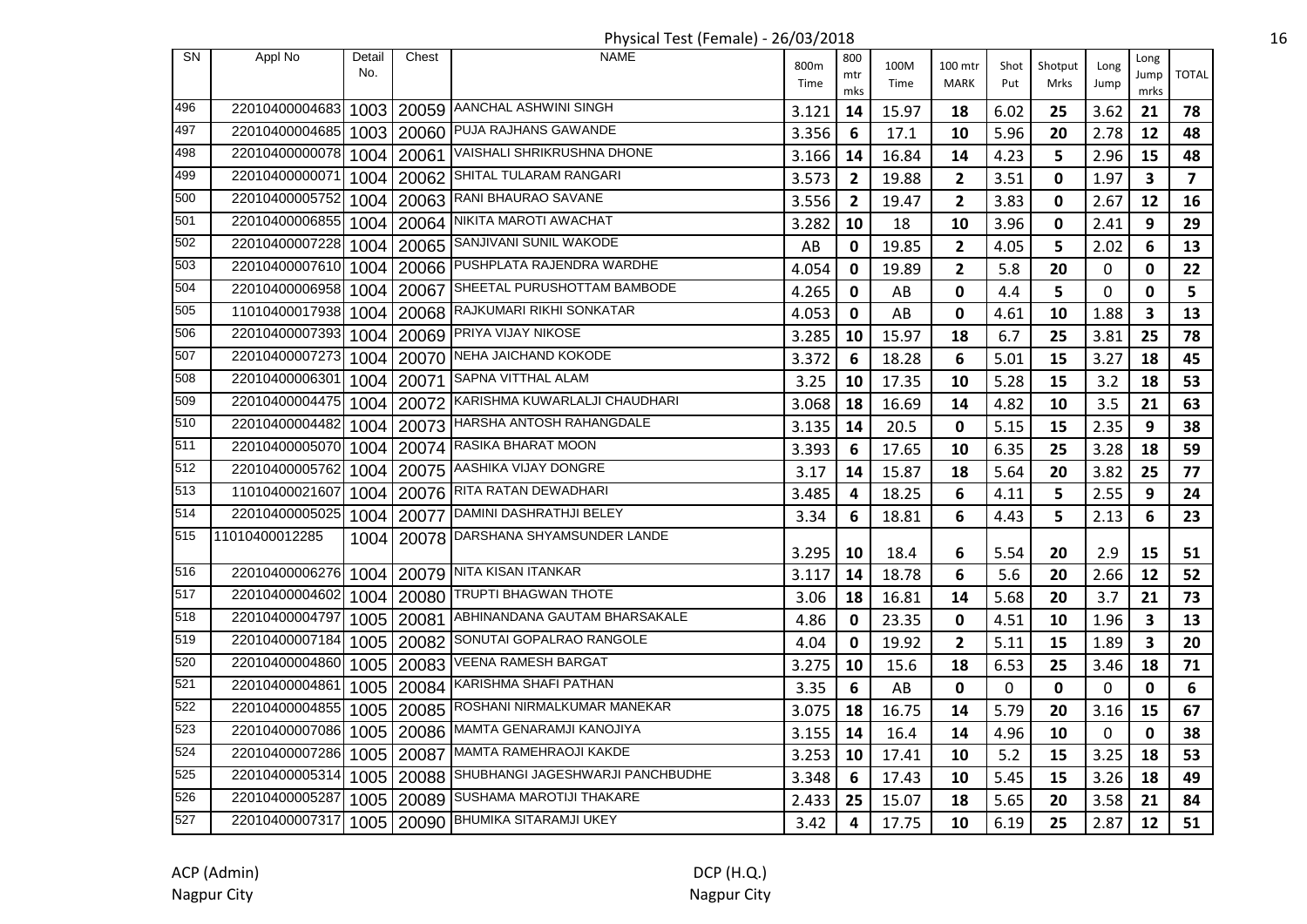| <b>SN</b> | Appl No        | Detail<br>No. | Chest      | <b>NAME</b>                              | 800m<br>Time | 800<br>mtr<br>mks | 100M<br>Time | 100 mtr<br>MARK | Shot<br>Put | Shotput<br>Mrks | Long<br>Jump | Long<br>Jump<br>mrks | <b>TOTAL</b> |
|-----------|----------------|---------------|------------|------------------------------------------|--------------|-------------------|--------------|-----------------|-------------|-----------------|--------------|----------------------|--------------|
| 528       | 22010400007538 | 1005          |            | 20091 VISHAKHA BABARAO SUTE              | 4.07         | 0                 | 18.81        | 6               | 4.74        | 10              | 3.23         | 18                   | 34           |
| 529       | 22010400007520 | 1005          |            | 20092 NEHA ANIL DHEMBARE                 | 3.47         | 4                 | 18.6         | 6               | 3.3         | 0               | 1.98         | 3                    | 13           |
| 530       | 22010400006139 | 1005          |            | 20093 PRIYANKA SURESH PAREKAR            | 3.525        | $\mathbf{2}$      | 18.38        | 6               | 5.54        | 20              | 3.06         | 15                   | 43           |
| 531       | 22010400005920 | 1005          | 20094      | SANTOSHI NARAYANRAO KASAR                | 3.53         | $\mathbf{2}$      | 18.25        | 6               | 6.3         | 25              | 3.02         | 15                   | 48           |
| 532       | 22010400005899 | 1005          | 20095      | KIRAN ARUN MADAVI                        | 4.353        | 0                 | 17.82        | 10              | 6.53        | 25              | 2.83         | 12                   | 47           |
| 533       | 22010400007590 | 1005          | 20096      | UPASHIKA AJAY AMBADE                     | 3.37         | 6                 | 18.46        | 6               | 4.38        | 5               | 3.08         | 15                   | 32           |
| 534       | 22010400007395 | 1005          |            | 20097 ASHWINI KAWALUJI BAWANE            | 3.47         | 4                 | 17.75        | 10              | 6           | 25              | 3.32         | 18                   | 57           |
| 535       | 22010400004793 |               |            | 1005   20098   DIMPAL PANDURANGJI SHENDE | 3.454        | 4                 | 20           | $\overline{2}$  | 4.22        | 5               | 2.14         | $6\phantom{1}$       | 17           |
| 536       | 22010400005144 | 1005          |            | 20099 RAVINA RAMESH KEWATE               | 4.33         | 0                 | 22.69        | $\mathbf 0$     | 4.22        | 5               | 2.31         | 9                    | 14           |
| 537       | 22010400005868 |               |            | 1005   20100 KHUSHBU RAMNARESH PATEL     | 4.198        | 0                 | 19.25        | $\overline{2}$  | 3.81        | $\mathbf 0$     | 2.21         | 6                    | 8            |
| 538       | 22010400006044 | 1006          |            | 20101 VANITA DADARAO DERE                | 4.028        | 0                 | 18.22        | 6               | 5.63        | 20              | 2.62         | 12                   | 38           |
| 539       | 22010400004655 | 1006          |            | 20102 SUSHMA JAYRAMJI WANJARI            | 3.27         | 10                | 15.82        | 18              | 6.22        | 25              | 3.62         | 21                   | 74           |
| 540       | 22010400006363 | 1006          |            | 20103 KIRAN ASHOK GAURKAR                | 4.097        | 0                 | 17.25        | 10              | 4.75        | 10              | 2.85         | 12                   | 32           |
| 541       | 22010400006414 |               |            | 1006   20104   KAVITA CHHOTELAL TURKAR   | 3.425        | 4                 | 18.66        | 6               | 4.72        | 10              | 2.81         | 12                   | 32           |
| 542       | 22010400006094 |               | 1006 20105 | DIPALI SHRIRANG GHANSAWANT               | 4.023        | 0                 | 18.75        | 6               | 4.32        | 5               | 3.05         | 15                   | 26           |
| 543       | 22010400005803 |               |            | 1006   20106   SUPRIYA DAGDU PAUL        | 4.17         | 0                 | 18.62        | 6               | 5           | 15              | 2.95         | 15                   | 36           |
| 544       | 22010400007238 |               |            | 1006   20107 SUAJTA BHAGWAN KAMBLE       | 3.589        | $\overline{2}$    | 18.22        | 6               | 5.71        | 20              | 3.11         | 15                   | 43           |
| 545       | 22010400005308 |               |            | 1006   20108   ANKITA VIJAYRAO THAWARE   | 4.39         | 0                 | 23.78        | $\mathbf 0$     | 3.55        | 0               | 1.51         | 0                    | 0            |
| 546       | 22010400006132 |               |            | 1006   20109 PRAJAKTA ARUN PATIL         | 3.465        | 4                 | 17.72        | 10              | 6.36        | 25              | 3.51         | 21                   | 60           |
| 547       | 22010400007411 | 1006          |            | 20110 DHANASHREE RAJENDRA SATPUTE        | 3.537        | 2                 | 18.16        | 6               | 5.38        | 15              | 2.2          | 6                    | 29           |
| 548       | 22010400004430 | 1006          |            | 20111 PALLAVI SAMADHAN BHATKAR           | 3.42         | 4                 | 16.41        | 14              | 5.78        | 20              | 3.44         | 18                   | 56           |
| 549       | 22010400006968 | 1006          |            | 20112 KALLYANI BALAKDAS LOKHANDE         | 4.027        | 0                 | 18.35        | 6               | 5.86        | 20              | 2.9          | 15                   | 41           |
| 550       | 22010400004981 |               |            | 1006   20113 SAPNA RADHELAL WALVE        | 3.432        | 4                 | 15.87        | 18              | 5.33        | 15              | 3.35         | 18                   | 55           |
| 551       | 22010400007029 |               |            | 1006   20114   DIMPAL MAHADEO MESHRAM    | 3.523        | 2                 | 18.75        | 6               | 4.96        | 10              | 2.61         | 12                   | 30           |
| 552       | 22010400002444 |               |            | 1006   20115   SHIVANI ANILRAO HAJARE    | 3.487        | 4                 | 16.21        | 14              | 4.44        | 5               | 3.46         | 18                   | 41           |
| 553       | 11010400016232 |               |            | 1006   20116   VAISHALI HEMRAJ LANJEWAR  | 3.067        | 18                | 15.59        | 18              | 6.43        | 25              | 3.2          | 18                   | 79           |
| 554       | 22010400007132 |               |            | 1006   20117 SARALA SIDHARTH BORKAR      | 4.072        | 0                 | 18.22        | 6               | 5.49        | 15              | 3.35         | 18                   | 39           |
| 555       | 22010400004811 | 1006          |            | 20118 RAJANI RAMESH MHAISANE             | 4.164        | 0                 | 20.31        | $\mathbf 0$     | 4.05        | 5               | 2.61         | 12                   | 17           |
| 556       | 22010400007001 | 1006          |            | 20119   ANJALI ANIL CHAUDHARI            | 3.269        | 10                | 17.43        | 10              | 4.22        | 5               | 3.26         | 18                   | 43           |
| 557       | 22010400007181 | 1006          |            | 20120 MEGHALI DAMODHAR INWATE            | AB           | 0                 | 21.47        | 0               | 4.25        | 5               | 2.45         | 9                    | 14           |
| 558       | 22010400006097 | 1007          | 20121      | <b>PRIYANKA GUNSAGAR INGLE</b>           | 3.357        | 6                 | 18.47        | 6               | 5.39        | 15              | 3.07         | 15                   | 42           |
| 559       | 22010400005900 | 1007          | 20122      | SARITA SHRIKISAN MESHRAM                 | 3.268        | 10                | 17.72        | 10              | 6.16        | 25              | 3.1          | 15                   | 60           |
| 560       | 22010400007241 | 1007          |            | 20123 KAJAL SANJAY GIRI                  | 3.147        | 14                | 15.5         | 18              | 5.7         | 20              | 3.31         | 18                   | 70           |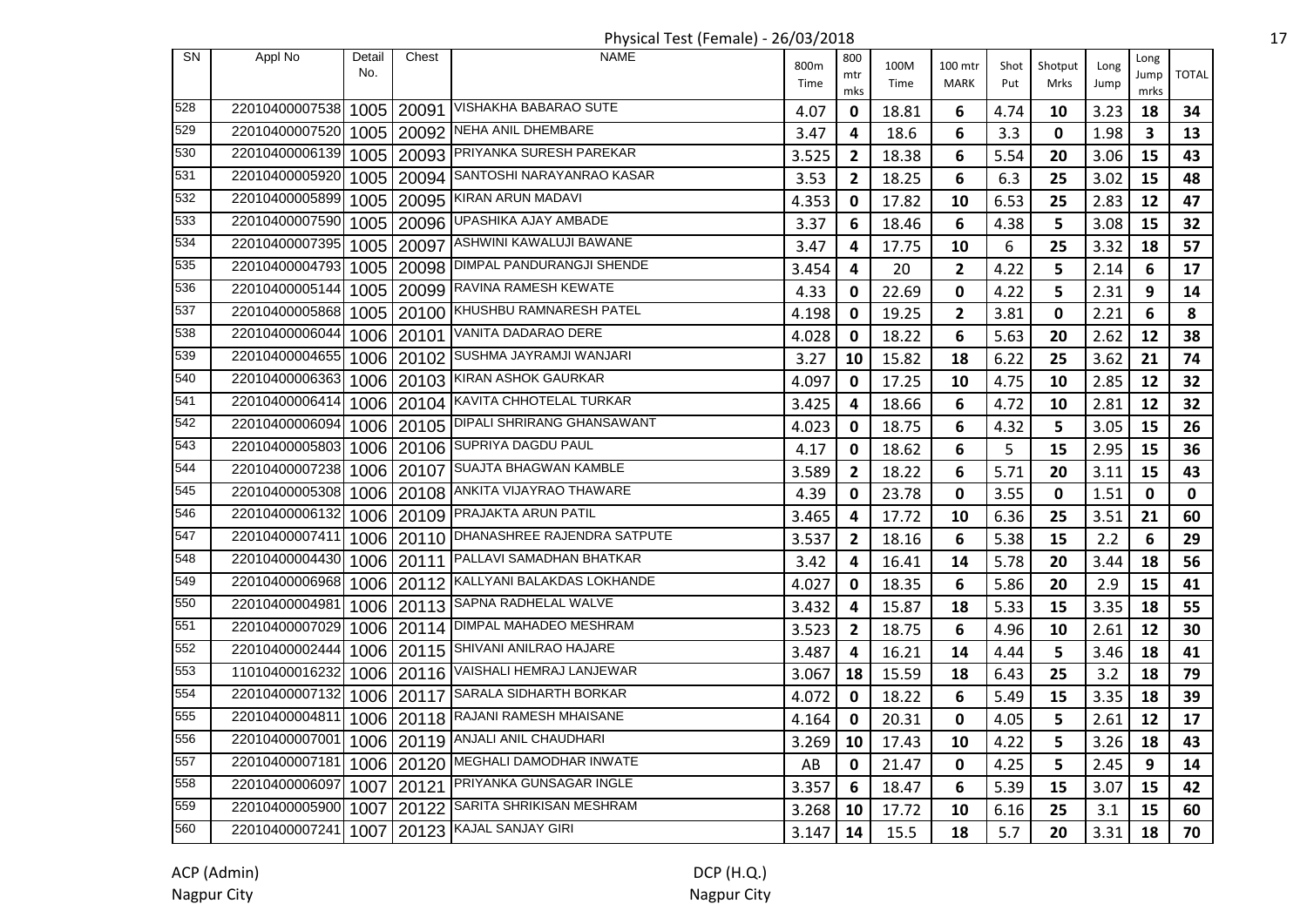| SN  | Appl No        | Detail<br>No. | Chest | <b>NAME</b>                             | 800m<br>Time | 800<br>mtr<br>mks | 100M<br>Time | 100 mtr<br><b>MARK</b> | Shot<br>Put | Shotput<br>Mrks | Long<br>Jump | Long<br>Jump<br>mrks | <b>TOTAL</b> |
|-----|----------------|---------------|-------|-----------------------------------------|--------------|-------------------|--------------|------------------------|-------------|-----------------|--------------|----------------------|--------------|
| 561 | 22010400005367 | 1007          |       | 20124 VAISHALI SHAMRAO MAGRE            | 3.178        | 14                | 16.43        | 14                     | 5.65        | 20              | 2.91         | 15                   | 63           |
| 562 | 22010400007454 | 1007          |       | 20125 PRADNYA RAHUL MOON                | 3.298        | 10                | 17.81        | 10                     | 5.31        | 15              | 3.06         | 15                   | 50           |
| 563 | 22010400004446 | 1007          |       | 20126 NALINI PRAMODRAO GHANGARE         | 3.19         | 14                | 15.69        | 18                     | 5.84        | 20              | 3.68         | 21                   | 73           |
| 564 | 22010400004455 | 1007          | 20127 | <b>MANISHA NETA GHODE</b>               | 3.257        | 10                | 16.28        | 14                     | 5.88        | 20              | 3.62         | 21                   | 65           |
| 565 | 22010400005626 | 1007          | 20128 | ASHWINI SHESHRAO MASKI                  | 3.124        | 14                | 14.78        | 22                     | 6.05        | 25              | 3.94         | 25                   | 86           |
| 566 | 22010400004462 | 1007          |       | 20129 PRANITA PAVAN BAGDE               | 3.242        | 10                | 16.59        | 14                     | 5.66        | 20              | 3.41         | 18                   | 62           |
| 567 | 22010400004450 | 1007          |       | 20130 PRIYANKA AMBIKA PAL               | 2.492        | 25                | 14.68        | 22                     | 6.57        | 25              | 3.81         | 25                   | 97           |
| 568 | 22010400005807 | 1007          |       | 20131 PRANITA DEORAOJI REWATKAR         | 3.059        | 18                | 15.72        | 18                     | 6.4         | 25              | 3.46         | 18                   | 79           |
| 569 | 22010400005818 | 1007          |       | 20132 ASHWINI DADARAO ZADE              | 3.447        | 4                 | 17.59        | 10                     | 6.03        | 25              | 2.92         | 15                   | 54           |
| 570 | 22010400005819 | 1007          |       | 20133 POONAM SHANKARJI CHAUDHARI        | 4.061        | 0                 | 18.53        | 6                      | 5.64        | 20              | 3.01         | 15                   | 41           |
| 571 | 22010400004464 | 1007          | 20134 | REKHA WASUDEO GANJARE                   | 3.146        | 14                | 16.53        | 14                     | 6.35        | 25              | 3.41         | 18                   | 71           |
| 572 | 11010400016137 | 1007          | 20135 | NEHA MORESHWARJI TEMBHEKAR              | 2.518        | 22                | 16.44        | 14                     | 5.55        | 20              | 3.32         | 18                   | 74           |
| 573 | 22010400004714 | 1007          |       | 20136 SUWANRNA HARIDAS DHAVRAL          | 4.322        | 0                 | 18.53        | 6                      | 3.71        | $\mathbf 0$     | 1.78         | $\mathbf{3}$         | 9            |
| 574 | 22010400005076 | 1007          | 20137 | PUNAM RANJIT MESHRAM                    | 3.32         | 6                 | 18.13        | 6                      | 4.7         | 10              | 3.42         | 18                   | 40           |
| 575 | 22010400005745 | 1007          |       | 20138 TEENA SAMBHAJIRAO NARULE          | 3.347        | 6                 | AB           | $\mathbf 0$            | 5.29        | 15              | 1.53         | 0                    | 21           |
| 576 | 22010400006696 | 1007          |       | 20139 RADHIKA JOGINATH BASESHANKAR      | 4.054        | $\mathbf 0$       | 24           | $\mathbf 0$            | 4.3         | 5               | 1.93         | 3                    | 8            |
| 577 | 22010400007555 | 1007          |       | 20140 SONALI RAVINDRA FULMALI           | 5.337        | 0                 | AB           | $\mathbf 0$            | 3.51        | $\mathbf 0$     | $\mathbf 0$  | $\mathbf 0$          | $\mathbf 0$  |
| 578 | 22010400005378 | 1008          |       | 20141   MADHURI DEVCHAND KULMETHE       | 3.159        | 14                | 16.56        | 14                     | 5.96        | 20              | 3.75         | 21                   | 69           |
| 579 | 22010400004951 | 1008          |       | 20142 PALLAVI DEVIDAS PIMPALE           | 4.09         | 0                 | 19.75        | $\overline{2}$         | 4.75        | 10              | 2.71         | 12                   | 24           |
| 580 | 22010400007360 | 1008          |       | 20143 PRAGATI BANDUJI MOON              | 4.055        | 0                 | 19.94        | $\overline{2}$         | 4.07        | 5               | 2.22         | 6                    | 13           |
| 581 | 22010400007102 | 1008          | 20144 | <b>DIKSHA BABAN THUL</b>                | AB           | 0                 | 20.43        | $\mathbf 0$            | 0           | $\mathbf 0$     | 2.8          | 12                   | 12           |
| 582 | 22010400004895 | 1008          | 20145 | ANKITA RAJU POHINKAR                    | 4.057        | 0                 | 24.16        | $\mathbf 0$            | 3.75        | 0               | 1.53         | 0                    | $\mathbf 0$  |
| 583 | 22010400005069 | 1008          |       | 20146   DHANASHREE CHAITRAM NAROLE      | 3.083        | 18                | 15.75        | 18                     | 6.34        | 25              | 3.64         | 21                   | 82           |
| 584 | 22010400005804 |               |       | 1008   20147 PRALISHA RAVINDRA PATIL    | AB           | 0                 | 20.25        | $\mathbf 0$            | 4.94        | 10              | 2.35         | 9                    | 19           |
| 585 | 22010400005368 |               |       | 1008   20148   JAYA VINOD SAKHARE       | 3.322        | 6                 | 17.1         | 10                     | 6.31        | 25              | 3.6          | 21                   | 62           |
| 586 | 22010400006970 | 1008          |       | 20149 MANISHA RAVSAHEB DAHIPHALE        | 3.188        | 14                | 17.72        | 10                     | 6.11        | 25              | 3.37         | 18                   | 67           |
| 587 | 22010400004611 | 1008          |       | 20150 PUNAM BHASKAR DHULE               | 3.342        | 6                 | 18.25        | 6                      | 5.44        | 15              | 3.27         | 18                   | 45           |
| 588 | 22010400007581 | 1008          | 20151 | YOGITA NARESH PATHAK                    | 3.355        | 6                 | 16.43        | 14                     | 4.65        | 10              | 3.39         | 18                   | 48           |
| 589 | 22010400007588 | 1008          | 20152 | MANSI RAJENDRA MANDALWAR                | 3.444        | 4                 | 17.85        | 10                     | 5.52        | 20              | 2.54         | 9                    | 43           |
| 590 | 22010400007386 | 1008          | 20153 | MAMTA KRUSHNAKUMAR KOMBADIBURE          | 3.489        | 4                 | 20.25        | 0                      | 5.2         | 15              | 2.09         | 6                    | 25           |
| 591 | 22010400006536 | 1008          | 20154 | <b>ARTI MANIK MATE</b>                  | 3.449        | 4                 | 18.44        | 6                      | 4.8         | 10              | 2.19         | 6                    | 26           |
| 592 | 22010400006787 |               |       | 1008   20155   HEMLATA RAJUJEE THAKARE  | 3.582        | $\overline{2}$    | 19.47        | $\overline{2}$         | 5.62        | 20              | 2.63         | 12                   | 36           |
| 593 | 22010400005652 |               |       | 1008   20156 MAMTA SUDHAKARRAO KULKARNI | 3.519        | $\overline{2}$    | 17.44        | 10                     | 5.85        | 20              | 3.32         | 18                   | 50           |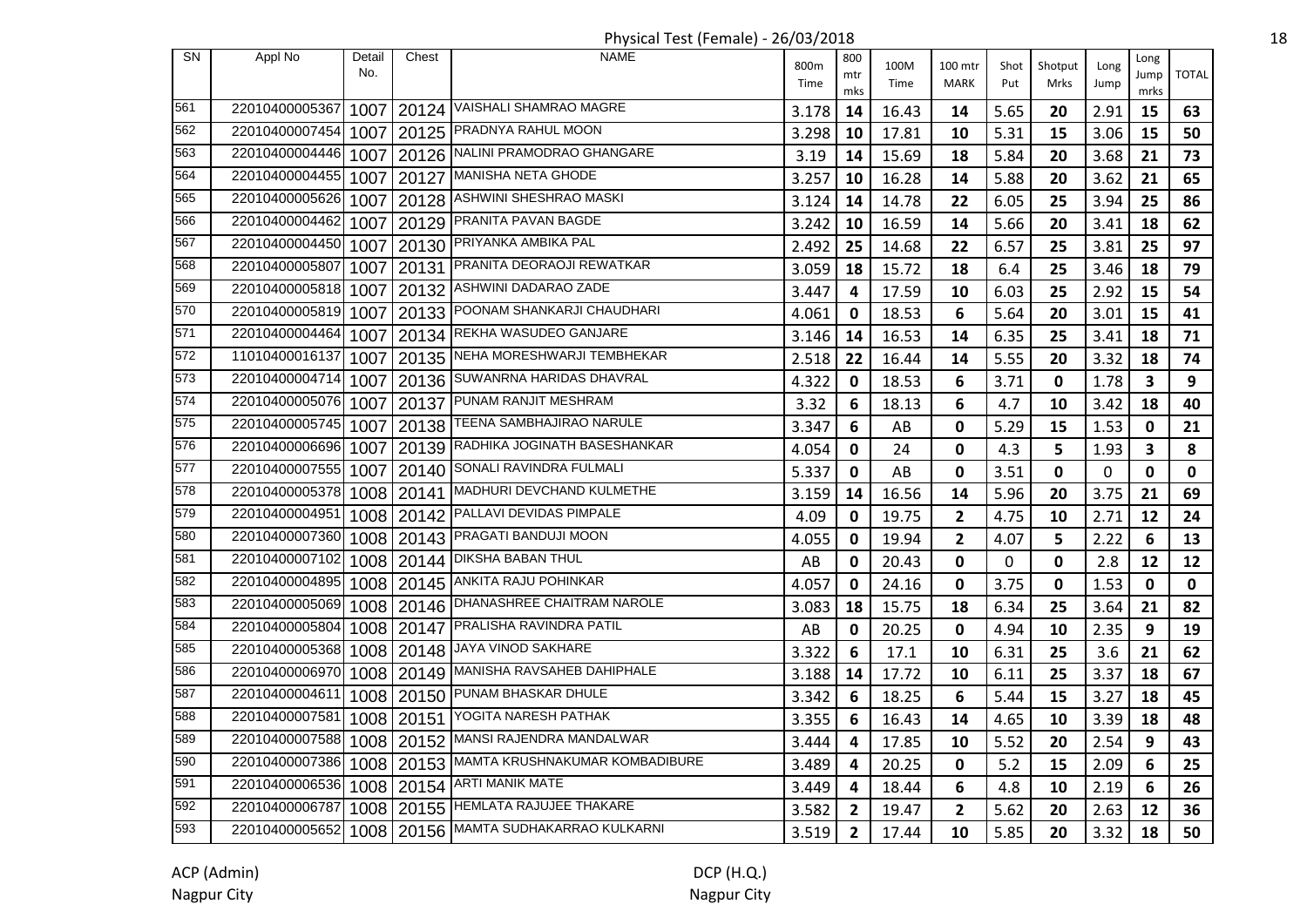Physical Test (Female) - 26/03/2018 19

|           |                           |               |            | $\ldots$ , $\ldots$ , $\ldots$ , $\ldots$ , $\ldots$ , $\ldots$ , $\ldots$ , $\ldots$ , $\ldots$ |              |              |              |                         |             |                 |              |                         |                         |
|-----------|---------------------------|---------------|------------|--------------------------------------------------------------------------------------------------|--------------|--------------|--------------|-------------------------|-------------|-----------------|--------------|-------------------------|-------------------------|
| <b>SN</b> | Appl No                   | Detail<br>No. | Chest      | <b>NAME</b>                                                                                      | 800m<br>Time | 800<br>mtr   | 100M<br>Time | 100 mtr<br><b>MARK</b>  | Shot<br>Put | Shotput<br>Mrks | Long<br>Jump | Long<br>Jump            | <b>TOTAL</b>            |
| 594       | 22010400005847            |               |            | 1008   20157 SHUBHANGI SUDHIR GOSAVI                                                             | 3.47         | mks<br>4     | 18.4         | 6                       | 6.17        | 25              | 3.08         | mrks<br>15              | 50                      |
| 595       | 22010400005157            | 1008          |            | 20158 MAYURI ASHOK MOHATE                                                                        | 4.066        | 0            | 18.25        | 6                       | 5.1         | 15              | 3.5          | 21                      | 42                      |
| 596       | 22010400007528            |               |            | 1008   20159 REETA NARESHCHANDRA MISHRA                                                          | AB           | 0            | 19.56        | $\mathbf{2}$            | 5.38        | 15              | 2.42         | 9                       | 26                      |
| 597       | 22010400006600            |               |            | 1008   20160   ASHWINI RAJESH AKODE                                                              | 3.41         | 4            | 18.94        | 6                       | 4.35        | 5               | 3.03         | 15                      | 30                      |
| 598       | 22010400006659            |               |            | 1009   20161   YADNYESHWARI DINKAR BANGRE                                                        | 5.328        | 0            | 24.09        | $\mathbf 0$             | 3.14        | $\pmb{0}$       | 1.63         | $\mathbf 0$             | $\mathbf 0$             |
| 599       |                           |               |            | 22010400007064 1009 20162 PRACHI SANJAY KOLHAPURE                                                | 4.172        | 0            | 18.57        | 6                       | 4.77        | 10              | 2.43         | 9                       | 25                      |
| 600       | 22010400007617            |               |            | 1009   20163   MADHURI NAMDEO THAKARE                                                            | 3.563        | 2            | 17.9         | 10                      | 3.81        | 0               | 2.05         | 6                       | 18                      |
| 601       | 22010400005771            |               |            | 1009   20164   PAYAL DILIP MAHAKALKAR                                                            | 4.042        | 0            | 18.35        | 6                       | 5.52        | 20              | 2.04         | 6                       | 32                      |
| 602       | 22010400004727            |               |            | 1009 20165 DURGA VITTHAL KOLHE                                                                   | 4.076        | 0            | 19.6         | $\mathbf{2}$            | 6.13        | 25              | 2.88         | 12                      | 39                      |
| 603       | 22010400005764            |               |            | 1009   20166   ALKA WASUDEO MOON                                                                 | AB           | 0            | 19.75        | $\overline{\mathbf{2}}$ | 2.72        | 0               | 1.5          | $\mathbf 0$             | $\overline{2}$          |
| 604       | 22010400007428            |               | 1009 20167 | PUJA ARUN CHIDAM                                                                                 | 3.154        | 14           | 16.91        | 14                      | 5.45        | 15              | 3.5          | 21                      | 64                      |
| 605       | 22010400004287            |               |            | 1009   20168   JAGRUTEE SATISH BHENDARKAR                                                        | 3.152        | 14           | 18.22        | 6                       | 5.06        | 15              | 2.73         | 12                      | 47                      |
| 606       | 22010400006518            |               |            | 1009   20169 PRIYANKA SHALIKRAO NAMDAR                                                           | 5.34         | 0            | 19.69        | $\mathbf{2}$            | 5.84        | 20              | 2.3          | 9                       | 31                      |
| 607       | 22010400007313            |               |            | 1009   20170 MADHURI DILIP HIRPURKAR                                                             | 3.366        | 6            | 17.75        | 10                      | 5.41        | 15              | $\mathbf 0$  | $\mathbf 0$             | 31                      |
| 608       | 22010400007202            |               |            | 1009   20171   MADHVI MAROTI MESHRAM                                                             | 3.47         | 4            | 18.19        | 6                       | 5.45        | 15              | 2.98         | 15                      | 40                      |
| 609       | 22010400007461            |               |            | 1009   20172 PRATIKSHA RUPCHAND BAWANE                                                           | 4.482        | 0            | 26.78        | $\mathbf 0$             | 4.29        | 5               | 1.94         | $\overline{\mathbf{3}}$ | 8                       |
| 610       | 22010400007303            | 1009          |            | 20173 KAJOL KIRAN RAUT                                                                           | AB           | 0            | 21.6         | 0                       | 2.92        | 0               | 1.65         | 0                       | $\mathbf 0$             |
| 611       | 22010400006200            |               |            | 1009   20174 MANISHA CHANDRAPRAKASH KARANJEKAR                                                   | 4.061        | 0            | 17.4         | 10                      | 4.52        | 10              | 2.75         | 12                      | 32                      |
| 612       | 22010400007194            | 1009          |            | 20175 RENUKA RAMSAWARUP GHODE                                                                    | 3.57         | $\mathbf{2}$ | 17.81        | 10                      | 5.39        | 15              | 2.9          | 15                      | 42                      |
| 613       | 22010400005846            |               |            | 1009   20176   TRUPTI DEORAM RAMTEKE                                                             | 2.599        | 22           | 14.94        | 22                      | 4.13        | 5               | 3.62         | 21                      | 70                      |
| 614       | 22010400005891            |               |            | 1009   20177 NOVINA VIJAY BHOYAR                                                                 | 5.116        | 0            | 21.53        | $\mathbf 0$             | 4.36        | 5               | 2.17         | 6                       | 11                      |
| 615       | 22010400006220            |               |            | 1009   20178 PRIYANKA SHANKARRAO ZADE                                                            | 4.349        | 0            | 19.66        | $\overline{2}$          | 5.11        | 15              | 2.7          | 12                      | 29                      |
| 616       | 22010400007174            |               |            | 1009   20179   UJWALA BHIMRAOJI BHAGAT                                                           | 4.529        | 0            | 22.47        | $\mathbf 0$             | 4.4         | 5               | 1.9          | $\overline{\mathbf{3}}$ | 8                       |
| 617       |                           |               |            | 22010400007250 1009 20180 MAMTA MAROTI SADMEK                                                    | 3.187        | 14           | 16.53        | 14                      | 6.34        | 25              | 3.17         | 15                      | 68                      |
| 618       | 22010400006180            |               |            | 1010   20181 SWATI NAGESH RATNE                                                                  | 3.27         | 10           | 16.31        | 14                      | 5.07        | 15              | 2.7          | 12                      | 51                      |
| 619       | 22010400007396            |               |            | 1010   20182 PALLAVI RAJU AKARE                                                                  | 3.312        | 6            | 16.78        | 14                      | 5.89        | 20              | 3.06         | 15                      | 55                      |
| 620       |                           |               |            | 22010400004356 1010 20183 PRADHNYA BANDU WANKHADE                                                | 4.52         | 0            | 20.16        | 0                       | 4.45        | 5               | 1.99         | $\overline{\mathbf{3}}$ | 8                       |
| 621       |                           |               |            | 22010400007417 1010 20184 POOJA PRALHAD MESHRAM                                                  | 3.027        | 18           | 15.69        | 18                      | 6.1         | 25              | 3.22         | 18                      | 79                      |
| 622       | 22010400004359 1010 20185 |               |            | SHIWANI MITARAM GHATOLE                                                                          | 4.157        | 0            | 18.63        | 6                       | 6.36        | 25              | 3.3          | 18                      | 49                      |
| 623       |                           |               |            | 22010400006954 1010 20186 SNEHLATA DADARAO DHORE                                                 | 3.285        | 10           | 16.94        | 14                      | 5.31        | 15              | 3.59         | 21                      | 60                      |
| 624       | 22010400006653            |               | 1010 20187 | POONAM PAWAN SAWWALAKHE                                                                          | 4.34         | 0            | 20.59        | 0                       | 3.6         | 0               | 1.82         | $\overline{\mathbf{3}}$ | $\overline{\mathbf{3}}$ |
| 625       |                           |               |            | 22010400007306 1010 20188 RINA LALCHANDRAO WARJE                                                 | 3.462        | 4            | 18.5         | 6                       | 5.34        | 15              | 2.95         | 15                      | 40                      |
| 626       |                           |               |            | 22010400006747 1010 20189 ASHWINI SAMADHAN KHEDAKAR                                              | 3.125        | 14           | 16.53        | 14                      | 6.1         | 25              | 3.21         | 18                      | 71                      |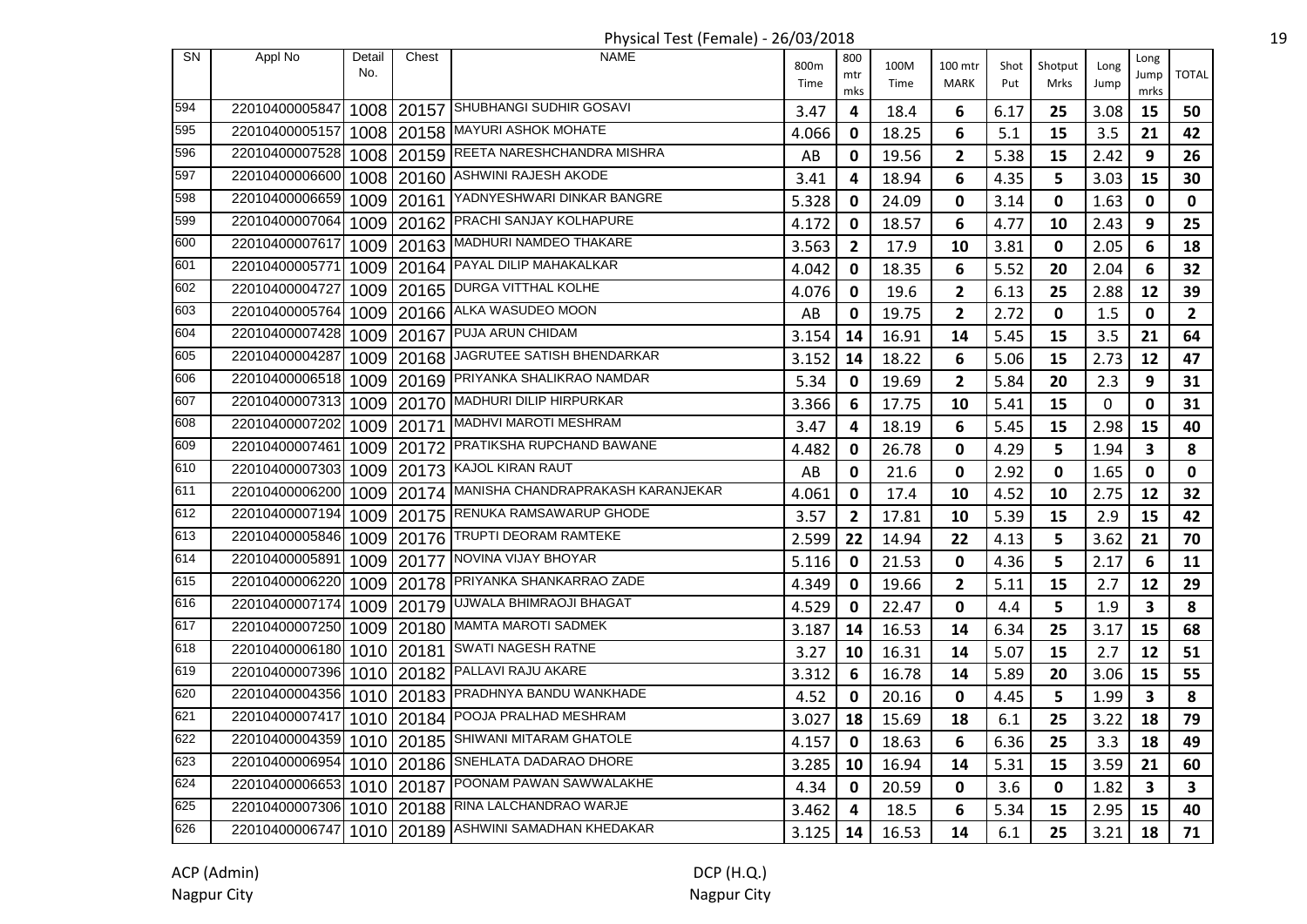| SN  | Appl No             | Detail | Chest      | <b>NAME</b>                                           |       | 800            |       |                         |                |         |      | Long                    |              |
|-----|---------------------|--------|------------|-------------------------------------------------------|-------|----------------|-------|-------------------------|----------------|---------|------|-------------------------|--------------|
|     |                     | No.    |            |                                                       | 800m  | mtr            | 100M  | 100 mtr                 | Shot           | Shotput | Long | Jump                    | <b>TOTAL</b> |
|     |                     |        |            |                                                       | Time  | mks            | Time  | <b>MARK</b>             | Put            | Mrks    | Jump | mrks                    |              |
| 627 | 22010400004467      |        |            | 1010   20190 PRITI SANJAYJI GANVIR                    | 3.417 | 4              | 18.31 | 6                       | 5.19           | 15      | 2.62 | 12                      | 37           |
| 628 | 22010400007380      |        | 1010 20191 | PRIYANKA DILIPRAO GEED                                | 3.276 | 10             | 18.13 | 6                       | 4.32           | 5       | 3.11 | 15                      | 36           |
| 629 | 22010400007050      |        | 1010 20192 | <b>RIYA YUVRAJ MESHRAM</b>                            | 3.572 | 2              | 16.72 | 14                      | 5.08           | 15      | 3.27 | 18                      | 49           |
| 630 | 22010400005344      |        |            | 1010   20193   SONALI NAMDEO TELOTE                   | 3.484 | 4              | 21.28 | $\mathbf 0$             | 5              | 15      | 1.85 | $\overline{\mathbf{3}}$ | 22           |
| 631 | 22010400005322      |        |            | 1010   20194   SUJATA BABANRAO SAHARE                 | 3.414 | 4              | 17.16 | 10                      | 4.65           | 10      | 2.91 | 15                      | 39           |
| 632 | 22010400007534      |        |            | 1010   20195   ASMITA MORESHWAR MADAVI                | 4.085 | 0              | 18.13 | 6                       | 4.73           | 10      | 2.75 | 12                      | 28           |
| 633 | 22010400004902      |        |            | $1010$   20196 RINA RAMESH CHAWKE                     | 3.372 | 6              | 16.88 | 14                      | 6.25           | 25      | 3.13 | 15                      | 60           |
| 634 | 22010400004852      |        |            | 1010   20197   PALLAVI PRABHAKARJI URKULE             | 3.34  | 6              | 17.68 | 10                      | 4.49           | 5       | 2.61 | 12                      | 33           |
| 635 | 22010400004854      | 10101  |            | 20198 ASHWINI ANIL MESHRAM                            | 3.29  | 10             | 17.25 | 10                      | 5.72           | 20      | 3.2  | 18                      | 58           |
| 636 | 22010400007234      | 1010 l |            | 20199 PRANALI PRAKASH MATE                            | 3.29  | 10             | 17.96 | 10                      | 4.7            | 10      | 2.61 | 12                      | 42           |
| 637 | 22010400007295      | 1010 l | 20200      | PRIYANKA RAJUJI CHAVHAN                               | 3.27  | 10             | 17.88 | 10                      | 4.85           | 10      | 2.68 | 12                      | 42           |
| 638 | 22010400007351      |        | 1012 20221 | LAXMI BHARAT SHENDURKAR                               | 4.469 | 0              | 15.97 | 18                      | 6.8            | 25      | 3.51 | 21                      | 64           |
| 639 | 22010400007352      | 1012   | 20222      | RESHMA GOKUL DEVARE                                   | 3.165 | 14             | 16.35 | 14                      | 6.34           | 25      | 3.56 | 21                      | 74           |
| 640 |                     |        |            | 22010400007455 1012 20223 PANKAJA VAIJANATH MUNDE     | 4.259 | 0              | 16.72 | 14                      | 5.72           | 20      | 3.02 | 15                      | 49           |
| 641 | 22010400007158      |        |            | 1012   20224 ANTAKSHARI DILIP ASHTIKAR                | 4.135 | 0              | 18.65 | 6                       | 4.02           | 5       | 2.14 | 6                       | 17           |
| 642 |                     |        |            | 22010400005343 1012 20225 SWETA RAJKUMARJI JAMBHULKAR | 4.051 | 0              | 20.44 | 0                       | 5.35           | 15      | 2.21 | 6                       | 21           |
| 643 | 22010400005095      | 1012   |            | 20226 NISHA BHOJU JAHDAO                              | 3.067 | 18             | 17.25 | 10                      | 5.66           | 20      | 2.95 | 15                      | 63           |
| 644 | 22010400005106      | 1012   | 20227      | LAXMI MOHAN GAVHANE                                   | 3.519 | $\mathbf{2}$   | 17.22 | 10                      | 5.36           | 15      | 3.43 | 18                      | 45           |
| 645 | 22010400007446      | 10121  |            | 20228 MANISHA BIPIN KAMBALE                           | 3.455 | 4              | 19.71 | $\overline{\mathbf{2}}$ | 3.64           | 0       | 2.1  | 6                       | 12           |
| 646 | 22010400006628      | 1012   | 20229      | <b>RANJUBAI RAHUL TIRPUDE</b>                         | 5.019 | 0              | 19.93 | $\mathbf{2}$            | 5.83           | 20      | 2.41 | 9                       | 31           |
| 647 | 22010400007424      |        |            | 1012   20230 REENA GYANIRAM SIRSAT                    | 4.51  | 0              | 24.68 | 0                       | 2.74           | 0       | 1.49 | $\mathbf 0$             | $\mathbf 0$  |
| 648 | 22010400007465 1012 |        | 20231      | AISHWARYA ARUN LOKARE                                 | 4.217 | 0              | 19.88 | $\mathbf{2}$            | 4.7            | 10      | 2.35 | 9                       | 21           |
| 649 | 22010400007291      |        |            | 1012   20232 ASHLESHA VINOD BHATKHEDE                 | 4.379 | 0              | 19.53 | $\mathbf{2}$            | 3.3            | 0       | 2.12 | 6                       | 8            |
| 650 |                     |        |            | 22010400006313 1012 20233 SHILPA SANJAY PAWAR         | 3.529 | $\overline{2}$ | 18.82 | 6                       | 5.1            | 15      | 2.14 | 6                       | 29           |
| 651 |                     |        |            | 22010400004633 1012 20234 ASHWINI GANESH KUREWAR      | 3.426 | 4              | 15.93 | 18                      | 5.92           | 20      | 3.67 | 21                      | 63           |
| 652 | 22010400004641      | 1012   |            | 20235 SUNITA MAHADEVRAO MADAVI                        | 3.384 | 6              | 18.56 | 6                       | 4.86           | 10      | 2.76 | 12                      | 34           |
| 653 | 22010400007048      | 1012   |            | 20236 RUPAL RAJUJI MADAVI                             | 3.264 | 10             | 17.43 | 10                      | 3.75           | 0       | 1.77 | 3                       | 23           |
| 654 | 22010400004753      | 1012 l | 20237      | RUPALI HARICHANDRA MARBATE                            | 3.266 | 10             | 16.62 | 14                      | 5.91           | 20      | 3.29 | 18                      | 62           |
| 655 | 22010400004751      |        | 1012 20238 | MANJUSHA KHUSHAL HATWAR                               | 2.488 | 25             | 15.41 | 18                      | $\overline{7}$ | 25      | 3.65 | 21                      | 89           |
| 656 | 22010400007138 1012 |        | 20239      | PUNAM RAMESHRAO PADILE                                | 4.57  | 0              | 20.78 | 0                       | 4.45           | 5       | 1.85 | $\overline{\mathbf{3}}$ | 8            |
| 657 | 22010400006074      |        |            | 1012   20240 PRADNAYA TULSHIRAM KHANDARE              | 4.17  | 0              | 18.34 | 6                       | 4.38           | 5       | 2.71 | 12                      | 23           |
| 658 | 22010400007470      |        |            | 1013   20241   TEJASWINI DILIP RAUT                   | 4.49  | 0              | 22.85 | 0                       | 4.08           | 5       | 1.52 | 0                       | 5            |
| 659 |                     |        |            | 22010400006672 1013 20242 NIKITA GANPATRAO REWATKAR   | 4.076 | 0              | 20.03 | $\mathbf 0$             | 4.53           | 10      | 0    | 0                       | 10           |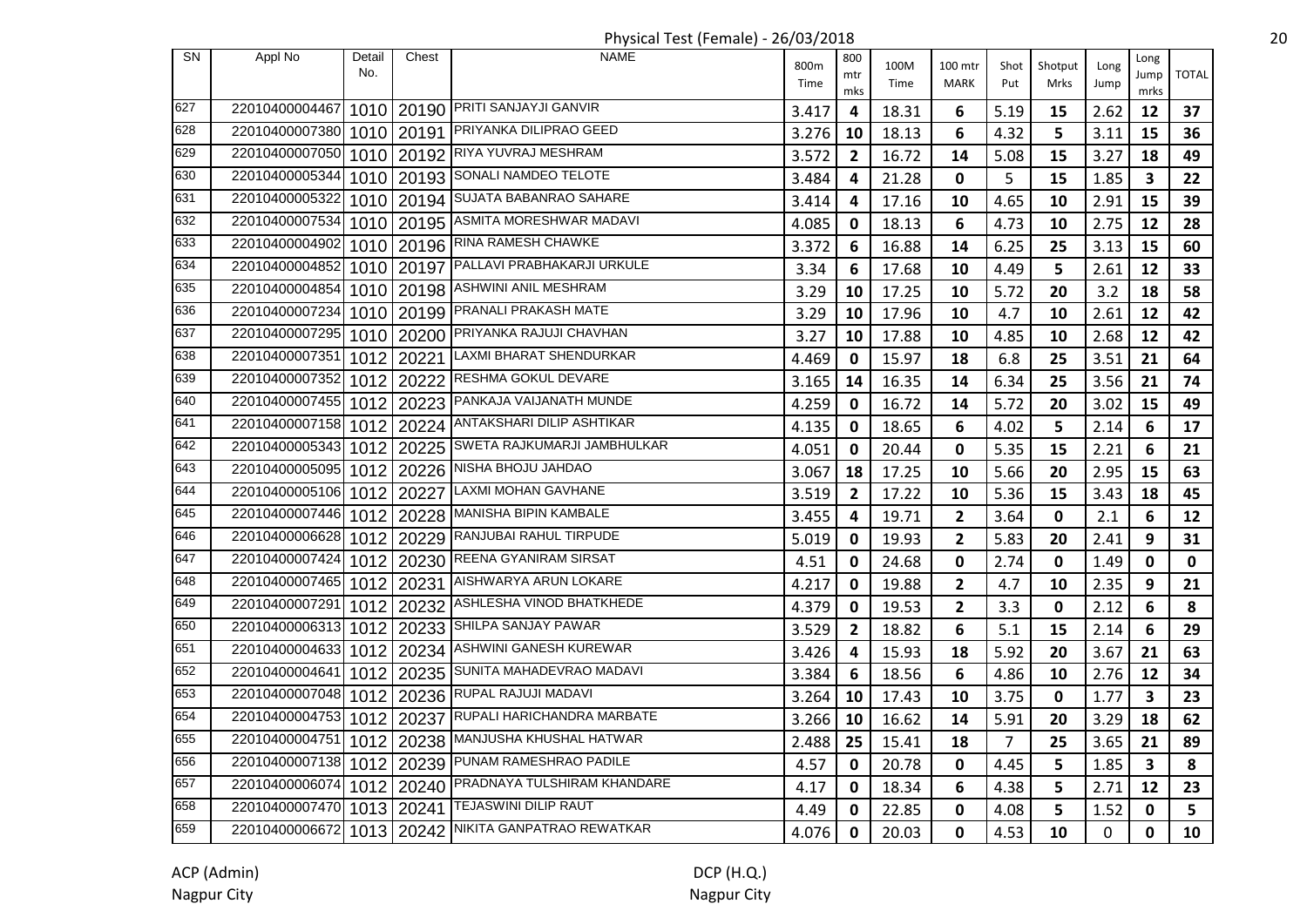| <b>SN</b> | Appl No                   | Detail<br>No. | Chest      | <b>NAME</b>                                           | 800m  | 800<br>mtr     | 100M  | 100 mtr        | Shot | Shotput | Long | Long<br>Jump            | <b>TOTAL</b> |
|-----------|---------------------------|---------------|------------|-------------------------------------------------------|-------|----------------|-------|----------------|------|---------|------|-------------------------|--------------|
|           |                           |               |            |                                                       | Time  | mks            | Time  | MARK           | Put  | Mrks    | Jump | mrks                    |              |
| 660       | 22010400006047            |               |            | 1013   20243   AKSHATA LOKCHAND RAHULKAR              | 3.342 | 6              | 18.03 | 6              | 4.1  | 5       | 2.83 | 12                      | 29           |
| 661       | 22010400007490            |               |            | 1013   20244   PRIYANKA WAMANRAO MUTKURE              | 7.044 | 0              | AB    | $\mathbf 0$    | 4.01 | 5       | 1.45 | 0                       | 5.           |
| 662       | 22010400006104            |               |            | 1013   20245   NIKITA SHIVSHANKAR KHANDARE            | 5.587 | 0              | 22.66 | $\mathbf{0}$   | 5.28 | 15      | 1.65 | 0                       | 15           |
| 663       | 22010400006388            |               |            | 1013   20246 PRAGATI MANOJRAO WAKODE                  | 3.352 | 6              | 17.72 | 10             | 3.63 | 0       | 2.23 | 6                       | 22           |
| 664       | 22010400006976            |               |            | 1013   20247 SHEFALI YADORAO KOKODE                   | 4.341 | 0              | 17.78 | 10             | 5.04 | 15      | 3.3  | 18                      | 43           |
| 665       |                           |               |            | 22010400005667 1013 20248 NEHA PREMLAL BHOYAR         | 4.514 | 0              | 22.28 | 0              | 4.35 | 5       | 2.28 | 6                       | 11           |
| 666       |                           |               |            | 22010400006575 1013 20249 PRACHEE SUDHAKAR WANKHADE   | 3.134 | 14             | 16.19 | 14             | 5.53 | 20      | 3.76 | 21                      | 69           |
| 667       |                           |               |            | 22010400006578 1013 20250 ASHWINI GAJANAN ATHAVALE    | 3.292 | 10             | 18.03 | 6              | 5.57 | 20      | 3.13 | 15                      | 51           |
| 668       | 22010400006529            |               |            | 1013   20251   GAURI SHIVRAJ CHAUDHARI                | 5.122 | 0              | 27.97 | $\mathbf 0$    | 2.29 | 0       | 0    | 0                       | $\mathbf 0$  |
| 669       |                           |               |            | 22010400006893 1013 20252 RIYA UTTAM JETHE            | 5.35  | 0              | 20.28 | $\mathbf 0$    | 5.03 | 15      | 1.87 | 3                       | 18           |
| 670       | 22010400007062            |               | 1013 20253 | <b>POOJA VITTHAL BADKHAL</b>                          | 3.41  | 4              | 16.31 | 14             | 5.8  | 20      | 3.53 | 21                      | 59           |
| 671       |                           |               |            | 22010400006424 1013 20254 MONIKA BALIKRAM GAWAI       | AB    | 0              | 21.91 | $\mathbf 0$    | 3.03 | 0       | 1.46 | 0                       | $\mathbf 0$  |
| 672       | 22010400007328            |               |            | 1013   20255   MAYURI DHANRAJ AMBATKAR                | AB    | 0              | 24.12 | $\mathbf 0$    | 3.1  | 0       | 1.49 | 0                       | 0            |
| 673       |                           |               |            | 22010400006669 1013 20256 POOJA SHIVNARAYAN SANMORIYA | 4.034 | 0              | 18.19 | 6              | 5.28 | 15      | 2.87 | 12                      | 33           |
| 674       | 22010400006755            |               |            | 1013   20257 PRIYA SHALIKRAO DEWALKAR                 | 4.586 | 0              | 21.25 | 0              | 4.82 | 10      | 1.81 | 3                       | 13           |
| 675       | 22010400005195            |               |            | 1013   20258   SIHITAL MAROT CHAMBHARE                | 4.014 | 0              | 19.15 | $\overline{2}$ | 4.68 | 10      | 2.86 | 12                      | 24           |
| 676       | 22010400006611            |               |            | 1013   20259 RANI MOHANSINGH KASEKAR                  | 5.111 | 0              | 22.47 | 0              | 3.55 | 0       | 1.47 | 0                       | 0            |
| 677       | 22010400006777            |               |            | 1013   20260 RAKSHANDA HARISH LONDHE                  | 4.382 | 0              | 23.13 | 0              | 3.36 | 0       | 2.04 | 6                       | 6            |
| 678       | 22010400006077            |               |            | 1014   20261 RADHIKA SANJAY WAGHMARE                  | 3.532 | $\mathbf{2}$   | 18.63 | 6              | 5.06 | 15      | 2.58 | 9                       | 32           |
| 679       | 22010400007324            |               |            | 1014   20262   NAMRATA VINAYAK BORKAR                 | 4.12  | 0              | 19.87 | $\mathbf{2}$   | 4.41 | 5       | 2.42 | 9                       | 16           |
| 680       | 22010400007433            |               | 1014 20263 | VAISHALI ASHOK JAWADE                                 | 4.08  | 0              | 16.25 | 14             | 5.18 | 15      | 3.07 | 15                      | 44           |
| 681       | 22010400007547            |               |            | 1014   20264   PRATIKSHA SHALIKRAM RENKE              | 3.529 | $\mathbf{2}$   | 17.75 | 10             | 5.01 | 15      | 3.1  | 15                      | 42           |
| 682       |                           |               |            | 22010400004355 1014 20265 PRATIBHA SUMARLAL DHURVE    | 3.397 | 6              | 19.34 | $\overline{2}$ | 5.67 | 20      | 1.91 | 3                       | 31           |
| 683       |                           |               |            | 22010400004658 1014 20266 PRIYANKA HEMRAJ MANKAR      | 4.051 | 0              | 18.03 | 6              | 5.11 | 15      | 2.63 | 12                      | 33           |
| 684       |                           |               |            | 22010400006838 1014 20267 AARJU DHARMENDRA THAKUR     | 3.535 | $\overline{2}$ | 18.46 | 6              | 4.01 | 5       | 1.92 | $\overline{\mathbf{3}}$ | 16           |
| 685       | 22010400004765            |               |            | 1014   20268 LAXMI SUNILJI MASRAM                     | 4.224 | 0              | 18.16 | 6              | 6.04 | 25      | 2.68 | 12                      | 43           |
| 686       | 22010400006487            |               |            | 1014   20269   MANISHA MOHANRAO GAWAI                 | 3.162 | 14             | 16.25 | 14             | 7.14 | 25      | 3.4  | 18                      | 71           |
| 687       |                           |               |            | 22010400004383 1014 20270 JWALA DEVANAND BELKHADE     | 4.035 | 0              | 17.94 | 10             | 4.52 | 10      | 3.3  | 18                      | 38           |
| 688       | 22010400006216 1014 20271 |               |            | MAYURI GOKUL BHUTE                                    | 3.251 | 10             | 16.6  | 14             | 5.28 | 15      | 3.65 | 21                      | 60           |
| 689       | 22010400006975 1014 20272 |               |            | SUNANDA KESHORAO BAGALE                               | 3.19  | 14             | 17.87 | 10             | 6.45 | 25      | 3.21 | 18                      | 67           |
| 690       | 22010400005282            |               |            | 1014   20273 PRATIBHA BHIMRAO MARASKOLHE              | 3.331 | 6              | 16.81 | 14             | 6.68 | 25      | 3.26 | 18                      | 63           |
| 691       |                           |               |            | 11010400007133 1014 20274 VIDHYA GANGADHAR SOMKUWAR   | 4.138 | 0              | 19.84 | $\mathbf{2}$   | 4.92 | 10      | 2.85 | 12                      | 24           |
| 692       |                           |               |            | 22010400006199 1014 20275 VARSHA MAHADEO SURPAM       | 3.289 | 10             | 17.47 | 10             | 6.06 | 25      | 3.15 | 15                      | 60           |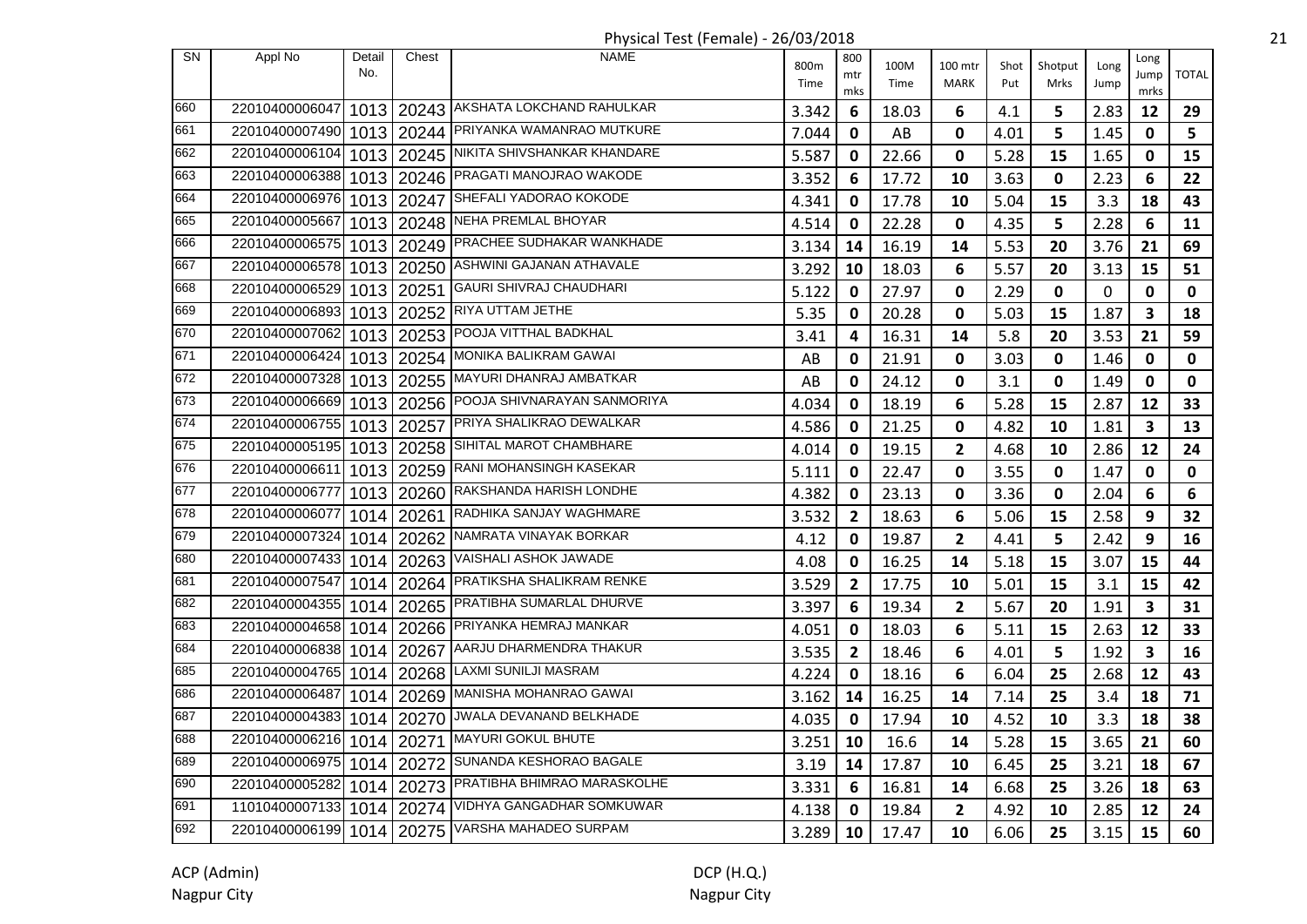Physical Test (Female) - 26/03/2018 22

| <b>SN</b> | Appl No        | Detail<br>No. | Chest      | <b>NAME</b>                            | 800m  | 800<br>mtr     | 100M  | 100 mtr        | Shot | Shotput     | Long | Long<br>Jump | <b>TOTAL</b> |
|-----------|----------------|---------------|------------|----------------------------------------|-------|----------------|-------|----------------|------|-------------|------|--------------|--------------|
|           |                |               |            |                                        | Time  | mks            | Time  | <b>MARK</b>    | Put  | Mrks        | Jump | mrks         |              |
| 693       | 22010400006769 | 1014          |            | 20276 PRIYANKA GAJANAN KUYARE          | 3.313 | 6              | 16.81 | 14             | 5.61 | 20          | 2.7  | 12           | 52           |
| 694       | 22010400005972 | 1014          | 20277      | <b>TABBO NASIRKHAN PATHAN</b>          | 3.334 | 6              | 17.78 | 10             | 5.31 | 15          | 2.62 | 12           | 43           |
| 695       | 22010400006626 | 1014          | 20278      | SAVITA NARAYANRAO ADKANE               | 4.365 | 0              | 18.66 | 6              | 4.86 | 10          | 2.76 | 12           | 28           |
| 696       | 22010400006455 | 1014          | 20279      | SAYLI DNYANESHWAR BORPALLE             | 3.525 | $\overline{2}$ | 16.94 | 14             | 5.54 | 20          | 2.47 | 9            | 45           |
| 697       | 22010400006459 | 1014          | 20280      | SHRAWANI ARUN RAJMALWAR                | 4.062 | 0              | 19.19 | $\overline{2}$ | 5.76 | 20          | 2.08 | 6            | 28           |
| 698       | 22010400005750 | 1015          | 20281      | PRAJAKTA SHRIDHAR SUKHADEVE            | 3.523 | $\mathbf{2}$   | 19.5  | $\mathbf{2}$   | 4    | 5           | 2.77 | 12           | 21           |
| 699       | 22010400007000 | 1015          |            | 20282 KALPANA SUKHDEO CHAUDHARI        | 4.011 | 0              | 18.12 | 6              | 5.11 | 15          | 3.35 | 18           | 39           |
| 700       | 22010400007036 |               |            | 1015   20283 KANCHAN PRADEEP UJJAINKAR | 5.359 | 0              | 19.75 | $\overline{2}$ | 5.33 | 15          | 0    | 0            | 17           |
| 701       | 22010400007210 | 1015          | 20284      | SHILPA SAMBHAJI BHOPE                  | 3.597 | $\overline{2}$ | 17.94 | 10             | 5    | 15          | 2.74 | 12           | 39           |
| 702       | 22010400007346 | 1015          | 20285      | CHETNA TILAKRAMJI MENDHE               | 3.035 | 18             | 16.66 | 14             | 5.23 | 15          | 2.85 | 12           | 59           |
| 703       | 22010400007262 | 1015          | 20286      | PRAJAKTA DNYANESHWAR THAKRE            | 5.177 | 0              | 20.16 | $\mathbf 0$    | 4.21 | 5           | 1.79 | 3            | 8            |
| 704       | 22010400004747 | 1015          | 20287      | SNEHA DULICHANDJI MESHERAM             | 3.215 | 10             | 15.94 | 18             | 5.52 | 20          | 3.35 | 18           | 66           |
| 705       | 22010400007067 |               | 1015 20288 | KALPANA SUDHAKARJI SHENDRE             | 3.27  | 10             | 16.85 | 14             | 5.68 | 20          | 3.44 | 18           | 62           |
| 706       | 22010400004805 | 1015          | 20289      | SANYUKTA DATTUJI MOUNDEKAR             | 3.486 | 4              | 18.82 | 6              | 5.24 | 15          | 2.15 | 6            | 31           |
| 707       | 22010400005859 |               | 1015 20290 | SONI NATTHU RAGADE                     | 3.595 | $\mathbf{2}$   | 20.59 | 0              | 5.38 | 15          | 2.32 | 9            | 26           |
| 708       | 22010400006502 | 1015          |            | 20291   IICHA TULSHIDAS BHAGAT         | 3.062 | 18             | 16.32 | 14             | 5.22 | 15          | 3.46 | 18           | 65           |
| 709       | 11010400023635 | 1015          |            | 20292 ANKITA UTTAMRAO MOHOD            | 3.364 | 6              | 17.63 | 10             | 5.11 | 15          | 2.78 | 12           | 43           |
| 710       | 22010400006748 | 1015          |            | 20293   NIKITA BHIMSINGH GUJAR         | 3.237 | 10             | 14.81 | 22             | 5.52 | 20          | 3.52 | 21           | 73           |
| 711       | 22010400005948 | 1015          |            | 20294 SWETA ARUN DUNDE                 | 4.082 | 0              | 18.75 | 6              | 4.3  | 5           | 2.18 | 6            | 17           |
| 712       | 22010400006940 | 1015          |            | 20295 PUNAM BHIMRAO YEDME              | 3.59  | $\overline{2}$ | 16.93 | 14             | 4.74 | 10          | 2.98 | 15           | 41           |
| 713       | 22010400006323 | 1015          | 20296      | KARISHMA SANTOSH RATHOD                | 3.182 | 14             | 14.53 | 22             | 6.07 | 25          | 4.1  | 25           | 86           |
| 714       | 22010400007476 | 1015          | 20297      | RASHMI GANESH KADU                     | 5.544 | 0              | 22.03 | 0              | 5.46 | 15          | 2.13 | 6            | 21           |
| 715       | 22010400006899 | 1015          | 20298      | REKHA SAHEBRAV SABLE                   | 3.157 | 14             | 16.85 | 14             | 4.76 | 10          | 3.52 | 21           | 59           |
| 716       | 22010400006763 | 1015          |            | 20299 ROHINI PREMLAL YUWANE            | 3.412 | 4              | 17.5  | 10             | 5.36 | 15          | 2.64 | 12           | 41           |
| 717       | 22010400006442 | 1015          |            | 20300 SANTOSHI GANESH MESHRAM          | 3.354 | 6              | 16.5  | 14             | 4.44 | 5           | 2.67 | 12           | 37           |
| 718       | 22010400004332 |               | 1016 20301 | SONALI KADU PARDESHI                   | 3.168 | 14             | 17.06 | 10             | 6.65 | 25          | 3.43 | 18           | 67           |
| 719       | 22010400006182 | 1016          | 20302      | YOGITA PRAKASH DONODE                  | 3.575 | $\overline{2}$ | 17.22 | 10             | 5.54 | 20          | 3.18 | 15           | 47           |
| 720       | 11010400021119 | 1016          | 20303      | POOJA BABULAL KAMBLE                   | 3.323 | 6              | 15.97 | 18             | 6.01 | 25          | 3.81 | 25           | 74           |
| 721       | 22010400006358 | 1016          | 20304      | TONI SURESH RANDIWE                    | 3.56  | $\overline{2}$ | 16.85 | 14             | 4.92 | 10          | 3.02 | 15           | 41           |
| 722       | 22010400007636 |               | 1016 20305 | VIJAYA BABAN KODAPE                    | 4.41  | 0              | 20.38 | 0              | 3.87 | $\mathbf 0$ | 1.75 | 3            | 3            |
| 723       | 22010400007614 |               | 1016 20306 | AARTI LAXMAN DHOLE                     | 5.222 | 0              | 21.75 | $\mathbf 0$    | 5.06 | 15          | 1.52 | 0            | 15           |
| 724       | 22010400006587 |               | 1016 20307 | KOMAL SEVAKRAM BINEKAR                 | 3.297 | 10             | 16.59 | 14             | 5.05 | 15          | 3.16 | 15           | 54           |
| 725       | 22010400006991 |               |            | 1016   20308 SHALU SHAMLALJI DESHMUKH  | 3.14  | 14             | 15.87 | 18             | 5.56 | 20          | 3.35 | 18           | 70           |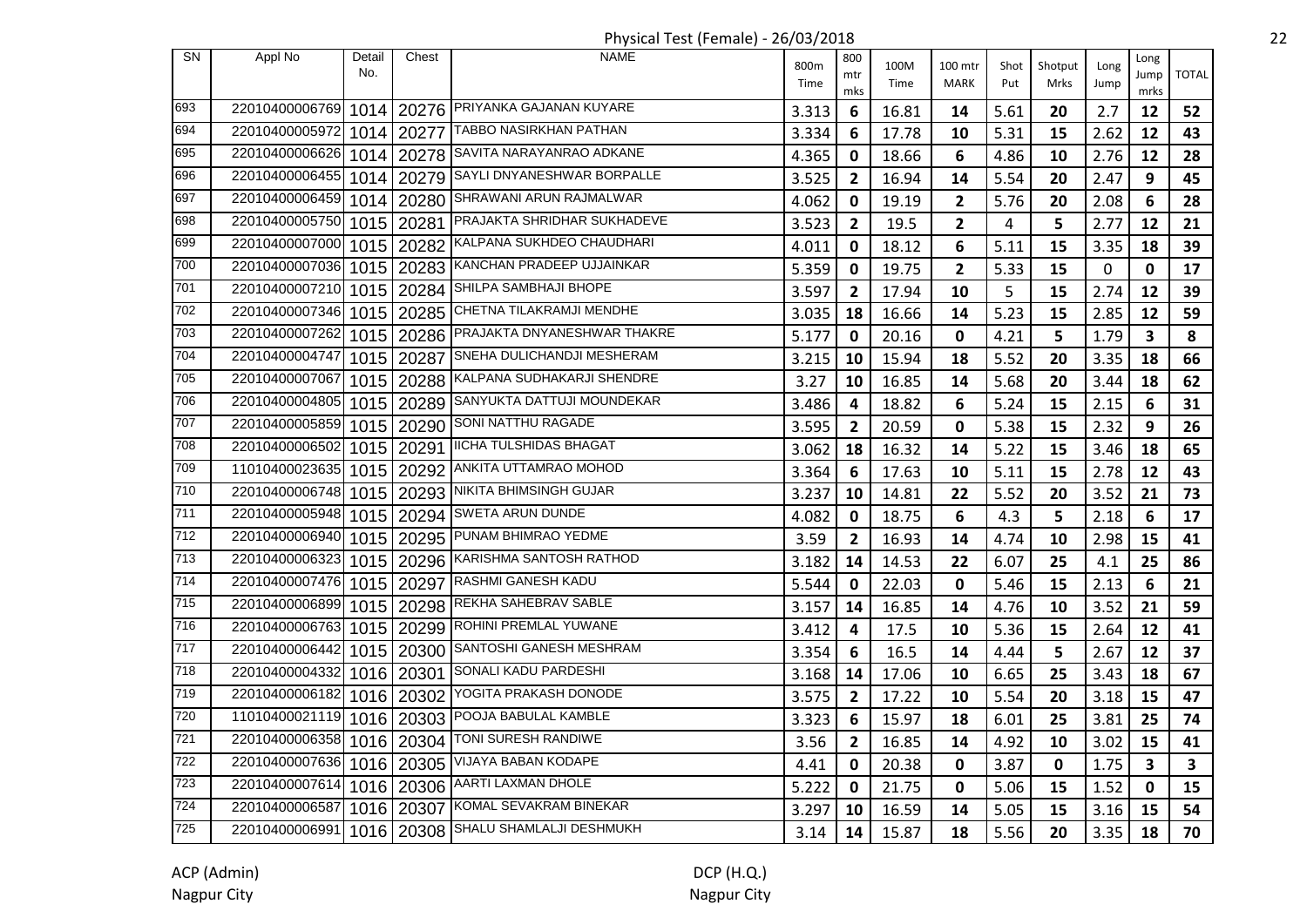| SN  | Appl No        | Detail<br>No. | Chest      | <b>NAME</b>                                        | 800m<br>Time | 800<br>mtr<br>mks | 100M<br>Time | 100 mtr<br>MARK | Shot<br>Put | Shotput<br>Mrks | Long<br>Jump | Long<br>Jump<br>mrks | <b>TOTAL</b> |
|-----|----------------|---------------|------------|----------------------------------------------------|--------------|-------------------|--------------|-----------------|-------------|-----------------|--------------|----------------------|--------------|
| 726 |                |               |            | 11010400003038 1016 20309 ARCHANA RAVINDRA RAUT    | 3.351        | 6                 | 16.94        | 14              | 5.84        | 20              | $\mathbf{0}$ | $\mathbf 0$          | 40           |
| 727 | 22010400007215 |               |            | 1016   20310 SAPANA BABUJI RATHOD                  | 3.04         | 18                | 15.34        | 18              | 5.77        | 20              | 3.7          | 21                   | 77           |
| 728 | 22010400006765 |               |            | 1016   20311   DHARINI PRAMOD GUJAR                | 3.557        | $\overline{2}$    | 19.03        | $\mathbf{2}$    | 3.52        | 0               | 2.02         | 6                    | 10           |
| 729 | 22010400004496 |               |            | 1016   20312 PRIYANKA LAWSAN WADHAI                | 3.065        | 18                | 15.47        | 18              | 6.75        | 25              | 3.9          | 25                   | 86           |
| 730 | 22010400006631 |               |            | 1016   20313   DIVYA MANOHAR MANKAR                | 4.211        | 0                 | 17           | 14              | 4.42        | 5               | 3.25         | 18                   | 37           |
| 731 | 22010400006362 |               | 1016 20314 | VAISHALI PANDURANG KALOKAR                         | 3.489        | 4                 | 18.5         | 6               | 4.3         | 5               | 2.41         | 9                    | 24           |
| 732 | 22010400006859 |               |            | 1016   20315   DIVYA ARUNRAO SONEKAR               | 3.157        | 14                | 16.84        | 14              | 6.04        | 25              | 3.55         | 21                   | 74           |
| 733 |                |               |            | 22010400006993 1016 20316 RUKHAMINA SITARAM BAWANE | 3.289        | 10                | 17           | 14              | 5.44        | 15              | 3.52         | 21                   | 60           |
| 734 | 11010400003186 |               |            | 1016   20317   PALLAVI REVARAM BISEN               | 3.243        | 10                | 19.59        | $\overline{2}$  | 3.86        | $\mathbf 0$     | 2.87         | 12                   | 24           |
| 735 | 22010400005377 |               |            | 1016   20318   DEEPA JIVATU SONEKAR                | 4.199        | 0                 | 21.94        | 0               | 5.34        | 15              | 2.13         | 6                    | 21           |
| 736 | 22010400005032 |               |            | 1016   20319 SAPANA ARUN MESHRAM                   | 3.169        | 14                | 16.97        | 14              | 5.54        | 20              | 3.34         | 18                   | 66           |
| 737 | 22010400007302 |               |            | 1016   20320 LATA ATMARAM JAGNADE                  | 3.441        | 4                 | 19           | 6               | 4.03        | 5               | 2.37         | 9                    | 24           |
| 738 | 22010400004737 | 10171         | 20321      | SHITAL DNYANESHWAR PANGUL                          | 4.37         | 0                 | 18.72        | 6               | 4.92        | 10              | 2.24         | 6                    | 22           |
| 739 | 22010400007051 | 10171         | 20322      | KALYANI SUDHAKAR NARNAWARE                         | 3.319        | 6                 | 17.53        | 10              | 6.13        | 25              | 3.1          | 15                   | 56           |
| 740 | 22010400005159 | 1017          |            | 20323 KAJAL TEJLAL PATLE                           | 3.092        | 18                | 15.69        | 18              | 5.44        | 15              | 3.66         | 21                   | 72           |
| 741 | 22010400006733 | 1017          |            | 20324 SHOBHANA SUKHDEO MASRAM                      | 3.298        | 10                | 16.28        | 14              | 5.33        | 15              | 2.81         | 12                   | 51           |
| 742 | 22010400006089 |               |            | 1017   20325   KAUSALYA BALAJI KULAWAD             | 3.223        | 10                | 18.06        | 6               | 6.1         | 25              | 3.07         | 15                   | 56           |
| 743 | 22010400006994 | 1017          |            | 20326 PUJA VIKAS MESHRAM                           | 3.213        | 10                | 16.75        | 14              | 5.4         | 15              | 3.32         | 18                   | 57           |
| 744 | 22010400006764 | 1017          |            | 20327 RUPALI ASARAM CHIMANKAR                      | 3.428        | 4                 | 18.81        | 6               | 5.26        | 15              | 3.1          | 15                   | 40           |
| 745 | 22010400006095 | 1017          | 20328      | <b>SWATI JAGDISH MOKALE</b>                        | 5.37         | 0                 | 24.97        | 0               | 4.13        | 5               | 2.02         | 6                    | 11           |
| 746 | 22010400004427 | 1017          |            | 20329 INDU BHAURAO PAWAR                           | 3.042        | 18                | 14.81        | 22              | 6.37        | 25              | 4.18         | 25                   | 90           |
| 747 | 22010400006920 | 1017          | 20330      | KOMAL LAHANU PAVADE                                | 3.144        | 14                | 15.97        | 18              | 6.96        | 25              | 3.82         | 25                   | 82           |
| 748 | 11010400022427 | 1017          | 20331      | PUJA DATTARAO CHAVHAN                              | 3.03         | 18                | 16           | 18              | 5.97        | 20              | 3.76         | 21                   | 77           |
| 749 | 22010400006813 | 1017          | 20332      | PUJA BABUSING ADE                                  | 3.165        | 14                | 15.91        | 18              | 6.38        | 25              | 3.21         | 18                   | 75           |
| 750 | 22010400006296 |               |            | 1017   20333   MEENAKSHI KAMLESH SHUKLAA           | 4.54         | $\mathbf 0$       | 17.63        | 10              | 5.82        | 20              | 2.72         | 12                   | 42           |
| 751 | 22010400004799 | 1017          |            | 20334 ROSHANI JAYVANTA BHALERAO                    | 3.386        | 6                 | 19.5         | $\overline{2}$  | 5.01        | 15              | 2.39         | 9                    | 32           |
| 752 | 22010400006059 |               |            | 1017   20335   RUPALI SOMESHWAR DHOTRE             | 3.382        | 6                 | 19.22        | $\overline{2}$  | 5.51        | 20              | 2.35         | 9                    | 37           |
| 753 | 22010400006053 | 10171         |            | 20336 LATA DATTA DHANGAR                           | 3.054        | 18                | 14.82        | 22              | 6.48        | 25              | 3.62         | 21                   | 86           |
| 754 | 22010400007003 | 1017          | 20337      | RAMAL RAGHUNATH GAIKWAD                            | 2.589        | 22                | 15.4         | 18              | 5.96        | 20              | 3.4          | 18                   | 78           |
| 755 | 22010400007618 | 1017          | 20338      | PRITI NANAJI NAIK                                  | 3.074        | 18                | 15.94        | 18              | 5.78        | 20              | 3.39         | 18                   | 74           |
| 756 | 22010400005469 |               | 1017 20339 | SUREKHA MAHADEO BAWANKAR                           | 3.047        | 18                | 15.65        | 18              | 6.19        | 25              | 3.88         | 25                   | 86           |
| 757 | 22010400006541 | 1017 I        | 20340      | MOHINI DEVIDAS DHAPATE                             | 3.324        | 6                 | 19.38        | 2               | 5.25        | 15              | 2.66         | 12                   | 35           |
| 758 | 22010400005902 |               |            | 1018   20341 EKTA KIRANLAL KATRE                   | 2.47         | 25                | 14.69        | 22              | 5.75        | 20              | 4.09         | 25                   | 92           |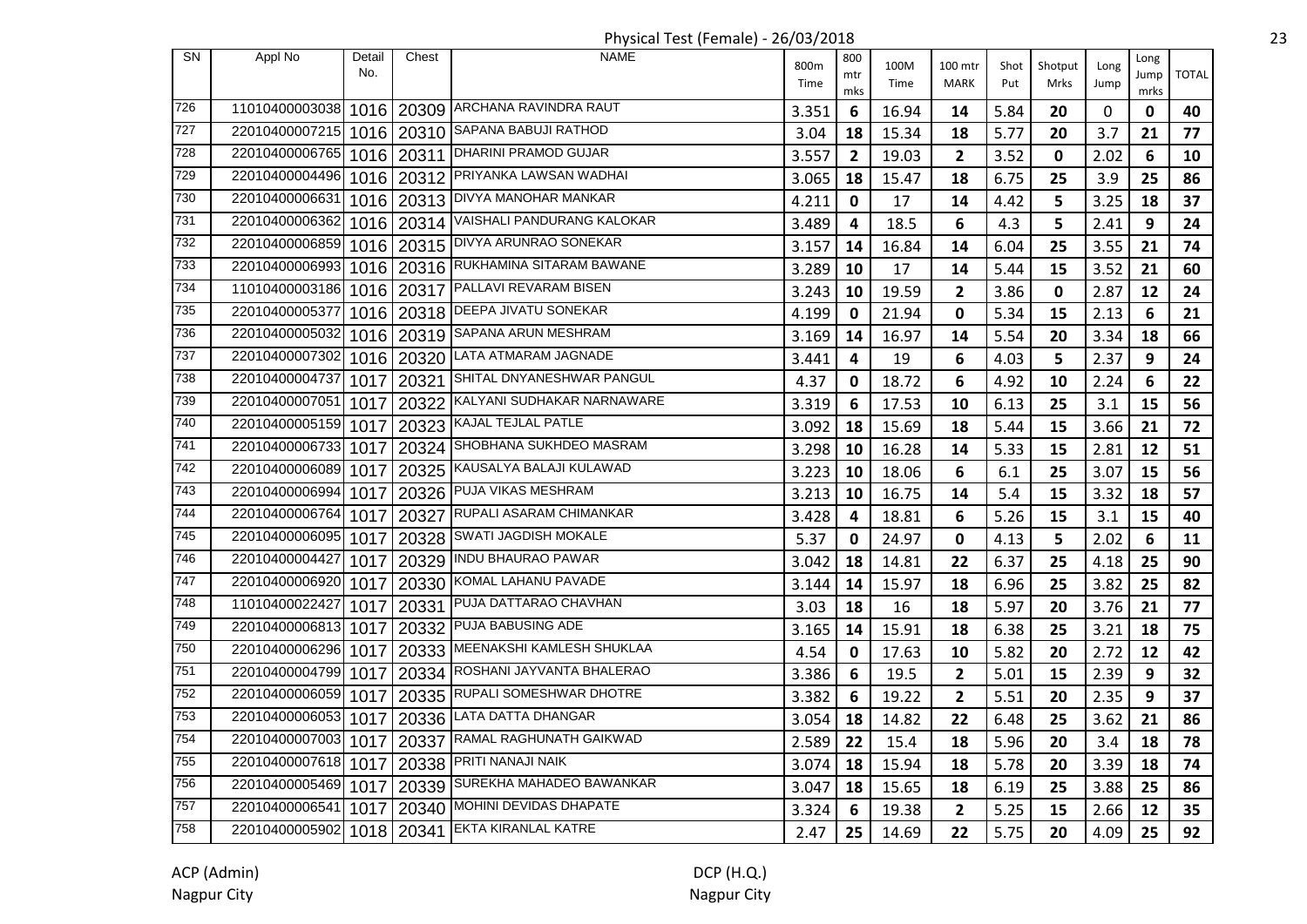| <b>SN</b> | Appl No                   | Detail | Chest      | <b>NAME</b>                                           |       | 800          |       |              |      |             |      |              |              |
|-----------|---------------------------|--------|------------|-------------------------------------------------------|-------|--------------|-------|--------------|------|-------------|------|--------------|--------------|
|           |                           | No.    |            |                                                       | 800m  | mtr          | 100M  | 100 mtr      | Shot | Shotput     | Long | Long<br>Jump | <b>TOTAL</b> |
|           |                           |        |            |                                                       | Time  | mks          | Time  | <b>MARK</b>  | Put  | Mrks        | Jump | mrks         |              |
| 759       | 22010400005714            |        |            | 1018   20342 SAPANA GIRDHARI BRAMHANKAR               | 3.065 | 18           | 16.66 | 14           | 5.55 | 20          | 3.51 | 21           | 73           |
| 760       | 22010400006447            |        |            | 1018   20343 NIKITA JAYCHAND BURDE                    | AB    | 0            | 17.53 | 10           | 5.6  | 20          | 3.42 | 18           | 48           |
| 761       | 22010400006325            |        | 1018 20344 | MANISHA BANDURAO KHADSE                               | 4.17  | 0            | 17.97 | 10           | 5.7  | 20          | 3.17 | 15           | 45           |
| 762       | 22010400005205            |        | 1018 20345 | MINAKSHI SUPDA TAYDE                                  | 4.262 | 0            | 21.06 | 0            | 3.82 | 0           | 2.14 | 6            | 6            |
| 763       | 22010400003823            |        |            | 1018   20346   NILIMA MANOHAR SARWARE                 | 3.16  | 14           | 16.59 | 14           | 5.55 | 20          | 3.47 | 18           | 66           |
| 764       |                           |        |            | 22010400006378 1018 20347 ASMAPARVEEN HUSAINSHAH SHAH | 3.084 | 18           | 16.34 | 14           | 4.8  | 10          | 3.87 | 25           | 67           |
| 765       | 22010400007521            |        |            | 1018   20348   SHITAL BALVANTA AWATHALE               | 5.31  | 0            | 21.66 | 0            | 4.8  | 10          | 1.84 | 3            | 13           |
| 766       | 22010400005008            |        |            | 1018   20349   VISHAKHA GAJANAN PAL                   | 4.144 | 0            | 20.62 | 0            | 4.5  | 10          | 2.62 | 12           | 22           |
| 767       | 22010400006141            | 1018   |            | 20350 DIKSHA SANJAY GUDHE                             | 3.52  | $\mathbf{2}$ | 17.15 | 10           | 6.53 | 25          | 3.35 | 18           | 55           |
| 768       | 22010400005065            |        |            | 1018   20351   RADHIKA BALU DANGODE                   | 3.028 | 18           | 15.32 | 18           | 6.21 | 25          | 3.33 | 18           | 79           |
| 769       | 22010400005066            | 1018   |            | 20352 POOJA GANGADHAR ARSUL                           | 2.542 | 22           | 14.72 | 22           | 6.14 | 25          | 3.88 | 25           | 94           |
| 770       | 22010400007449 1018 20353 |        |            | RASHMI VINODRAO JAPE                                  | AB    | $\mathbf 0$  | AB    | 0            | 5.18 | 15          | 0    | $\mathbf 0$  | 15           |
| 771       | 22010400007116            |        |            | 1018   20354 SNEHA ASHOK SHARMA                       | 5.226 | 0            | 23.85 | 0            | 3.31 | 0           | 1.57 | 0            | $\mathbf 0$  |
| 772       | 22010400006895            |        |            | 1018   20355   SUCHITA SURESHRAO DAMBHARE             | AB    | 0            | 22.44 | $\mathbf 0$  | 4.67 | 10          | 2.45 | 9            | 19           |
| 773       | 22010400007336            |        |            | 1018   20356 SANJIVANI VISHVAS VARDHE                 | 3.479 | 4            | 20.06 | 0            | 4.75 | 10          | 2.78 | 12           | 26           |
| 774       | 22010400006926            |        |            | 1018   20357   DIVYA ROSHAN GIRI                      | 4.279 | 0            | 19.75 | $\mathbf{2}$ | 5.36 | 15          | 2.8  | 12           | 29           |
| 775       | 22010400005584            |        |            | 1018   20358   ASHWINI SUBHASH INGLE                  | 3.41  | 4            | 17.66 | 10           | 4.4  | 5           | 2.69 | 12           | 31           |
| 776       | 22010400007248            |        |            | 1018   20359 PRATIKSHA RAJENDRA PATHODE               | 3.219 | 10           | 18.53 | 6            | 5.38 | 15          | 2.67 | 12           | 43           |
| 777       | 22010400007560            |        |            | 1018   20360 SAVITA THANSINGH PATLE                   | 3.057 | 18           | 16.44 | 14           | 5.51 | 20          | 3.35 | 18           | 70           |
| 778       | 22010400006457            |        | 1019 20361 | <b>MAMTA HIRAMAN CHIMOTE</b>                          | 4.033 | 0            | 18.59 | 6            | 4.84 | 10          | 2.88 | 12           | 28           |
| 779       | 22010400006516            |        | 1019 20362 | DURGA ANIL DAHIKAR                                    | 4.463 | 0            | 18.41 | 6            | 4.05 | 5           | 2.95 | 15           | 26           |
| 780       | 22010400007556 1019 20363 |        |            | KIRAN MORESHWAR BODE                                  | 3.465 | 4            | 18.35 | 6            | 4.12 | 5           | 2.9  | 15           | 30           |
| 781       | 22010400007574            |        |            | 1019   20364 SONALI RAMESH GUNDAKWAR                  | AB    | 0            | 18.38 | 6            | 4.62 | 10          | 2.74 | 12           | 28           |
| 782       |                           |        |            | 22010400006460 1019 20365 SHIVRATRI VAIJANATH POTRAJ  | 3.186 | 14           | 16.15 | 14           | 6.08 | 25          | 3.34 | 18           | 71           |
| 783       |                           |        |            | 22010400006458 1019 20366 APEKSHA VYANKATI TELANGE    | 3.082 | 18           | 16.84 | 14           | 5.45 | 15          | 3.32 | 18           | 65           |
| 784       | 22010400006582            | 1019   |            | 20367 NEHA NITARAM MESHRAM                            | 3.276 | 10           | 16.44 | 14           | 4.87 | 10          | 3.38 | 18           | 52           |
| 785       | 22010400006856            |        |            | 1019   20368   EKTA SHANKARRAO GUND                   | 2.467 | 25           | 15.72 | 18           | 5.02 | 15          | 3.93 | 25           | 83           |
| 786       | 22010400006454            |        |            | 1019   20369 SUDHA RAJENDRAJI VERMA                   | 3.17  | 14           | 17.25 | 10           | 5.21 | 15          | 3.47 | 18           | 57           |
| 787       |                           |        |            | 22010400006734 1019 20370 CHHAYA REWARAM KHOPE        | 3.17  | 14           | 16.66 | 14           | 5.91 | 20          | 3.43 | 18           | 66           |
| 788       |                           |        |            | 22010400005366 1019 20371 MINAL NANDKISHORJI RAUT     | 2.513 | 22           | 15.16 | 18           | 5.26 | 15          | 4.12 | 25           | 80           |
| 789       | 22010400006433            |        |            | 1019   20372 PRIYANKA KUSANJI KHANDEKAR               | 3.137 | 14           | 17.91 | 10           | 5.1  | 15          | 2.82 | 12           | 51           |
| 790       |                           |        |            | 22010400006667 1019 20373 RITU DIGAMBAR KAMBLE        | AB    | 0            | AB    | $\mathbf 0$  | 4.28 | 5           | 2.15 | 6            | 11           |
| 791       |                           |        |            | 22010400007379 1019 20374 KARISHMA MORESHWAR RAMTEKE  | 4.46  | 0            | 21.53 | $\mathbf 0$  | 3.94 | $\mathbf 0$ | 1.3  | 0            | $\mathbf 0$  |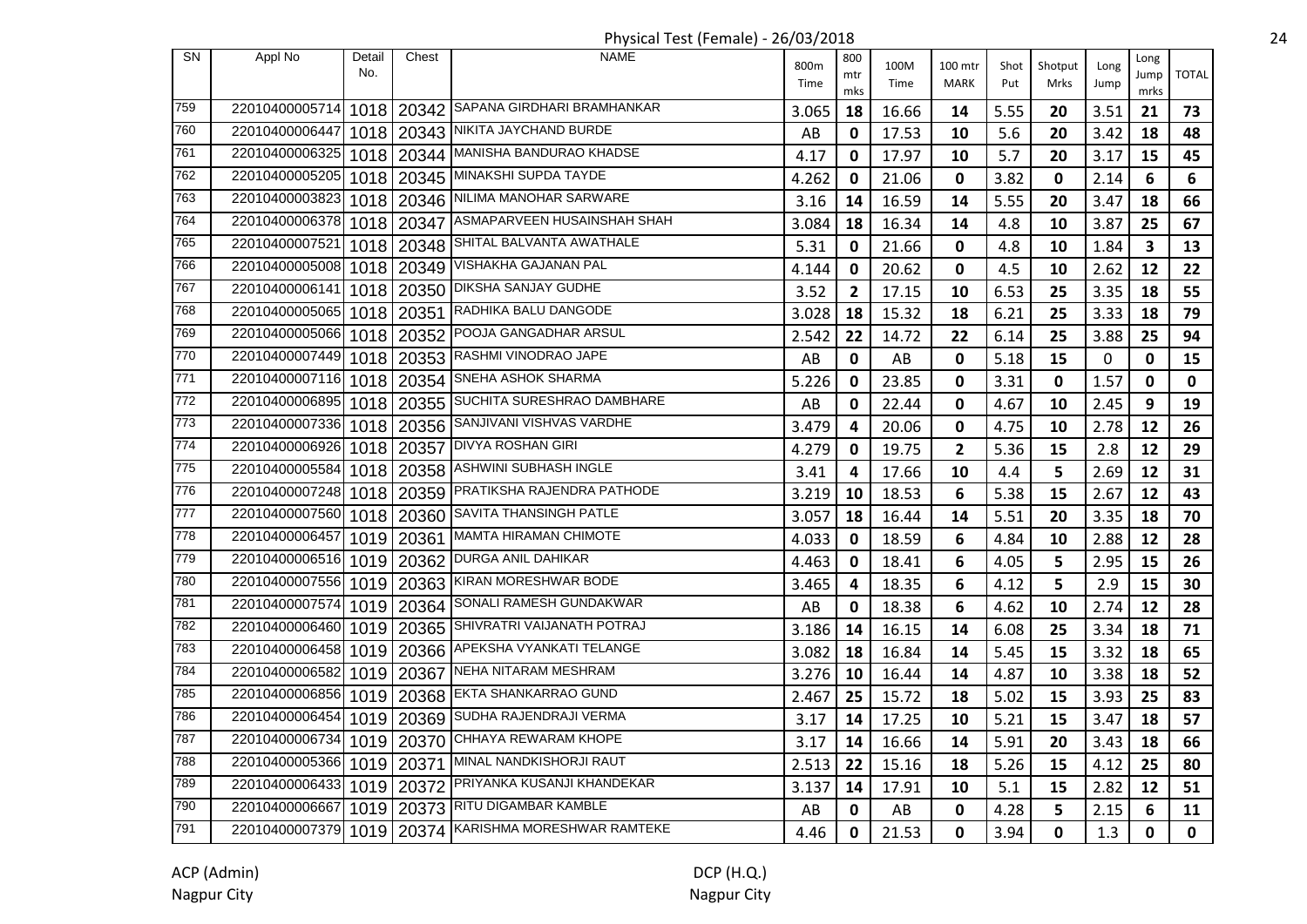Physical Test (Female) - 26/03/2018 25

| <b>SN</b> | Appl No        | Detail<br>No. | Chest      | <b>NAME</b>                                 | 800m  | 800<br>mtr     | 100M  | 100 mtr        | Shot | Shotput     | Long        | Long<br>Jump            | <b>TOTAL</b>            |
|-----------|----------------|---------------|------------|---------------------------------------------|-------|----------------|-------|----------------|------|-------------|-------------|-------------------------|-------------------------|
|           |                |               |            |                                             | Time  | mks            | Time  | <b>MARK</b>    | Put  | Mrks        | Jump        | mrks                    |                         |
| 792       | 22010400007639 |               |            | 1019   20375 SHIVANEE LAXMAN DURBUDE        | 4.343 | 0              | 19.37 | $\overline{2}$ | 3.85 | 0           | 2.64        | 12                      | 14                      |
| 793       | 22010400007177 |               |            | 1019   20376   RITU SHANKAR CHATE           | 4.457 | 0              | 19.93 | $\mathbf{2}$   | 4.45 | 5           | 1.56        | 0                       | $\overline{\mathbf{z}}$ |
| 794       | 22010400006909 |               | 1019 20377 | VAISHNAVI GAJANANRAOJI KAWALE               | 3.559 | $\mathbf{2}$   | 17.78 | 10             | 5.08 | 15          | 3.6         | 21                      | 48                      |
| 795       | 22010400006955 |               |            | 1019   20378   ASHWINI MANOHAR BAWSKAR      | 3.453 | 4              | 16.87 | 14             | 5.08 | 15          | 3.6         | 21                      | 54                      |
| 796       | 22010400007098 |               |            | 1019   20379 SHUBHANGI ASHOK SHENDE         | 3.389 | 6              | 15.78 | 18             | 5.88 | 20          | 2.89        | 12                      | 56                      |
| 797       | 22010400004943 |               |            | 1019   20380 KHUSHBU VINAYAKRAO KHURGE      | AB    | 0              | AB    | $\mathbf 0$    | 4.54 | 10          | 1.73        | $\overline{\mathbf{3}}$ | 13                      |
| 798       | 22010400004385 |               |            | 1020   20381 SWATI RAJKUMAR BARAPATRE       | 3.254 | 10             | 18.13 | 6              | 6.53 | 25          | 2.81        | 12                      | 53                      |
| 799       | 22010400007133 |               |            | 1020   20382   ASHA KHEMRAJ TEMBHARE        | 3.517 | $\overline{2}$ | 23.63 | 0              | 3.98 | 0           | 2.4         | 9                       | 11                      |
| 800       | 22010400007172 | 1020          |            | 20383 SWATI ANANTA THAKRE                   | 3.219 | 10             | 15.96 | 18             | 5.62 | 20          | 3.4         | 18                      | 66                      |
| 801       | 22010400006720 | 1020          |            | 20384 ARATI MANIKRAM KAWARE                 | 3.427 | 4              | 18.12 | 6              | 5.66 | 20          | 2.45        | 9                       | 39                      |
| 802       | 22010400007199 | 1020          |            | 20385 JYOTI BHIWAJI UIKEY                   | 3.254 | 10             | 17.6  | 10             | 5.28 | 15          | 0           | $\mathbf 0$             | 35                      |
| 803       | 22010400004407 | 1020          | 20386      | KIRAN DIGAMBAR AMBARTE                      | 3.261 | 10             | 19.47 | $\overline{2}$ | 4.46 | 5           | 2.57        | 9                       | 26                      |
| 804       | 22010400006402 | 1020          | 20387      | SAVITA MANOHAR WAGHAMARE                    | 3.199 | 14             | 18.97 | 6              | 3.63 | $\mathbf 0$ | 0           | $\mathbf 0$             | 20                      |
| 805       | 22010400007069 | 1020          | 20388      | NISHA DILIP GAWALI                          | 3.252 | 10             | 16.19 | 14             | 6.4  | 25          | 3.5         | 21                      | 70                      |
| 806       | 22010400007068 |               |            | 1020   20389 ROHINI KANTA SONSALE           | 3.159 | 14             | 16.35 | 14             | 5.77 | 20          | 3.3         | 18                      | 66                      |
| 807       | 22010400006461 |               |            | 1020   20390 RUPALI VAIJANATH KACHARE       | 3.069 | 18             | 15.56 | 18             | 5.84 | 20          | 3.89        | 25                      | 81                      |
| 808       | 22010400007506 | 1020          |            | 20391 PRITI PUNARAM JAVARE                  | 3.185 | 14             | 16.87 | 14             | 5.94 | 20          | 2.97        | 15                      | 63                      |
| 809       | 22010400007510 | 1020          |            | 20392 POOJA CHINTAMAN MASKE                 | 3.12  | 14             | 15.72 | 18             | 5.17 | 15          | 3.03        | 15                      | 62                      |
| 810       | 22010400004636 | 1020          |            | 20393 NANDINI RAMKRUSHN PAWAR               | 4.015 | 0              | 17.44 | 10             | 5.43 | 15          | 3           | 15                      | 40                      |
| 811       | 22010400007061 | 1020          | 20394      | <b>POOJA GOPAL SALI</b>                     | 3.385 | 6              | 17.78 | 10             | 5.95 | 20          | 2.63        | 12                      | 48                      |
| 812       | 22010400006882 | 1020          | 20395      | RUPALI GAUTAM DHABARDE                      | 3.057 | 18             | 17    | 14             | 4.65 | 10          | 2.76        | 12                      | 54                      |
| 813       | 22010400007526 | 1020          |            | 20396 ASHWINI SHAHAJI YADAV                 | AB    | 0              | 19.72 | $\mathbf{2}$   | 4.72 | 10          | $\mathbf 0$ | 0                       | 12                      |
| 814       | 22010400006897 | 1020          |            | 20397 SHILPA NARENDRA WADEKAR               | 3.42  | 4              | 17.28 | 10             | 5.46 | 15          | 3.06        | 15                      | 44                      |
| 815       | 22010400006877 | 1020          |            | 20398 POOJA ARJUNRAO MATE                   | 3.54  | $\mathbf{2}$   | 17.34 | 10             | 6.02 | 25          | 2.7         | 12                      | 49                      |
| 816       | 22010400006810 | 1020          |            | 20399 VANITA SHANIK NAGARGOJE               | 3.569 | $\mathbf{2}$   | 19.65 | $\overline{2}$ | 6.01 | 25          | 2.38        | 9                       | 38                      |
| 817       | 22010400004643 | 1020          |            | 20400 RASIKA MANOHARRAO DHOKANE             | 3.037 | 18             | 15.84 | 18             | 5.95 | 20          | 3.2         | 18                      | 74                      |
| 818       | 22010400005125 | 1023          | 20441      | URMILA SHIVA BARVE                          | AB    | 0              | 19.4  | $\overline{2}$ | 4.67 | 10          | $\mathbf 0$ | 0                       | 12                      |
| 819       | 22010400005062 | 1023          |            | 20442 SHRADDHA VILAS TUMDAM                 | AB    | 0              | 23.44 | 0              | 4.32 | 5           | 2.07        | 6                       | 11                      |
| 820       | 22010400005333 | 1023          |            | 20443 SHITAL MADHAVRAO SHRIMANGALE          | 3.185 | 14             | 16.94 | 14             | 5.2  | 15          | 2.92        | 15                      | 58                      |
| 821       | 22010400005301 | 1023          | 20444      | <b>BHARTI TUSHIRAM TUMANE</b>               | 3.252 | 10             | 16.68 | 14             | 4.72 | 10          | 3.32        | 18                      | 52                      |
| 822       | 22010400006746 | 1023          |            | 20445 KOMAL DNYANESHWAR ATKAR               | 3.492 | 4              | 17.63 | 10             | 5.57 | 20          | 3.08        | 15                      | 49                      |
| 823       | 22010400005151 |               |            | 1023   20446   PALLAVI RAJHANSHAJI RANGAARI | 3.326 | 6              | 17.84 | 10             | 5.43 | 15          | 3.22        | 18                      | 49                      |
| 824       | 22010400006260 |               |            | 1023   20447 JAYA RAJESH YADAV              | 3.57  | $\overline{2}$ | 16.35 | 14             | 5.26 | 15          | 3.28        | 18                      | 49                      |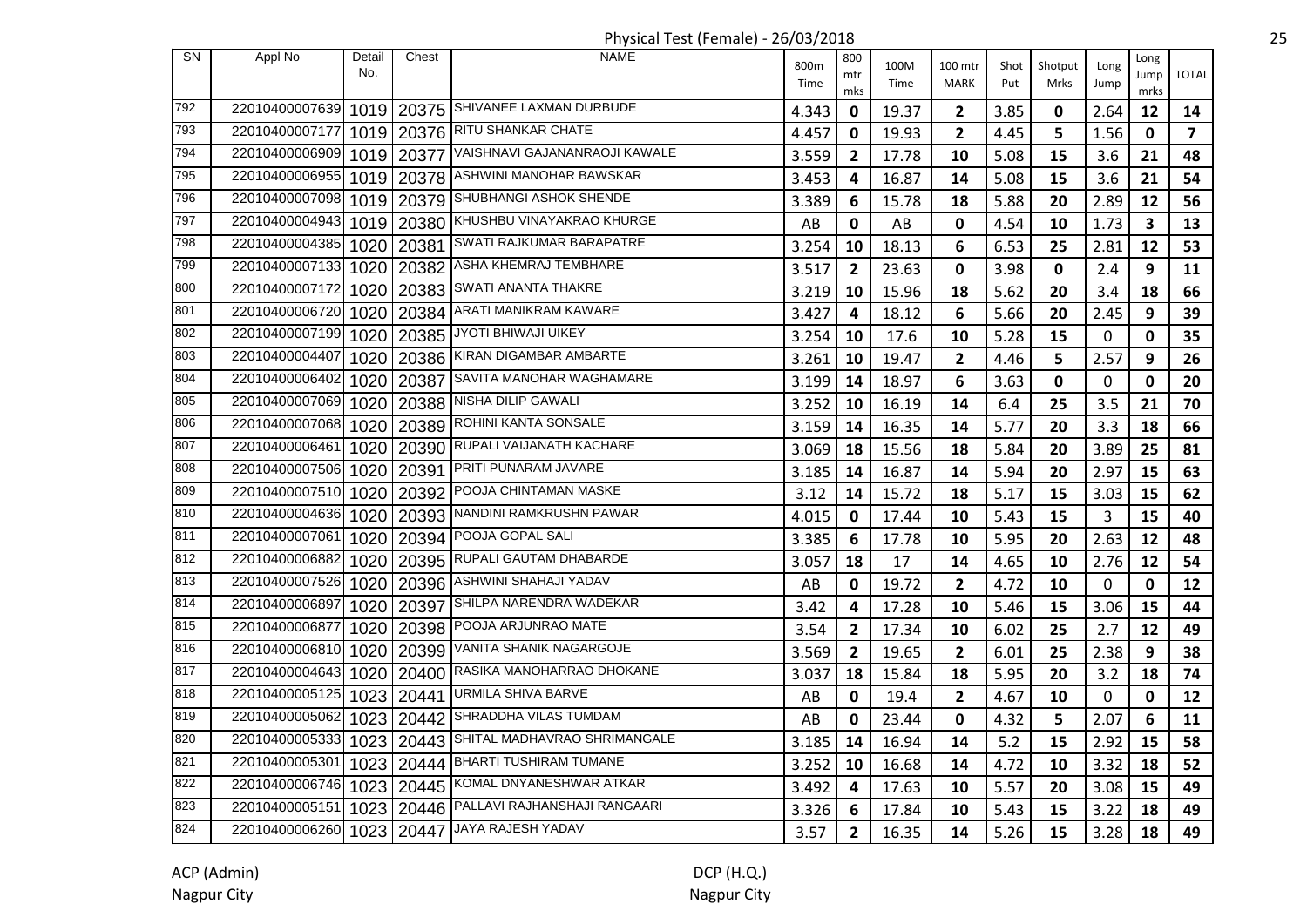Physical Test (Female) - 26/03/2018 26

| <b>SN</b> | Appl No        | Detail | Chest      | <b>NAME</b>                                           | 800m  | 800            | 100M  | 100 mtr      | Shot | Shotput     | Long | Long                    |                         |
|-----------|----------------|--------|------------|-------------------------------------------------------|-------|----------------|-------|--------------|------|-------------|------|-------------------------|-------------------------|
|           |                | No.    |            |                                                       | Time  | mtr<br>mks     | Time  | <b>MARK</b>  | Put  | Mrks        | Jump | Jump<br>mrks            | <b>TOTAL</b>            |
| 825       | 22010400006341 |        |            | 1023   20448   KALYANI RAJU NAGTURE                   | 4.57  | $\mathbf 0$    | 20.96 | 0            | 3.4  | 0           | 1.8  | $\overline{\mathbf{3}}$ | $\overline{\mathbf{3}}$ |
| 826       | 22010400006091 | 1023   |            | 20449 PRIYA NARESH BHAJBHUJE                          | 3.163 | 14             | 16.53 | 14           | 6    | 25          | 3.66 | 21                      | 74                      |
| 827       | 22010400007101 |        |            | 1023   20450   BHARATI SURESH SONJAL                  | 3.356 | 6              | 17.56 | 10           | 5.66 | 20          | 3.04 | 15                      | 51                      |
| 828       | 22010400004328 | 1023   | 20451      | ASHA NANAJI MILMILE                                   | 3.364 | 6              | 17.4  | 10           | 4.33 | 5           | 2.97 | 15                      | 36                      |
| 829       | 22010400006657 |        | 1023 20452 | KARISHMA VASANTRAO KSHIRSAGAR                         | 4.034 | 0              | 16.69 | 14           | 5.84 | 20          | 3.8  | 25                      | 59                      |
| 830       | 22010400006655 | 1023   | 20453      | URMILA VASANTRAO PARTEKI                              | 3.513 | $\mathbf{2}$   | 17.28 | 10           | 4.62 | 10          | 3.07 | 15                      | 37                      |
| 831       | 22010400006825 |        |            | 1023   20454   PUNAM BABURAO LOD                      | 3.325 | 6              | 16.97 | 14           | 5.59 | 20          | 3.35 | 18                      | 58                      |
| 832       | 22010400006170 |        |            | 1023   20455   MILMILE PRATIBHA NAVNATH               | 3.045 | 18             | 16.31 | 14           | 5.39 | 15          | 3.66 | 21                      | 68                      |
| 833       | 22010400005611 |        |            | 1023   20456   BHAIRAVI DEEPAK SELOKAR                | 6.347 | $\mathbf 0$    | 17.69 | 10           | 4.01 | 5           | 2.76 | 12                      | 27                      |
| 834       | 22010400001834 | 1023   |            | 20457 CHAITALI ASHOK DHOK                             | 3.512 | $\overline{2}$ | 17.5  | 10           | 4.82 | 10          | 2.97 | 15                      | 37                      |
| 835       | 22010400005879 | 1023   | 20458      | SHITAL NADHKISHOR TIADKE                              | 4.059 | 0              | 20.88 | 0            | 4.93 | 10          | 2.65 | 12                      | 22                      |
| 836       | 22010400007467 | 1023   | 20459      | ANURADHA SURESH PAWAR                                 | 4.16  | 0              | 22.5  | $\mathbf 0$  | 4.47 | 5           | 0    | 0                       | 5                       |
| 837       | 22010400005262 | 1023   | 20460      | PALLAVI SUDHAKAR DHURVE                               | AB    | 0              | AB    | 0            | 4.25 | 5           | 1.6  | 0                       | 5                       |
| 838       | 22010400007087 | 1024   | 20461      | NEHA RAVINDRA TELGOTE                                 | 4.062 | 0              | 16.72 | 14           | 5.57 | 20          | 2.65 | 12                      | 46                      |
| 839       | 22010400007129 | 1024   | 20462      | ACHAL RAJKUMAR BIKE                                   | 3.434 | 4              | 15.25 | 18           | 5.34 | 15          | 2.81 | 12                      | 49                      |
| 840       | 22010400006792 |        |            | 1024   20463   ASHWINI ARUN WAGH                      | 3.559 | $\mathbf{2}$   | 17.44 | 10           | 5.8  | 20          | 2.85 | 12                      | 44                      |
| 841       | 22010400007572 | 1024   | 20464      | AARTI UKANDRAO MOHOD                                  | 3.376 | 6              | 15.6  | 18           | 5.01 | 15          | 3    | 15                      | 54                      |
| 842       | 22010400006166 |        |            | 1024   20465   BHAGYASHRI NAGESH DHARMIK              | 3.317 | 6              | 15.68 | 18           | 6.05 | 25          | 2.4  | 9                       | 58                      |
| 843       | 22010400003885 | 1024   |            | 20466 VAISHNAVI VILAS TOTADE                          | 3.526 | $\mathbf{2}$   | 17.6  | 10           | 5.47 | 15          | 2.45 | 9                       | 36                      |
| 844       | 22010400006320 | 1024   | 20467      | KHUSHBU DNYANESHWAR MESHRAM                           | 3.519 | $\mathbf{2}$   | 17.41 | 10           | 3.85 | 0           | 2.15 | 6                       | 18                      |
| 845       | 22010400007598 | 1024   | 20468      | DIVYA SUKARAMBHAU TEKAM                               | 3.319 | 6              | 16.25 | 14           | 6.78 | 25          | 3.61 | 21                      | 66                      |
| 846       | 22010400004336 |        | 1024 20469 | DAMINI RAJENDRA ASOLE                                 | 4.144 | 0              | 18.59 | 6            | 3.61 | $\mathbf 0$ | 2.4  | 9                       | 15                      |
| 847       | 22010400004335 | 1024   |            | 20470 NIKITA SURESH BURADKAR                          | AB    | 0              | 21.28 | $\mathbf 0$  | 4.2  | 5           | 1.55 | $\mathbf 0$             | 5                       |
| 848       | 22010400006941 |        | 1024 20471 | SHILPA PRALHADRAO BADE                                | 3.457 | 4              | 16.47 | 14           | 6.02 | 25          | 3.06 | 15                      | 58                      |
| 849       | 22010400005695 | 1024   |            | 20472 PRATIKSHA SURENDRA SHENDE                       | 3.597 | $\overline{2}$ | 16.78 | 14           | 4.62 | 10          | 2.26 | 6                       | 32                      |
| 850       | 22010400002011 |        |            | 1024   20473   RUPALI YYADORAO UKEY                   | 3.563 | $\mathbf{2}$   | 18.44 | 6            | 4.5  | 10          | 2.37 | 9                       | 27                      |
| 851       | 22010400006881 | 1024   |            | 20474 KANCHAN NARAYANRAO DATEY                        | 3.577 | $\mathbf{2}$   | 17.69 | 10           | 4.73 | 10          | 3.18 | 15                      | 37                      |
| 852       | 22010400005772 | 1024   |            | 20475 MOHINI DHARMARAO BORKAR                         | 3.227 | 10             | 15.34 | 18           | 5.04 | 15          | 2.52 | 9                       | 52                      |
| 853       | 22010400005100 | 1024   |            | 20476 KALYANI BHASHKAR SAHARE                         | 3.121 | 14             | 15.85 | 18           | 5.65 | 20          | 3.21 | 18                      | 70                      |
| 854       | 22010400004489 | 1024   | 20477      | <b>KARUNA MANTOSH DHURVE</b>                          | 3.54  | $\mathbf{2}$   | 18.69 | 6            | 6.1  | 25          | 2.75 | 12                      | 45                      |
| 855       | 22010400007456 | 1024   |            | 20478 PUNAM SURENDRA MESHRAM                          | 4.02  | 0              | 19.16 | $\mathbf{2}$ | 4.23 | 5           | 2.46 | 9                       | 16                      |
| 856       | 22010400004769 |        |            | 1024   20479   NEHA KHEMSINGH BHATI                   | 3.546 | $\mathbf{2}$   | 21.13 | $\mathbf 0$  | 3.23 | 0           | 2.12 | 6                       | 8                       |
| 857       |                |        |            | 22010400006651 1024 20480 MINAKSHI AJABRAO SONBHAVANE | 3.512 | $\mathbf{2}$   | 18.84 | 6            | 5.52 | 20          | 2.47 | 9                       | 37                      |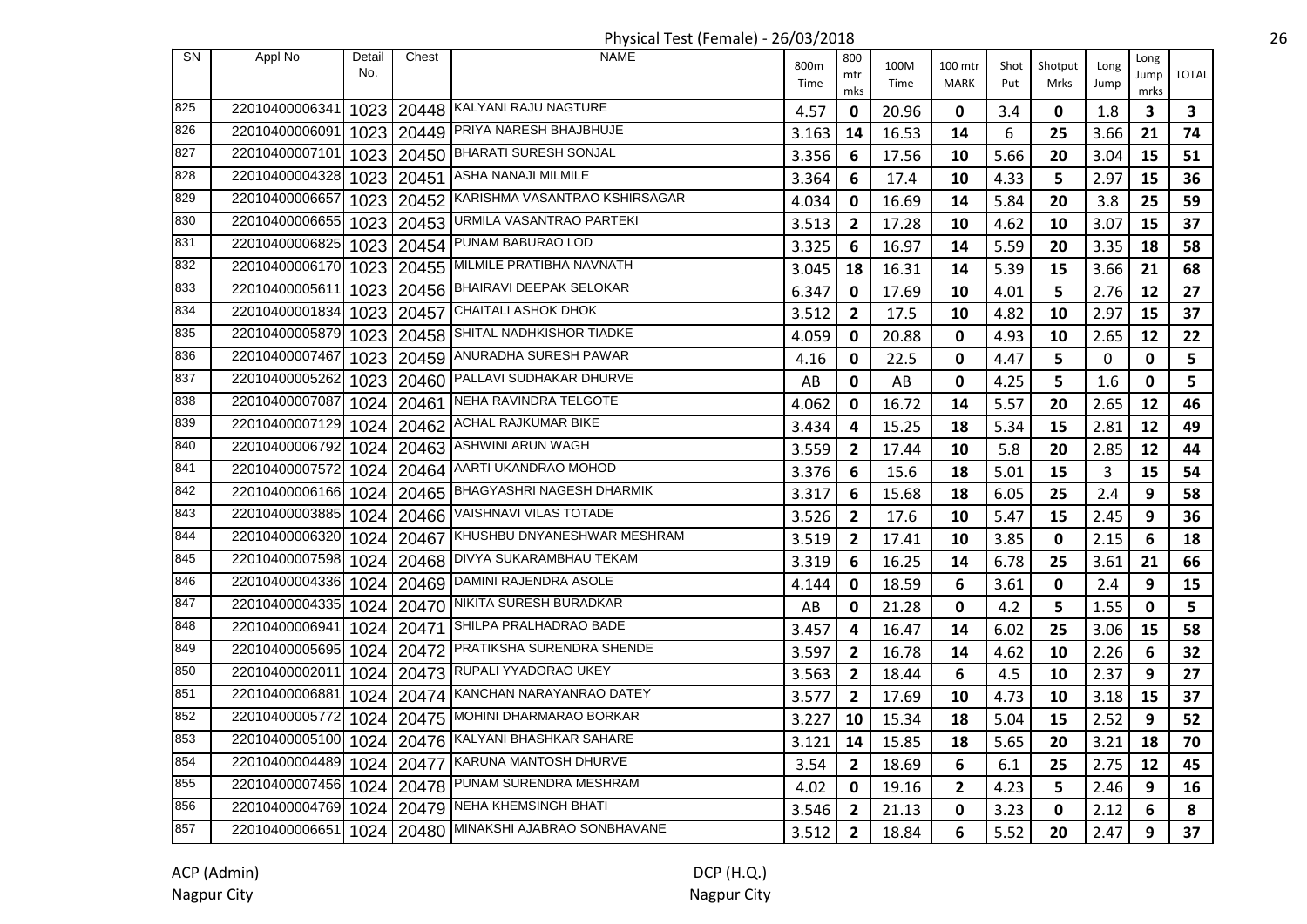| <b>SN</b> | Appl No        | Detail | Chest      | <b>NAME</b>                                        |       | 800            |       |                |      |              |             | Long        |              |
|-----------|----------------|--------|------------|----------------------------------------------------|-------|----------------|-------|----------------|------|--------------|-------------|-------------|--------------|
|           |                | No.    |            |                                                    | 800m  | mtr            | 100M  | 100 mtr        | Shot | Shotput      | Long        | Jump        | <b>TOTAL</b> |
|           |                |        |            |                                                    | Time  | mks            | Time  | <b>MARK</b>    | Put  | Mrks         | Jump        | mrks        |              |
| 858       | 22010400006580 |        | 1025 20481 | <b>PRIYANKA SURESH KORAM</b>                       | 4.17  | 0              | 19.19 | $\mathbf{2}$   | 4.13 | 5            | 2.82        | 12          | 19           |
| 859       | 22010400006435 | 1025   | 20482      | ASHWINI PANDURANG SHIRBHATE                        | 5.07  | 0              | 19.16 | $\mathbf{2}$   | 4.82 | 10           | 2.85        | 12          | 24           |
| 860       | 22010400006294 | 1025   | 20483      | MAGALA KISHORAA UKEY                               | 4.062 | 0              | 18.81 | 6              | 4.79 | 10           | 2.6         | 12          | 28           |
| 861       | 22010400007511 |        | 1025 20484 | SMITA KOLBA THAKRE                                 | 3.012 | 18             | 16.41 | 14             | 6.16 | 25           | 3.74        | 21          | 78           |
| 862       | 22010400007498 | 1025   | 20485      | YOGITA BHASKARJI IRPACHI                           | 3.237 | 10             | 19.16 | $\overline{2}$ | 5.03 | 15           | 2.97        | 15          | 42           |
| 863       | 22010400007562 | 1025   |            | 20486 KALYANI GANESH MANE                          | 4.495 | 0              | 19.9  | $\mathbf{2}$   | 3.95 | 0            | 2.22        | 6           | 8            |
| 864       | 22010400006052 | 1025   |            | 20487 ASHWINI MADHUKAR HATWAR                      | 4.096 | 0              | 18.25 | 6              | 4.66 | 10           | 2.87        | 12          | 28           |
| 865       | 22010400006126 |        | 1025 20488 | SWATI GANESH SUPALGOTRA                            | 3.447 | 4              | 18.87 | 6              | 4.55 | 10           | 2.5         | 9           | 29           |
| 866       | 22010400007040 | 1025   | 20489      | VARSHA WAMAN PATIL                                 | 3.279 | 10             | 17.31 | 10             | 5.07 | 15           | 3.3         | 18          | 53           |
| 867       | 22010400005446 | 1025   |            | 20490 MONALI JIVAN DONGRE                          | AB    | 0              | 17.19 | 10             | 5.11 | 15           | 2.95        | 15          | 40           |
| 868       | 22010400006034 | 1025   |            | 20491 RANJANA KESHARILAL JAGTAP                    | 3.063 | 18             | 16.97 | 14             | 6.9  | 25           | 2.57        | 9           | 66           |
| 869       | 22010400006295 | 1025   |            | 20492 KAJAL KESHORAO FUNDE                         | 3.527 | $\mathbf{2}$   | 19.25 | $\overline{2}$ | 5.58 | 20           | 2.67        | 12          | 36           |
| 870       | 22010400006702 |        | 1025 20493 | VAISHALI SUKDEO BAGHELE                            | 3.462 | 4              | 17.85 | 10             | 4.67 | 10           | 2.97        | 15          | 39           |
| 871       | 22010400005551 |        | 1025 20494 | KAJAL ANANDRAO BHAGAT                              | 3.196 | 14             | 16.94 | 14             | 6.18 | 25           | 3.72        | 21          | 74           |
| 872       | 22010400005564 |        | 1025 20495 | <b>GAURI JAYSHANKAR DIXIT</b>                      | 3.095 | 18             | 16.22 | 14             | 7.2  | 25           | $\mathbf 0$ | $\mathbf 0$ | 57           |
| 873       | 22010400005591 | 1025   |            | 20496 ASHWINI MAROTI SHINDE                        | 3.317 | 6              | 16.82 | 14             | 6.1  | 25           | 3.3         | 18          | 63           |
| 874       | 22010400007384 | 1025   |            | 20497 SHRADDHA BHIMRAO GAJBHIYE                    | 3.42  | 4              | 20.21 | 0              | 5.04 | 15           | 2.27        | 6           | 25           |
| 875       | 22010400006912 | 1025   |            | 20498 POOJA RAJENDRA MAHORKAR                      | 3.39  | 6              | 15.5  | 18             | 6.11 | 25           | 3.24        | 18          | 67           |
| 876       | 22010400006913 | 1025   | 20499      | POOJA VASUDEVRAO PATIL                             | 3.188 | 14             | 16.82 | 14             | 5.29 | 15           | 3.3         | 18          | 61           |
| 877       | 22010400006622 | 1025   | 20500      | CHETANA MADHORAO PARATE                            | 4.137 | 0              | 19.1  | $\mathbf{2}$   | 4.4  | 5            | 2.65        | 12          | 19           |
| 878       | 22010400007147 | 1026   | 20501      | LATA MANOHAR POUNIKAR                              | 4.385 | 0              | 20.5  | 0              | 4.71 | 10           | 2.73        | 12          | 22           |
| 879       | 22010400006808 | 1026   | 20502      | PAYAL SUBHASHCHANDRA WAGHMARE                      | 3.235 | 10             | 15.56 | 18             | 5.64 | 20           | 3.55        | 21          | 69           |
| 880       | 22010400006809 | 1026   |            | 20503 KARISHMA RAMESH DHOTE                        | 3.528 | $\overline{2}$ | 16.82 | 14             | 5.43 | 15           | 3.28        | 18          | 49           |
| 881       | 22010400005113 |        |            | 1026   20504   SONU VILAS KHAMBADKAR               | 3.082 | 18             | 16    | 18             | 4.84 | 10           | 2.98        | 15          | 61           |
| 882       | 22010400005123 | 1026   |            | 20505   HARSHA SAHADEO MALODE                      | 3.428 | 4              | 18.84 | 6              | 4.13 | 5            | 2.52        | 9           | 24           |
| 883       | 11010400007423 | 1026   | 20506      | NAINA PARSARAM DONGARE                             | 4.339 | $\mathbf 0$    | 19.91 | $\overline{2}$ | 4.66 | 10           | 2.35        | 9           | 21           |
| 884       | 22010400006953 | 1026   |            | 20507 BHAVIKA SANJAY BAMBOLE                       | 3.424 | 4              | 19.53 | $\overline{2}$ | 4.01 | 5            | 3.06        | 15          | 26           |
| 885       | 22010400004894 | 1026   | 20508      | SWETA CHANDRBHAN RAMTEKE                           | 4.139 | 0              | 20.78 | 0              | 4.19 | 5            | 2.87        | 12          | 17           |
| 886       | 22010400004590 | 1026   | 20509      | SHUBHANGI LALITRAOJI BHIOGADE                      | 3.09  | 18             | 17.25 | 10             | 5.33 | 15           | 3.47        | 18          | 61           |
| 887       | 22010400004447 |        | 1026 20510 | ANURADHA ARUNBHAU NEHARE                           | 3.117 | 14             | 17.27 | 10             | 6.46 | 25           | 3.56        | 21          | 70           |
| 888       | 22010400006798 |        | 1026 20511 | JAYASHREE DILIP WADHIVE                            | 3.42  | 4              | 17.47 | 10             | 4.92 | 10           | 2.8         | 12          | 36           |
| 889       | 22010400005340 |        |            | 1026   20512   PUJA KAILASRAO SAHARE               | 3.287 | 10             | 18    | 10             | 5.01 | 15           | 2.54        | 9           | 44           |
| 890       |                |        |            | 22010400004345 1026 20513 ASHWINI LILADHAR KHADASE | 4.543 | $\mathbf{0}$   | 21.25 | 0              | 3.5  | $\mathbf{0}$ | 1.1         | 0           | 0            |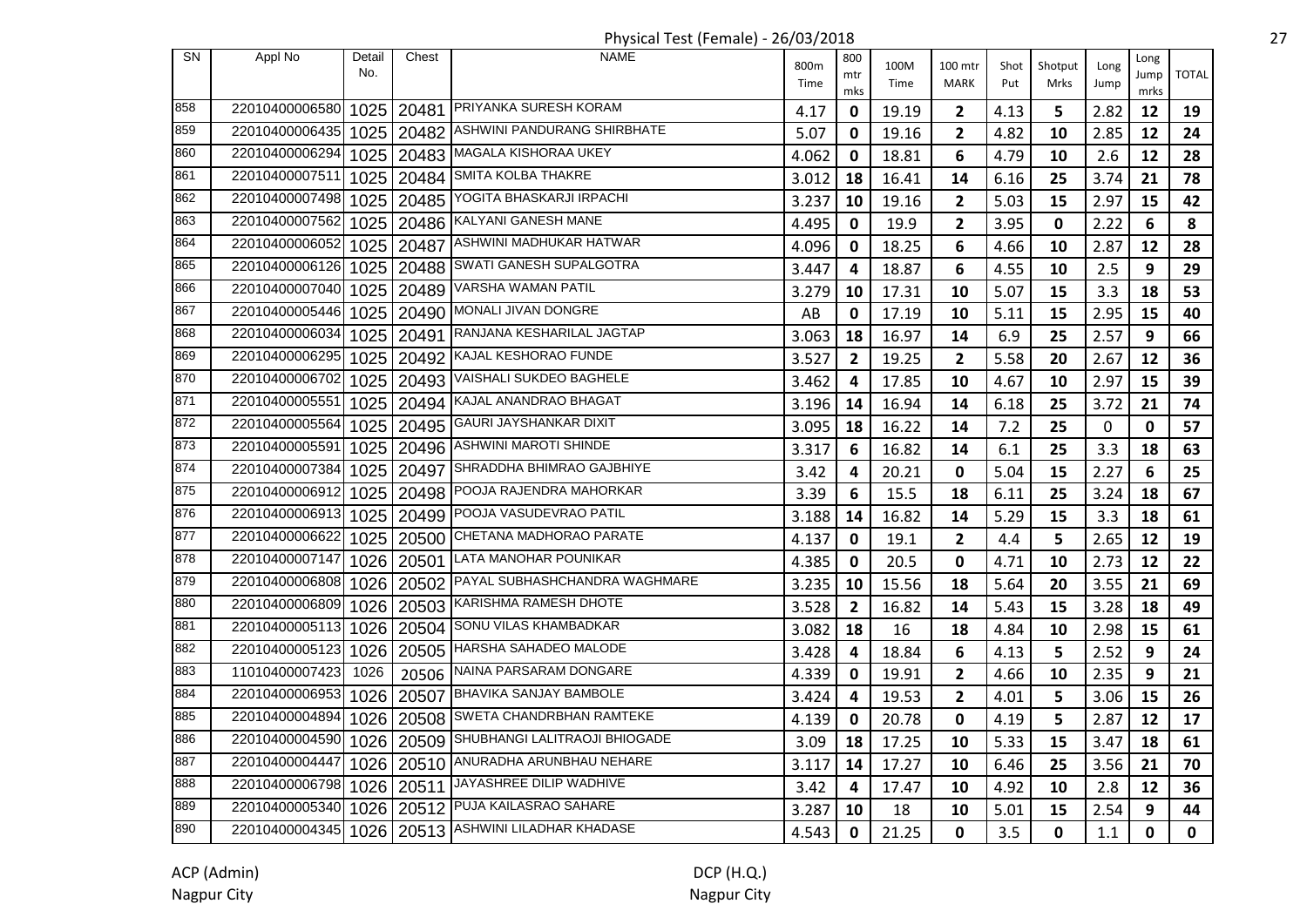| <b>SN</b> | Appl No        | Detail | Chest      | <b>NAME</b>                                      |       | 800            |       |                         |      |             |      | Long        |              |
|-----------|----------------|--------|------------|--------------------------------------------------|-------|----------------|-------|-------------------------|------|-------------|------|-------------|--------------|
|           |                | No.    |            |                                                  | 800m  | mtr            | 100M  | 100 mtr                 | Shot | Shotput     | Long | Jump        | <b>TOTAL</b> |
|           |                |        |            |                                                  | Time  | mks            | Time  | <b>MARK</b>             | Put  | Mrks        | Jump | mrks        |              |
| 891       | 22010400006024 |        |            | 1026   20514   PRATIMA ARUN MOHURLE              | 3.084 | 18             | 16.94 | 14                      | 5.69 | 20          | 3.43 | 18          | 70           |
| 892       | 22010400005743 | 1026   |            | 20515 PRAGATI MANOHAR YELANE                     | 4.05  | 0              | 19.91 | $\mathbf{2}$            | 4.1  | 5           | 2.34 | 9           | 16           |
| 893       | 22010400006816 |        |            | 1026   20516 MAYURI JAGANNATH WAJAGE             | AB    | 0              | 19.66 | $\overline{\mathbf{2}}$ | 4.69 | 10          | 2.72 | 12          | 24           |
| 894       | 22010400006687 |        | 1026 20517 | NEHA UPASRAO DAHARE                              | 4.35  | 0              | 19.57 | $\mathbf{2}$            | 3.97 | $\pmb{0}$   | 2.74 | 12          | 14           |
| 895       | 22010400005761 |        |            | 1026   20518 SONI VASANTA SHENDE                 | 3.562 | $\overline{2}$ | 19.44 | $\mathbf{2}$            | 4.13 | 5           | 2.35 | 9           | 18           |
| 896       | 22010400007060 |        |            | 1026   20519   JYOTI DHANLAL KAWDE               | 3.365 | 6              | 17.37 | 10                      | 5.54 | 20          | 3.2  | 18          | 54           |
| 897       | 22010400004914 | 1026   |            | 20520 PRATIKSHA GANGADHARRAO CHOUDHARI           | 3.535 | $\mathbf{2}$   | 17.16 | 10                      | 5.55 | 20          | 3.03 | 15          | 47           |
| 898       | 22010400004910 | 1027   |            | 20521 PRACHI MILIND SAWALE                       | 4.273 | 0              | 18.97 | 6                       | 4.97 | 10          | 2.38 | 9           | 25           |
| 899       | 22010400007337 | 1027   |            | 20522 PRAGATI GAJANANRAO SAKHARKAR               | 3.412 | 4              | 18.13 | 6                       | 5.63 | 20          | 2.62 | 12          | 42           |
| 900       | 22010400004623 | 1027   |            | 20523 PRIYANKA ANILRAO CHACHERE                  | 3.39  | 6              | 17.59 | 10                      | 5.15 | 15          | 2.96 | 15          | 46           |
| 901       | 22010400004624 | 1027   |            | 20524 MANJUSHA DEVCHAND BAWANKULE                | 3.39  | 6              | 17.62 | 10                      | 4.68 | 10          | 2.88 | 12          | 38           |
| 902       | 22010400006633 | 1027   | 20525      | KHUSHABU TEJRAM DAHARE                           | 3.232 | 10             | 14.84 | 22                      | 5.32 | 15          | 3.6  | 21          | 68           |
| 903       | 22010400006499 | 1027   |            | 20526 RINA TEJRAM CHANDEWAR                      | 4.259 | 0              | 21.5  | 0                       | 3.8  | 0           | 1.75 | 3           | $\mathbf{3}$ |
| 904       | 22010400004774 | 1027   | 20527      | PUJA DHARMENDRA PRADAD                           | 4.274 | 0              | 20    | $\overline{2}$          | 3.89 | 0           | 1.81 | 3           | 5            |
| 905       | 22010400005739 | 1027   |            | 20528 NIKITA RAVINDRA PANCHBHAI                  | 3.561 | $\overline{2}$ | 17.4  | 10                      | 4.88 | 10          | 2.9  | 15          | 37           |
| 906       | 22010400007628 | 1027   |            | 20529 SHEETAL HIRALAL GAIKWAD                    | AB    | 0              | 21.46 | 0                       | 3.82 | 0           | 2.45 | 9           | 9            |
| 907       | 22010400006624 | 1027   |            | 20530 MAMTA DEBILAL BIJEWAR                      | AB    | 0              | 27.25 | 0                       | 3.44 | $\mathbf 0$ | 1.48 | $\mathbf 0$ | $\mathbf 0$  |
| 908       | 22010400006982 | 1027   |            | 20531 KAJAL GAJANANRAOJI SARPE                   | 4.074 | 0              | 15.97 | 18                      | 5.45 | 15          | 3.34 | 18          | 51           |
| 909       | 22010400006922 | 1027   |            | 20532 SNEHAL BHASHKAR LANDE                      | 3.222 | 10             | 15.5  | 18                      | 6.05 | 25          | 3.5  | 21          | 74           |
| 910       | 22010400006776 | 1027   |            | 20533 BHAGYASHRI PRAKASHRAO HINGWE               | 4.362 | 0              | 24.03 | $\mathbf 0$             | 2.98 | $\mathbf 0$ | 2.1  | 6           | 6            |
| 911       | 22010400006943 | 1027   | 20534      | NAMRATA SURESH KHANDEKAR                         | 5.57  | 0              | 26.15 | $\mathbf 0$             | 4.2  | 5           | 1.46 | $\mathbf 0$ | 5            |
| 912       | 22010400006811 | 1027   | 20535      | <b>SWETA ANIL KOHALE</b>                         | 3.191 | 14             | 16.34 | 14                      | 5.83 | 20          | 2.9  | 15          | 63           |
| 913       | 22010400007243 | 1027   |            | 20536 LEENA ARUN RAUT                            | 3.363 | 6              | 15.81 | 18                      | 6.2  | 25          | 3.22 | 18          | 67           |
| 914       | 22010400007402 | 1027   |            | 20537 PRITI MADHUKAR MOHTURE                     | 3.248 | 10             | 18.12 | 6                       | 4.64 | 10          | 2.78 | 12          | 38           |
| 915       | 22010400007603 | 1027   |            | 20538 KARISHMA MADHUKARJI THAKARE                | 4.317 | 0              | 20.75 | $\mathbf 0$             | 4.15 | 5           | 1.88 | 3           | 8            |
| 916       | 22010400007453 | 1027   |            | 20539 GEETA SHRIRAM SHRINATHE                    | 3.586 | $\overline{2}$ | 17.47 | 10                      | 6.01 | 25          | 2.27 | 6           | 43           |
| 917       | 22010400006495 | 1027   |            | 20540 KAMAL TUKARAM GAWADE                       | 3.466 | 4              | 17.68 | 10                      | 5.41 | 15          | 2.78 | 12          | 41           |
| 918       | 11010400005403 | 1028   |            | 20541 BHUMESHWARI NARBAD GAUTAM                  | 3.082 | 18             | 15.68 | 18                      | 5.9  | 20          | 3.76 | 21          | 77           |
| 919       | 22010400005700 | 1028   | 20542      | PANCHASHILA PRAMOD DHALE                         | 4.552 | 0              | 18.13 | 6                       | 5.55 | 20          | 3.38 | 18          | 44           |
| 920       | 22010400006616 | 1028   | 20543      | PRERNA ANIL TIRPUDE                              | 3.579 | 2              | 20.34 | $\mathbf 0$             | 5.16 | 15          | 2.37 | 9           | 26           |
| 921       | 11010400011310 | 1028   | 20544      | CHANDANI DASHRATHJI LONARE                       | 4.244 | 0              | 19.29 | $\overline{\mathbf{c}}$ | 6.22 | 25          | 3.02 | 15          | 42           |
| 922       | 22010400005573 |        |            | 1028   20545   SAPANA SHANKAR RAYSIDAM           | 3.495 | 4              | 16.78 | 14                      | 6.4  | 25          | 3.23 | 18          | 61           |
| 923       |                |        |            | 22010400005183 1028 20546 SADHANA VIJAY MOHITKAR | AB    | 0              | 22.03 | 0                       | 4.05 | 5           | 1.56 | 0           | 5            |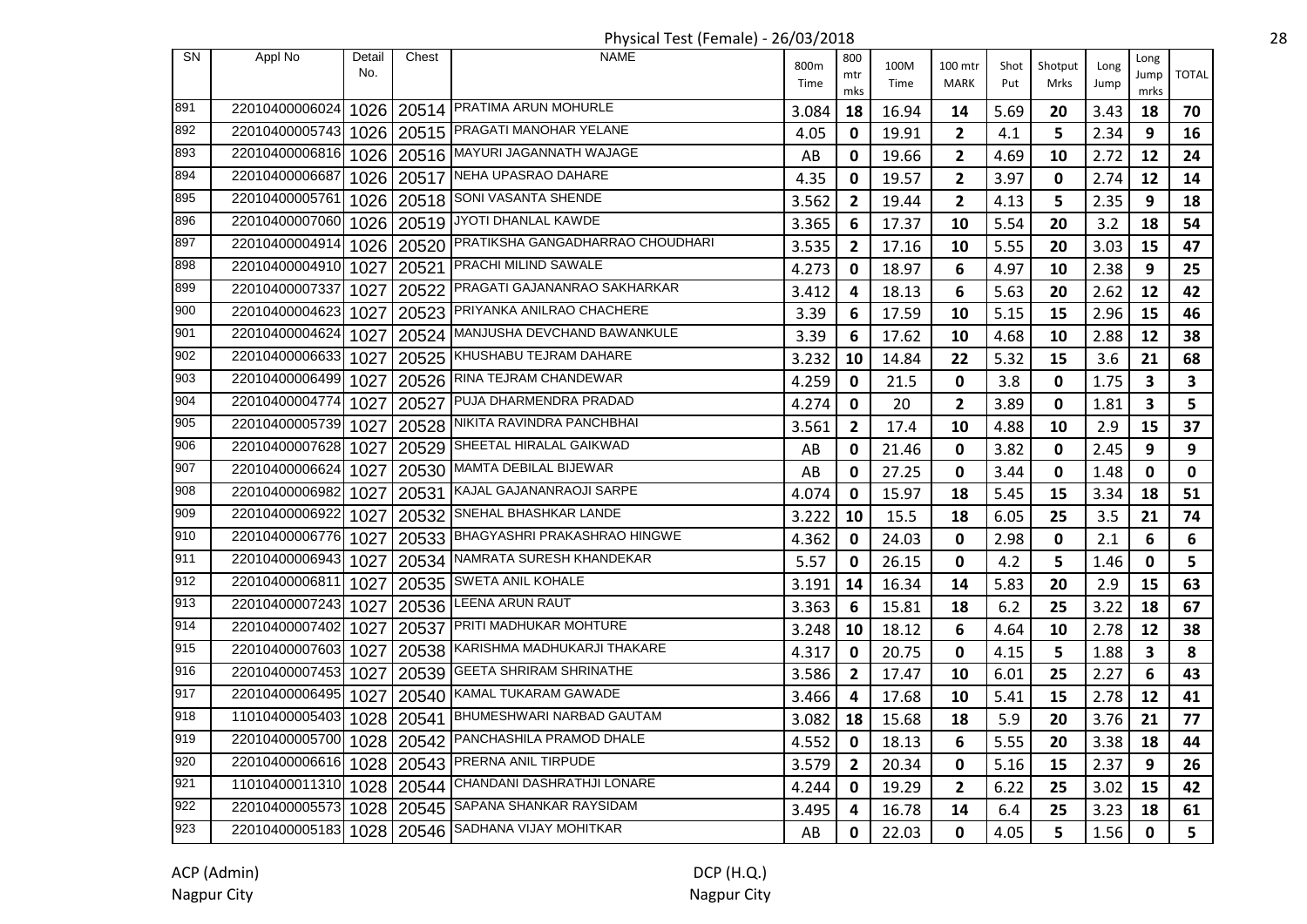Physical Test (Female) - 26/03/2018 29

| <b>SN</b>        | Appl No        | Detail | Chest | <b>NAME</b>                          | 800m  | 800          | 100M  | 100 mtr                 | Shot | Shotput     | Long | Long         |                |
|------------------|----------------|--------|-------|--------------------------------------|-------|--------------|-------|-------------------------|------|-------------|------|--------------|----------------|
|                  |                | No.    |       |                                      | Time  | mtr<br>mks   | Time  | <b>MARK</b>             | Put  | Mrks        | Jump | Jump<br>mrks | <b>TOTAL</b>   |
| 924              | 22010400005603 |        |       | 1028   20547 SHAMMA SHAGIR SHEIKH    | 5.325 | 0            | 21.22 | 0                       | 3.5  | 0           | 2.54 | 9            | 9              |
| 925              | 22010400005936 | 1028   |       | 20548 KUMODINI SANJAY DONGARWAR      | 3.411 | 4            | 15.9  | 18                      | 5.81 | 20          | 3.2  | 18           | 60             |
| 926              | 22010400006391 | 1028   |       | 20549 NIKKI LAXMAN MAHULE            | 5.231 | 0            | 19.46 | $\overline{2}$          | 4.52 | 10          | 2.23 | 6            | 18             |
| 927              | 22010400005228 | 1028   |       | 20550 PRIYANKA PUNDALIK NYAYMURTI    | 3.437 | 4            | 19.59 | $\overline{2}$          | 4.9  | 10          | 1.87 | 3            | 19             |
| 928              | 22010400007653 | 1028   | 20551 | SANCHI ASHWIN KUMBHALWAR             | AB    | 0            | 18.31 | 6                       | 5.07 | 15          | 3.1  | 15           | 36             |
| 929              | 22010400006554 | 1028   | 20552 | SNEHA RAJESH NISHANE                 | 6.116 | 0            | 24.44 | $\mathbf 0$             | 3.1  | $\mathbf 0$ | 1.76 | 3            | 3              |
| 930              | 22010400004960 | 1028   | 20553 | SAYALI LALDAS KATHANE                | 4.133 | 0            | 18.18 | 6                       | 5.03 | 15          | 2.35 | 9            | 30             |
| 931              | 22010400004967 | 1028   | 20554 | NIKITA DEVANAND DAHAKE               | 3.42  | 4            | 18.53 | 6                       | 4.22 | 5           | 2.5  | 9            | 24             |
| $\overline{9}32$ | 22010400005475 | 1028   |       | 20555 PRAGATI SANTOSH KOHAD          | 5.445 | 0            | 21.75 | $\mathbf{0}$            | 3.7  | 0           | 0    | 0            | $\mathbf 0$    |
| 933              | 22010400005474 | 1028   |       | 20556 PRIYA SANTOSH KOHAD            | 5.285 | $\mathbf 0$  | 23.41 | $\mathbf 0$             | 4.25 | 5           | 1.5  | 0            | 5              |
| 934              | 22010400005132 | 1028   | 20557 | LALITABAI NARAD PICHHORE             | 3.541 | $\mathbf{2}$ | 16.94 | 14                      | 6.19 | 25          | 3.46 | 18           | 59             |
| 935              | 22010400006545 | 1028   |       | 20558 KAMINI PADMAKAR BAKAL          | 4.196 | 0            | 19.59 | $\overline{2}$          | 4.32 | 5           | 2.86 | 12           | 19             |
| 936              | 22010400005068 | 1028   | 20559 | <b>DIWYANI ARUN BHANDARE</b>         | 5.455 | 0            | 19.93 | $\overline{2}$          | 5.16 | 15          | 2.3  | 9            | 26             |
| 937              | 22010400005223 | 1028   | 20560 | YOGITA MADHAORAO PARACHI             | 4.052 | 0            | 16.84 | 14                      | 5.62 | 20          | 2.9  | 15           | 49             |
| 938              | 22010400004955 | 1029   | 20561 | SHRADDHA KIRAN KATHANE               | 4.39  | 0            | 20.97 | $\mathbf 0$             | 4.86 | 10          | 2.05 | 6            | 16             |
| 939              | 22010400006117 | 1029   |       | 20562 SUSHILA ANANDA SURYAVANSHI     | 3.33  | 6            | 15.32 | 18                      | 6.3  | 25          | 3.5  | 21           | 70             |
| 940              | 22010400006253 | 1029   |       | 20563 RANJANA RAMKISAN SAHARE        | AB    | 0            | 20.41 | $\mathbf 0$             | 3.57 | 0           | 2.12 | 6            | 6              |
| 941              | 22010400005016 | 1029   |       | 20564   MANISHA PANDHARIJI PATRE     | 3.424 | 4            | 19.03 | $\overline{\mathbf{2}}$ | 4.22 | 5           | 2.3  | 9            | 20             |
| 942              | 22010400004858 | 1029   |       | 20565 ROHINI MUKUNDARAO KHANDARE     | 3.069 | 18           | 16.75 | 14                      | 6.12 | 25          | 3.1  | 15           | 72             |
| 943              | 22010400007311 | 1029   |       | 20566 DURGESHWARI KARTARSINGH PARMAL | AB    | 0            | AB    | $\mathbf 0$             | 3.25 | 0           | 1.25 | 0            | $\mathbf 0$    |
| 944              | 22010400005323 | 1029   | 20567 | RAJSHRI ASARAM KADAM                 | 3.237 | 10           | 17.56 | 10                      | 5.52 | 20          | 2.74 | 12           | 52             |
| 945              | 22010400005326 | 1029   | 20568 | SARITA ASARAM KADAM                  | 3.232 | 10           | 16    | 18                      | 5.83 | 20          | 3.38 | 18           | 66             |
| 946              | 22010400004980 | 1029   | 20569 | SHARVARI SHESHARAJ LONARKAR          | 3.053 | 18           | 16.66 | 14                      | 5.85 | 20          | 3.07 | 15           | 67             |
| 947              | 22010400005093 | 1029   |       | 20570 MANISHA SHRAVAN GEDAM          | 4.324 | 0            | 23.06 | 0                       | 4.43 | 5           | 2.02 | 6            | 11             |
| 948              | 22010400004777 | 1029   |       | 20571 PUJA VITTHALRAO HAJARE         | 4.469 | 0            | 19.94 | $\overline{\mathbf{2}}$ | 3.56 | $\mathbf 0$ | 1.6  | $\mathbf 0$  | $\overline{2}$ |
| 949              | 22010400006158 | 1029   |       | 20572 SANGITA UTTAMRAO BODKHE        | 3.362 | 6            | AB    | $\mathbf 0$             | 4.56 | 10          | 2.55 | 9            | 25             |
| 950              | 22010400006962 | 1029   |       | 20573 NIKITA KRUSHNAJI SOLANKE       | 4.567 | 0            | 18.88 | 6                       | 4.08 | 5           | 1.8  | 3            | 14             |
| 951              | 22010400005921 | 1029   |       | 20574 SEEMA MULCHAND MESHRAM         | 4.04  | 0            | 19.15 | $\mathbf{2}$            | 3.45 | 0           | 2.65 | 12           | 14             |
| 952              | 22010400006728 | 1029   | 20575 | <b>TARNI UTTAM BARMAN</b>            | AB    | 0            | 18.75 | 6                       | 4.84 | 10          | 1.9  | 3            | 19             |
| 953              | 22010400005039 | 1029   |       | 20576 RESHMA JAGDEORAO ARAKHRAO      | 3.457 | 4            | 17.5  | 10                      | 5.79 | 20          | 2.76 | 12           | 46             |
| 954              | 22010400004842 | 1029   | 20577 | <b>DIPA HARI SHAHARE</b>             | 3.481 | 4            | 18.93 | 6                       | 6.09 | 25          | 3    | 15           | 50             |
| 955              | 22010400004924 | 1029   | 20578 | <b>KIRAN VILAS TICHKULE</b>          | 3.066 | 18           | 15.82 | 18                      | 5.68 | 20          | 3    | 15           | 71             |
| 956              | 11010400012074 | 1029   | 20579 | SONALI RAMKRUSHANA LAD               | 4.12  | 0            | 19.69 | $\overline{2}$          | 4.87 | 10          | 1.63 | 0            | 12             |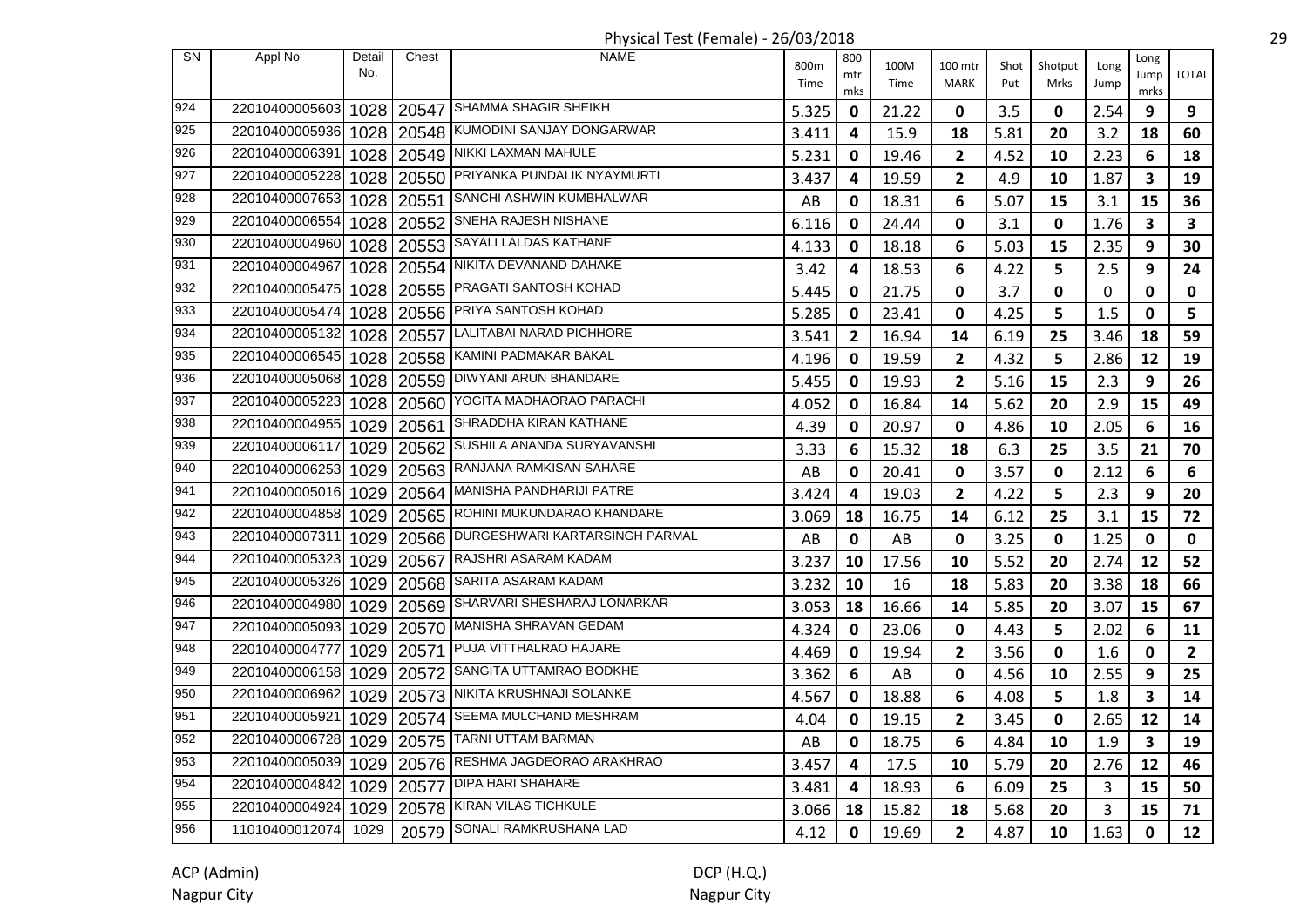Physical Test (Female) - 26/03/2018 30

| <b>SN</b> | Appl No        | Detail<br>No. | Chest | <b>NAME</b>                        | 800m<br>Time | 800<br>mtr<br>mks       | 100M<br>Time | 100 mtr<br><b>MARK</b> | Shot<br>Put | Shotput<br>Mrks | Long<br>Jump | Long<br>Jump<br>mrks    | <b>TOTAL</b>   |
|-----------|----------------|---------------|-------|------------------------------------|--------------|-------------------------|--------------|------------------------|-------------|-----------------|--------------|-------------------------|----------------|
| 957       | 22010400006234 |               |       | 1029 20580 JVOTI RAMESHRAO KOHAD   | 4.462        | 0                       | 21.34        | 0                      | 4.65        | 10              | 1.35         | 0                       | 10             |
| 958       | 22010400007011 | 1030          | 20581 | TRIVENI RAJKUMAR BAGDE             | 3.564        | $\overline{\mathbf{2}}$ | 19.57        | $\mathbf{2}$           | 3.54        | 0               | 1.68         | 0                       | 4              |
| 959       | 22010400007505 | 1030          |       | 20582 SONALI SUBODH CHAVHAN        | 4.239        | 0                       | 19.25        | $\mathbf{2}$           | 4.08        | 5               | 2.18         | 6                       | 13             |
| 960       | 22010400007033 | 1030          | 20583 | <b>SAROJ KISAN KASDEKAR</b>        | 4.466        | 0                       | 20.69        | $\mathbf 0$            | 4.38        | 5               | 2.3          | 9                       | 14             |
| 961       | 22010400006187 | 1030          | 20584 | SARITA RAMDAS TUMDAM               | 4.055        | 0                       | 23.54        | $\mathbf 0$            | 5.3         | 15              | 2.2          | 6                       | 21             |
| 962       | 22010400006470 | 1030          | 20585 | <b>SUREKHA PRAKASH KHODE</b>       | 3.33         | 6                       | 17.69        | 10                     | 6.24        | 25              | 3.45         | 18                      | 59             |
| 963       | 22010400006701 | 1030          |       | 20586 RACHANA SUNIL YADAV          | 2.535        | 22                      | 14.72        | 22                     | 6.09        | 25              | 3.47         | 18                      | 87             |
| 964       | 22010400006898 | 1030          |       | 20587 RUPALI SANJAY GAZALWAR       | 3.089        | 18                      | 16.41        | 14                     | 5.76        | 20              | 3.61         | 21                      | 73             |
| 965       | 22010400006506 | 1030          |       | 20588 RITU SHIWDAYAL CHANDEWAR     | 4.377        | 0                       | 19.5         | $\overline{2}$         | 4.54        | 10              | 2.57         | 9                       | 21             |
| 966       | 22010400006079 | 1030          |       | 20589 RUCHI DURGASHANKAR PANDEY    | 6.171        | 0                       | 25.12        | 0                      | 3.09        | $\mathbf 0$     | 1.59         | 0                       | $\mathbf 0$    |
| 967       | 22010400004953 | 1030          |       | 20590 SWAPNA DEWANAND RAMTEKE      | 4.217        | 0                       | 20.44        | 0                      | 4.62        | 10              | 1.95         | 3                       | 13             |
| 968       | 22010400007072 | 1030          | 20591 | MANISHA GAJANANRAO PARISE          | 3.572        | $\mathbf{2}$            | 19.69        | $\mathbf{2}$           | 3.97        | 0               | 2.27         | 6                       | 10             |
| 969       | 22010400007597 | 1030          | 20592 | LALITA KESHAORAO GULALE            | 3.562        | $\mathbf{2}$            | 18.71        | 6                      | 5.58        | 20              | 2.91         | 15                      | 43             |
| 970       | 22010400006885 | 1030          | 20593 | VANISHA SHRICHAND SHENDE           | 3.235        | 10                      | 17.16        | 10                     | 6.41        | 25              | 3.35         | 18                      | 63             |
| 971       | 22010400006947 | 1030          | 20594 | PAYAL DILIP MANKAR                 | 3.315        | 6                       | 16.32        | 14                     | 5.32        | 15              | 3.4          | 18                      | 53             |
| 972       | 22010400005028 | 1030          |       | 20595 PRATIKSHA SHANKARRAO DHADSE  | 5.538        | 0                       | 18.78        | 6                      | 3.77        | 0               | 2.35         | 9                       | 15             |
| 973       | 22010400006853 | 1030          |       | 20596 NIKITA NAGNATH WALKE         | 3.423        | 4                       | 18.75        | 6                      | 4.75        | 10              | 2.66         | 12                      | 32             |
| 974       | 22010400005597 |               |       | 1030   20597 SNEHA PRADIPRAO UNDRE | 5.454        | 0                       | 20.69        | 0                      | 4.16        | 5               | 1.81         | 3                       | 8              |
| 975       | 22010400007378 | 1030          |       | 20598 PRANALI SHESHRAOJI GAJBHIYE  | 4.534        | 0                       | 20.68        | 0                      | 4.33        | 5               | 2.15         | 6                       | 11             |
| 976       | 22010400006967 | 1030          |       | 20599 RUBINA PRAKASH LAUTRE        | 6.062        | 0                       | 20.91        | $\mathbf 0$            | 4.44        | 5               | 1.85         | 3                       | 8              |
| 977       | 22010400004716 | 1030          |       | 20600 MAYURI MADHUKAR KHADKE       | 4.282        | 0                       | 21.69        | 0                      | 4           | 5               | 2.04         | 6                       | 11             |
| 978       | 22010400005202 | 1031          | 20601 | DIPIKA SHOBHELAL BISEN             | 4.146        | 0                       | 19.5         | $\mathbf{2}$           | 4.69        | 10              | 2.33         | 9                       | 21             |
| 979       | 22010400007612 | 1031          | 20602 | PUJA DURYODHAN KATHUKE             | 4.586        | 0                       | 18.93        | 6                      | 3.68        | $\mathbf 0$     | 2.44         | 9                       | 15             |
| 980       | 22010400007305 | 1031          |       | 20603 MANISHA SHARAD DAKHARE       | 4.329        | 0                       | 19.6         | $\mathbf{2}$           | 4.06        | 5               | 2.05         | 6                       | 13             |
| 981       | 22010400005111 | 1031          |       | 20604 PUJA SEVAKRAM KOLHE          | 3.424        | 4                       | 18.28        | 6                      | 5.83        | 20              | 2.54         | 9                       | 39             |
| 982       | 22010400005749 | 1031          |       | 20605 MEGHA MADHUKAR CHAUDHARI     | 3.543        | $\mathbf{2}$            | 21.53        | 0                      | 3.86        | 0               | 1.81         | $\overline{\mathbf{3}}$ | $5\phantom{a}$ |
| 983       | 22010400004883 | 1031          |       | 20606 SONAL RAJU BAGHEL            | 4.547        | 0                       | 20.57        | 0                      | 4.42        | 5               | 2.2          | $6\phantom{1}$          | 11             |
| 984       | 22010400006005 | 1031          |       | 20607 POOJA SHIVSHANKAR AGRE       | 3.258        | 10                      | 17.97        | 10                     | 4.79        | 10              | 2.8          | 12                      | 42             |
| 985       | 22010400006136 | 1031          |       | 20608 RAJESHWARI RAJENDRA DUBEY    | 4.039        | 0                       | 19.78        | $\mathbf{2}$           | 5.15        | 15              | 2.08         | 6                       | 23             |
| 986       | 22010400006120 | 1031          |       | 20609 SARIKA PRAKASH TAYADE        | 3.444        | 4                       | 19.35        | $\overline{2}$         | 4.78        | 10              | 2.34         | 9                       | 25             |
| 987       | 22010400007464 | 1031          |       | 20610 PUJA GORKHANATH BHARSAKHE    | 2.597        | 22                      | 15.62        | 18                     | 6.12        | 25              | 2.98         | 15                      | 80             |
| 988       | 22010400006674 | 1031          | 20611 | SHIWANI PANDURANG KAHAWAS          | 4.598        | 0                       | 26.19        | 0                      | 3.19        | 0               | 1.45         | $\mathbf 0$             | 0              |
| 989       | 22010400005194 | 1031          |       | 20612 ACHAL JANARDHAN TEKAM        | 5.097        | 0                       | 21.81        | $\mathbf 0$            | 4           | 5               | 1.75         | $\overline{\mathbf{3}}$ | 8              |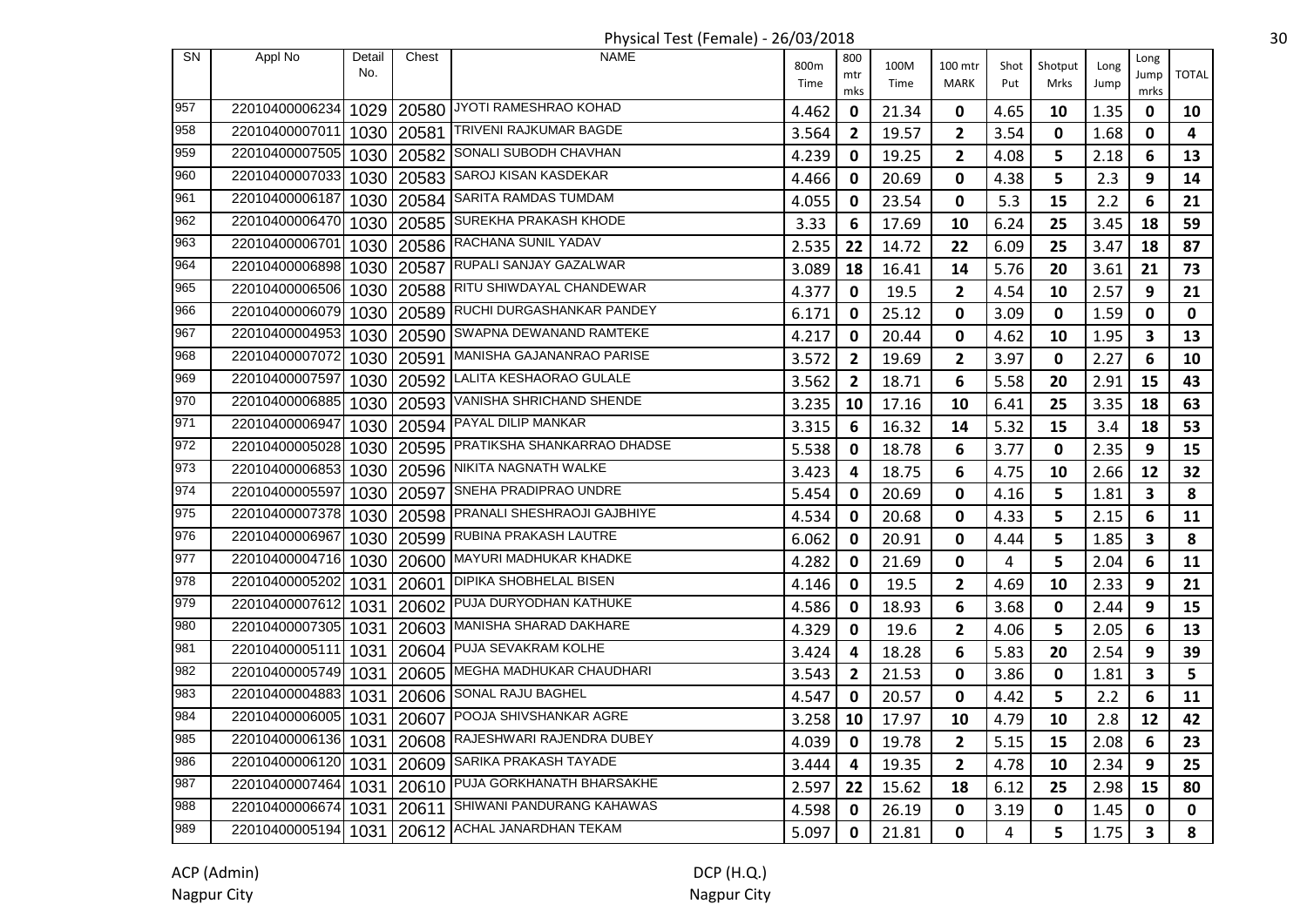| <b>SN</b> | Appl No        | Detail<br>No. | Chest      | <b>NAME</b>                             | 800m  | 800            | 100M  | 100 mtr      | Shot         | Shotput      | Long | Long                    | <b>TOTAL</b>            |
|-----------|----------------|---------------|------------|-----------------------------------------|-------|----------------|-------|--------------|--------------|--------------|------|-------------------------|-------------------------|
|           |                |               |            |                                         | Time  | mtr<br>mks     | Time  | <b>MARK</b>  | Put          | Mrks         | Jump | Jump<br>mrks            |                         |
| 990       | 22010400006526 | 1031          |            | 20613 KIRTI BABARAO GAJBHIYE            | 3.489 | 4              | 17.4  | 10           | 5.14         | 15           | 2.94 | 15                      | 44                      |
| 991       | 22010400007489 | 1031          |            | 20614 NIKITA KISHOR FULSUNGE            | 3.024 | 18             | 15.53 | 18           | 5.92         | 20           | 3.24 | 18                      | 74                      |
| 992       | 22010400006980 | 1031          |            | 20615 KANCHAN GANESH BAWNE              | 3.348 | 6              | 16.22 | 14           | 6.65         | 25           | 3.7  | 21                      | 66                      |
| 993       | 22010400006978 | 1031          |            | 20616 SHUBHANGI BHIMRAO MESHRAM         | 3.164 | 14             | 16.19 | 14           | 5.01         | 15           | 3.21 | 18                      | 61                      |
| 994       | 22010400006979 | 1031          |            | 20617 REENA MAHESH BHATI                | 3.065 | 18             | 16.37 | 14           | 5.32         | 15           | 3.22 | 18                      | 65                      |
| 995       | 22010400007363 | 1031          |            | 20618 PRACHI DEEPAK FUKE                | 4.419 | 0              | 21.13 | 0            | 4.95         | 10           | 2.47 | 9                       | 19                      |
| 996       | 22010400006963 | 1031          |            | 20619 GAURI UDAYBHAN PARATE             | 3.417 | 4              | 17.72 | 10           | 4.75         | 10           | 2.95 | 15                      | 39                      |
| 997       | 22010400006719 | 1031          |            | 20620 JYOTI BHAGWAN GAIDHANE            | 5.25  | $\mathbf{0}$   | 22.34 | $\mathbf 0$  | 3.59         | 0            | 1.9  | 3                       | 3                       |
| 998       | 22010400004984 | 1032          |            | 20621 JAYSHRI LALA BHOYAR               | 3.162 | 14             | 16.97 | 14           | 5.82         | 20           | 3.11 | 15                      | 63                      |
| 999       | 22010400006250 | 1032          | 20622      | VANITA RAMESHRAO NAGPURE                | 4.056 | $\mathbf 0$    | 18.97 | 6            | 5.26         | 15           | 2.42 | 9                       | 30                      |
| 1000      | 22010400006902 | 1032          | 20623      | ANITA DILIP GEDAM                       | AB    | 0              | AB    | 0            | 3.4          | 0            | 1.5  | 0                       | 0                       |
| 1001      | 22010400006906 | 1032          | 20624      | SHITAL GANESHRAO TODSAM                 | AB    | 0              | 24.6  | 0            | 4.8          | 10           | 2.08 | 6                       | 16                      |
| 1002      | 22010400006930 | 1032          |            | 20625 KHUSHABU RAJAN CHAVHAN            | 4.49  | 0              | 20.25 | 0            | 4.54         | 10           | 2.15 | 6                       | 16                      |
| 1003      | 22010400006871 |               | 1032 20626 | KARISHMA BANDUJI PINGLE                 | 4.545 | 0              | 20.69 | $\mathbf 0$  | 4.22         | 5            | 1.29 | $\mathbf 0$             | 5                       |
| 1004      | 11010400008406 | 1032          | 20627      | RAMABAI RAVSAHEB PAITNE                 | 3.245 | 10             | 17.65 | 10           | 5.28         | 15           | 3.28 | 18                      | 53                      |
| 1005      | 22010400004322 | 1032          | 20628      | <b>SHWETA DIWAKAR URADE</b>             | 3.443 | 4              | 20.19 | $\mathbf 0$  | 4.85         | 10           | 1.8  | 3                       | 17                      |
| 1006      | 22010400005112 |               |            | 1032   20629   PRANALI DEORAO BARAPATRE | 5.413 | 0              | 22.03 | $\mathbf 0$  | 3.66         | 0            | 1.7  | 3                       | $\mathbf{3}$            |
| 1007      | 22010400006842 |               |            | 1032   20630 CHETANA HARABA SHENDE      | 3.532 | $\overline{2}$ | 17.53 | 10           | $\mathbf{0}$ | $\mathbf{0}$ | 2.73 | 12                      | 24                      |
| 1008      | 22010400004740 | 1032          |            | 20631 NITA PARASRAM SHIWANKAR           | 3.064 | 18             | 16.21 | 14           | 5.43         | 15           | 3.48 | 18                      | 65                      |
| 1009      | 22010400004739 | 1032          | 20632      | EKADASHI MADHUKAR SHIWANKAR             | 3.064 | 18             | 16.6  | 14           | 5.4          | 15           | 3.2  | 18                      | 65                      |
| 1010      | 22010400005295 | 1032          |            | 20633 REKHA NANDU RATHOD                | 3.136 | 14             | 14.56 | 22           | 6.25         | 25           | 4.06 | 25                      | 86                      |
| 1011      | 22010400007163 | 1032          | 20634      | SHIVANI BABANRAO WADE                   | 5.47  | 0              | 21.44 | 0            | 5.09         | 15           | 0    | 0                       | 15                      |
| 1012      | 22010400004579 | 1032          | 20635      | MUNIJA CHHOTU SHEKH                     | 3.517 | $\mathbf{2}$   | 18.38 | 6            | 5.5          | 20           | 2.54 | 9                       | 37                      |
| 1013      | 22010400007407 | 1032          |            | 20636 PUJA CHANDRASHEKHAR GAJBHIYE      | 5.255 | $\mathbf 0$    | 25.5  | $\mathbf 0$  | 3.8          | $\mathbf 0$  | 1.9  | $\overline{\mathbf{3}}$ | $\overline{\mathbf{3}}$ |
| 1014      | 22010400006550 |               |            | 1032   20637   JYOTI CHAITRAM MESHRAM   | 3.472 | 4              | 18.5  | 6            | 4.28         | 5            | 1.77 | $\mathbf{3}$            | 18                      |
| 1015      | 22010400005395 |               |            | 1032   20638   SHITAL MAROTIJI JAWLIKAR | 3.257 | 10             | 18.44 | 6            | 5.02         | 15           | 2.65 | 12                      | 43                      |
| 1016      | 22010400005544 |               |            | 1032   20639   PAYAL NANAAJI KHOBRAGADE | 3.067 | 18             | 16.63 | 14           | 6.1          | 25           | 3.33 | 18                      | 75                      |
| 1017      | 11010400022911 | 1032          |            | 20640 KAVITA RAGHUNAT TEKAM             | 3.032 | 18             | 16.78 | 14           | 5.6          | 20           | 3.53 | 21                      | 73                      |
| 1018      | 22010400006900 | 1033          | 20641      | JYOTSNA SANJAY KODAPE                   | 3.281 | 10             | 19.71 | 2            | 4.16         | 5            | 2.28 | 6                       | 23                      |
| 1019      | 22010400005996 | 1033          | 20642      | DIPIKA SURENDRAPRASAD SAHU              | 5.081 | 0              | 20.41 | 0            | 4.83         | 10           | 2.09 | 6                       | 16                      |
| 1020      | 22010400006496 |               | 1033 20643 | PRATIBHA AVCHIT MARPACHI                | 4.39  | $\mathbf 0$    | 19.75 | $\mathbf{2}$ | 5.65         | 20           | 3.03 | 15                      | 37                      |
| 1021      | 22010400005176 | 1033          | 20644      | PANCHSHILA DINESH DASHARIYA             | 3.089 | 18             | 15.75 | 18           | 6.2          | 25           | 3.85 | 25                      | 86                      |
| 1022      | 22010400006594 |               | 1033 20645 | SARITA DEVIDAS WAGHMARE                 | 3.167 | 14             | 17.9  | 10           | 4.72         | 10           | 2.93 | 15                      | 49                      |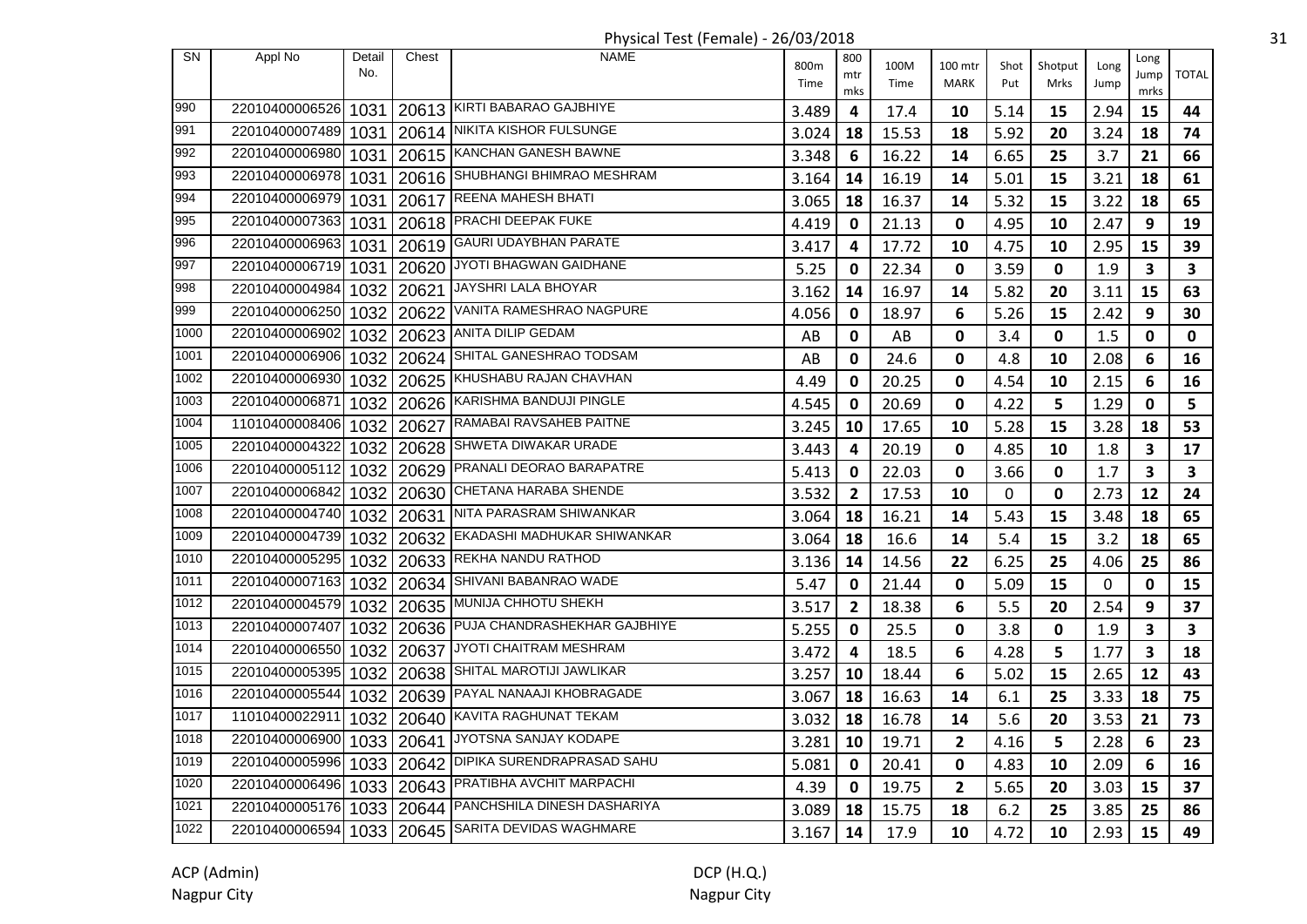| SN   | Appl No        | Detail | Chest      | NAME                                    | 800m  | 800          | 100M  |                        |             |                 |                | Long                    |                         |
|------|----------------|--------|------------|-----------------------------------------|-------|--------------|-------|------------------------|-------------|-----------------|----------------|-------------------------|-------------------------|
|      |                | No.    |            |                                         | Time  | mtr          | Time  | 100 mtr<br><b>MARK</b> | Shot<br>Put | Shotput<br>Mrks | Long<br>Jump   | Jump                    | <b>TOTAL</b>            |
| 1023 | 11010400014113 |        |            | 20646 TRUPTI PRALHAD MOHURLE            |       | mks          |       |                        |             |                 |                | mrks                    |                         |
|      |                | 1033   |            |                                         | 3.251 | 10           | 16.25 | 14                     | 6.09        | 25              | 3.8            | 25                      | 74                      |
| 1024 | 22010400005127 | 1033   | 20647      | <b>DIKSHA BANDU KAKADE</b>              | 3.412 | 4            | 16.87 | 14                     | 5.6         | 20              | 3.4            | 18                      | 56                      |
| 1025 | 22010400005238 |        | 1033 20648 | PRIYANKA SANTOSH GAWAI                  | 4.349 | 0            | 18.78 | 6                      | 3.54        | 0               | $\overline{2}$ | 6                       | 12                      |
| 1026 | 22010400006629 |        | 1033 20649 | ROSHANI PURUSHOTTAM SHAHARE             | 4.532 | 0            | 23.47 | $\mathbf 0$            | 3.04        | $\pmb{0}$       | 1.63           | $\mathbf 0$             | $\mathbf 0$             |
| 1027 | 22010400006632 |        | 1033 20650 | SHUBHANGI SYAMRAO BHAGAT                | 3.584 | $\mathbf{2}$ | 21.28 | $\mathbf 0$            | 4.44        | 5               | 2.14           | 6                       | 13                      |
| 1028 | 22010400007437 | 1033   | 20651      | TRUTIKA CHANDRASHEKHAR SHENDE           | AB    | 0            | 21.25 | $\mathbf 0$            | 3.64        | 0               | 2.13           | 6                       | 6                       |
| 1029 | 22010400004391 | 1033   |            | 20652 NEHAANJUM SHAFIKKHAN PATHAN       | 3.51  | $\mathbf{2}$ | 19.44 | 2                      | 4.57        | 10              | 2.3            | 9                       | 23                      |
| 1030 | 22010400006509 |        |            | 1033   20653   RASHIKA ARUN PADOLE      | 4.069 | 0            | 18.4  | 6                      | 3.22        | 0               | 2.75           | 12                      | 18                      |
| 1031 | 22010400007634 | 1033   | 20654      | TEJASWINI SUBHASH NIRMAL                | 3.362 | 6            | 17.81 | 10                     | 5.78        | 20              | 2.8            | 12                      | 48                      |
| 1032 | 22010400007599 | 1033   | 20655      | APARNA PURUSHOTTAM DHOLE                | 3.357 | 6            | 18.56 | 6                      | 5.1         | 15              | 2.75           | 12                      | 39                      |
| 1033 | 22010400004550 | 1033   | 20656      | ANKITA KAILASH GONDHULE                 | AB    | 0            | 19.31 | 2                      | 6.4         | 25              | 2.77           | 12                      | 39                      |
| 1034 | 22010400004549 | 1033   | 20657      | SHWETA MADHAV KADHAV                    | 3.459 | 4            | 17.34 | 10                     | 4.75        | 10              | 2.99           | 15                      | 39                      |
| 1035 | 22010400007496 |        | 1033 20658 | MINAL PRABHAKAR MALODE                  | 5.197 | 0            | 20.91 | $\mathbf 0$            | 3.71        | 0               | 1.72           | $\overline{\mathbf{3}}$ | $\overline{\mathbf{3}}$ |
| 1036 | 22010400007500 | 1033   | 20659      | VISHAKHA RAMESH GHONGE                  | 4.317 | 0            | 20.38 | 0                      | 4.69        | 10              | 1.99           | $\mathbf{3}$            | 13                      |
| 1037 | 22010400001021 | 1033   | 20660      | SUJATA RAMESHRAO MESHRAM                | 3.448 | 4            | 16.72 | 14                     | 3.98        | 0               | 3.69           | 21                      | 39                      |
| 1038 | 22010400006239 | 1034   |            | 20661 PRIYANKA GAJANAN SARISE           | 3.297 | 10           | 18.97 | 6                      | 5.38        | 15              | 2.34           | 9                       | 40                      |
| 1039 | 22010400006643 | 1034   |            | 20662 PUJA DIGAMBAR SHINDE              | 3.455 | 4            | 18.28 | 6                      | 5.11        | 15              | 2.86           | 12                      | 37                      |
| 1040 | 22010400007034 | 1034   |            | 20663 PALLAVI DHANRAJ MARWADE           | 3.392 | 6            | 18.47 | 6                      | 4.71        | 10              | 2.88           | 12                      | 34                      |
| 1041 | 22010400006112 | 1034   |            | 20664 NEHA SHIVRAMJI MANNASE            | 5.017 | 0            | 20    | $\mathbf{2}$           | 4.41        | 5               | 1.85           | $\overline{\mathbf{3}}$ | 10                      |
| 1042 | 22010400006481 | 1034   | 20665      | LAXMI MADHUKARRAO TAYDE                 | 3.099 | 18           | 16.38 | 14                     | 4.51        | 10              | 3.55           | 21                      | 63                      |
| 1043 | 22010400006707 | 1034   | 20666      | ASHWINI DEVRAO CHOUDHARY                | 3.275 | 10           | 16.47 | 14                     | 6.21        | 25              | 3.43           | 18                      | 67                      |
| 1044 | 22010400005191 | 1034   | 20667      | DIKSHA PRABHUDAYAL PATLE                | 3.377 | 6            | 17.32 | 10                     | 4.87        | 10              | 2.57           | 9                       | 35                      |
| 1045 | 22010400007370 | 1034   | 20668      | <b>BHAGYASHRI OMKAR DAMAHE</b>          | 3.294 | 10           | 17.69 | 10                     | 5.56        | 20              | 3.18           | 15                      | 55                      |
| 1046 | 22010400005693 | 1034   |            | 20669   HEENA GANESH BHAGAT             | 3.248 | 10           | 17.5  | 10                     | 5.71        | 20              | 2.95           | 15                      | 55                      |
| 1047 | 22010400005688 | 1034   |            | 20670 SUGANDHA MORESHWAR GAURKHEDE      | 4.456 | $\mathbf{0}$ | 21.22 | $\mathbf 0$            | 5.09        | 15              | 2.05           | 6                       | 21                      |
| 1048 | 22010400006181 | 1034   | 20671      | KIRAN CONGRESS DURGE                    | 3.018 | 18           | 15.15 | 18                     | 6           | 25              | 4.2            | 25                      | 86                      |
| 1049 | 22010400005535 | 1034   | 20672      | ANITA MAHADEV SATHAWANE                 | 3.017 | 18           | 14.56 | 22                     | 6.61        | 25              | 4.44           | 25                      | 90                      |
| 1050 | 22010400005539 | 1034   |            | 20673 DEVITA RAJKUMAR MESHRAM           | 3.15  | 14           | 15.84 | 18                     | 5.96        | 20              | 3.96           | 25                      | 77                      |
| 1051 | 22010400006219 | 1034   |            | 20674   NILIMA VAKATU DADMAL            | 3.152 | 14           | 16.94 | 14                     | 4.51        | 10              | 3.1            | 15                      | 53                      |
| 1052 | 11010400002463 | 1034   | 20675      | MAYURI GIRDHAR BALPANDE                 | 3.281 | 10           | 17.78 | 10                     | 5.69        | 20              | 2.82           | 12                      | 52                      |
| 1053 | 22010400006638 | 1034   | 20676      | SONU DNYANESHWAR GAWAI                  | 3.267 | 10           | 16.91 | 14                     | 5.06        | 15              | 3.52           | 21                      | 60                      |
| 1054 | 22010400007569 | 1034   | 20677      | NISHA CHANDRAPAL BISANE                 | 3.224 | 10           | 17.47 | 10                     | 4.5         | 10              | 3.23           | 18                      | 48                      |
| 1055 | 22010400006847 |        |            | 1034   20678   POOJA BASTIRAM CHAUDHARI | 4.239 | $\mathbf{0}$ | 18.79 | 6                      | 5.9         | 20              | 3.1            | 15                      | 41                      |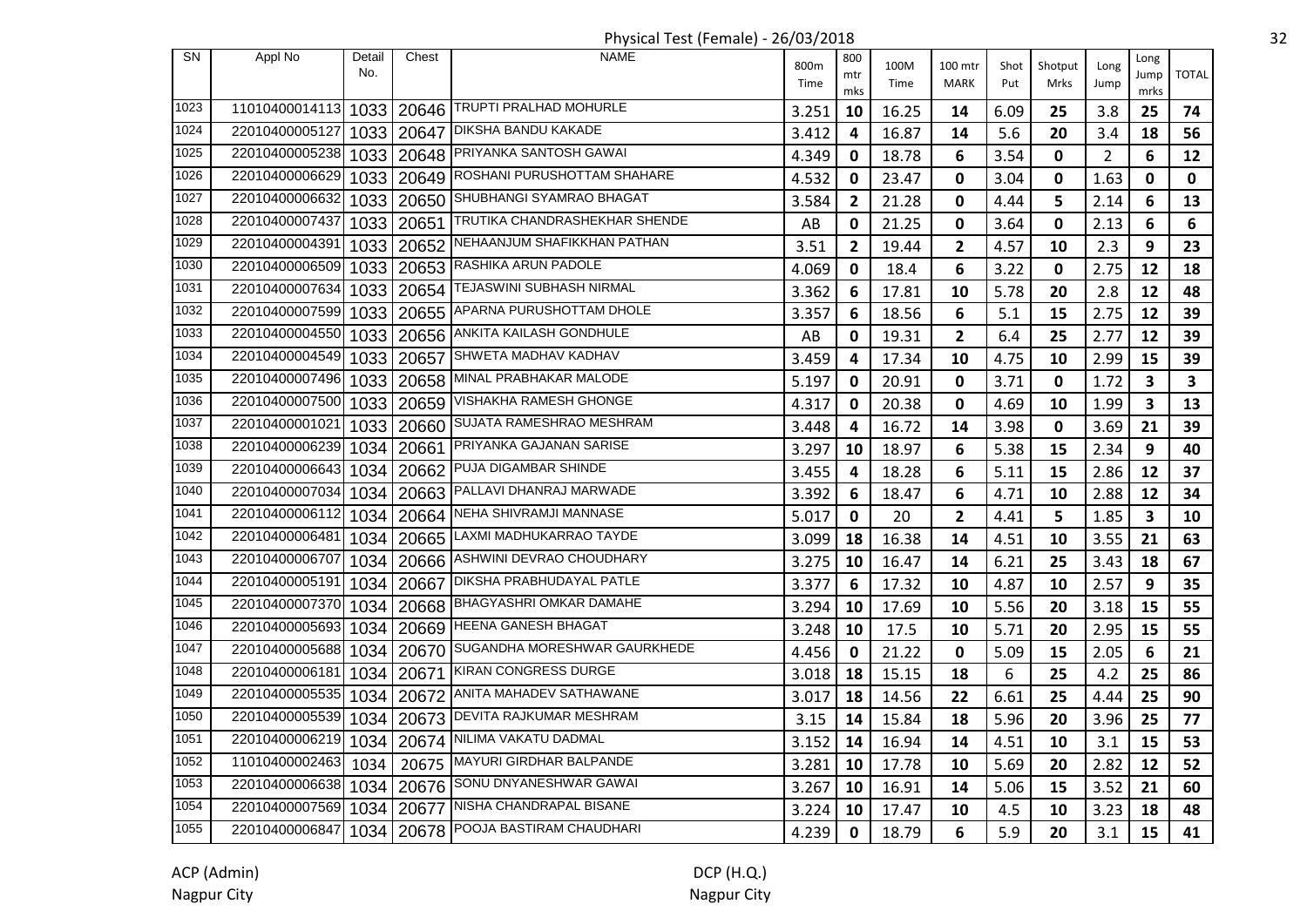Physical Test (Female) - 26/03/2018 33

|           |                |               |            | $\ldots$ , $\ldots$ , $\ldots$ , $\ldots$ , $\ldots$ , $\ldots$ , $\ldots$ , $\ldots$ , $\ldots$ |              |                   |              |                        |             |                 |              |                      |              |
|-----------|----------------|---------------|------------|--------------------------------------------------------------------------------------------------|--------------|-------------------|--------------|------------------------|-------------|-----------------|--------------|----------------------|--------------|
| <b>SN</b> | Appl No        | Detail<br>No. | Chest      | <b>NAME</b>                                                                                      | 800m<br>Time | 800<br>mtr<br>mks | 100M<br>Time | 100 mtr<br><b>MARK</b> | Shot<br>Put | Shotput<br>Mrks | Long<br>Jump | Long<br>Jump<br>mrks | <b>TOTAL</b> |
| 1056      | 22010400006680 | 1034          | 20679      | VANDANA SHRIPATRAO GHORPADE                                                                      | 5.062        | 0                 | 19.72        | 2                      | 4.13        | 5               | 1.83         | 3                    | 10           |
| 1057      | 22010400006945 | 1034          | 20680      | ARCHANA LALCHAND PATIL                                                                           | 4.226        | 0                 | 20.5         | 0                      | 4.58        | 10              | 2.3          | 9                    | 19           |
| 1058      | 11010400003393 | 1035          | 20681      | DIPAWALI RAMESHRAO RAUT                                                                          | 3.212        | 10                | 17           | 14                     | 5.08        | 15              | 3.8          | 25                   | 64           |
| 1059      | 22010400007368 | 1035          | 20682      | PRIYANKA CHAKRADHAR PANDE                                                                        | 4.564        | 0                 | 21.7         | $\mathbf 0$            | 4.94        | 10              | 2.27         | 6                    | 16           |
| 1060      | 22010400005254 | 1035          | 20683      | VRUSHALI SANJAYRAO BHANGE                                                                        | 3.589        | $\overline{2}$    | 16.85        | 14                     | 3.92        | 0               | 2.45         | 9                    | 25           |
| 1061      | 22010400006230 | 1035          |            | 20684   MAMTA BHAIYYALAL KOKUDE                                                                  | 3.281        | 10                | 18.28        | 6                      | 5.3         | 15              | 3.5          | 21                   | 52           |
| 1062      | 22010400007312 |               |            | 1035   20685   PRATIBHA NANDEO MASRAM                                                            | 3.355        | 6                 | 17.53        | 10                     | 5.75        | 20              | 3.6          | 21                   | 57           |
| 1063      | 22010400006524 | 1035          |            | 20686 DULESHWARI KAILASH KUMBHARE                                                                | 4.195        | 0                 | 19.53        | $\overline{2}$         | 3.42        | 0               | 2.71         | 12                   | 14           |
| 1064      | 22010400005010 | 1035          | 20687      | SUSHAMA MANGALDAS BHALAVI                                                                        | 3.228        | 10                | 17.62        | 10                     | 5.45        | 15              | 3.64         | 21                   | 56           |
| 1065      | 22010400006829 | 1035          | 20688      | KAVITA SHRIKRISHNA MESHRAM                                                                       | 4.058        | 0                 | 20.56        | 0                      | 4.49        | 5               | 2.05         | 6                    | 11           |
| 1066      | 22010400005110 | 1035          | 20689      | MEGHA MAHENDRA DURGE                                                                             | 3.342        | 6                 | 17.28        | 10                     | 5.04        | 15              | 3.38         | 18                   | 49           |
| 1067      | 22010400005014 |               | 1035 20690 | ANKITA GAUTAM KHOBRAGADE                                                                         | AB           | 0                 | 20.22        | $\mathbf{0}$           | 4.6         | 10              | 1.95         | $\mathbf{3}$         | 13           |
| 1068      | 22010400004639 | 1035          | 20691      | RAJANI SUDAS VAIRAGADE                                                                           | 5.019        | 0                 | 22.22        | $\mathbf 0$            | 4.05        | 5               | 2.35         | 9                    | 14           |
| 1069      | 22010400006797 |               |            | 1035   20692   DIVYA DIPAK ADE                                                                   | 4.17         | 0                 | 18.75        | 6                      | 3.23        | 0               | 3.05         | 15                   | 21           |
| 1070      | 22010400005545 |               |            | 1035   20693   UJJWALA NARAYANRAO SONULE                                                         | 4.36         | 0                 | 22           | 0                      | 4.46        | 5               | 2.15         | 6                    | 11           |
| 1071      | 22010400005537 |               | 1035 20694 | JAYA KISNAJI YETE                                                                                | 4.264        | 0                 | 21.68        | 0                      | 4.05        | 5               | 1.98         | 3                    | 8            |
| 1072      | 22010400006022 | 1035          |            | 20695 POOJA ASHOK GADHAVE                                                                        | 4.035        | 0                 | 20.43        | 0                      | 5           | 15              | 2.72         | 12                   | 27           |
| 1073      | 22010400004575 | 1035          | 20696      | CHANDA ANANDRAO NIMGADE                                                                          | 3.262        | 10                | 16.66        | 14                     | 5.5         | 20              | 3            | 15                   | 59           |
| 1074      | 22010400005049 | 1035          | 20697      | POOJA PUNJABRAO RAUT                                                                             | 4.212        | 0                 | 20.84        | 0                      | 4.7         | 10              | 2.8          | 12                   | 22           |
| 1075      | 22010400007548 | 1035          | 20698      | RAVINA CHANDRAMANI INGLE                                                                         | 5.169        | 0                 | 25.68        | 0                      | 2.73        | 0               | 1.85         | $\mathbf{3}$         | $\mathbf{3}$ |
| 1076      | 22010400007611 |               | 1035 20699 | <b>BHARTI GAUTAM INGLE</b>                                                                       | 4.055        | 0                 | 18.19        | 6                      | 3.95        | $\mathbf 0$     | 3.38         | 18                   | 24           |
| 1077      | 22010400005405 |               | 1035 20700 | CHHAYA SUDESH BOLGUNDEWAR                                                                        | 3.457        | 4                 | 15.63        | 18                     | 5.54        | 20              | 3.8          | 25                   | 67           |
| 1078      | 22010400007357 |               |            | 1036   20701   BHAGYASHRI SAHEBRAO DHURVE                                                        | 4.357        | 0                 | 19.38        | $\overline{2}$         | 5.05        | 15              | 2.91         | 15                   | 32           |
| 1079      | 22010400007459 |               |            | 1036   20702 HARSHALI MANOHAR KAILUKE                                                            | 4.039        | 0                 | 19.75        | $\overline{2}$         | 4.81        | 10              | 2.45         | 9                    | 21           |
| 1080      | 11010400006411 | 1036          |            | 20703 ROSHANI WASUDEOJI KAWADKAR                                                                 | 3.433        | 4                 | 18.5         | 6                      | 5.15        | 15              | 3.07         | 15                   | 40           |
| 1081      | 22010400006677 |               |            | 1036   20704 SONALI MANOHAR PATMASE                                                              | 4.09         | 0                 | 19.47        | 2                      | 5.1         | 15              | 3.13         | 15                   | 32           |
| 1082      | 22010400005455 | 1036          | 20705      | <b>DIKSHA BHIVAJI JOGDAND</b>                                                                    | 4.037        | 0                 | 20.75        | 0                      | 5.38        | 15              | 2.4          | 9                    | 24           |
| 1083      | 22010400004890 |               |            | 1036   20706 KIRAN MULCHAND GAWRANE                                                              | 3.428        | 4                 | 16.84        | 14                     | 6.07        | 25              | 3.12         | 15                   | 58           |
| 1084      | 22010400006799 |               | 1036 20707 | MEGHA JITENDRA BANSOD                                                                            | 4.046        | 0                 | 19.09        | 2                      | 5.31        | 15              | 2.58         | 9                    | 26           |
| 1085      | 22010400007338 |               | 1036 20708 | SHRADDHA PRALHAD CHIKHALKAR                                                                      | AB           | 0                 | 21.63        | $\mathbf 0$            | 4.11        | 5               | 2.08         | 6                    | 11           |
| 1086      | 22010400006202 |               | 1036 20709 | MANJUSHA BHIMRAO MOTGHARE                                                                        | 4.587        | 0                 | 21.84        | $\mathbf 0$            | 5.03        | 15              | 1.82         | 3                    | 18           |
| 1087      | 22010400006055 |               |            | 1036   20710 PRATIKSHABAI RAJENDRA KAPOOR                                                        | 5.177        | 0                 | 21.25        | 0                      | 4.74        | 10              | 1.5          | $\mathbf 0$          | 10           |
| 1088      | 22010400006642 |               |            | 1036   20711 SAVITRI DHANANJAY NAWGHARE                                                          | 3.089        | 18                | 15.9         | 18                     | 5.77        | 20              | 3.72         | 21                   | 77           |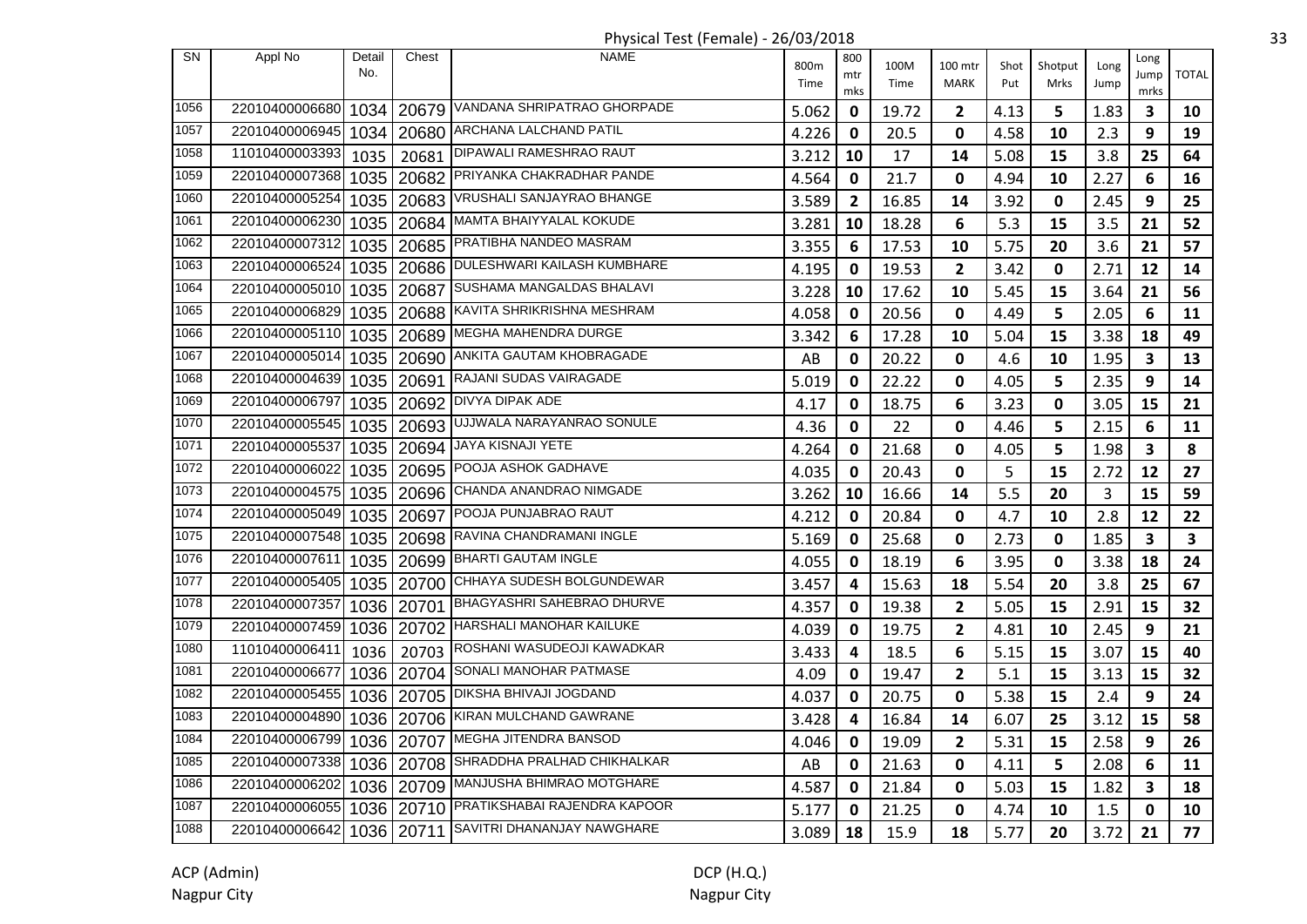Physical Test (Female) - 26/03/2018 34

|                   |                |               |            | $\ldots$ , $\ldots$ , $\ldots$ , $\ldots$ , $\ldots$ , $\ldots$ , $\ldots$ , $\ldots$ , $\ldots$ |              |                   |              |                        |             |                 |                |                         |              |
|-------------------|----------------|---------------|------------|--------------------------------------------------------------------------------------------------|--------------|-------------------|--------------|------------------------|-------------|-----------------|----------------|-------------------------|--------------|
| <b>SN</b>         | Appl No        | Detail<br>No. | Chest      | <b>NAME</b>                                                                                      | 800m<br>Time | 800<br>mtr<br>mks | 100M<br>Time | 100 mtr<br><b>MARK</b> | Shot<br>Put | Shotput<br>Mrks | Long<br>Jump   | Long<br>Jump<br>mrks    | <b>TOTAL</b> |
| 1089              | 22010400007587 |               |            | 1036   20712   PUSHPA DNYANESHWAR SARODE                                                         | 4.37         | 0                 | 22.41        | 0                      | 3.48        | 0               | 2.6            | 12                      | 12           |
| 1090              | 22010400006984 |               |            | 1036   20713   BALUSHA SAKHARAM GEDAM                                                            | 3.087        | 18                | 16.4         | 14                     | 6.15        | 25              | 3.14           | 15                      | 72           |
| 1091              | 22010400005599 |               |            | 1036   20714 KOMAL RAMA MULE                                                                     | 3.393        | 6                 | 16.91        | 14                     | 5.02        | 15              | 3.12           | 15                      | 50           |
| 1092              | 22010400005577 |               | 1036 20715 | <b>DIPALI RAJESH BHALEKAR</b>                                                                    | 3.372        | 6                 | 18.06        | 6                      | 4.63        | 10              | 3.06           | 15                      | 37           |
| 1093              | 22010400006905 |               |            | 1036   20716   SHITAL DARASING CHAVHAN                                                           | 3.525        | $\overline{2}$    | 16.72        | 14                     | 5.88        | 20              | 2.64           | 12                      | 48           |
| 1094              | 22010400007016 |               |            | 1036   20717 SWARTHI RAMKRUSHNAJI BHOYAR                                                         | 3.422        | 4                 | 17.62        | 10                     | 5.05        | 15              | 3.45           | 18                      | 47           |
| 1095              | 22010400006277 |               |            | 1036   20718   POOJA SURESH BHAGAT                                                               | 7.041        | $\mathbf 0$       | 23.75        | $\mathbf{0}$           | 4.12        | 5               | 2.24           | 6                       | 11           |
| 1096              | 22010400005896 |               |            | 1036   20719   DHANASHRI JANGA ADE                                                               | 3.274        | 10                | 17.19        | 10                     | 4.52        | 10              | 2.8            | 12                      | 42           |
| 1097              | 22010400006537 | 1036          |            | 20720 RAJASHREE ARUN THAKARE                                                                     | 4.02         | 0                 | 19.96        | 2                      | 2.52        | 0               | 2.2            | 6                       | 8            |
| 1098              | 22010400006827 | 1037          | 20721      | NILANJALI RAMDAS SAWARKAR                                                                        | 4.39         | 0                 | 19.25        | $\mathbf{2}$           | 3.9         | 0               | 2.4            | 9                       | 11           |
| 1099              | 22010400006021 | 1037          | 20722      | <b>PRAGATI LAXMAN PISUDDE</b>                                                                    | 5.193        | 0                 | 22.87        | 0                      | 4.53        | 10              | $\overline{2}$ | 6                       | 16           |
| 1100              | 22010400007645 | 1037          | 20723      | PRERNA CHAITRAMJI KANSARE                                                                        | 4.382        | 0                 | 20.41        | $\mathbf 0$            | 3.21        | $\mathbf 0$     | 2.04           | 6                       | 6            |
| 1101              | 22010400006834 | 1037          |            | 20724 ROMA GOPICHAND GAJBHIYE                                                                    | 5.028        | 0                 | 20.19        | 0                      | 5.92        | 20              | 2.35           | 9                       | 29           |
| 1102              | 22010400006577 | 1037          |            | 20725 SEEMA BAPURAOJI ZILPE                                                                      | 4.483        | $\mathbf 0$       | 20.35        | $\mathbf 0$            | 4.19        | 5               | 0              | $\mathbf 0$             | 5            |
| 1103              | 22010400006531 | 1037          |            | 20726 KOMAL TIKARAM ROHANKAR                                                                     | 3.132        | 14                | 18.04        | 6                      | 4.72        | 10              | 2.6            | 12                      | 42           |
| 1104              | 22010400006370 | 1037          |            | 20727 PRATIBHA KANTILAL KOSAMKAR                                                                 | 3.133        | 14                | 16.22        | 14                     | 5.08        | 15              | 3.6            | 21                      | 64           |
| 1105              | 22010400005604 | 1037          |            | 20728 SANGHAMITRA MAHANANDANRAO DHANDE                                                           | 3.025        | 18                | 15.79        | 18                     | 5.49        | 15              | 3.35           | 18                      | 69           |
| 1106              | 22010400006772 | 1037          | 20729      | SHILA ANANDA JONDHALE                                                                            | 4.124        | 0                 | 23.59        | 0                      | 4.78        | 10              | 2.15           | 6                       | 16           |
| 1107              | 22010400005167 | 1037          | 20730      | NILIMA YASHWANT GHARDE                                                                           | 5.482        | 0                 | AB           | $\mathbf 0$            | 0           | 0               | 0              | 0                       | 0            |
| 1108              | 22010400006634 | 1037          | 20731      | NATASHA DEVANAND KHANDARE                                                                        | 3.354        | 6                 | 17.65        | 10                     | 5.46        | 15              | 3.15           | 15                      | 46           |
| 1109              | 22010400006609 | 1037          | 20732      | SHITAL ZAMAJI BHAGAT                                                                             | 2.49         | 25                | 14.84        | 22                     | 6.44        | 25              | 3.87           | 25                      | 97           |
| 1110              | 22010400006839 | 1037          |            | 20733 RAKHI HIMMATRAO WANKHEDE                                                                   | 3.295        | 10                | 16.44        | 14                     | 5.59        | 20              | 2.9            | 15                      | 59           |
| 1111              | 22010400007450 | 1037          |            | 20734 MANISHA BHARATJI RAUT                                                                      | 3.115        | 14                | 17.31        | 10                     | 5.52        | 20              | 3.27           | 18                      | 62           |
| $\overline{1112}$ | 22010400006014 | 1037          |            | 20735 ASHWINI VIJAY JUMDE                                                                        | 4.112        | 0                 | 19.28        | 2                      | 3.8         | 0               | 2.4            | 9                       | 11           |
| 1113              | 22010400006287 |               |            | 1037   20736   EKTA ARUNRAO RAUT                                                                 | 4.25         | $\mathbf 0$       | 19.91        | $\overline{2}$         | 3.45        | 0               | 1.92           | $\overline{\mathbf{3}}$ | 5            |
| 1114              | 22010400007573 | 1037          |            | 20737 KIRTI RAMAJI BADWAIK                                                                       | 4.056        | 0                 | 19.9         | $\overline{2}$         | 3.28        | 0               | 2.12           | 6                       | 8            |
| 1115              | 22010400006857 | 1037          |            | 20738 NIKITA SIDDHARTH WAHANE                                                                    | 3.382        | 6                 | 18.15        | 6                      | 5.74        | 20              | 3.05           | 15                      | 47           |
| 1116              | 22010400006868 | 1037          |            | 20739 DIPTI VASUDEO CHOURE                                                                       | 3.187        | 14                | 14.87        | 22                     | 6.24        | 25              | 3.8            | 25                      | 86           |
| 1117              | 22010400006852 | 1037          | 20740      | RAVIKANTA SHANKAR AGADE                                                                          | 3.094        | 18                | 16.5         | 14                     | 6.56        | 25              | 3.25           | 18                      | 75           |
| 1118              | 22010400006086 | 1038          | 20741      | DOLLY SURESH UIKEY                                                                               | 5.37         | 0                 | 20.22        | 0                      | 3.91        | 0               | 1.85           | 3                       | 3            |
| 1119              | 22010400006083 |               | 1038 20742 | SHUBHANGI DADARAO BAGDE                                                                          | 5.537        | 0                 | 24.72        | $\mathbf 0$            | 4.02        | 5               | 1.52           | 0                       | 5            |
| 1120              | 22010400006092 |               |            | 1038   20743 RANI ANNAJI DAHIWALKAR                                                              | 4.535        | 0                 | 20.22        | 0                      | 3.33        | 0               | 1.6            | 0                       | $\mathbf 0$  |
| 1121              |                |               |            | 22010400006874 1038 20744 SONU MAHADEORAO SHIRPURKAR                                             | 4.233        | $\mathbf{0}$      | 19.81        | $\overline{2}$         | 5.68        | 20              | 2.7            | 12                      | 34           |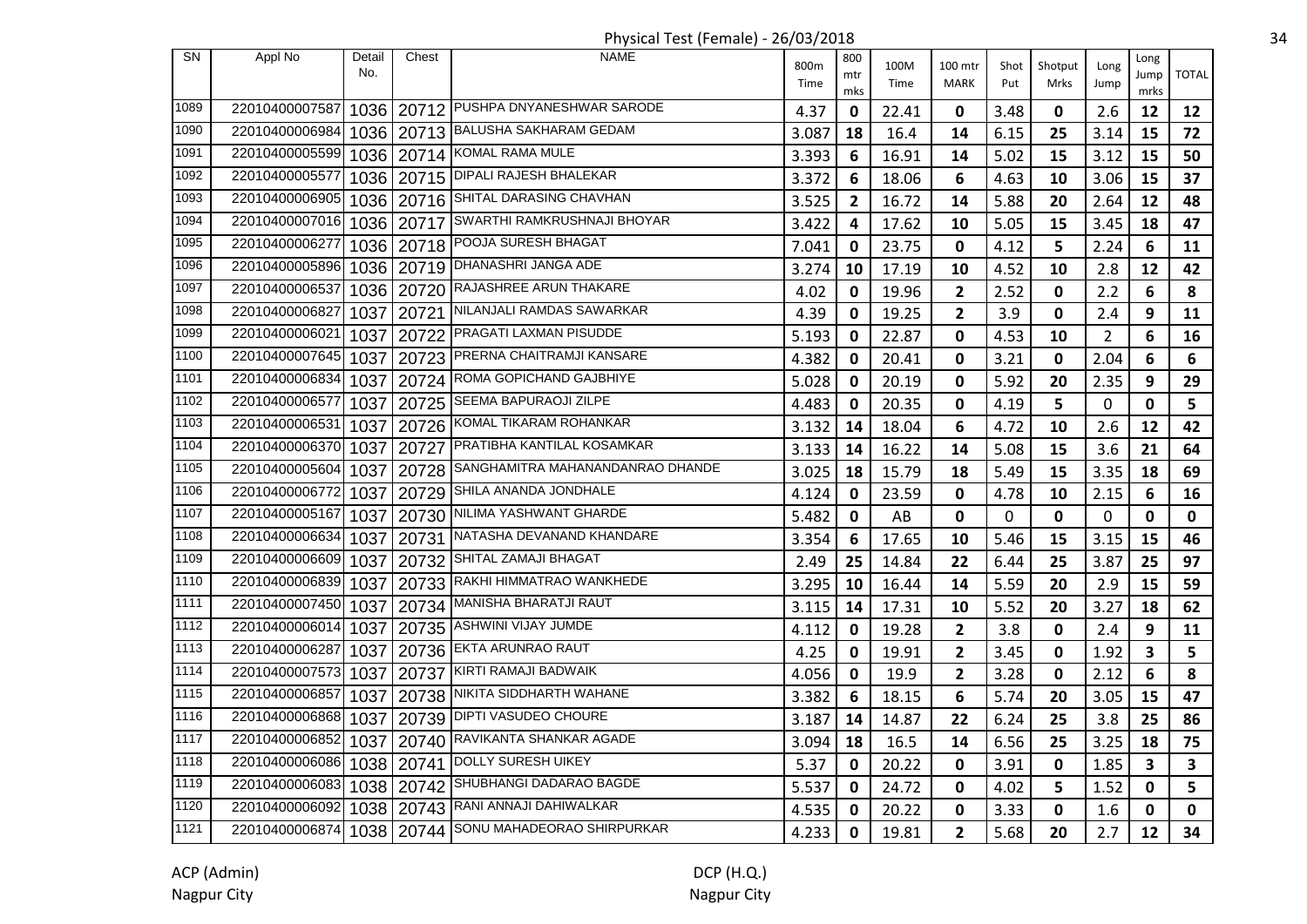Physical Test (Female) - 26/03/2018 35

| <b>SN</b>     | Appl No                   | Detail<br>No. | Chest      | <b>NAME</b>                                    | 800m<br>Time | 800<br>mtr     | 100M<br>Time | 100 mtr<br><b>MARK</b> | Shot<br>Put    | Shotput<br>Mrks | Long<br>Jump   | Long<br>Jump            | <b>TOTAL</b> |
|---------------|---------------------------|---------------|------------|------------------------------------------------|--------------|----------------|--------------|------------------------|----------------|-----------------|----------------|-------------------------|--------------|
| $\sqrt{1122}$ | 22010400007487            |               |            | 1038   20745   PRITI NARAYAN SATPUTE           | AB           | mks<br>0       | 22.84        | 0                      | 4.91           | 10              | 1.52           | mrks<br>0               | 10           |
| 1123          | 22010400007391            |               |            | 1038   20746 SADHANA ATMARAM BOBADE            | 3.369        | 6              | 17.62        | 10                     | $\overline{7}$ | 25              | 3.4            | 18                      | 59           |
| 1124          | 22010400007271            |               |            | 1038   20747   ASHA SOPANRAO SARTAPE           | 4.421        | 0              | 22.4         | 0                      | 4.45           | 5               | 2.46           | 9                       | 14           |
| 1125          | 22010400007466            |               |            | 1038   20748   DIPIKA PURAN RAUT               | 3.149        | 14             | 14.91        | 22                     | 6.78           | 25              | 4.01           | 25                      | 86           |
| 1126          | 22010400007616            |               | 1038 20749 | RAMESHWARI MUNNALAL BHAGAT                     | 3.168        | 14             | 15.32        | 18                     | 5.75           | 20              | 3.19           | 15                      | 67           |
| 1127          | 22010400005332            |               | 1038 20750 | PRITI GAJANAN PIMPALSHENDE                     | 3.584        | $\mathbf{2}$   | 17.81        | 10                     | 4.39           | 5               | 3.23           | 18                      | 35           |
| 1128          | 22010400006786            |               |            | 1038 20751 SONU JAYSINGH RAMTEKE               | 5.06         | 0              | 18.13        | 6                      | 5.35           | 15              | 3.13           | 15                      | 36           |
| 1129          | 22010400006714            |               |            | 1038   20752 SHASHIKALA ASHOK MOHURLE          | 3.348        | 6              | 17.97        | 10                     | 6.05           | 25              | 3.08           | 15                      | 56           |
| 1130          | 22010400007509            |               |            | 1038   20753   AARTI RAJENDRA POTHBARE         | 3.157        | 14             | 15.38        | 18                     | 7.09           | 25              | 3.98           | 25                      | 82           |
| 1131          | 22010400007499            |               |            | 1038   20754 KOYAL JANARDHAN NAIK              | 3.536        | $\overline{2}$ | 19.56        | $\overline{2}$         | 3.45           | 0               | 2.03           | 6                       | 10           |
| 1132          | 22010400007554            |               |            | 1038   20755   SONU HEMRAJ WARDHE              | 3.382        | 6              | 24.16        | 0                      | 4.62           | 10              | 1.3            | 0                       | 16           |
| 1133          | 22010400007558            | 1038          | 20756      | MANDA SURENDRA KATRE                           | 4.538        | 0              | 20.72        | 0                      | 4.3            | 5               | 2.27           | 6                       | 11           |
| 1134          | 22010400007447            |               | 1038 20757 | <b>PRANALI PRABHUDAS JAMNIK</b>                | 4.261        | 0              | 18.94        | 6                      | 4.65           | 10              | 2.91           | 15                      | 31           |
| 1135          | 22010400006315 1038 20758 |               |            | SUJATA DEORAO CHAVHAN                          | AB           | 0              | 18.785       | 6                      | 3.94           | 0               | 1.96           | $\overline{\mathbf{3}}$ | 9            |
| 1136          | 22010400006593            |               | 1038 20759 | JAYSHRI DADARAO GAWANDE                        | 5.154        | 0              | 19.16        | $\overline{2}$         | 4.13           | 5               | 1.93           | $\overline{\mathbf{3}}$ | 10           |
| 1137          | 22010400004698            |               |            | 1038   20760 POONAM DEWAJI WAKDE               | 4.048        | 0              | 15.82        | 18                     | 3.75           | 0               | 2.07           | 6                       | 24           |
| 1138          | 22010400006705            |               |            | 1039   20761 PRITI MAHADEO GUJARKAR            | 4.142        | 0              | 20.35        | 0                      | 3.85           | 0               | $\overline{2}$ | 6                       | 6            |
| 1139          | 22010400006138            |               |            | 1039   20762   DIPALI ASHOK DYAVYEKAR          | 3.488        | 4              | 18.41        | 6                      | 6.15           | 25              | 3.01           | 15                      | 50           |
| 1140          | 22010400004697            |               |            | 1039   20763   AMBIKA MANOHAR KUMBHRE          | 3.499        | 4              | 18.22        | 6                      | 4.45           | 5               | 2.88           | 12                      | 27           |
| 1141          | 22010400006715            |               |            | 1039   20764   KHUSHALI RAMESH DOHALIYA        | 3.313        | 6              | 16.87        | 14                     | 5.27           | 15              | 3.35           | 18                      | 53           |
| 1142          | 22010400005002            | 1039          |            | 20765 MEGHA PRABHAKAR GAJBHIYE                 | 4.394        | 0              | 22.66        | 0                      | 3.01           | 0               | 1.4            | 0                       | 0            |
| 1143          | 22010400006012            |               | 1039 20766 | JAYASHRI KISANAJI KALE                         | 4.379        | 0              | 19.65        | $\overline{2}$         | 4.7            | 10              | 2.1            | 6                       | 18           |
| 1144          | 22010400006884            |               | 1039 20767 | <b>DEEPALI MADHUKAR SURSAWANT</b>              | 4.092        | 0              | 19.31        | $\mathbf{2}$           | 4.58           | 10              | $\mathbf 0$    | $\mathbf 0$             | 12           |
| 1145          | 22010400006572            |               |            | 1039   20768   MRUNAL SHIRISH NITNAWARE        | 4.05         | 0              | 17.66        | 10                     | 4.88           | 10              | 2.6            | 12                      | 32           |
| 1146          |                           |               |            | 22010400006468 1039 20769 SONU GANGADHAR MASKE | 3.338        | 6              | 16.87        | 14                     | 4.97           | 10              | 3              | 15                      | 45           |
| 1147          | 22010400005172            |               |            | 1039   20770   HARSHADA MAHADEO MAHURKAR       | 4.062        | 0              | 18.41        | 6                      | 4.14           | 5               | 2.16           | 6                       | 17           |
| 1148          | 22010400007076            |               |            | 1039   20771   PRAJAKTA ULHAS RAIBOLE          | AB           | 0              | 24.59        | 0                      | 3.45           | $\mathbf 0$     | 1.2            | $\mathbf 0$             | $\mathbf 0$  |
| 1149          | 22010400006861            |               |            | 1039   20772   RAJSHRI NARESH MARASKOLHE       | 5.062        | 0              | 23.06        | 0                      | 2.6            | 0               | 1.4            | 0                       | 0            |
| 1150          | 22010400005339            |               |            | 1039   20773 MONIKA SURESH UPARKAR             | 4.363        | 0              | 23.97        | 0                      | 3.55           | 0               | 2.1            | 6                       | 6            |
| 1151          | 22010400004379            |               |            | 1039   20774   VRUSHALI DIPAKRAO FENDAR        | 3.489        | 4              | 26.25        | 0                      | 4.31           | 5               | 3.03           | 15                      | 24           |
| 1152          | 22010400004389            |               | 1039 20775 | KOMAL SURESH BADNE                             | 5.042        | 0              | 21.12        | 0                      | 4.12           | 5               | 1.82           | 3                       | 8            |
| 1153          | 22010400005746            |               | 1039 20776 | ANKITA RUPRAO WADIBHASME                       | 4.039        | 0              | 18.19        | 6                      | 5.1            | 15              | 2.55           | 9                       | 30           |
| 1154          | 22010400007143 1039 20777 |               |            | VANDANA SHESHRAOJI BHOYAR                      | 5.214        | $\mathbf 0$    | 21.53        | $\mathbf 0$            | 2.77           | $\mathbf 0$     | 1.5            | 0                       | 0            |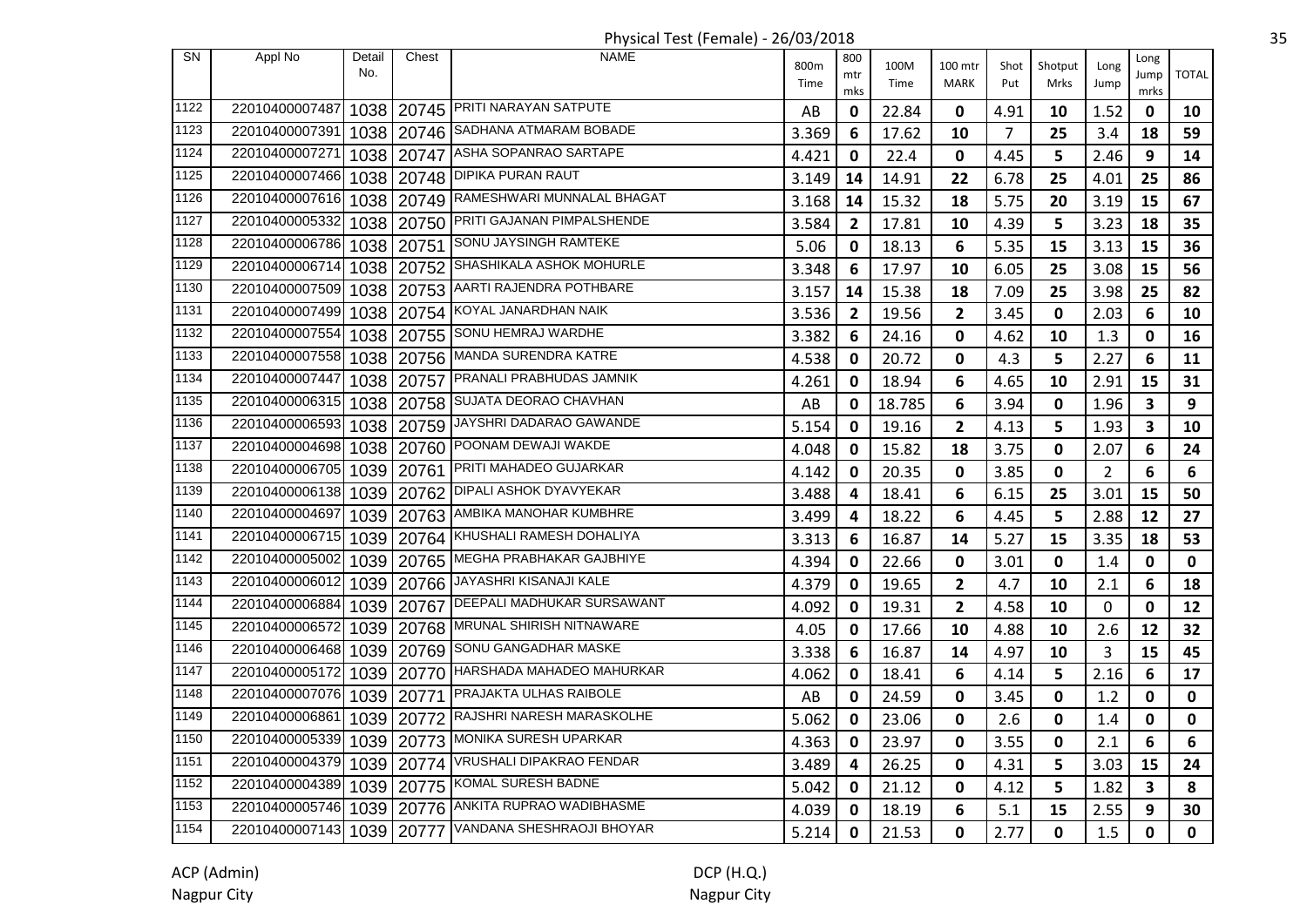| <b>SN</b> | Appl No             | Detail<br>No. | Chest      | <b>NAME</b>                            | 800m  | 800<br>mtr     | 100M  | 100 mtr                 | Shot | Shotput     | Long | Long<br>Jump            | <b>TOTAL</b>            |
|-----------|---------------------|---------------|------------|----------------------------------------|-------|----------------|-------|-------------------------|------|-------------|------|-------------------------|-------------------------|
|           |                     |               |            |                                        | Time  | mks            | Time  | <b>MARK</b>             | Put  | Mrks        | Jump | mrks                    |                         |
| 1155      | 22010400004771      |               |            | 1039   20778   VAISHALI DILIP RATHOD   | 4.377 | $\mathbf 0$    | 16.88 | 14                      | 6.7  | 25          | 3.26 | 18                      | 57                      |
| 1156      | 22010400004813      |               |            | 1039   20779 SONALI GULAB RAUT         | 3.286 | 10             | 15.75 | 18                      | 6.5  | 25          | 3.52 | 21                      | 74                      |
| 1157      | 22010400004823      |               |            | 1039   20780 BHAGYASHRI OMKAR KHIRADE  | 3.285 | 10             | 17.69 | 10                      | 5.53 | 20          | 3.06 | 15                      | 55                      |
| 1158      | 22010400006254      |               | 1040 20781 | PRITI LAXMAN ADMACHI                   | 3.556 | $\overline{2}$ | 18.47 | 6                       | 5.17 | 15          | 2.5  | 9                       | 32                      |
| 1159      | 22010400007577      |               | 1040 20782 | SURBHI PANDIT BORSE                    | 4.237 | 0              | 19.12 | 2                       | 5.08 | 15          | 2.41 | 9                       | 26                      |
| 1160      | 22010400005486      |               | 1040 20783 | <b>SUSHMA BHIKAJI KATHALE</b>          | 5.172 | 0              | 22.94 | 0                       | 3.87 | 0           | 1.85 | $\overline{\mathbf{3}}$ | $\overline{\mathbf{3}}$ |
| 1161      | 22010400006262      |               |            | 1040   20784   RADHA SHAMLAL TANDAN    | 3.172 | 14             | 19.56 | $\overline{\mathbf{2}}$ | 3.89 | 0           | 2.45 | 9                       | 25                      |
| 1162      | 22010400004313      |               |            | 1040   20785   NUTAN AVINASH MANKAR    | 4.262 | $\mathbf 0$    | 19.66 | $\overline{2}$          | 3.8  | $\mathbf 0$ | 1.56 | $\mathbf 0$             | $\overline{2}$          |
| 1163      | 22010400004818      |               |            | 1040   20786   NANDINI WASUDEO PHAD    | 3.079 | 18             | 15.35 | 18                      | 5.88 | 20          | 3.4  | 18                      | 74                      |
| 1164      | 22010400004821      |               |            | 1040   20787 SHAMAL RAJENDRA PATIL     | 3.129 | 14             | 16.25 | 14                      | 6.16 | 25          | 3.22 | 18                      | 71                      |
| 1165      | 22010400004815      |               | 1040 20788 | SWATI RAJESH CHAWARE                   | 3.127 | 14             | 16.19 | 14                      | 5.88 | 20          | 3.45 | 18                      | 66                      |
| 1166      | 22010400007532      |               | 1040 20789 | VIDHYA PURUSHOTTAM KALE                | 3.195 | 14             | 16.97 | 14                      | 6.07 | 25          | 3.22 | 18                      | 71                      |
| 1167      | 22010400007580      |               |            | 1040   20790 MAYA PUNJARAMJI KAWADKAR  | 3.212 | 10             | 20.41 | 0                       | 4.79 | 10          | 2.35 | 9                       | 29                      |
| 1168      | 22010400004621      |               | 1040 20791 | MONA SHANKER SAHARE                    | AB    | 0              | 21.16 | 0                       | 5    | 15          | 2.11 | 6                       | 21                      |
| 1169      | 22010400007579      |               |            | 1040   20792   JYOTI MANAJI DHIKAR     | AB    | $\mathbf 0$    | 19.5  | $\overline{2}$          | 4.38 | 5           | 2.31 | 9                       | 16                      |
| 1170      | 22010400006167      |               |            | 1040   20793   DIPALI SURESH YELE      | 3.268 | 10             | 17.22 | 10                      | 4.57 | 10          | 2.47 | 9                       | 39                      |
| 1171      | 22010400005661      |               |            | 1040   20794 PRIYANKA ANKUSH GOMASE    | 4.225 | 0              | 19.35 | 2                       | 4.99 | 10          | 2.25 | 6                       | 18                      |
| 1172      | 22010400006862      |               |            | 1040   20795   BHAGYASHRI ASHOK KOMATI | AB    | 0              | 23.87 | $\mathbf{0}$            | 4.17 | 5           | 1.77 | 3                       | 8                       |
| 1173      | 22010400007482      | 1040 I        |            | 20796 REENA JITENDRA BHAGAT            | 5.142 | 0              | 21.03 | 0                       | 3.16 | 0           | 1.88 | 3                       | $\overline{\mathbf{3}}$ |
| 1174      | 22010400007365      | 1040 l        |            | 20797 KANCHAN RAMKISAN SAHARE          | 3.489 | 4              | 19    | 6                       | 4.1  | 5           | 2.2  | 6                       | 21                      |
| 1175      | 22010400007620      | 1040 l        |            | 20798 BHAIRAVI RANGRAO BAILMARE        | 3.483 | 4              | 18.25 | 6                       | 4.71 | 10          | 2.12 | 6                       | 26                      |
| 1176      | 22010400005760      |               | 1040 20799 | SANDHYA SADGUN GOWARDHAN               | 5.237 | 0              | 21.34 | $\mathbf 0$             | 3.43 | $\mathbf 0$ | 1.92 | $\overline{\mathbf{3}}$ | $\overline{\mathbf{3}}$ |
| 1177      | 22010400007641      | 1040          | 20800      | PRIYA MOHAN BANTE                      | 4.436 | 0              | 19.9  | $\overline{2}$          | 4.84 | 10          | 1.36 | 0                       | 12                      |
| 1178      | 22010400005219      | 1041          |            | 20801 PRIYANKA ASHOK MAGAR             | 3.369 | 6              | 17.22 | 10                      | 5.07 | 15          | 2.82 | 12                      | 43                      |
| 1179      | 22010400005449      | 1041          |            | 20802 JYOTI REKHCHAND PATLE            | 3.226 | 10             | 17.07 | 10                      | 6.28 | 25          | 3.55 | 21                      | 66                      |
| 1180      | 22010400007026      | 1041          |            | 20803 SNEHA RAJKUMAR PAWAR             | 4.222 | $\mathbf{0}$   | 21.32 | $\mathbf{0}$            | 4.84 | 10          | 2.2  | 6                       | 16                      |
| 1181      | 22010400006725      | 1041          |            | 20804 SUKANYA DEVDAS MESHRAM           | 5.251 | 0              | 19.69 | 2                       | 3.35 | 0           | 1.92 | 3                       | 5                       |
| 1182      | 22010400005561      | 1041          | 20805      | SANGHMITRA HEMRAJ NEWARE               | 3.457 | 4              | 15.57 | 18                      | 5.26 | 15          | 3.45 | 18                      | 55                      |
| 1183      | 22010400006088      | 1041          | 20806      | SHUBHANGI BABULAL ADHAO                | 4.048 | 0              | 21.84 | 0                       | 4.7  | 10          | 2.62 | 12                      | 22                      |
| 1184      | 22010400005765      | 1041          | 20807      | SHITAL WASUDEO JOGE                    | 4.115 | 0              | 22.04 | $\mathbf 0$             | 3.75 | 0           | 1.71 | $\mathbf{3}$            | $\overline{\mathbf{3}}$ |
| 1185      | 22010400007540      | 1041          | 20808      | NIKITA DHANRAJ BENIBANGDE              | 5.159 | 0              | 23.69 | 0                       | 2.85 | 0           | 1.52 | 0                       | $\mathbf 0$             |
| 1186      | 22010400005753      | 1041          | 20809      | SANA TABBREZUDDIN QAZI                 | 6.06  | 0              | 22.06 | 0                       | 4.62 | 10          | 1.33 | 0                       | 10                      |
| 1187      | 22010400005785 1041 |               |            | 20810 SHRADDHA DNYNESHWAR WANKHADE     | 3.454 | 4              | 18.47 | 6                       | 4.52 | 10          | 2.51 | 9                       | 29                      |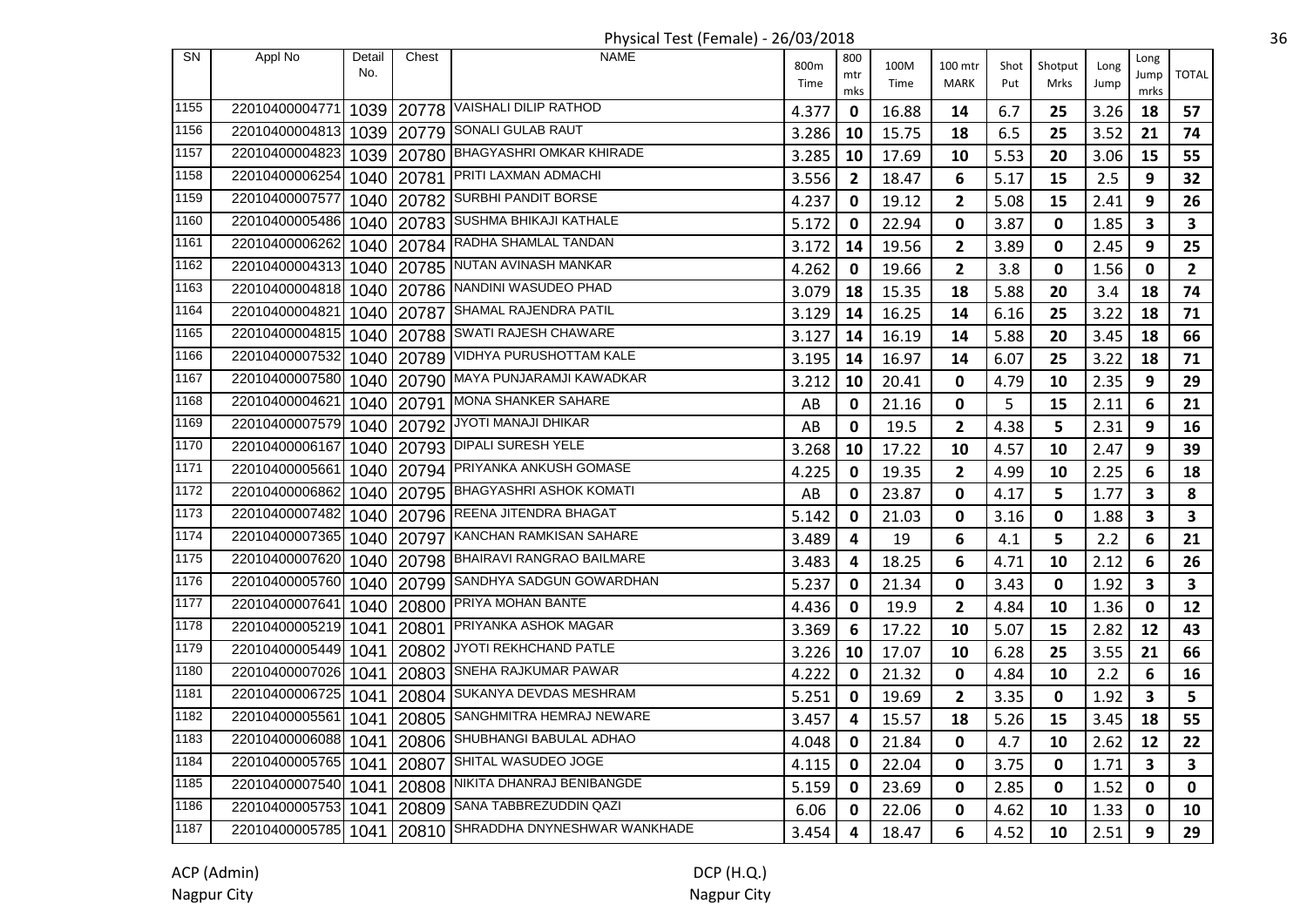Physical Test (Female) - 26/03/2018 37

| <b>SN</b> | Appl No        | Detail<br>No. | Chest      | <b>NAME</b>                                           | 800m  | 800<br>mtr   | 100M  | 100 mtr        | Shot | Shotput | Long | Long<br>Jump            | <b>TOTAL</b> |
|-----------|----------------|---------------|------------|-------------------------------------------------------|-------|--------------|-------|----------------|------|---------|------|-------------------------|--------------|
|           |                |               |            |                                                       | Time  | mks          | Time  | <b>MARK</b>    | Put  | Mrks    | Jump | mrks                    |              |
| 1188      | 22010400005428 | 1041          |            | 20811 ANJU LAXMAN MARASKOLHE                          | 3.454 | 4            | 18.34 | 6              | 6.25 | 25      | 3.16 | 15                      | 50           |
| 1189      | 22010400006427 | 1041          |            | 20812 KARISHMA DNYANESHWAR AADE                       | 4.04  | 0            | 19.15 | 2              | 4.48 | 5       | 2.64 | 12                      | 19           |
| 1190      | 22010400007425 | 1041          |            | 20813 VARSHIKA DURYODHAN GONDANE                      | 5.151 | 0            | 23.25 | $\mathbf 0$    | 2.82 | 0       | 1.29 | $\mathbf{0}$            | 0            |
| 1191      | 22010400007595 | 1041          |            | 20814 CHAITALI DEVIDAS DEVHARE                        | 5.261 | 0            | 19.15 | $\overline{2}$ | 5.43 | 15      | 2.67 | 12                      | 29           |
| 1192      | 22010400005530 | 1041          |            | 20815 JAYASHREE CHINDHUJI SURJUSE                     | 3.162 | 14           | 15.81 | 18             | 5.35 | 15      | 3.59 | 21                      | 68           |
| 1193      | 22010400005792 | 1041          |            | 20816 SNEHA DHARAMDAS LEDE                            | 4.27  | 0            | 20.97 | 0              | 4.47 | 5       | 1.75 | $\overline{\mathbf{3}}$ | 8            |
| 1194      | 22010400005570 | 1041          |            | 20817 SANGITA GAUSHANKAR KUMBHARE                     | 3.362 | 6            | 16.91 | 14             | 5.1  | 15      | 3.35 | 18                      | 53           |
| 1195      | 22010400005436 | 1041          |            | 20818 KOMAL SURESH RANGARI                            | 4.151 | 0            | 18.28 | 6              | 5.13 | 15      | 2.62 | 12                      | 33           |
| 1196      | 22010400004692 | 1041          |            | 20819 NIKITA PRABHUDAS RAMTEKE                        | 3.454 | 4            | 18.87 | 6              | 4.7  | 10      | 3    | 15                      | 35           |
| 1197      | 22010400006936 | 1041          |            | 20820 BHAGYASHREE VILAS NIMSATKAR                     | 4.118 | 0            | 18.78 | 6              | 4.17 | 5       | 2.47 | 9                       | 20           |
| 1198      | 22010400007387 | 1042          |            | 20821 REKHABAI SHANKAR MESHRAM                        | 4.068 | 0            | 20.13 | 0              | 3.21 | 0       | 3    | 15                      | 15           |
| 1199      | 22010400006354 | 1042          |            | 20822 POONAM UMASHANKAR UKE                           | 3.027 | 18           | 17.5  | 10             | 4.68 | 10      | 3.13 | 15                      | 53           |
| 1200      | 22010400007372 | 1042          |            | 20823 BHARATI RAJUBHAU DHUMALE                        | 3.444 | 4            | 18.35 | 6              | 4.55 | 10      | 2.53 | 9                       | 29           |
| 1201      | 22010400007631 | 1042          |            | 20824 SHRADDHA PREMSING RAJPUT                        | 5.37  | 0            | 22.18 | $\mathbf 0$    | 4.35 | 5       | 1.9  | 3                       | 8            |
| 1202      | 22010400007371 | 1042          |            | 20825   APEKSHA VIKAS RODGE                           | 4.422 | 0            | 19.35 | $\mathbf{2}$   | 4.43 | 5       | 2.13 | 6                       | 13           |
| 1203      |                |               |            | 22010400005986 1042 20826 PRACHI SUBHASH MESHRAM      | AB    | 0            | 18.44 | 6              | 3.74 | 0       | 2.72 | 12                      | 18           |
| 1204      | 22010400005203 | 1042          |            | 20827 MEENAKSHI RAJU BHURE                            | 4.021 | 0            | 22.35 | 0              | 4.27 | 5       | 2.17 | 6                       | 11           |
| 1205      | 22010400005485 | 1042          |            | 20828   ASHWINI YOGESHWARJI LUTE                      | 4.162 | 0            | 17.78 | 10             | 4.26 | 5       | 2.97 | 15                      | 30           |
| 1206      | 22010400006440 | 1042          |            | 20829   ANURADHA RAVINDRA KALE                        | 4.584 | 0            | 21.06 | $\mathbf 0$    | 4.16 | 5       | 2.36 | 9                       | 14           |
| 1207      | 22010400006438 | 1042          |            | 20830 SWATI RAVINDRA KALE                             | 5.277 | 0            | 24.37 | $\mathbf 0$    | 4.4  | 5       | 1.52 | 0                       | 5            |
| 1208      | 22010400006244 | 1042          |            | 20831 SHUBHANGI RAVI DONGRE                           | 5.32  | 0            | 22.75 | 0              | 4.29 | 5       | 1.94 | 3                       | 8            |
| 1209      | 22010400005173 | 1042          |            | 20832 MEGHA ANANDRAO PATIL                            | 4.24  | 0            | 22.1  | $\mathbf 0$    | 5.88 | 20      | 2.85 | 12                      | 32           |
| 1210      | 22010400005325 | 1042          |            | 20833 SONAM CHANDRABAN DHABRE                         | 3.277 | 10           | 17.59 | 10             | 4.85 | 10      | 2.88 | 12                      | 42           |
| 1211      | 22010400005882 |               |            | 1042   20834   KALYANI BHAURAO UNHONE                 | 4.557 | $\mathbf 0$  | 21    | 0              | 4.26 | 5       | 2.04 | 6                       | 11           |
| 1212      | 22010400007624 |               |            | 1042   20835 SANJIVANI MADHUKAR INGOLE                | 3.556 | $\mathbf{2}$ | 21.28 | $\mathbf 0$    | 3.92 | 0       | 2.3  | 9                       | 11           |
| 1213      | 22010400006314 |               |            | 1042   20836 REETIKA LALIT CHOUBE                     | 5.177 | 0            | 22.34 | 0              | 4.37 | 5       | 1.94 | 3                       | 8            |
| 1214      | 22010400005633 | 1042          |            | 20837 PUJA RAMARAO REKHATE                            | 3.252 | 10           | 14.97 | 22             | 5.65 | 20      | 3.83 | 25                      | 77           |
| 1215      | 22010400004734 | 1042          |            | 20838 RANI SHAMRAO GEDAM                              | 3.294 | 10           | 16.91 | 14             | 5.5  | 20      | 3.35 | 18                      | 62           |
| 1216      | 22010400005632 |               | 1042 20839 | ANJALI MANSAGAR INGLE                                 | 3.156 | 14           | 17.69 | 10             | 4.58 | 10      | 2.72 | 12                      | 46           |
| 1217      | 22010400005911 |               | 1042 20840 | ANITA MANOHAR MADAVI                                  | 5.24  | 0            | 21.15 | $\mathbf 0$    | 4.75 | 10      | 2.25 | 6                       | 16           |
| 1218      | 22010400006491 |               |            | 1043   20841   ANUPAMA BRIJLALRAO DHURVE              | 3.323 | 6            | 16.84 | 14             | 6.35 | 25      | 2.25 | 6                       | 51           |
| 1219      | 22010400006534 |               |            | 1043   20842   ARTI KEWALJI TANDEKAR                  | AB    | 0            | 20.07 | $\mathbf 0$    | 5.73 | 20      | 2.56 | 9                       | 29           |
| 1220      |                |               |            | 22010400006894 1043 20843 VAISHNAVI SHASHIKANT POHARE | 3.284 | 10           | 16.09 | 14             | 6.3  | 25      | 3.42 | 18                      | 67           |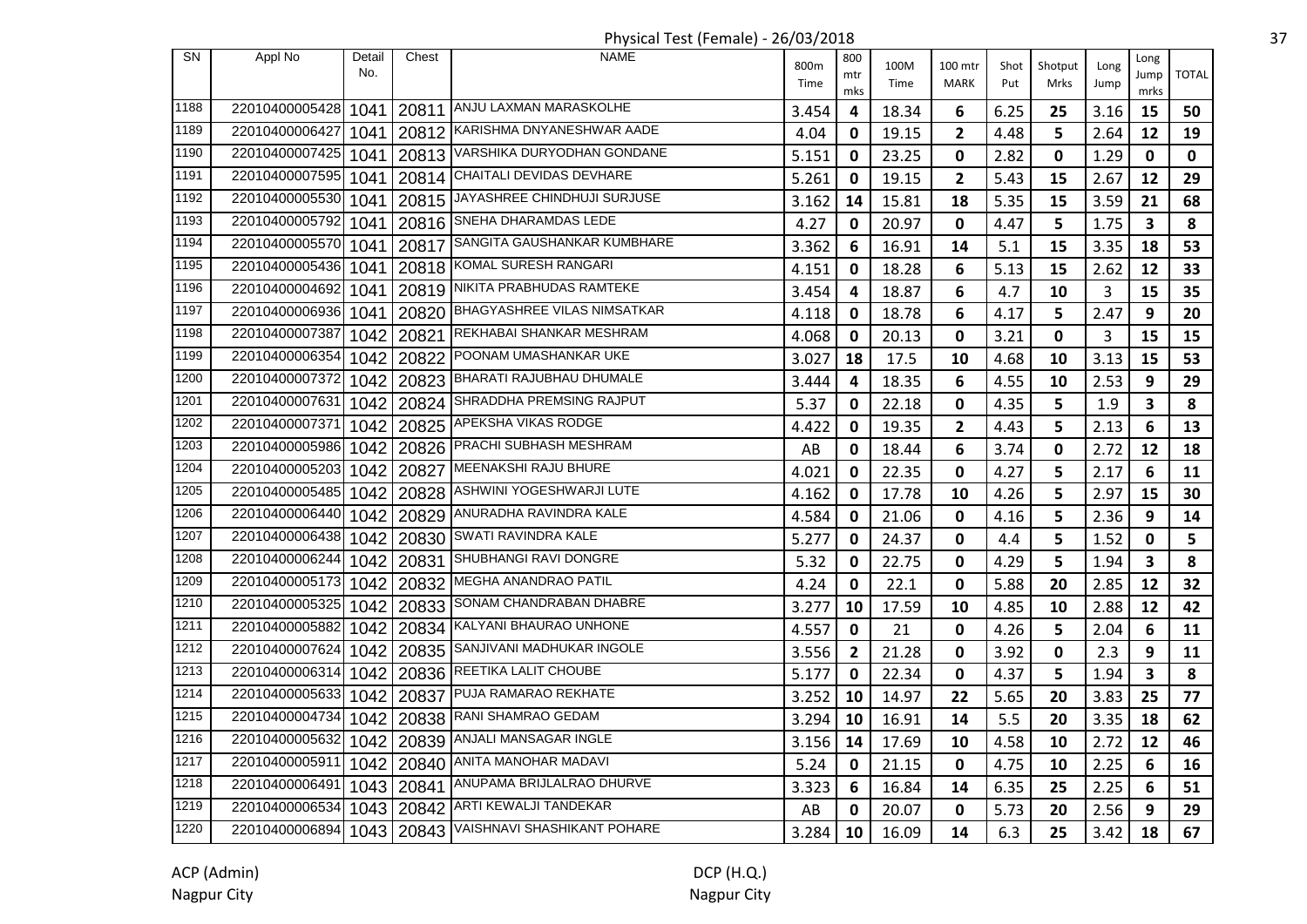| <b>SN</b> | Appl No             | Detail | Chest | <b>NAME</b>                                          |       | 800 |       |                         |      |         |      | Long         |              |
|-----------|---------------------|--------|-------|------------------------------------------------------|-------|-----|-------|-------------------------|------|---------|------|--------------|--------------|
|           |                     | No.    |       |                                                      | 800m  | mtr | 100M  | 100 mtr                 | Shot | Shotput | Long | Jump         | <b>TOTAL</b> |
|           |                     |        |       |                                                      | Time  | mks | Time  | <b>MARK</b>             | Put  | Mrks    | Jump | mrks         |              |
| 1221      | 22010400005531      | 1043   |       | 20844 NEHA LAHANU DHOTE                              | 3.49  | 4   | 18.91 | 6                       | 5.53 | 20      | 2.7  | 12           | 42           |
| 1222      | 22010400005482      | 1043   |       | 20845   HARSHA NILKANTH GEDAM                        | 3.349 | 6   | 18.47 | 6                       | 4.63 | 10      | 3.3  | 18           | 40           |
| 1223      | 22010400005466      | 1043   | 20846 | PRANALI PRABHAKAR KARAMORE                           | 5.144 | 0   | 22.62 | 0                       | 3.88 | 0       | 2.14 | 6            | 6            |
| 1224      | 22010400005863      | 1043   | 20847 | AKANKSHA SURESH LAUTRE                               | AB    | 0   | 19.15 | $\overline{\mathbf{2}}$ | 4.14 | 5       | 1.81 | $\mathbf{3}$ | 10           |
| 1225      | 22010400005892      | 1043   |       | 20848 MAMTA DHARMRAJ UPRIKAR                         | 3.254 | 10  | 17.31 | 10                      | 5.03 | 15      | 3.02 | 15           | 50           |
| 1226      | 22010400005730      | 1043   |       | 20849 SHRUTI SANJAY WANKHEDE                         | 4.36  | 0   | 21.75 | $\mathbf 0$             | 5.07 | 15      | 2.26 | 6            | 21           |
| 1227      | 22010400005265      | 1043   |       | 20850 DIPALI ANAND BHADKE                            | 4.216 | 0   | 18.81 | 6                       | 3.91 | 0       | 2.02 | 6            | 12           |
| 1228      | 22010400005855      | 1043   | 20851 | SHUBHANGI BHANUDAS BHOYAR                            | 4.426 | 0   | 19.97 | $\mathbf{2}$            | 4.81 | 10      | 2.47 | 9            | 21           |
| 1229      | 22010400006484      | 1043   |       | 20852 ROHINI RAMESH SHENDRE                          | 5.446 | 0   | 23.81 | 0                       | 4.21 | 5       | 1.82 | $\mathbf{3}$ | 8            |
| 1230      | 22010400006011      | 1043   |       | 20853 MEGHA TEJRAM MARODE                            | 5.036 | 0   | 18.25 | 6                       | 4.69 | 10      | 2.32 | 9            | 25           |
| 1231      | 22010400005536      | 1043   | 20854 | AISHWARYA GANPATRAO KANIRE                           | 5.344 | 0   | 22.4  | 0                       | 5.04 | 15      | 2.41 | 9            | 24           |
| 1232      | 22010400006407      | 1043   | 20855 | KALYANI ASHOK GONDANE                                | 5.117 | 0   | 25.44 | $\mathbf 0$             | 3.06 | 0       | 1.43 | 0            | 0            |
| 1233      | 22010400006384      | 1043   |       | 20856 PAYAL CHANDRASHEKHAR WANJARI                   | 3.42  | 4   | 20.34 | 0                       | 5.61 | 20      | 2.68 | 12           | 36           |
| 1234      | 22010400006415      | 1043   | 20857 | SHRADDHA RAJABHAU KANOJE                             | 4.58  | 0   | 19    | 6                       | 3.77 | 0       | 1.91 | $\mathbf{3}$ | 9            |
| 1235      | 22010400005933      | 1043   |       | 20858 LATA MOHANDAS KHOBRAGADE                       | 2.584 | 22  | 16.31 | 14                      | 5.95 | 20      | 3.41 | 18           | 74           |
| 1236      | 22010400005806 1043 |        |       | 20859 SAPANA MANOHAR PACHARE                         | 3.292 | 10  | 16.62 | 14                      | 6.02 | 25      | 3.32 | 18           | 67           |
| 1237      | 22010400005568      | 1043   |       | 20860 LAXMI MANGURAMJI SHAHANE                       | 4.134 | 0   | 22.16 | $\mathbf{0}$            | 4.83 | 10      | 1.16 | 0            | 10           |
| 1238      | 22010400005216      | 1044   | 20861 | JAYASHILA PRATAP GAWANDE                             | 4.038 | 0   | 19.37 | $\overline{2}$          | 6.22 | 25      | 3.2  | 18           | 45           |
| 1239      | 22010400005399      | 1044   | 20862 | SHUBHANGI UTTAM CHAUDHARY                            | 3.052 | 18  | 18.96 | 6                       | 4.1  | 5       | 1.92 | 3            | 32           |
| 1240      | 22010400005236      | 1044   | 20863 | SUNITA JAGANNATH CHAVHAN                             | 3.023 | 18  | 17.12 | 10                      | 5.38 | 15      | 3.5  | 21           | 64           |
| 1241      | 22010400005821      | 1044   | 20864 | SAMATA SHERAOJI WASNIK                               | 3.345 | 6   | 18.5  | 6                       | 4.86 | 10      | 2.77 | 12           | 34           |
| 1242      | 22010400005801      | 1044   | 20865 | PRIYA SATYAWANJI RAUT                                | 4.042 | 0   | 18.35 | 6                       | 4.8  | 10      | 2.82 | 12           | 28           |
| 1243      | 22010400007546      | 1044   | 20866 | MONIKA HEMRAJ WARDHE                                 | 4.015 | 0   | 18.25 | 6                       | 5.9  | 20      | 2.57 | 9            | 35           |
| 1244      | 22010400005616 1044 |        |       | 20867   MAHIMA SANTOSH CHAUDHARI                     | 4.242 | 0   | 19.22 | $\mathbf{2}$            | 3.52 | 0       | 3.08 | 15           | 17           |
| 1245      | 22010400004410      | 1044   |       | 20868 JAYSHA NANAJI WAGHAYE                          | 3.087 | 18  | 16.25 | 14                      | 4.18 | 5       | 3.1  | 15           | 52           |
| 1246      | 22010400005471      | 1044   |       | 20869 PRITI GADIRAM NEWARE                           | 3.243 | 10  | 16.59 | 14                      | 5.26 | 15      | 3.35 | 18           | 57           |
| 1247      | 22010400005508      | 1044   |       | 20870 SAPNA RAJANAND GAJGHATE                        | 4.355 | 0   | 18    | 10                      | 4.82 | 10      | 2.14 | 6            | 26           |
| 1248      | 22010400005894      | 1044   | 20871 | <b>PREETI SHANKARRAO CHONDE</b>                      | 4.134 | 0   | 19.31 | $\overline{2}$          | 5.8  | 20      | 1.92 | $\mathbf{3}$ | 25           |
| 1249      | 22010400005989      | 1044   | 20872 | POOJA ASHOKRAO MANKAR                                | 4.521 | 0   | 21.56 | 0                       | 4.45 | 5       | 2.05 | 6            | 11           |
| 1250      | 22010400005653      | 1044   | 20873 | SHWETA SANJAY JAWADE                                 | AB    | 0   | 23.06 | 0                       | 4.27 | 5       | 1.8  | 3            | 8            |
| 1251      | 22010400006379      | 1044   |       | 20874 ASHWINI NARAYAN BHOYAR                         | 3.342 | 6   | 16.5  | 14                      | 4.53 | 10      | 3.46 | 18           | 48           |
| 1252      | 22010400005979      | 1044   |       | 20875 PRANALI RAJU TANDULKAR                         | 5.132 | 0   | 19.66 | $\mathbf{2}$            | 4.95 | 10      | 2.06 | 6            | 18           |
| 1253      |                     |        |       | 22010400005930 1044 20876 AMAVASHA SHALIKRAM MESHRAM | 3.159 | 14  | 16.75 | 14                      | 5.37 | 15      | 3.3  | 18           | 61           |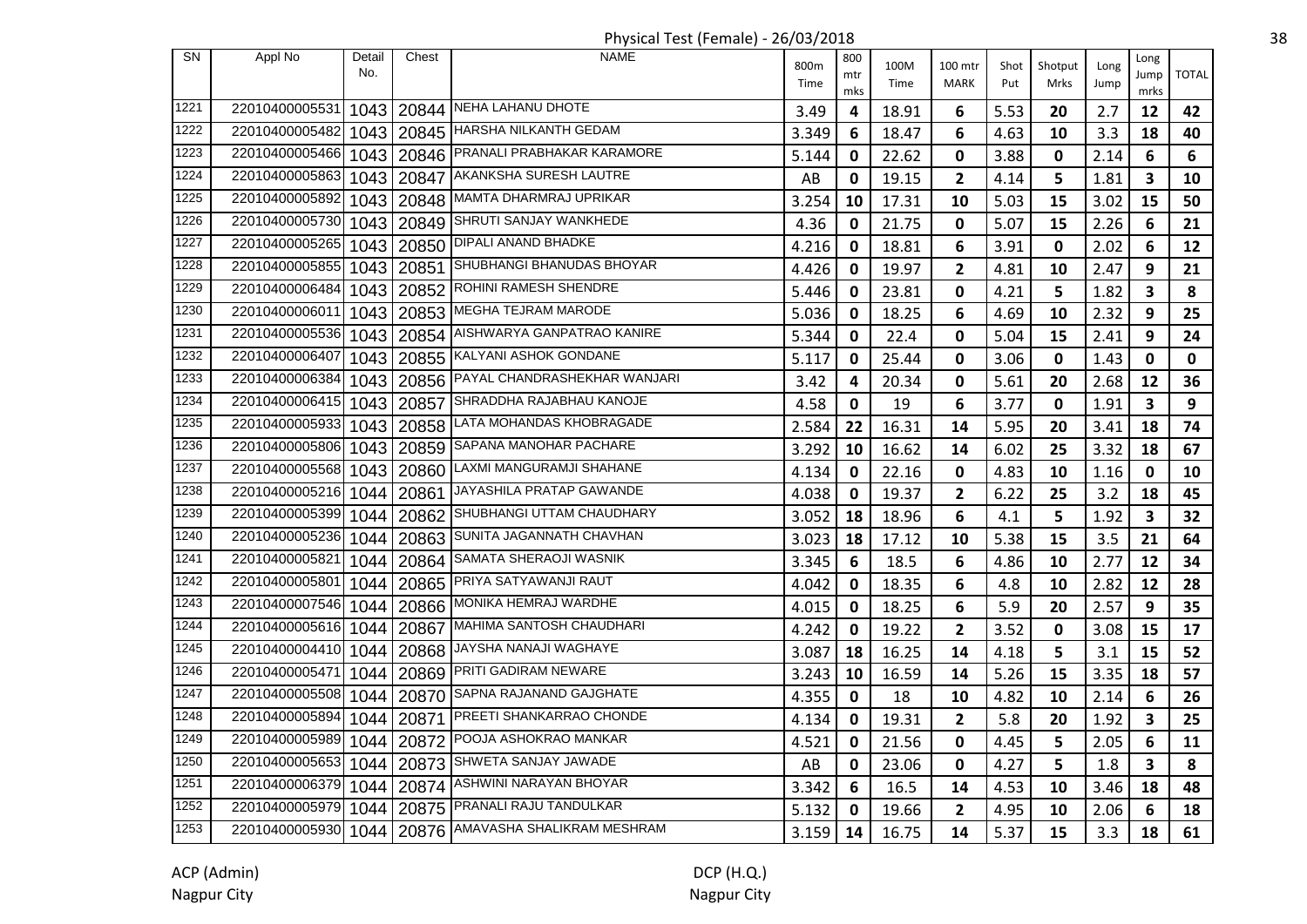Physical Test (Female) - 26/03/2018 39

| SN   | Appl No        | Detail | Chest      | NAME                                             |              | 800            |              |                        |             |                 |              | Long |              |
|------|----------------|--------|------------|--------------------------------------------------|--------------|----------------|--------------|------------------------|-------------|-----------------|--------------|------|--------------|
|      |                | No.    |            |                                                  | 800m<br>Time | mtr            | 100M<br>Time | 100 mtr<br><b>MARK</b> | Shot<br>Put | Shotput<br>Mrks | Long<br>Jump | Jump | <b>TOTAL</b> |
| 1254 |                |        |            | 20877 JAYSHRI DEVIDAS BRAMHANKAR                 |              | mks            |              |                        |             |                 |              | mrks |              |
|      | 22010400005931 | 1044   |            |                                                  | 3.134        | 14             | 16.87        | 14                     | 4.8         | 10              | 3.52         | 21   | 59           |
| 1255 | 22010400005286 | 1044   |            | 20878 SAVITA GANPAT RAUT                         | 4.184        | 0              | 25.07        | 0                      | 4.65        | 10              | 2.05         | 6    | 16           |
| 1256 | 22010400005341 | 1044   | 20879      | SAVITA RAJKUMAR WANKHADE                         | 3.481        | 4              | 18.79        | 6                      | 4.72        | 10              | 3.37         | 18   | 38           |
| 1257 | 22010400005329 | 1044   | 20880      | SULOCHANA DIPAK BHAISARE                         | 3.492        | 4              | 18.6         | 6                      | 5.38        | 15              | 2.72         | 12   | 37           |
| 1258 | 22010400005711 | 1045   | 20881      | PRAGATI SURESHRAO ALONE                          | 4.063        | 0              | 18.59        | 6                      | 6.39        | 25              | 2.24         | 6    | 37           |
| 1259 | 22010400007607 | 1045   |            | 20882 PRIYANKA PRAKASHRAO WAKADE                 | 5.294        | 0              | 25           | $\mathbf{0}$           | 4           | 5               | 1.78         | 3    | 8            |
| 1260 | 22010400005361 | 1045   |            | 20883 RAJSHRI VASANT TAK                         | 4.034        | 0              | 18.12        | 6                      | 5.64        | 20              | 3.19         | 15   | 41           |
| 1261 | 22010400006365 |        |            | 1045   20884   MANJU MANSARAM MENDHE             | 3.454        | 4              | 19.09        | $\overline{2}$         | 5.8         | 20              | 2.86         | 12   | 38           |
| 1262 | 22010400005527 | 1045   |            | 20885 PRIYANKA BALIRAM PANDE                     | 5.098        | 0              | 19.91        | $\overline{2}$         | 4.41        | 5               | 2.65         | 12   | 19           |
| 1263 | 22010400005506 | 1045   | 20886      | <b>HINABI AMIN PATHAN</b>                        | 3.52         | $\overline{2}$ | 18           | 10                     | 6.12        | 25              | 3.25         | 18   | 55           |
| 1264 | 22010400005310 | 1045   | 20887      | <b>DEEPA BANDU WAGHMARE</b>                      | 4.272        | 0              | 19.19        | $\overline{2}$         | 5.79        | 20              | 0            | 0    | 22           |
| 1265 | 22010400005786 | 1045   | 20888      | ASHWINI ASHOKRAO MASRAM                          | 3.487        | 4              | 18.25        | 6                      | 4.89        | 10              | 1.75         | 3    | 23           |
| 1266 | 22010400005396 | 1045   | 20889      | <b>SWATI LAWANGDAS NIKODE</b>                    | 3.253        | 10             | 18.4         | 6                      | 6.2         | 25              | 3.22         | 18   | 59           |
| 1267 | 22010400006360 | 1045   | 20890      | PAYAL SHRIKRUSHNA CHAWHAN                        | 5.56         | 0              | 27           | $\mathbf 0$            | 3.43        | 0               | 1.47         | 0    | $\mathbf{0}$ |
| 1268 | 22010400007367 |        |            | 1045   20891   ROSHNI DHIRAJJI KHOJAR            | 3.39         | 6              | 17.62        | 10                     | 5.38        | 15              | 3.22         | 18   | 49           |
| 1269 | 22010400005456 | 1045   |            | 20892 DNYANESHWARI UDDHAO MISAR                  | 3.151        | 14             | 16.72        | 14                     | 5.03        | 15              | 3.3          | 18   | 61           |
| 1270 | 22010400005783 | 1045   |            | 20893 SHEETAL SURESH BAGDE                       | 6.117        | 0              | 28.06        | 0                      | 4.66        | 10              | 1.26         | 0    | 10           |
| 1271 | 22010400005298 | 1045   |            | 20894 SHITAL NOKLAL MESHRAM                      | 5.119        | $\mathbf 0$    | 20.5         | 0                      | 5.23        | 15              | 1.5          | 0    | 15           |
| 1272 | 22010400006950 | 1045   |            | 20895 NAINA VILAS RAMTEKE                        | 4.485        | 0              | 22.53        | 0                      | 3.82        | 0               | 2.07         | 6    | 6            |
| 1273 | 22010400005574 | 1045   |            | 20896 BHAGYASHRI GOWARDHAN HATZADE               | 5.012        | 0              | 18.41        | 6                      | 5.5         | 20              | 2.84         | 12   | 38           |
| 1274 | 22010400005766 | 1045   | 20897      | PAYAL REVARAM THAKRE                             | 3.569        | $\mathbf{2}$   | 17.9         | 10                     | 4.52        | 10              | 2.69         | 12   | 34           |
| 1275 | 22010400005742 | 1045   | 20898      | KIRTI DADAJI TUPAT                               | 3.446        | 4              | 16.19        | 14                     | 6.32        | 25              | 3.28         | 18   | 61           |
| 1276 | 22010400005615 | 1045   | 20899      | <b>HARSHA SUKHADEO TEMBHARE</b>                  | 4.342        | 0              | 19.59        | $\overline{2}$         | 3.66        | 0               | 2.95         | 15   | 17           |
| 1277 | 22010400005796 | 1045   |            | 20900 HARSHADA DURGESH MEGHARAJ                  | 4.395        | 0              | 19.82        | $\overline{2}$         | 4.05        | 5               | 2.75         | 12   | 19           |
| 1278 | 22010400005687 |        |            | 1046   20901 PRIYANKA PREMLAL SHENDE             | AB           | 0              | 17.93        | 10                     | 6.1         | 25              | 2.82         | 12   | 47           |
| 1279 | 22010400007285 |        |            | 1046   20902   PALLAVI S KATHANE                 | 4.164        | 0              | 20.72        | $\mathbf{0}$           | 4.28        | 5               | 1.33         | 0    | 5            |
| 1280 | 22010400005251 | 1046   |            | 20903 SHUBHANGI MAROTI MULE                      | AB           | 0              | 17.75        | 10                     | 4.06        | 5               | 2.58         | 9    | 24           |
| 1281 | 22010400005596 | 1046   |            | 20904 KHUSHALI KESHAVRAO GIRADKAR                | AB           | 0              | 20.69        | 0                      | 4.2         | 5               | 1.95         | 3    | 8            |
| 1282 | 22010400005935 | 1046   | 20905      | SHITAL GAUTAM BHAGAT                             | 3.087        | 18             | 17.28        | 10                     | 4.57        | 10              | 3.1          | 15   | 53           |
| 1283 | 22010400005526 | 1046   | 20906      | DHANASHREE JAYVANTRAO DAWARE                     | AB           | 0              | 20.31        | 0                      | 3.3         | 0               | 1.35         | 0    | 0            |
| 1284 | 22010400006981 |        | 1046 20907 | PRIYANKA PRAKASH KHILLARE                        | AB           | 0              | AB           | 0                      | 4.2         | 5               | 0            | 0    | 5            |
| 1285 | 22010400004459 | 1046   | 20908      | VANDANA BABAN BAWANE                             | 5.234        | 0              | 20.28        | 0                      | 4.05        | 5               | 1.71         | 3    | 8            |
| 1286 |                |        |            | 22010400007613 1046 20909 NEHA NAVAJRAFIK SAYYAD | 3.062        | 18             | 15.41        | 18                     | 5.91        | 20              | 3.7          | 21   | 77           |
|      |                |        |            |                                                  |              |                |              |                        |             |                 |              |      |              |